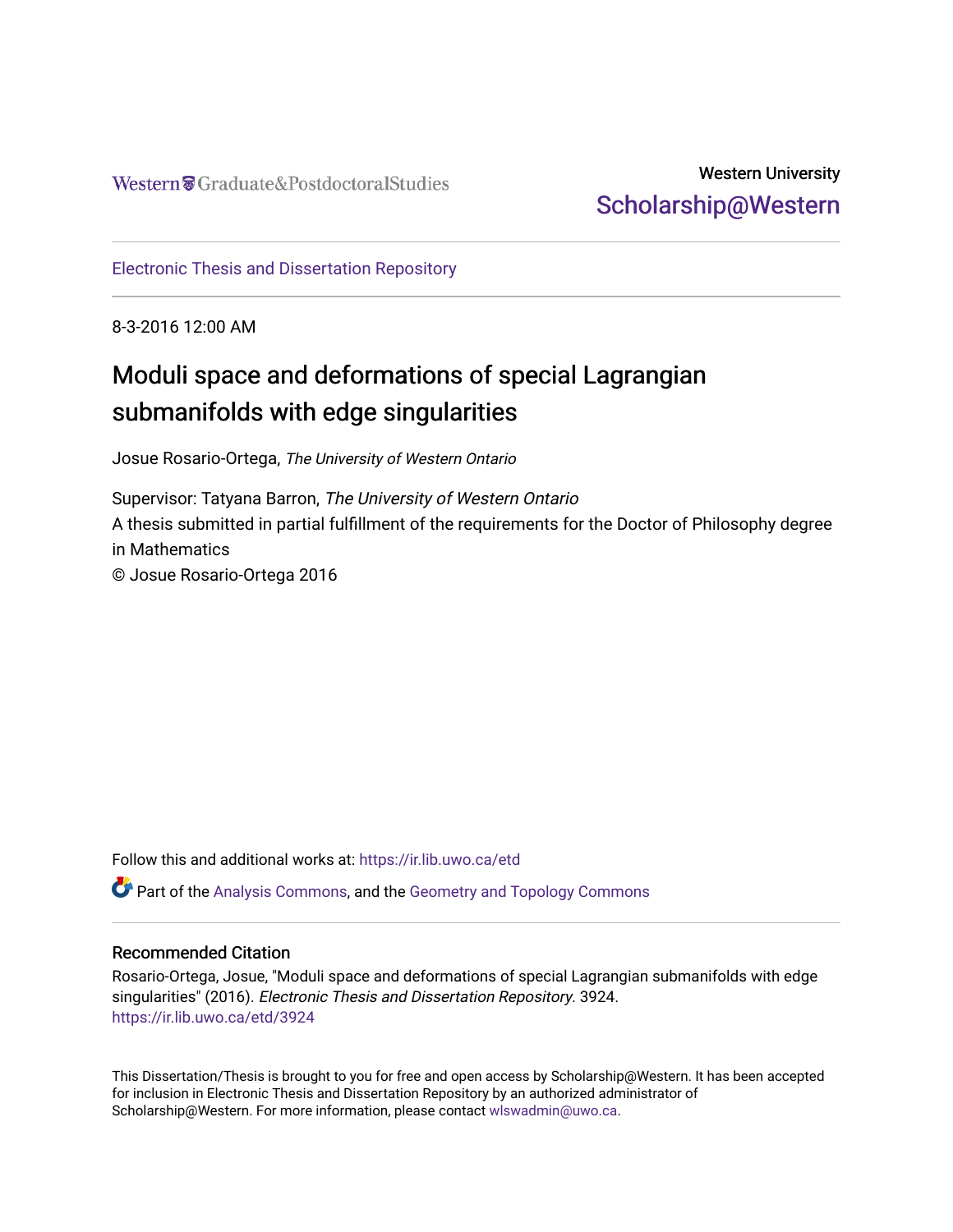## Abstract

<span id="page-1-0"></span>Special Lagrangian submanifolds are submanifolds of a Calabi-Yau manifold calibrated by the real part of the holomorphic volume form. In this thesis we use elliptic theory for edgedegenerate differential operators on singular manifolds to study general deformations of special Lagrangian submanifolds with edge singularities. We obtain a general theorem describing the local structure of the moduli space. When the obstruction space vanishes the moduli space is a smooth, finite dimensional manifold.

Keywords: singular manifolds, special Lagrangian submanifolds, edge-degenerate differential operators, boundary value problems, moduli spaces.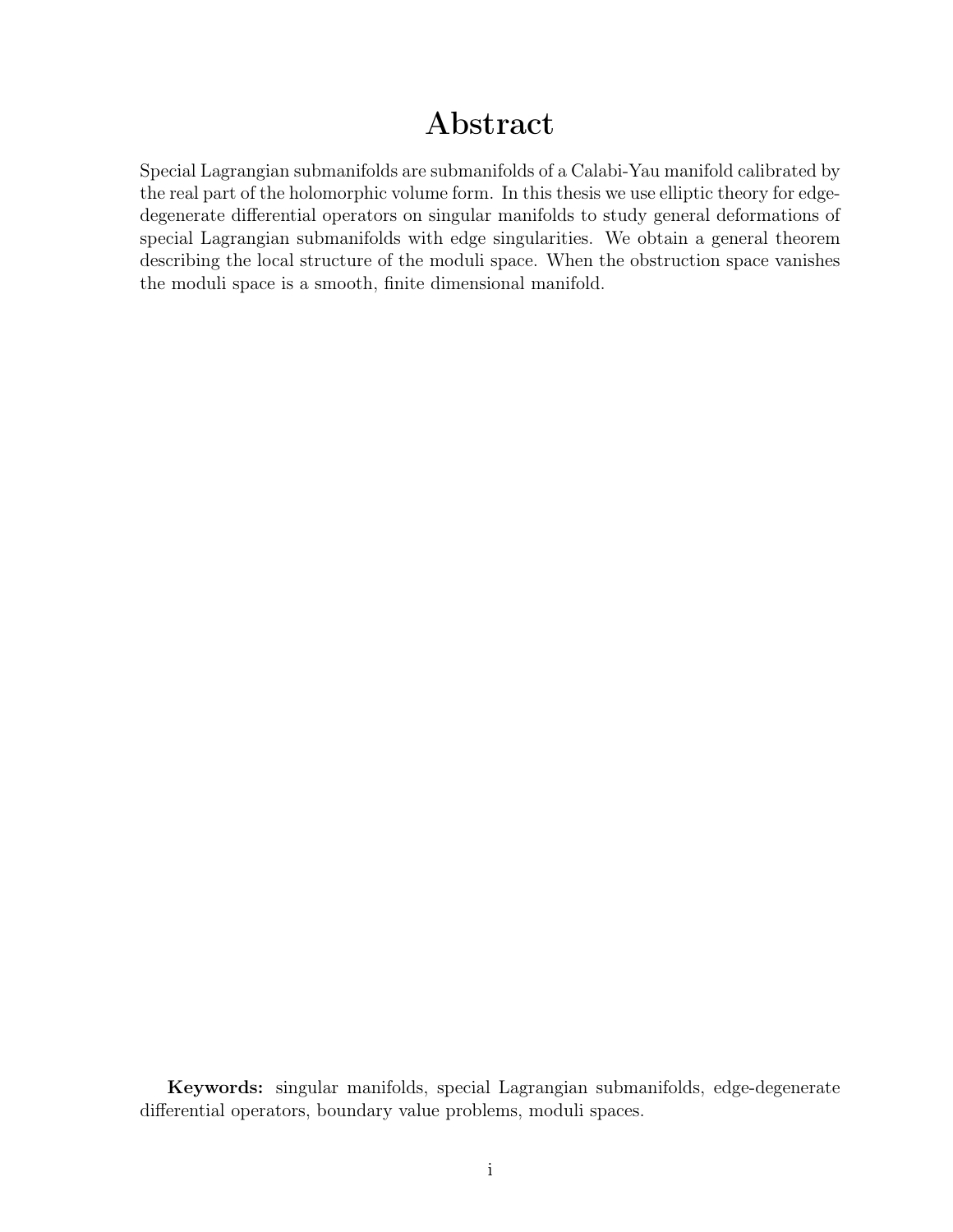To all the people who have supported me during my life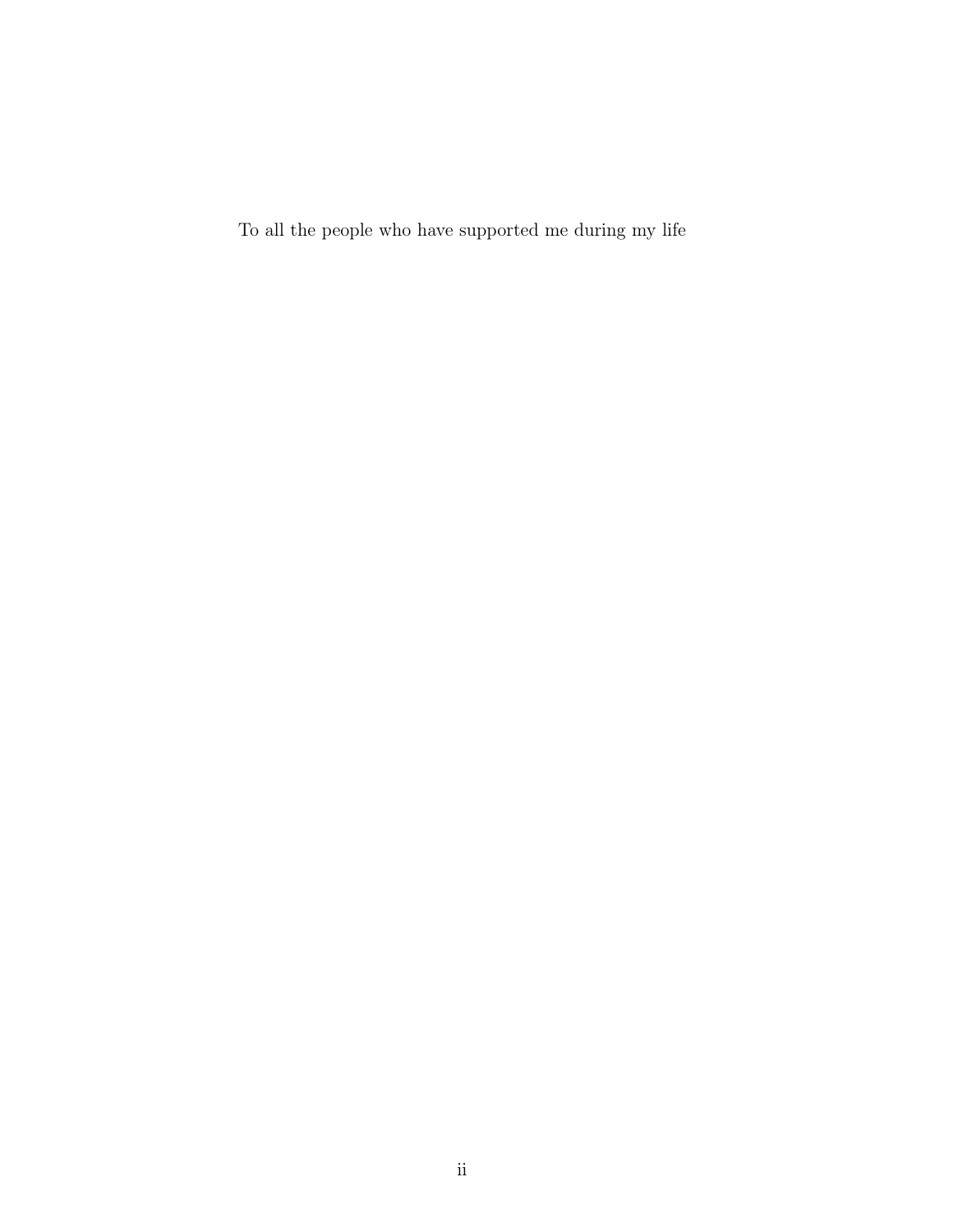### Acknowledgments

There are a lot of people I have to thank for their support, help and contribution to make possible for me to reach this point. I want to thank my parents Nabor and Concepción for all their love and support during these years. My father has always had the strong conviction that the best inheritance he can give me is an education and he has worked tirelessly to make sure I got it. Many thanks for that.

Thanks to my brother and sister for all their love and support. Thanks to my lifelong friends Ayocuan Topitlzin, Israel Cueto and Mauro Garcia for their support and friendship.

Mathematically speaking there are a lot o people to thank too. I will do it chronologically. My real appreciation and enjoyment of mathematics started very late in my life when I was around 20 years old. I want to thank Prof. Tiburcio Fernández whose lectures on fluid dynamics changed completely my way of thinking about mathematics and the direction of my life.

I want to thank all the people at the Universidad Autonoma Metropolitana campus Iztapalapa. I spent 4 wonderful years there learning and thinking about mathematics. Thanks to Prof. Ernesto Lacomba (deceased), Prof. Antoni Wawrzyñczyk and Prof. Lourdes Palacios for the support they gave me to undertake graduate studies abroad.

During my years at the Universidad Autonoma Metropolitana I made long lasting friends Jhonatan Castro and Adrian "Dinobot". Their friendship has always been there to support me during all these years in Canada. Thank you my friends.

A special thank is for Prof. Nikolai Vasilevski at CINVESTAV for the yearly seminar "Análisis: Norte-Sur" that he organizes every Fall. Every year I used to wait eagerly to attend this seminar from which I obtained a lot of mathematical inspiration that encouraged me to study abroad.

I have relied on countless of friends in the math department at UWO during the last four years. Many thanks to Chandra Rajamani for many mathematical and nonmathematical conversations, Ali Fathi, Asghar Ghorbanpour, Javad Rastegari, Marina Palasti, Masoud Ataei, Brett Bridges, Dinesh Valluri, Mitsuru Wilson, Octavian Mitrea, Nick Meadows, Nadia Alluhaibi and Ahmed Ashraf. Thanks to my office mate Shahab Azarfar for all the conversations, friendship and companion during this years of extremely hard work.

Undoubtedly I am in debt with Chris Whalen. He has shown me the kindness, generosity and how big-hearted the Canadian people are. Definitely he is the best landlord in the world.

I think there are still some friends missing in this list but you can be sure that I appreciate your friendship even if your name is not explicitly written here.

I am infinitely grateful to Prof. Tatyana Barron and Prof. Spiro Karigiannis. Thanks to Prof. Tatyana Barron for her infinitely patience and support during the last 4 years. Thanks for your understanding during the process of finding myself mathematically speaking. Thanks to my co-supervisor Prof. Spiro Karigiannis for his support during the last 3 years, for having suggested the research topic that inspired this thesis and for all the mathematical conversations we have had. Thanks to all the organizing committee of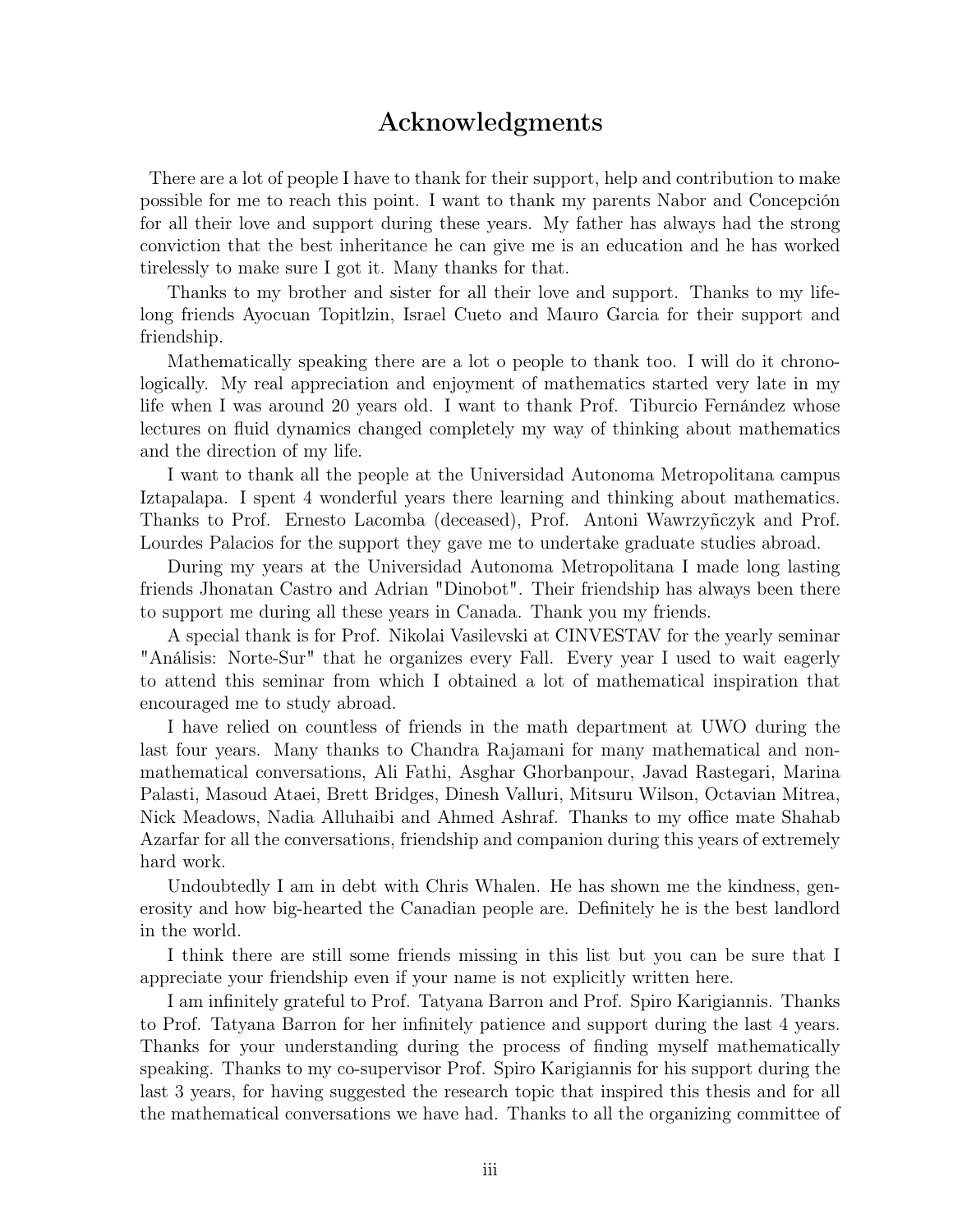the Geometric Analysis Colloquium at Fields Institute where this work started with a series of informal conversations with Prof. Spiro Karigiannis.

Thanks to my supervisory committee Prof. Masoud Khalkhali, Prof. Martin Pinsonnault and Prof. Xingfu Zou for reading this thesis and their comments. Thanks to Prof. Jason Lotay for accepting being my external examiner and all his comments and feedback to improve this thesis.

Thanks to Prof. McKenzie Wang at McMaster University for the invitation to give a talk in the geometry and topology seminar. Thanks to Prof. Frédéric Rochon at UQAM for the conversations we had and suggestions he made during my visit.

I want to thank the Department of Mathematics at UWO for the financial support, the excellent library services and the opportunity to perform graduate studies at this wonderful university.

Last but not least, I want to say thank you to my lovely wife Elena. Thanks for your understanding and patient during the last five years. I know that it has not been easy for you at all. Thanks for your support despite of countless of hours I had to spend at the office and absent from home.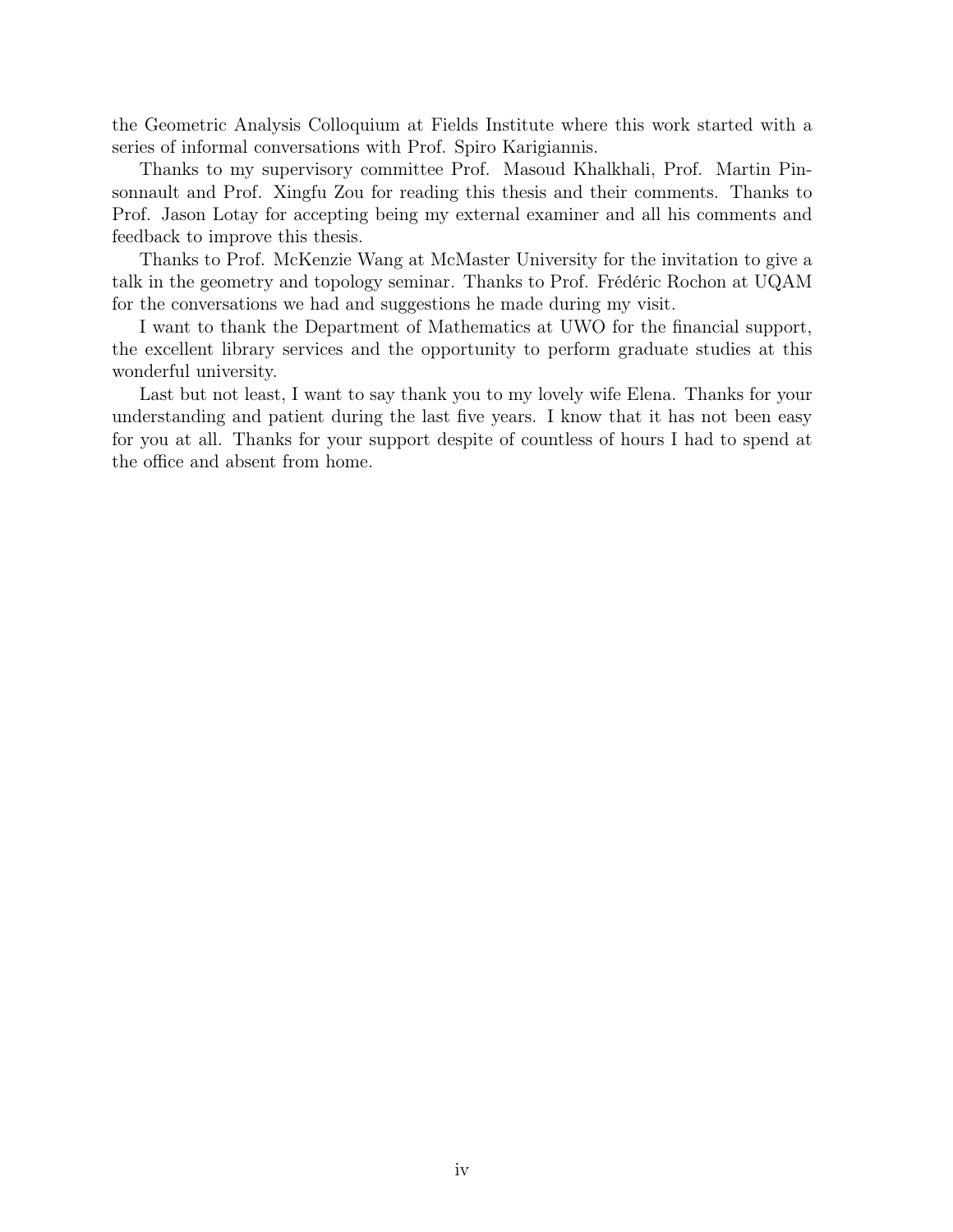# <span id="page-5-0"></span>**Contents**

|                | <b>Abstract</b>                     |                                                                        | $\mathbf{i}$   |  |  |  |  |  |  |
|----------------|-------------------------------------|------------------------------------------------------------------------|----------------|--|--|--|--|--|--|
|                | <b>Dedication</b><br>ii             |                                                                        |                |  |  |  |  |  |  |
|                | <b>Acknowledgments</b><br>iii       |                                                                        |                |  |  |  |  |  |  |
|                |                                     | <b>List of Appendices</b>                                              | vii            |  |  |  |  |  |  |
|                |                                     | List of symbols                                                        | viii           |  |  |  |  |  |  |
|                |                                     | <b>Introduction</b>                                                    | 1              |  |  |  |  |  |  |
| $\mathbf{1}$   |                                     | Special Lagrangian submanifolds and calibrations                       | $\mathbf{5}$   |  |  |  |  |  |  |
|                | 1.1                                 |                                                                        | $\overline{5}$ |  |  |  |  |  |  |
|                |                                     | Special Lagrangian submanifolds in $\mathbb{C}^n$<br>1.1.1             | $\overline{5}$ |  |  |  |  |  |  |
|                |                                     | Special Lagrangian submanifolds in Calabi-Yau manifolds<br>1.1.2       | 8              |  |  |  |  |  |  |
|                | 1.2                                 | Deformation of special Lagrangian submanifolds                         | 8              |  |  |  |  |  |  |
| $\overline{2}$ | <b>Manifolds with Singularities</b> |                                                                        |                |  |  |  |  |  |  |
|                | 2.1                                 | Preliminaries                                                          | 12             |  |  |  |  |  |  |
|                | 2.2                                 |                                                                        | 13             |  |  |  |  |  |  |
|                |                                     | 2.2.1                                                                  | 13             |  |  |  |  |  |  |
|                | 2.3                                 |                                                                        | 16             |  |  |  |  |  |  |
|                |                                     | 2.3.1                                                                  | 16             |  |  |  |  |  |  |
|                |                                     | 2.3.2                                                                  | 21             |  |  |  |  |  |  |
|                |                                     | 2.3.3                                                                  | 23             |  |  |  |  |  |  |
|                |                                     | 2.3.4                                                                  | 24             |  |  |  |  |  |  |
|                |                                     | Ellipticity on manifolds with conical and edge singularities<br>2.3.5  | 25             |  |  |  |  |  |  |
|                |                                     | 2.3.6                                                                  | $28\,$         |  |  |  |  |  |  |
|                |                                     | 2.3.7<br>Green operators in the edge algebra                           | 31             |  |  |  |  |  |  |
|                | 2.4                                 | Special Lagrangian submanifolds with singularities                     | 33             |  |  |  |  |  |  |
|                |                                     | Asymptotically conical special Lagrangian submanifolds<br>2.4.1        | 33             |  |  |  |  |  |  |
|                |                                     | Conically singular special Lagrangian submanifolds<br>2.4.2            | 34             |  |  |  |  |  |  |
|                |                                     | Conormal bundles as special Lagrangian submanifolds with edge<br>2.4.3 |                |  |  |  |  |  |  |
|                |                                     |                                                                        | 34             |  |  |  |  |  |  |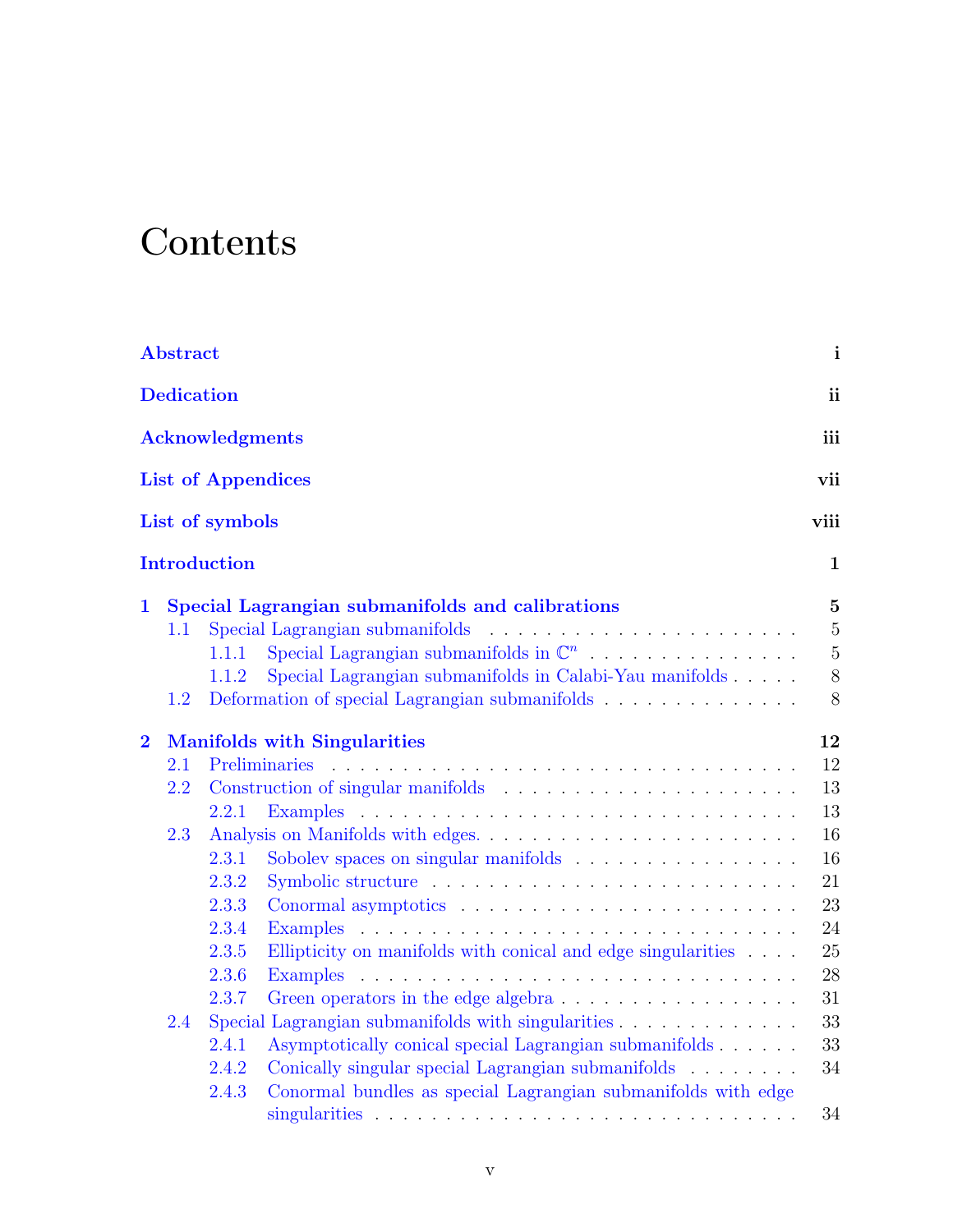| $\bf{3}$     | <b>Deformation theory</b><br>36            |                                                                 |    |  |  |  |  |  |
|--------------|--------------------------------------------|-----------------------------------------------------------------|----|--|--|--|--|--|
|              | 3.1                                        |                                                                 | 36 |  |  |  |  |  |
|              |                                            | Submanifolds with edge singularities in $\mathbb{C}^n$<br>3.1.1 | 37 |  |  |  |  |  |
|              | 3.2 <sub>1</sub>                           |                                                                 | 38 |  |  |  |  |  |
|              |                                            | The non-linear deformation operator<br>3.2.1                    | 38 |  |  |  |  |  |
|              |                                            | 3.2.2                                                           | 49 |  |  |  |  |  |
|              |                                            | 3.2.3                                                           | 53 |  |  |  |  |  |
|              | Conormal deformations and regularity       | 58                                                              |    |  |  |  |  |  |
|              | 4.1                                        |                                                                 | 58 |  |  |  |  |  |
|              | 4.2                                        |                                                                 | 60 |  |  |  |  |  |
|              |                                            | 5 The Moduli space                                              | 66 |  |  |  |  |  |
| 6            | <b>Conclusions and final remarks</b><br>70 |                                                                 |    |  |  |  |  |  |
| Appendix     |                                            |                                                                 |    |  |  |  |  |  |
| $\mathbf{A}$ |                                            |                                                                 | 75 |  |  |  |  |  |
|              |                                            | A.1 Vector-valued Sobolev embeddings                            | 75 |  |  |  |  |  |
|              |                                            | A.2 Banach Algebra property of edge-Sobolev spaces              | 77 |  |  |  |  |  |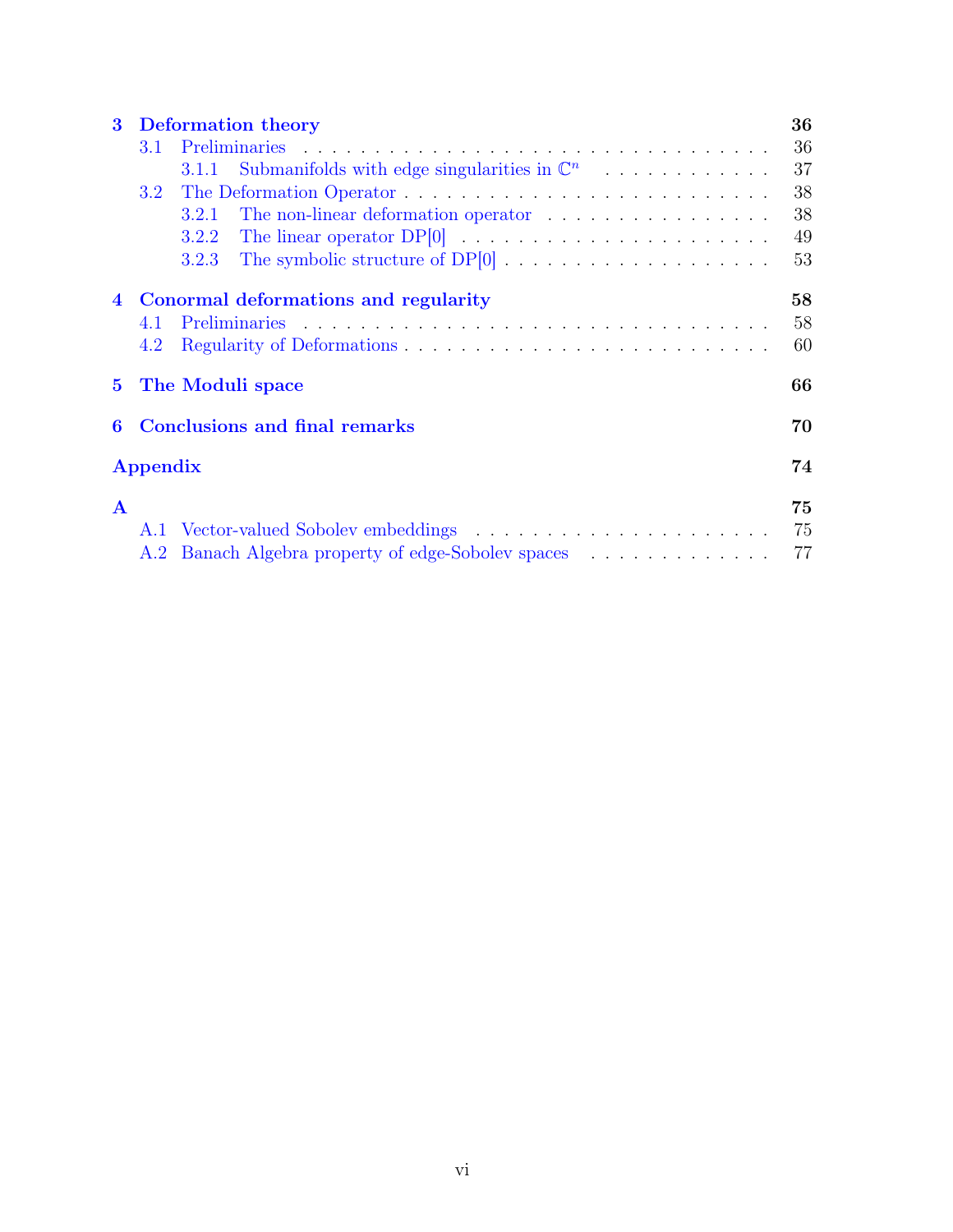## <span id="page-7-0"></span>List of Appendices

|--|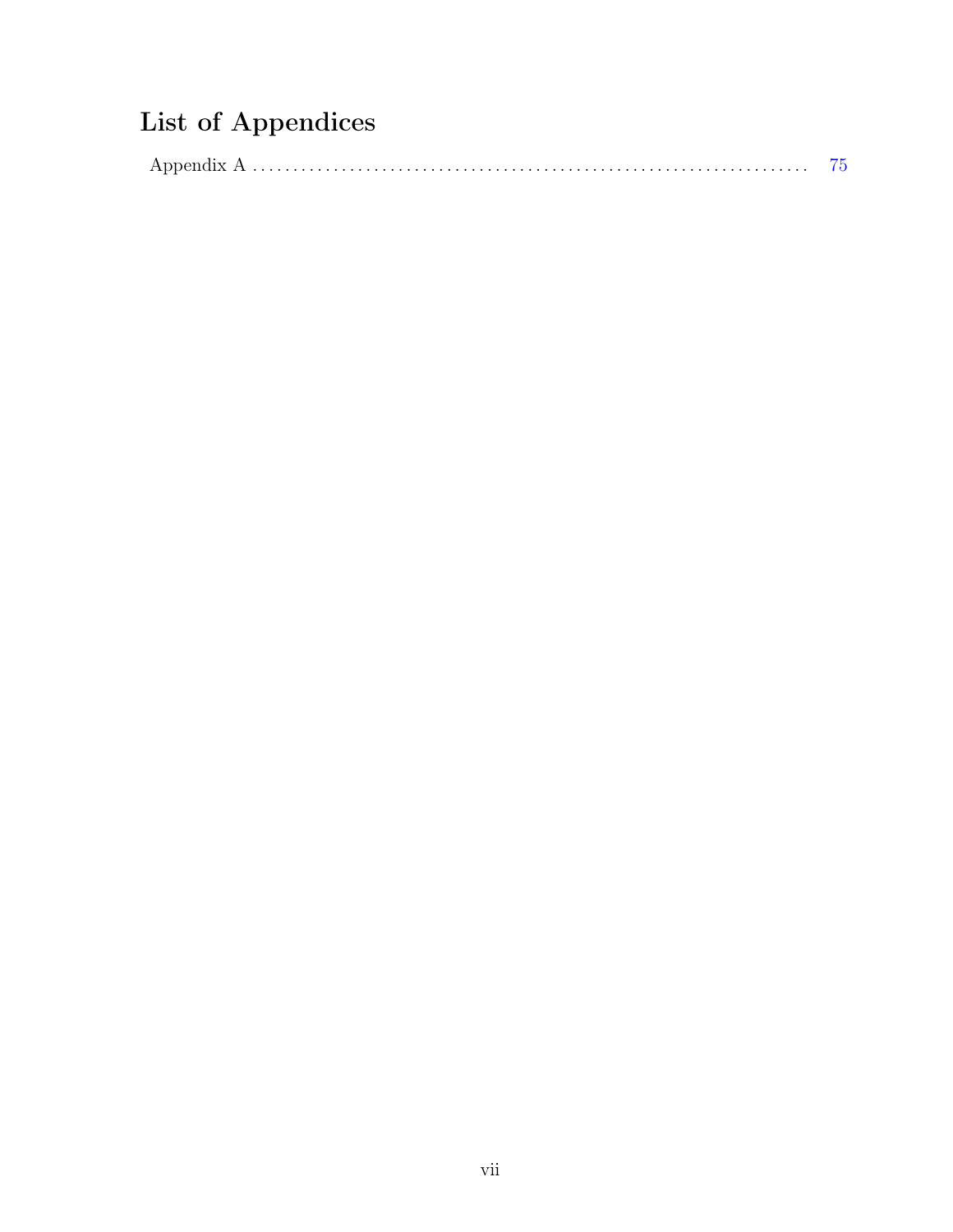## <span id="page-8-0"></span>List of symbols

| $\omega_{\mathbb{C}^n}$                                                             | 5.        | Standard Kähler form in $\mathbb{C}^n$ .                                        |
|-------------------------------------------------------------------------------------|-----------|---------------------------------------------------------------------------------|
| $\Omega$                                                                            | 6         | Holomorphic volume form in $\mathbb{C}^n$ .                                     |
| Diff(M)                                                                             | 12        | Algebra of classical differential operators on a manifold $M$ .                 |
| $Diff_{cone}(M)$                                                                    | 14        | Algebra of cone-degenerate differential operators on a singular manifold $M$ .  |
| $\mathrm{Diff}_{\mathrm{edge}}(M)$                                                  | 15        | Algebra of edge-degenerate differential operators on a singular manifold $M$ .  |
| $\mathcal{X}^\triangle$                                                             | 15        | Conical space with link $\mathcal{X}$ .                                         |
| $\mathcal{E}$                                                                       | 15        | Compact manifold without boundary representing the edge.                        |
| $\mathcal{M}(f)$                                                                    | 16        | Mellin transformation applied to $f$ .                                          |
| $\mathcal{H}^{s,\gamma}(\mathbb{R}^+\times\mathbb{R}^m)$                            | 17        | Local cone-Sobolev space.                                                       |
| $\mathcal{H}^{s,\gamma}(M)$                                                         | 18        | Cone-Sobolev space on a singular manifold $M$ .                                 |
| $\mathcal{K}^{s,\gamma}(\mathcal{X}^{\wedge})$                                      | 18        | Cone-Sobolev space on an open cone $\mathcal{X}^{\wedge}$ .                     |
| $\mathcal{H}_{cone}^{s,\gamma}(\mathcal{X}^{\wedge})$                               | 18        | Cone-Sobolev space on an open cone $\mathcal{X}^{\wedge}$ away from the vertex. |
| $\mathcal{W}^{s,\gamma}(\mathcal{X}^{\wedge}\times\mathbb{R}^q)$                    | <b>20</b> | Edge-Sobolev space on an open edge $\mathcal{X}^{\wedge} \times \mathbb{R}^q$ . |
| $\mathcal{W}^{s,\gamma}(M)$                                                         | <b>20</b> | Edge-Sobolev space on a singular manifold $M$ .                                 |
| $H^s(\mathbb{R}^q,\mathcal{K}^{s,\gamma}(\mathcal{X}^\wedge))$                      | 21        | $\mathcal{K}^{s,\gamma}(\mathcal{X}^{\wedge})$ -valued Sobolev space.           |
| $\mathcal{W}^{s,\gamma}(\mathbb{R}^q,\mathcal{K}_O^{s,\gamma}(\mathcal{X}^\wedge))$ | <b>23</b> | Edge-Sobolev space with conormal asymptotics.                                   |
| $T^*_{\wedge} \mathbb{M}$                                                           | 36        | Stretched cotangent bundle.                                                     |
| $W^{m,p}(\mathbb{R}^q)$                                                             | 75        | Classical Sobolev space                                                         |
|                                                                                     |           |                                                                                 |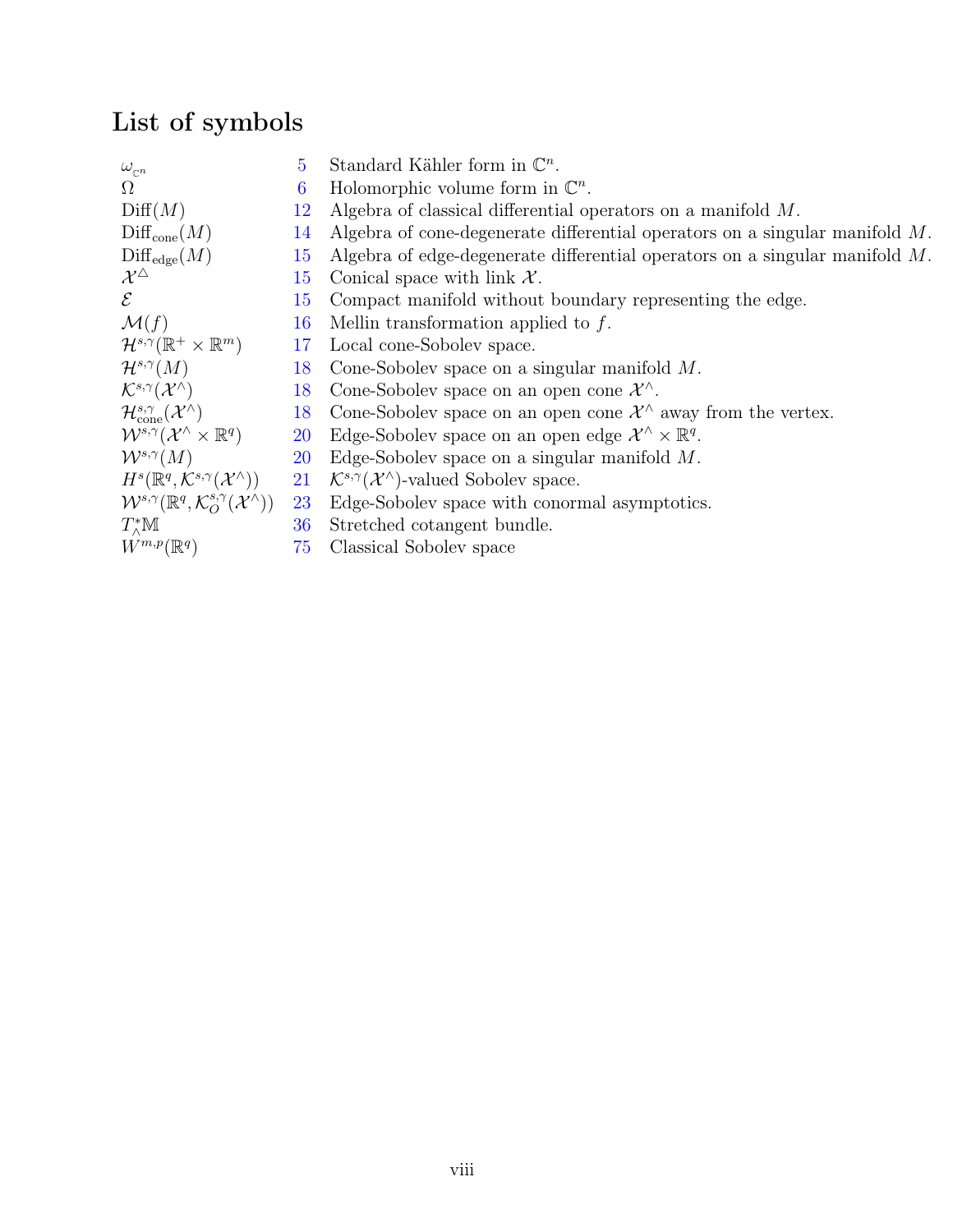## Introduction

The study of moduli spaces of deformations of a special Lagrangian submanifold in a Calabi-Yau manifold started with the work of McLean [[McL98](#page-81-0)], where he studied the deformation of compact special Lagrangian submanifolds (without boundary). He proved that the moduli space is a finite dimensional, smooth manifold with dimension equal to the dimension of its space of harmonic 1-forms. The role of special Lagrangian fibrations of Calabi-Yau manifolds in mirror symmetry and especially the presence of singular fibers, motivated the study of special Lagrangian submanifolds with conical singularities/ends [[Mar](#page-81-1), [Pac04](#page-82-0), [Pac13](#page-82-1), [Joy04b](#page-80-0)]. Moreover in the simplest example of a Calabi-Yau manifold,  $\mathbb{C}^n$ , the fact that special Lagrangian submanifolds are minimal implies the nonexistence of compact special Lagrangian submanifolds. Hence the search for special Lagrangian submanifolds in  $\mathbb{C}^n$  must be done in the category of non-compact or singular spaces.

Broadly speaking, the study of moduli spaces of special Lagrangian deformations is performed by identifying nearby special Lagrangian submanifolds with elements in the zero set of a non-linear elliptic partial differential operator that governs the deformations. By means of the Implicit Function theorem for Banach spaces, this is reduced to the analysis of the linearised equation. Hence the study of moduli spaces of deformations of a special Lagrangian submanifold requires a good understanding of elliptic equations on the base space.

The theory of linear elliptic partial differential equations on smooth, compact manifolds without boundary is well-developed: the construction of parametrices of inverse order, a complete calculus of elliptic  $\Psi DOS$ , elliptic regularity, the equivalence between ellipticity and the existence of an a priori estimate, the equivalence of ellipticity and Fredholmness and finally the celebrated Atiyah-Singer index formula. All these elements are already classical tools when studying elliptic equations on compact manifolds.

In contrast, in non-compact or singular spaces there is no canonical approach or methods to study elliptic equations. Even the concept of ellipticity on a non-compact or singular manifold is not canonical as it is in the compact case. The basic model of singularity in the theory of PDEs on singular manifolds is the conical singularity. Near a vertex, a manifold with conical singularities looks like  $\frac{\overline{\mathbb{R}}^+ \times \mathcal{X}}{\{0\} \times \mathcal{X}}$ , where X is a compact manifold without boundary. The usual approach in this case is to blow-up the vertices to obtain a compact manifold with boundary, the stretched manifold, with collar neighborhood  $\overline{\mathbb{R}}^+ \times \overline{\mathcal{X}}$ .

The most common type of degenerate differential operator studied on the collar neighborhood is the Fuchs type operator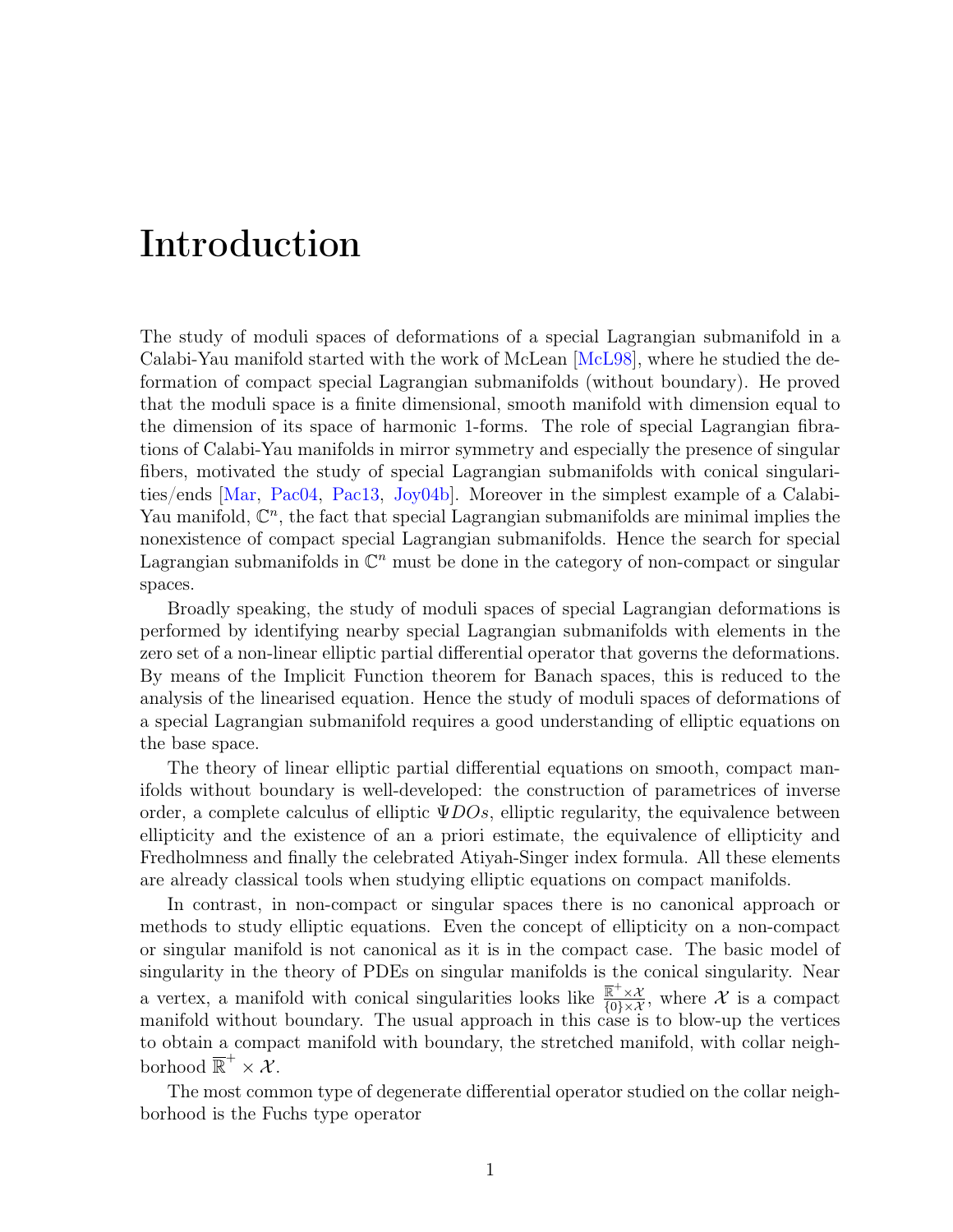$$
P = r^{-m} \sum_{j \le m} a_j(r) (-r \partial_r)^j
$$

with coefficients  $a_j \in C^{\infty}(\overline{\mathbb{R}}^+, \text{Diff}^{m-j}(\mathcal{X}))$ , where  $\text{Diff}^{m-j}(\mathcal{X})$  is the set of classical differential operators of order  $m - j$  on the compact manifold  $\mathcal{X}$ .

This class of differential operators arises naturally when changing into polar coordinates a differential operator on  $\mathbb{R}^n$ . In particular the Laplace-Beltrami operator defined by a conical metric  $r^2g_X + dr^2$  is a Fuchs type operator. Many authors have studied this type of equation with different approaches: Lockhart and McOwen [[LM85](#page-81-2), [Loc87](#page-81-3)], Melrose [[Mel93](#page-81-4)], Schulze [[Sch91](#page-82-2), [ES97](#page-80-1), [Sch98](#page-82-3)], Kozlov, Mazya and Rossmann [[KMR97](#page-80-2)], among possibly others. The b-calculus of Melrose [[Mel93](#page-81-4)] and the cone algebra of Schulze [[Sch91](#page-82-2)] are robust and systematic approaches to Fuchs operators with the goal of constructing a calculus or an algebra of  $\Psi DOs$  that contains parametrices of Fusch type operators (see [[LS01](#page-81-5)] for a comparison of both approaches).

Higher order singularities arise by means of conification or edgification of a manifold with conical singularities. The conification of a manifold with conical singularities produces a manifold with corners, where locally the singularities look like  $\mathbb{R}^+ \times \left( \frac{\mathbb{R}^+ \times \mathcal{X}}{\{0\} \times \mathcal{X}} \right)$ . Similarly to the conical singularity case, there is a natural class of degenerate corner differential operators associated with this type of singularity. An example of such an operator is the Laplace-Beltrami operator associated to a corner metric  $t^2(r^2g_X + dr^2) + dt^2$ .

On the other hand, the edgification of a manifold with conical singularities produces a manifold with edge singularities, where locally near the singularity it looks like  $\mathbb{R}^n$  ×  $\left(\frac{\overline{\mathbb{R}}^+\times\mathcal{X}}{\{0\}\times\mathcal{X}}\right)$ . Here we also have a class of edge-degenerate differential operators. A typical example is the Laplace-Beltrami operator associated to an edge metric  $r^2 g_X + dr^2 + g_{\mathcal{E}}$ where  $g_{\mathcal{E}}$  is a Riemannian metric on a smooth manifold  $\mathcal{E}$  (the edge) without boundary (see section  $2.2.1$ ).

This thesis is concerned with deformations of special Lagrangian submanifolds with edge singularity (see section [2.2.1](#page-21-1) for the precise definition of a manifold with edge singularity). The motivations to study special Lagrangian submanifolds with edge singularities are the following: it is a natural next step in the category of singularities where there is a well-developed elliptic theory [[Sch91](#page-82-2), [ES97](#page-80-1), [Sch98](#page-82-3)], hence the analysis of the linearised equation that governs the deformations is accessible. An alternative approach to study edge-degenerate operators developed by R. Mazzeo and B. Vertman can be found in [[Maz91](#page-81-6)], [[MV14](#page-81-7)].

On the other hand we are interested in the deformation of calibrated vector bundles, specially, special Lagrangian submanifolds obtained as a conormal bundle  $\mathcal{N}^*(M) \subset$  $T^*(\mathbb{R}^n) \cong \mathbb{C}^n$  of an austere submanifold M in  $\mathbb{R}^n$ . In this direction, Karigiannis and Leung [[KL12](#page-80-3)] obtained special Lagrangian deformations of  $\mathcal{N}^*(M)$  by affinely translating the fibers, see section [2.4.](#page-41-0) One of the main examples of austere submanifolds in  $\mathbb{R}^n$  is the class of austere cones [[Bry91](#page-79-1)]. These cones are of the form  $\mathbb{R}^+ \times \mathcal{X} \subset \mathbb{R}^n$  where  $\mathcal{X} \subset S^{n-1}$ is an austere submanifold of the sphere. If we assume that the conormal bundle is a trivial bundle near the vertex of the cone (for example if  $\mathbb{R}^+ \times \mathcal{X}$  is an orientable hypersurface in  $\mathbb{R}^n$  then the conormal bundle is trivial) then it is diffeomorphic to  $\mathbb{R}^+ \times \mathcal{X} \times \mathbb{R}^q$  where q is the codimension of  $\mathbb{R}^+ \times \mathcal{X}$  in  $\mathbb{R}^n$ . This implies that we can consider  $\mathcal{N}^*(M)$  as a manifold with an edge singularity. Here we have a non-compact edge  $\mathbb{R}^q$ . This will restrict us in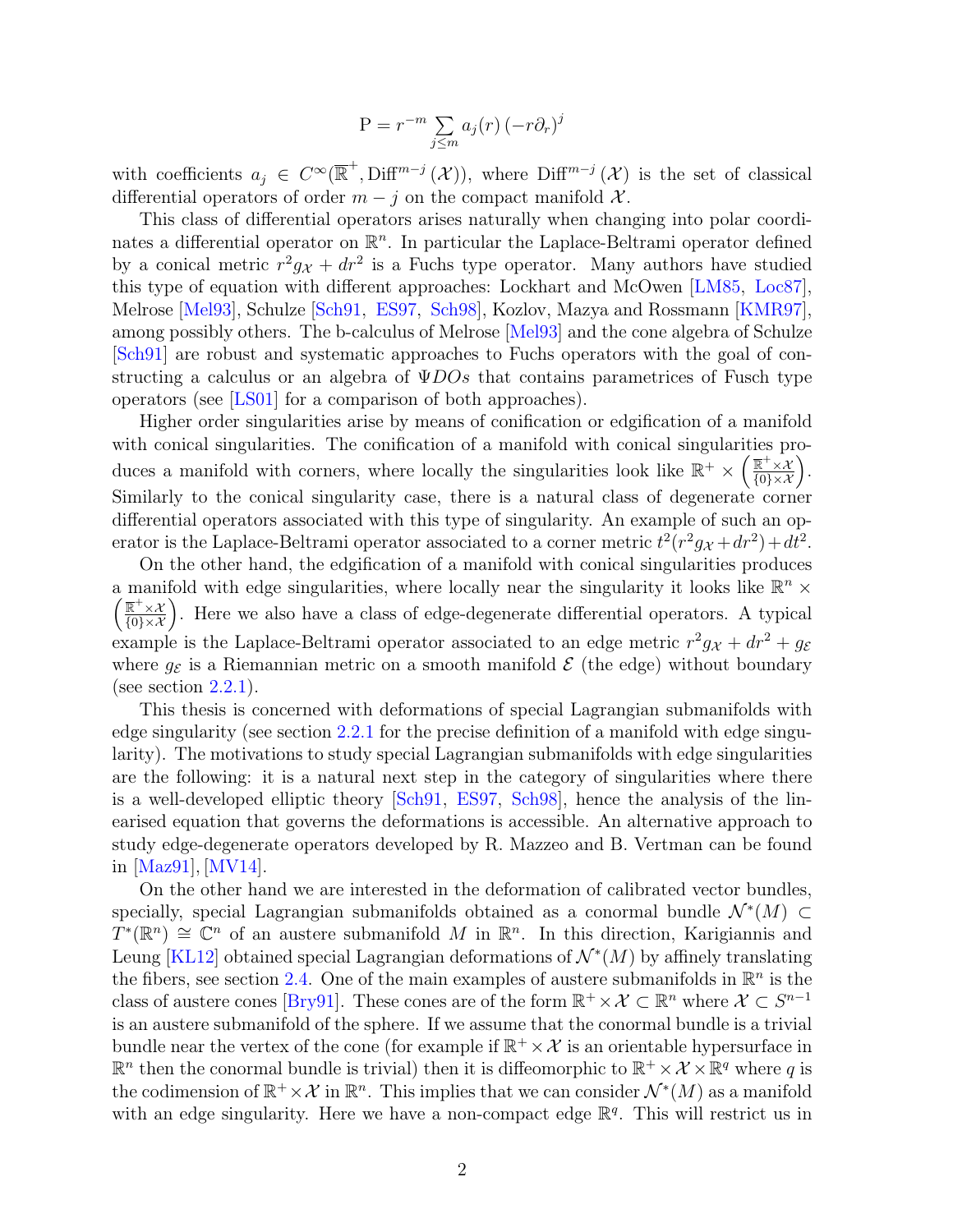the type of deformations that we study. When the edge is a compact manifold  $\mathcal E$  more complete results are obtained.

In [[Sch91](#page-82-2), [ES97](#page-80-1), [Sch98](#page-82-3)], B.-W. Schulze and coauthors have developed a comprehensive elliptic theory of edge-degenerate differential operators:

$$
P = r^{-m} \sum_{j+|\alpha| \le m} a_{j\alpha}(r, y) (-r \partial_r)^j (r D_s)^{\alpha}.
$$

with coefficients  $a_{j\alpha} \in C^{\infty}(\overline{\mathbb{R}}^{+} \times \Omega, \text{ and } \text{Diff}^{m-(j+|\alpha|)}(\mathcal{X})).$ 

In this thesis we use Schulze's approach to study deformation of special Lagrangian submanifolds with edge singularities. We use Schulze's approach to analyze the Hodge-Laplace  $\Delta$  and Hodge-deRham  $d + d^*$  operators acting on sections of differential forms induced by edge-degenerate vector fields on M.

In previous works of Joyce, McLean, Marshall and Pacini [[Joy04b](#page-80-0)],[[McL98](#page-81-0)], [[Mar](#page-81-1)], [[Pac04](#page-82-0)],[[Pac13](#page-82-1)], finite dimension of the moduli space follows from the Fredholmness of the Hodge-Laplace operator acting on (weighted) Sobolev spaces. As was mentioned above, there is no canonical notion of ellipticity in non-compact or singular manifolds, however in most approaches, once suitable Banach spaces have been defined, the ellipticity of an operator is defined in such a way that it implies the Fredholm property of the operator acting between those Banach spaces. In manifolds with conical singularities with local model  $\mathbb{R}^+ \times \mathcal{X}$ , the concept of ellipticity is based on the symbolic structure of the Fuchs operator. This is given by two symbols  $(\sigma_b^m(P), \sigma_M^m(P)(z))$ . The first symbol  $\sigma_b^m(P)$  is the homogeneous boundary principal symbol and  $\sigma_M^m(P)(z)$  is the Mellin conormal symbol. The symbol  $\sigma_M^m(P)(z)$  is an operator-valued symbol given by a holomorphic family of continuous operators parametrized by  $z \in \mathbb{C}$  and acting on the base of the cone X,  $\sigma_M^m(P)(z) : H^s(\mathcal{X}) \to H^{s-m}(\mathcal{X})$ . The ellipticity of P on  $\mathcal{X}^{\wedge} := \mathbb{R}^+ \times \mathcal{X}$  implies that  $\sigma_M^m(P)(z)$  is a family of isomorphisms for all  $z \in \Gamma_{\frac{n+1}{2}-\gamma} = \{z \in \mathbb{C} : \text{Re}(z) = \frac{n+1}{2} - \gamma \}$  for some weight  $\gamma \in \mathbb{R}$ . In the approaches of Melrose and Lockhart-McOwen similar symbolic structures are used to define ellipticity. See section [2.3.2](#page-29-0) for a complete discussion of the symbolic structure.

In the analysis of edge-degenerate operators, the symbolic structure for an adequate notion of ellipticity involves the edge symbol  $\sigma_{\wedge}^{m}(u, \eta)$ . This is an operator-valued symbol given by a family of continuous operators acting on cone-Sobolev spaces  $\mathcal{K}^{s,\gamma}(\mathcal{X}^{\wedge})$  (see definition [13\)](#page-26-0) and parametrized by the cotangent bundle of the edge. For  $(u, \eta) \in T^* \mathcal{E} \setminus 0$ we have a continuous operator

$$
\sigma^m_{\wedge}(u,\eta): \mathcal{K}^{s,\gamma}(\mathcal{X}^\wedge)\longrightarrow \mathcal{K}^{s-m,\gamma-m}(\mathcal{X}^\wedge).
$$

Analogous to the conical case, a necessary condition for the ellipticity of P is that  $\sigma_\wedge^m(u, \eta)$ is an isomorphism for every  $(u, \eta) \in T^* \mathcal{E} \setminus \{0\}$ . However, this is rarely the case (for example, in general, the Laplace-Beltrami operator induced by an edge metric does not satisfy this condition). It is more natural to expect the family  $\sigma_{\wedge}^m(u, \eta)$  to be only Fredholm for every  $(u, \eta) \in T^* \mathcal{E} \setminus 0$ .

In this case, in order to have a family of isomorphisms, we need to complete the edge symbol with boundary and coboundary conditions. This completion is achieved by adding trace and potential operators and an operator acting on the edge that represent a reduction of the elliptic problem to the boundary: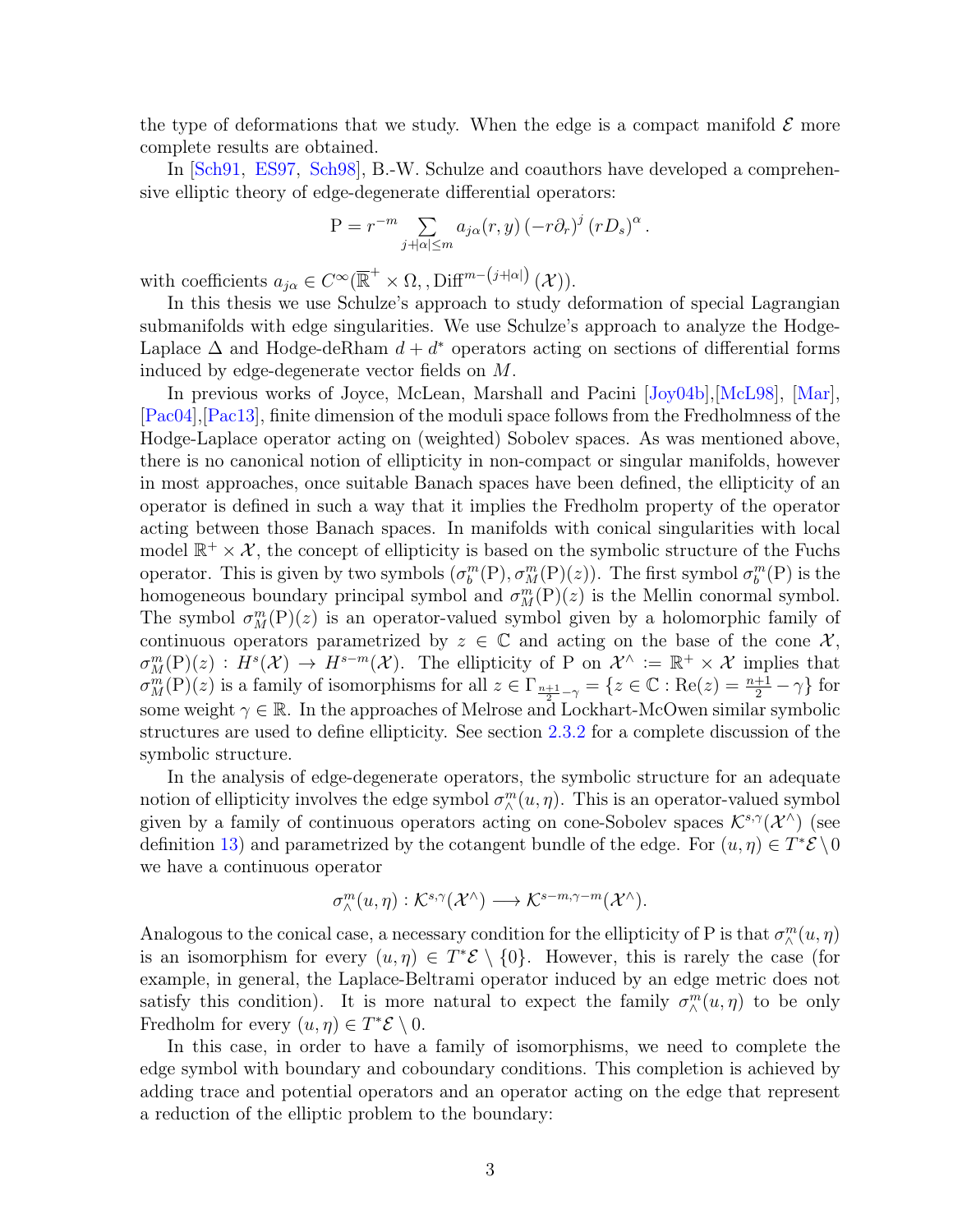$$
\begin{pmatrix} \sigma_\wedge^m(s,\eta) & \mathbf{k}(s,\eta) \\ \mathbf{t}(s,\eta) & \mathbf{r}(s,\eta) \end{pmatrix},
$$

see section [3.2.3](#page-61-0) for further details.

The need for completing the symbols means that P is not Fredholm unless we impose complementary edge boundary conditions. Moreover boundary and coboundary conditions are an essential part of the regularity of solutions of elliptic edge-degenerate equations (see section [2.3.5\)](#page-33-0). Therefore, if we are interested in studying moduli spaces of deformations of a special Lagrangian submanifold with edge singularities, we need to consider deformations with boundary conditions in the edge in order to obtain regular enough deformations that allow the existence of a smooth, finite dimensional moduli space of deformations. These boundary conditions are given by the trace pseudo-differential operator that appears in the completion of the symbol. Moreover solutions of elliptic equations near singularities have a well-known conormal asymptotic expansion. This occurs even in the simplest case when solving an elliptic equation in  $\mathbb{R}^+$ . Our case is not an exception and our deformations have conormal asymptotic expansions near the edge, see section [2.3.3.](#page-31-0)

Once the symbol is completed (this is possible because, in our case, the topological obstruction vanishes, see [3.2.3\)](#page-61-0) we obtain a Fredholm operator in the edge algebra with a parametrix (with asymptotics) of inverse order. At this point we want to use the Implicit Function theorem for Banach spaces to obtain finite dimensionality and smoothness of the moduli space of deformations. However the possible non-surjectivity of the linearised deformation map produces an obstruction space. The presence of an obstruction space is not unexpected because even in the case of a compact manifold with isolated conical singularities each of the singular cones contributes to the obstruction space. This was studied in detail by Joyce [[Joy04b](#page-80-0)].

Given a special Lagrangian submanifold in  $\mathbb{C}^n$  with edge singularity,  $\Phi: M \longrightarrow \mathbb{C}^n$ , our moduli space has as parameters an admissible weight  $\gamma > \frac{\dim \mathcal{X} + 3}{2}$  and a trace pseudodifferential operator,  $\mathcal{T}$ , such that it belongs to a set of boundary condition for an elliptic edge boundary value problem for the Hodge-deRham operator on M.

Our main result, theorem [5.2,](#page-75-0) is a theorem describing the local structure of the moduli space  $\mathfrak{M}(M, \Phi, \mathcal{T}, \gamma)$  considering the possible obstructions (see chapter [4](#page-66-0) for the precise definition of the moduli space and further details).

**Theorem 0.1.** Locally near M the moduli space  $\mathfrak{M}(M, \Phi, \mathcal{T}, \gamma)$  is homeomorphic to the zero set of a smooth map  $\mathfrak G$  between smooth manifolds  $\mathcal M_1$ ,  $\mathcal M_2$  given as neighborhoods of zero in finite dimensional Banach spaces. The map  $\mathfrak{G} : \mathcal{M}_1 \longrightarrow \mathcal{M}_2$  satisfies  $\mathfrak{G}(0) = 0$ and  $\mathfrak{M}(M, \Phi, \mathcal{T}, \gamma)$  near M is a smooth manifold of finite dimension when  $\mathfrak{G}$  is the zero map.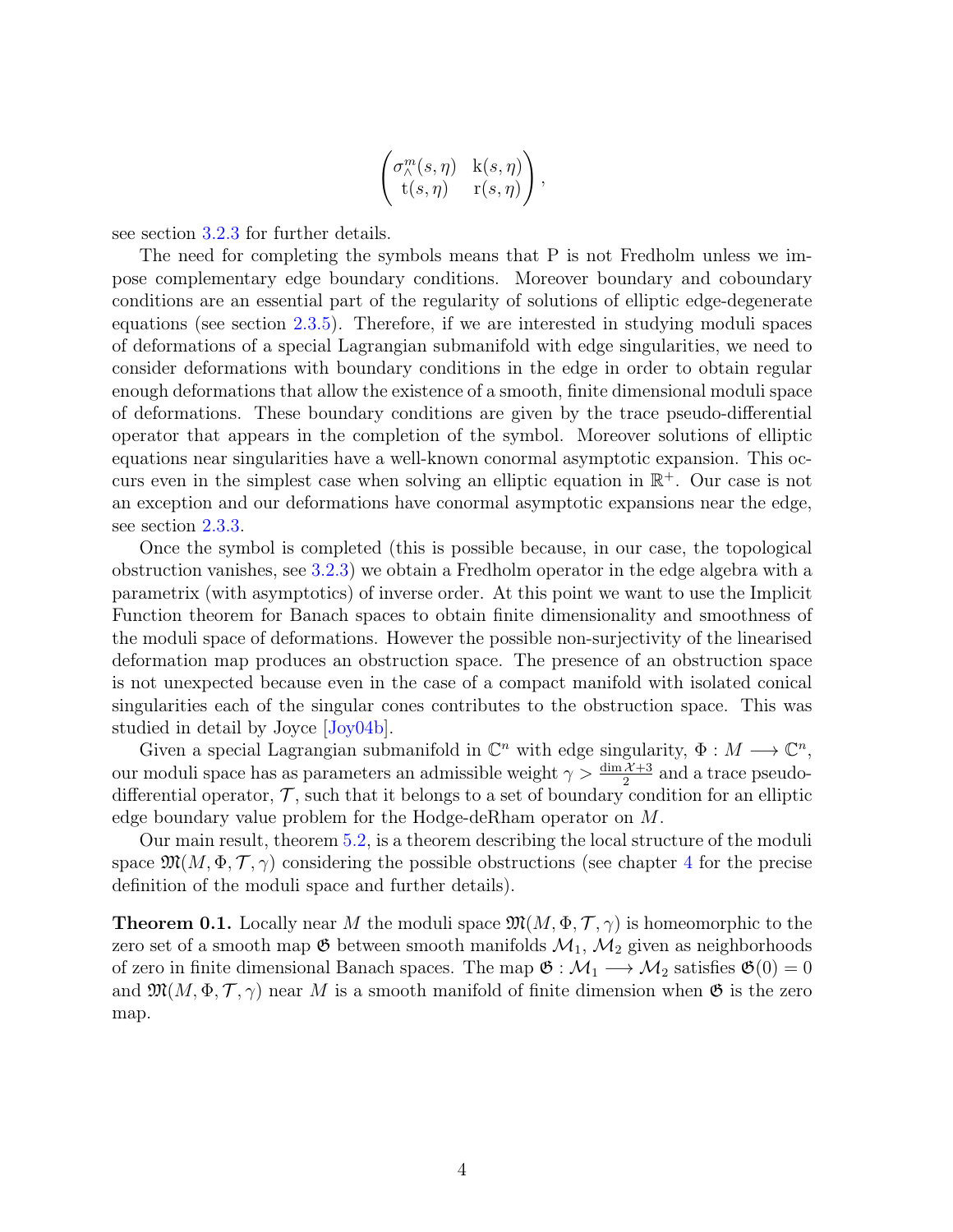## <span id="page-13-0"></span>Chapter 1

# Special Lagrangian submanifolds and calibrations

### <span id="page-13-1"></span>1.1 Special Lagrangian submanifolds

In this section we explain the basics of special Lagrangian submanifolds both in  $\mathbb{C}^n$  and in general Calabi-Yau manifolds. This section is based in material from  $Jov07$  and  $[HL82]$  $[HL82]$  $[HL82]$ .

### <span id="page-13-2"></span>1.1.1 Special Lagrangian submanifolds in  $\mathbb{C}^n$

Let  $\mathbb{C}^n := \{(z_1, \dots, z_n) : z_k \in \mathbb{C} \text{ for all } 1 \leq k \leq n\}$  be the complex *n*-dimensional space. We identify  $\mathbb{C}^n$  with  $\mathbb{R}^{2n} = \mathbb{R}^n_x \oplus \mathbb{R}^n_y$  in the following, specific way

<span id="page-13-5"></span>
$$
(x_1, \cdots, x_n, y_1, \cdots, y_n) \longrightarrow (x_1 + \sqrt{-1}y_1, \cdots, x_n + \sqrt{-1}y_n), \tag{1.1}
$$

hence with this identification  $z_k = x_k +$  $-\overline{1}y_k$ . Now let's consider the automorphism hence with this identification  $z_k = x_k + \sqrt{-1}y_k$ . Now let s consider the automorphism  $J: \mathbb{C}^n \longrightarrow \mathbb{C}^n$  given by  $J(z) = \sqrt{-1}z$ . Then, under the identification  $\mathbb{C}^n \cong \mathbb{R}^n_x \oplus \mathbb{R}^n_y$  we have

$$
J = \begin{bmatrix} 0 & -Id_{\mathbb{R}^n} \\ Id_{\mathbb{R}^n} & 0 \end{bmatrix} : \mathbb{R}_x^n \oplus \mathbb{R}_y^n \longrightarrow \mathbb{R}_x^n \oplus \mathbb{R}_y^n. \tag{1.2}
$$

**Definition 1.** Let  $\xi = \xi_1 \wedge \cdots \wedge \xi_n$  be an oriented, real *n*-plane in  $\mathbb{C}^n$ , where  $\xi_1, \dots, \xi_n$  is an oriented, orthonormal basis of  $\xi$ . We say that  $\xi$  is a Lagrangian *n*-plane if  $J(\xi) = \xi^{\perp}$ where

<span id="page-13-4"></span>
$$
\xi^{\perp} = \{ \eta \in \mathbb{C}^n : \langle \eta, v \rangle_{g_{\mathbb{R}^{2n}}} = 0 \text{ for all } v \in \xi \}. \tag{1.3}
$$

Observe that in  $(1.3)$  the inner product is taken in  $\mathbb{R}^{2n}$  (the standard flat Riemannian metric) under the identification [\(1.1\)](#page-13-5).

Remark 1.1. We can also describe Lagrangian planes in terms of the vanishing of the Kähler form √

<span id="page-13-3"></span>
$$
\omega_{\mathbb{C}^n} := \frac{\sqrt{-1}}{2} \sum_{i=1}^n dz_i \wedge d\bar{z}_i \tag{1.4}
$$

i.e.  $\xi$  is Lagrangian if and only if  $\omega|_{\xi} = 0$ . This follows immediately from the fact that  $\langle Ju, v \rangle_{g_{\mathbb{R}^{2n}}} = \omega_{g_{\mathbb{C}^n}}(u, v)$  for every  $u, v \in \mathbb{C}^n$ .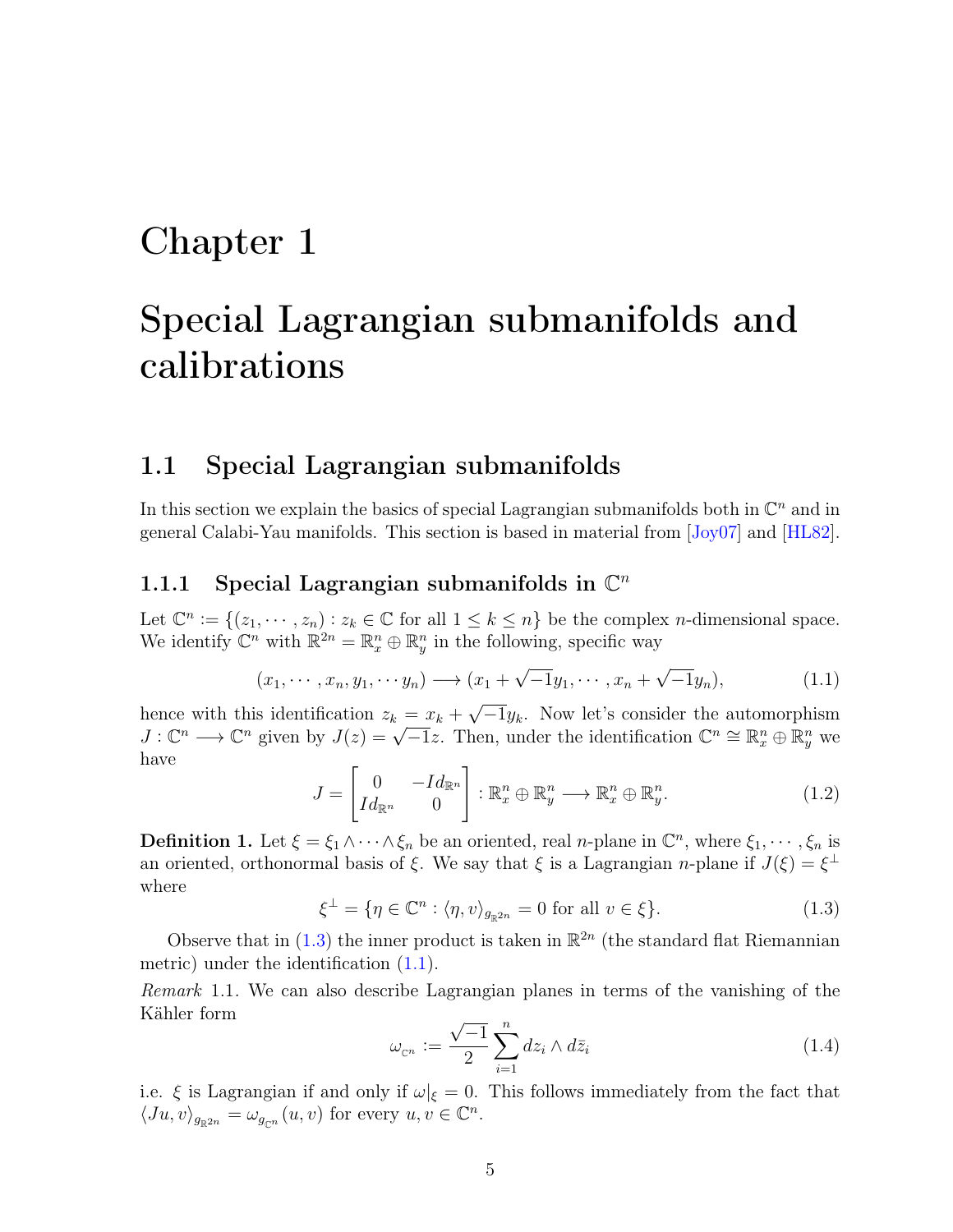Now, let's consider the standard volume form in  $\mathbb{R}^{2n} = \mathbb{R}^n_x \oplus \mathbb{R}^n_y$  given by

$$
dV_{\mathbb{R}^{2n}} = dx_1 \wedge \cdots \wedge dx_n \wedge dy_1 \wedge \cdots dy_n, \qquad (1.5)
$$

then under the identification  $(1.1)$  we can rewrite it as

$$
dV_{\mathbb{R}^{2n}} = (-1)^{\frac{n(n-1)}{2}} \left(\frac{\sqrt{-1}}{2}\right)^n \Omega \wedge \overline{\Omega}
$$
 (1.6)

where

$$
\Omega = dz_1 \wedge \dots \wedge dz_n. \tag{1.7}
$$

<span id="page-14-0"></span>**Definition 2.** The complex *n*-form  $\Omega = dz_1 \wedge \cdots \wedge dz_n$  is called the holomorphic volume form of  $\mathbb{C}^n$ .

**Definition 3.** An oriented *n*-submanifold  $\psi : M \longrightarrow \mathbb{C}^n$  is a Lagrangian submanifold of  $\mathbb{C}^n$  if each tangent plane  $\psi_*(T_pM) \subset T_{\psi(p)}\mathbb{C}^n \cong \mathbb{C}^n$  is a Lagrangian n-plane in  $\mathbb{C}^n$  for every  $p \in M$ , where  $\psi_*$  denotes the push-forward.

Let M be a Lagrangian submanifold in  $\mathbb{C}^n$  and  $p \in M$ . Let's take an oriented, orthonormal basis  $\{e_1(p), \dots, e_n(p)\}$  of  $T_pM$ . Then  $\Omega|_M(e_1(p), \dots, e_n(p)) \in \mathbb{C}$  and the fact that  $T_pM$  is a Lagrangian plane implies that

<span id="page-14-1"></span>
$$
\left| \Omega(e_1(p), \cdots, e_n(p)) \right| = 1 \tag{1.8}
$$

because  $\left|\Omega(e_1(p), \dots, e_n(p))\right| = \left|\xi \wedge J\xi\right|_{g_{\mathbb{C}^n}}$ . See theorem 1.7 in [[HL82](#page-80-5)] for details.

Given any other oriented, orthonormal basis  $\{\tilde{e}_i(p)\}\$  the matrix that sends  $\{e_i(p)\}\$ to  $\{\tilde{e}_i(p)\}\$ is an element in SO(n, R) hence  $\Omega|_M(e_1(p), \dots, e_n(p))$  is independent of the choice of oriented, orthonormal basis and by  $(1.8)$  there exists a function

<span id="page-14-2"></span>
$$
\theta: M \longrightarrow \mathbb{R}/2\pi\mathbb{Z} \cong S^1 \tag{1.9}
$$

such that  $\Omega|_M(e_1(p), \dots, e_n(p)) = e^{\sqrt{-1}\theta(p)}$  for all  $p \in M$ .

**Definition 4.** The function  $\theta: M \longrightarrow S^1$  in [\(1.9\)](#page-14-2) is called the Lagrangian angle or phase function of M.

Now, let's suppose that M is a Lagrangian submanifold in  $\mathbb{C}^n$  such that its phase function is constant i.e.  $\theta(p) = \theta_0$  for all  $p \in M$ . Consequently

$$
e^{-\sqrt{-1}\theta_0} \Omega|_M(e_1(p), \cdots, e_n(p)) = 1
$$
\n(1.10)

for every  $p \in M$  and any oriented, orthonormal basis. Therefore

<span id="page-14-3"></span>
$$
\begin{cases} \text{Re}(e^{-\sqrt{-1}\theta_0}\Omega)|_M = dV_M\\ \text{Im}(e^{-\sqrt{-1}\theta_0}\Omega)|_M = 0 \end{cases}.
$$
 (1.11)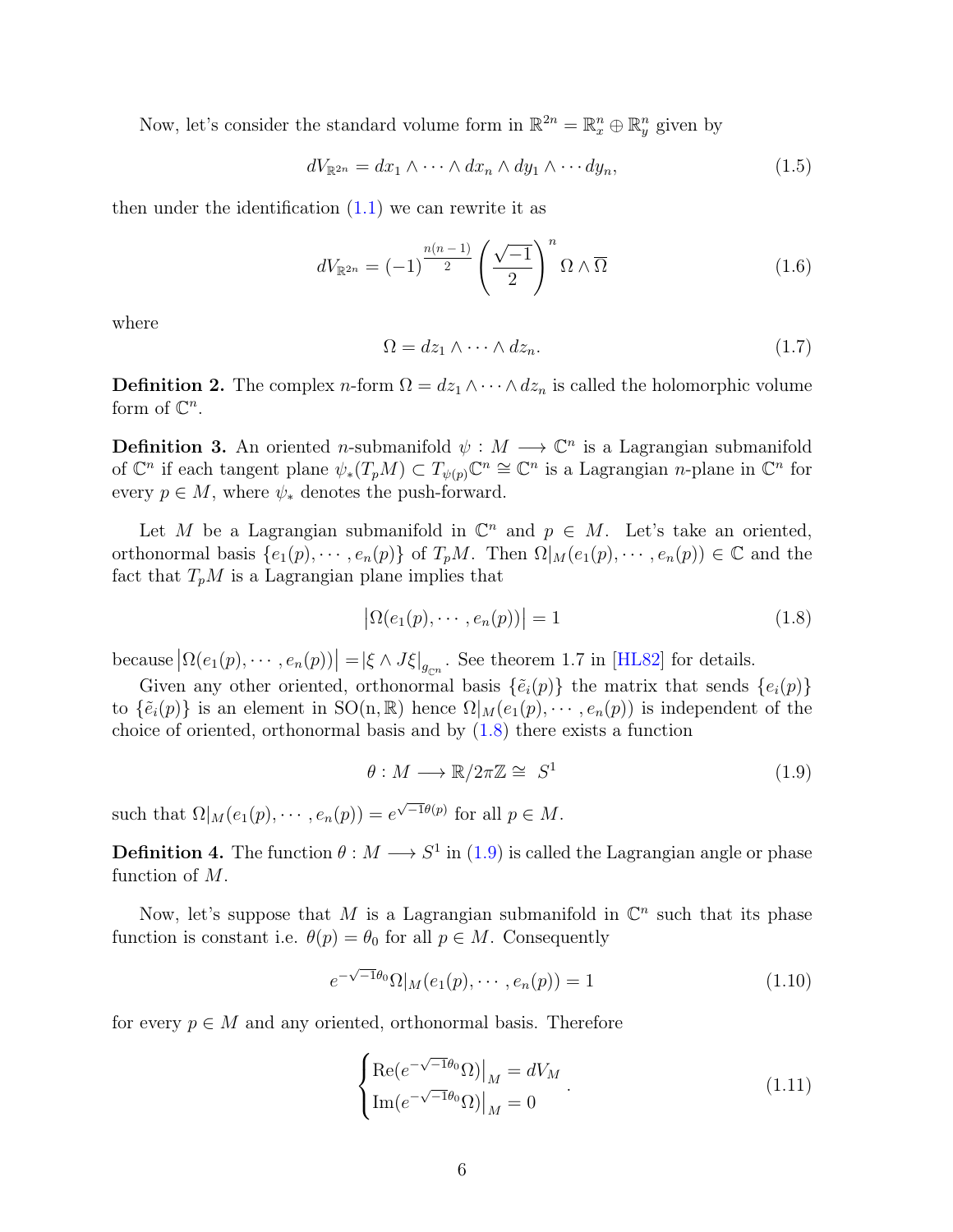**Definition 5.** An oriented Langrangian submanifold M in  $\mathbb{C}^n$  is called a special Lagrangian submanifold with phase  $\theta_0$  if its phase function is constant with value  $\theta_0$ . Equivalently M is special Lagrangian with phase  $\theta_0$  if [\(1.11\)](#page-14-3) are satisfied.

Observe that  $\text{Re}(e^{-\sqrt{-1}\theta_0}\Omega)|_M$  is a real-valued *n*-form on  $\mathbb{C}^n$  and the fact that

$$
\left. \text{Re}(e^{-\sqrt{-1}\theta_0}\Omega) \right|_M = dV_M
$$

implies that that M is calibrated by  $\text{Re}(e^{-\sqrt{-1}\theta_0}\Omega)|_M$ . More precisely we have the following definition.

<span id="page-15-0"></span>**Definition 6.** Let  $(M, g_M)$  be a Riemannian manifold and  $\varphi \in C^\infty(M, \bigwedge^k T^*M)$  a closed k-form. We say that  $\varphi$  is a calibration on M if for every oriented k-subspace  $V \subset T_pM$ we have

$$
\varphi|_V \le \text{Vol}_V \tag{1.12}
$$

i.e.  $\varphi|_V = \lambda \text{ Vol}_V$  for some  $\lambda \leq 1$ .

**Definition 7.** Let  $(M, g_M)$  be a Riemannian manifold with a calibration  $\varphi$ . An oriented submanifold N of dimension k is said to be calibrated by  $\varphi$  if

$$
\varphi = dV_N.
$$

<span id="page-15-1"></span>Remark 1.2. Harvey and Lawson proved in [[HL82](#page-80-5)] that compact calibrated submanifolds are minimal and volume-minimizing submanifolds in their homology class. In the noncompact case they proved that calibrated submanifolds are locally volume-minimizing. These results follows easily from definition  $6$  as for any submanifold  $N'$  in the same homology class as N i.e.  $[N] = [N']$  we have

$$
\text{Vol}(N) = \langle [\varphi], [N] \rangle = \langle [\varphi], [N'] \rangle = \int_{N'} \varphi \le \int_{N'} dV_{N'} = \text{Vol}(N').
$$

Harvey and Lawson proved in [[HL82](#page-80-5)] that  $\text{Re}(e^{-\sqrt{-1}\theta}\Omega)$  is a calibration on  $\mathbb{C}^n$ . Hence we have that special Lagrangian submanifolds in  $\mathbb{C}^n$  with any phase  $\theta_0$  are calibrated submanifolds. In fact we have a family of special Lagrangian calibrations parametrized by  $S^1$  and given by  $\text{Re}(e^{-\sqrt{-1}\theta}\Omega)$  with  $0 \le \theta < 2\pi$ . However, observe that given a special Lagrangian submanifold  $\Phi : M \longrightarrow \mathbb{C}^n$  with phase  $\theta$  i.e. a Lagrangian submanifold calibrated by  $\text{Re}(e^{-\sqrt{-1}\theta}\Omega)$ , the submanifold given by

$$
e^{-\sqrt{-1}\frac{\theta}{n}}\Phi: M \longrightarrow \mathbb{C}^n
$$

is a special Lagrangian submanifold with phase  $\theta = 0$ . This can be easily seen as  $\Omega|_{e^{-\sqrt{-1}\frac{\theta}{n}}M} = (e^{-\sqrt{-1}\frac{\theta}{n}}\Phi)^*(\Omega) = e^{-\sqrt{-1}\theta}\Phi^*(\Omega) = e^{-\sqrt{-1}\theta}\Omega|_M$ . Therefore by rotating a special Lagrangian submanifold with phase  $\theta$  we transform it into a special Lagrangian submanifold with phase zero. Henceforth, when we consider special Lagrangian submanifolds in  $\mathbb{C}^n$ , we shall focus and discuss only the case with phase zero.

However we want to remark that in the general case when the ambient manifold is a Calabi-Yau manifold  $\mathfrak X$  different to  $\mathbb C^n$ , it is not possible to rotate the submanifold in order to change the phase as we did in the case  $\mathbb{C}^n$ .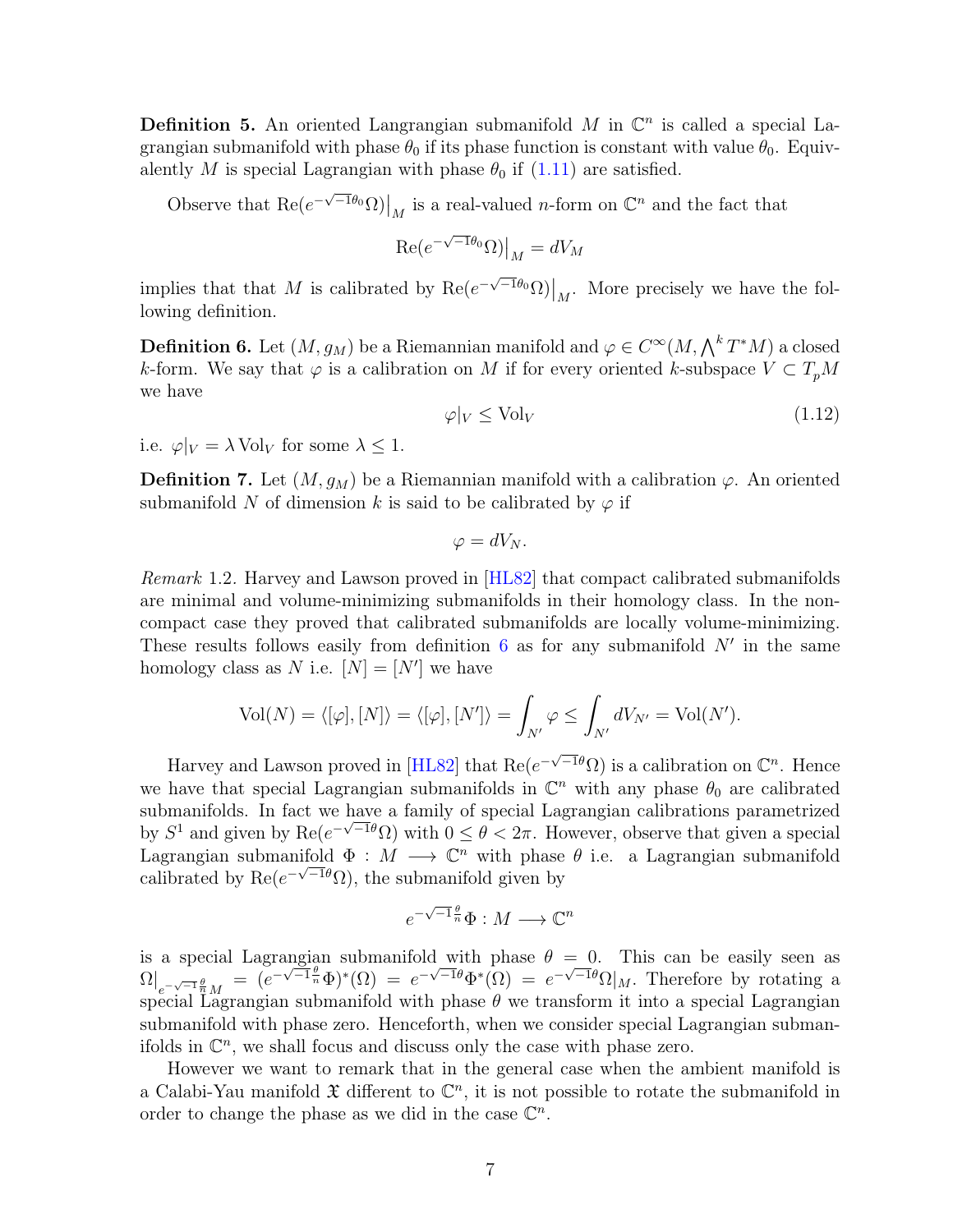#### <span id="page-16-0"></span>1.1.2 Special Lagrangian submanifolds in Calabi-Yau manifolds

Let  $(\mathfrak{X}, \omega, J, g_x)$  be a Kähler manifold of complex dimension n with Kähler form  $\omega$ , complex structure J and Kähler metric  $g_x$ . Recall that  $\mathfrak X$  is called a Calabi-Yau manifold if the holonomy group of  $g_x$  is a subgroup of  $SU(n)$ , i.e.

$$
Hol(g_{\mathfrak{X}}) \subseteq SU(n).
$$

This implies that the Ricci curvature vanishes  $\text{Ric}(g) = 0$  and the canonical line bundle  $\bigwedge^{n,0} T^*\mathfrak{X}$  is trivial. From the set of non-vanishing holomorphic sections of  $\bigwedge^{n,0} T^*\mathfrak{X}$  we choose one of those sections  $\Omega_{\mathfrak{X}}$  normalized by the condition

<span id="page-16-2"></span>
$$
\frac{\omega^n}{n!} = (-1)^{\frac{n(n-1)}{2}} \left(\frac{\sqrt{-1}}{2}\right)^n \Omega_{\mathfrak{X}} \wedge \overline{\Omega}_{\mathfrak{X}}.\tag{1.13}
$$

**Definition 8.** A non-vanishing, holomorphic section  $\Omega_{\mathfrak{X}}$  normalized by [\(1.13\)](#page-16-2) is called a normalized holomorphic volume form of the Calabi-Yau manifold  $(\mathfrak{X}, \omega, J, g_{\mathfrak{X}})$ .

Observe that given a normalized holomorphic volume form  $\Omega_{\mathfrak{X}}$  we have that  $e^{\sqrt{-1}\theta}\Omega_{\mathfrak{X}}$ is also a normalized holomorphic volume form for every  $0 \le \theta < 2\pi$ . Here we will focus on the case  $\theta = 0$ .

Note that  $\mathbb{C}^n$  is a Calabi-Yau manifold with the structure

$$
(\mathbb{C}^n,g_{\scriptscriptstyle \mathbb{C}^n},\omega_{\scriptscriptstyle \mathbb{C}^n},\,\Omega)
$$

where  $g_{\mathbb{C}^n} = |dz_1|^2 + \cdots + |dz_N|^2$ ,  $\omega_{\mathbb{C}^n} =$  $\sqrt{-1}$  $\frac{-1}{2}$  $\sum_{n=1}^{n}$  $i=1$  $dz_i \wedge d\bar{z}_i$  and  $\Omega = dz_1 \wedge \cdots \wedge dz_N$ . Analogously to the case  $\mathbb{C}^n$  we have the following result for general Calabi-Yau manifolds.

**Proposition 1.3.** The real part of a normalized holomorphic volume form  $\text{Re}(\Omega_{\mathfrak{X}})$  is a calibration on  $\mathfrak{X}$ . Moreover, for any  $0 \leq \theta < 2\pi$ , Re $(e^{-\sqrt{-1}\theta}\Omega_{\mathfrak{X}})$  is also a calibration.

Harvey and Lawson in [[HL82](#page-80-5)] characterized special Lagrangian submanifolds in a way that has been extremely useful to study the deformation theory.

**Proposition 1.4.** Let  $(\mathfrak{X}, \omega, J, g_x, \Omega_{\mathfrak{X}})$  be a Calabi-Yau manifold and M a n-dimensional real submanifold. Then M admits an orientation making it into a special Lagrangian submanifold if and only if

<span id="page-16-3"></span>
$$
\begin{cases} \omega|_M \equiv 0\\ \text{Im}\,\Omega_{\mathfrak{X}}|_M \equiv 0 \end{cases} \tag{1.14}
$$

### <span id="page-16-1"></span>1.2 Deformation of special Lagrangian submanifolds

Given a Calabi-Yau manifold  $(\mathfrak{X}, \omega, J, g_x, \Omega_x)$  and a special Lagrangian submanifold

$$
\Phi: M \longrightarrow \mathfrak{X},
$$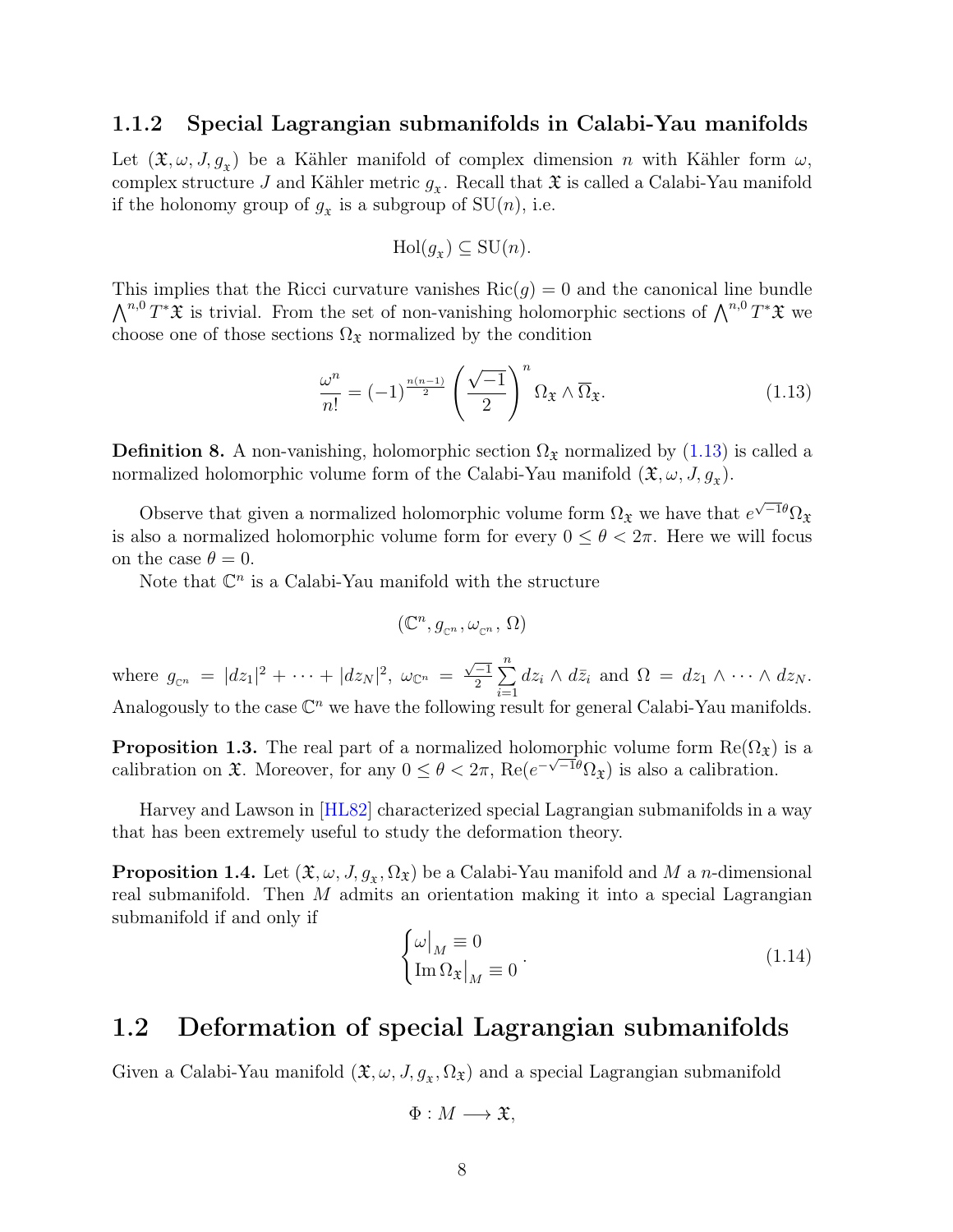we are interested in deformations of M, as a submanifold of  $\mathfrak{X}$ , such that the deformed submanifold is special Lagrangian. More precisely we are looking for submanifolds  $\Psi$ :  $M \longrightarrow \mathfrak{X}$  such that  $\Phi$  is isotopic to  $\Psi$  and  $\Psi(M) = M_{\Psi}$  is special Lagrangian. If we are able to find special Lagrangian deformations of  $M$  then we want to investigate the structure of the space containing those special Lagrangian deformations i.e. the moduli space of special Lagrangian deformations  $\mathfrak{M}(M, \Phi)$ . In general the moduli space will be the space of special Lagrangian embeddings  $\Psi : M \longrightarrow \mathfrak{X}$  (equivalent up to diffeomorphism) isotopic to our original Φ. If we require the isotopy through special Lagrangian submanifolds then we are considering only the connected component in the moduli space containing  $M$ . If we do not require the intermediate submanifolds to be special Lagrangian then we are considering all the connected components of the moduli space.

If we consider nearby enough submanifolds then it is possible to obtained deformations of M by moving it in a normal direction  $V$  given by a section of the normal bundle  $V \in C^{\infty}(M, \mathcal{N}(M))$ . This is possible thanks to the tubular neighborhood theorem (see [[Lan95](#page-81-8)] Ch 4, theorem  $5.1$ ].

<span id="page-17-0"></span>**Theorem 1.5.** Let  $(\mathfrak{X}, g_x)$  be a Riemannian manifold and M an embedded submanifold. Then there exists an open neighborhood  $\mathfrak A$  of the zero section in  $\mathcal N(M)$  and an open neighborhood U of M in  $\mathfrak{X}$  such that the exponential map  $\exp_{g_{\mathfrak{X}}} : \mathfrak{A} \subset \mathcal{N}(M) \longrightarrow U \subset \mathfrak{X}$ is a diffeomorphism.

Observe that the submanifold M is not required to be closed, see  $\lceil \text{Lee} 03 \rceil$  theorem 10.19.

Therefore any normal section  $V$  lying in  $\mathfrak A$  will produce an embedded submanifold given by

$$
\exp_{g_{\mathfrak{X}}}(\mathcal{V}) \circ \Phi : M \longrightarrow \mathfrak{X}
$$

such that  $(\exp_{g_{\mathfrak{X}}}(\mathcal{V}) \circ \Phi)(M) = M_{\mathcal{V}} \subset U$ . Once we have the deformed submanifold  $M_{\mathcal{V}}$ we want to investigate if it is special Lagrangian. Equations [\(1.14\)](#page-16-3) imply that  $M_{\mathcal{V}}$  is special Lagrangian if and only if

$$
\begin{cases}\n(\exp_{g_{\mathfrak{X}}}(\mathcal{V}) \circ \Phi)^{*}(\omega) \equiv 0 \\
(\exp_{g_{\mathfrak{X}}}(\mathcal{V}) \circ \Phi)^{*}(\operatorname{Im} \Omega_{\mathfrak{X}}) \equiv 0\n\end{cases} (1.15)
$$

This provides us with two explicit equations that  $V$  must satisfy in order to produce a special Lagrangian deformation of  $M$ . Taking advantage of the fact that  $M$  is a Lagrangian submanifold we can use the bundle isomorphisms

$$
T^*M \stackrel{g_X^{-1}}{\cong} TM \stackrel{J}{\cong} \mathcal{N}(M)
$$

so that we obtain that each differential form  $\Xi \in \mathcal{C}^{\infty}(M, T^*M)$  defines a unique section of the normal bundle

$$
\mathcal{V}_{\Xi} = J(g_{\mathfrak{X}}^{-1}(\Xi)) \in \mathcal{C}^{\infty}(M, \mathcal{N}(M)).
$$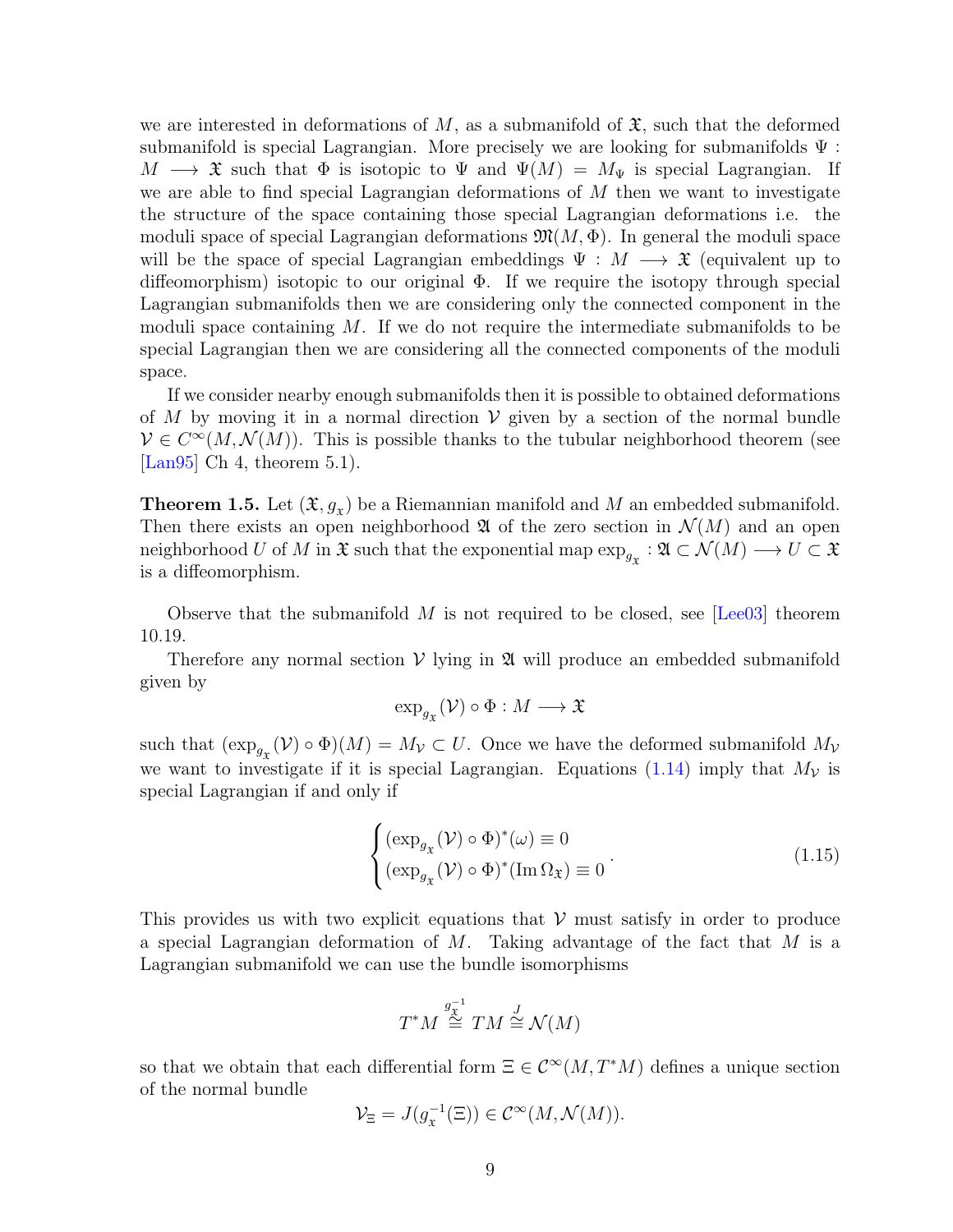Therefore, we can express the deformation problem as a non-linear operator P acting on differential forms on M:

$$
P: \mathcal{C}^{\infty}(M, T^*M)|_{\mathfrak{A}} \longrightarrow \mathcal{C}^{\infty}(M, \bigwedge \n^2 T^*M) \oplus \mathcal{C}^{\infty}(M, \bigwedge \n^2 T^*M) \tag{1.16}
$$

given by

$$
P(\Xi) = \left( (\exp_{g_{\mathfrak{X}}}(\mathcal{V}_{\Xi}) \circ \Phi)^{*}(\omega), (\exp_{g_{\mathfrak{X}}}(\mathcal{V}_{\Xi}) \circ \Phi)^{*}(\operatorname{Im} \Omega) \right), \tag{1.17}
$$

where  $\mathcal{C}^{\infty}(M, T^*M)$  is the space of differential forms  $\Xi$  such that their image under the bundle map  $J \circ g_{\mathfrak{X}}^{-1}$  $\overline{x}^1$  belongs to  $\mathfrak{A}$ .

The zero set of this operator contains those special Lagrangian deformations of M lying in  $U$ , that is,

$$
\mathbf{P}^{-1}(0) =
$$

 $\Big\{\Xi\in C^\infty(M,T^*M)|_{\mathfrak{A}}:\exp_{g_{\mathfrak{X}}}(\mathcal{V}_\Xi)\circ \Phi:M\longrightarrow \mathfrak{X}\quad\text{is a special Lagrangian embedding}\Big\}\,.$ 

Hence, the local structure of the moduli space  $\mathfrak{M}(M, \Phi)$  near M is given by P<sup>-1</sup>(0), the zero set of a non-linear operator. A classical result in non-linear functional analysis that has been used to describe the zero set of non-linear operators in deformation of calibrated submanifolds is the Implicit Function Theorem for Banach spaces (see, for example, [[Lan93](#page-81-10)] chapter 14, theorem 2.1).

<span id="page-18-0"></span>**Theorem 1.6.** Let X and Y be Banach spaces,  $\mathfrak{A} \subset X$  an open neighborhood of zero and  $P: \mathfrak{A} \subset X \longrightarrow Y$  a  $\mathcal{C}^k$ -map such that

- i)  $P(0) = 0$
- ii)  $DP[0]: X \longrightarrow Y$  is surjective
- iii) DP[0] splits X i.e.  $X = \text{Ker DP}[0] \oplus Z$  for some closed subspace Z

then there exist open subsets  $W_1 \subset \text{Ker DP}[0], W_2 \subset Z$  and a unique  $\mathcal{C}^k$ -map  $G: W_1 \subset Z$  $\text{Ker DP}[0] \longrightarrow W_2 \subset Z$  such that

- i)  $0 \in W_1 \cap W_2$
- ii)  $W_1 \oplus W_2 \subset \mathcal{U}$
- iii)  $P^{-1}(0) \cap (W_1 \oplus W_2) = \{(x, G(x)) : x \in W_1\}.$

Ideally, in order to apply theorem [1.6,](#page-18-0) we expect to define Banach spaces of differential forms  $X$  and  $Y$  such that the deformation operator  $P$  acts smoothly, adapt the tubular neighborhood given by theorem [1.5](#page-17-0) such that an open neighborhood of zero  $\mathfrak{A} \subset X$  fits into it. Moreover we would like that with this choice of Banach spaces the linearisation of the deformation operator at zero  $DP[0]$  is a Fredholm operator. Thus its kernel is a finite dimensional space and it splits  $X$ . Moreover if the cokernel of  $DP[0]$  vanishes, then theorem [1.6](#page-18-0) applies immediately and gives us that the moduli space  $\mathfrak{M}(M, \Phi)$ , locally around M, is a finite dimensional, smooth manifold with dimension equal to dim Ker  $DP[0]$ . Moreover any infinitesimal deformation, i.e.  $x \in W_1 \subset \text{Ker DP}[0]$ , can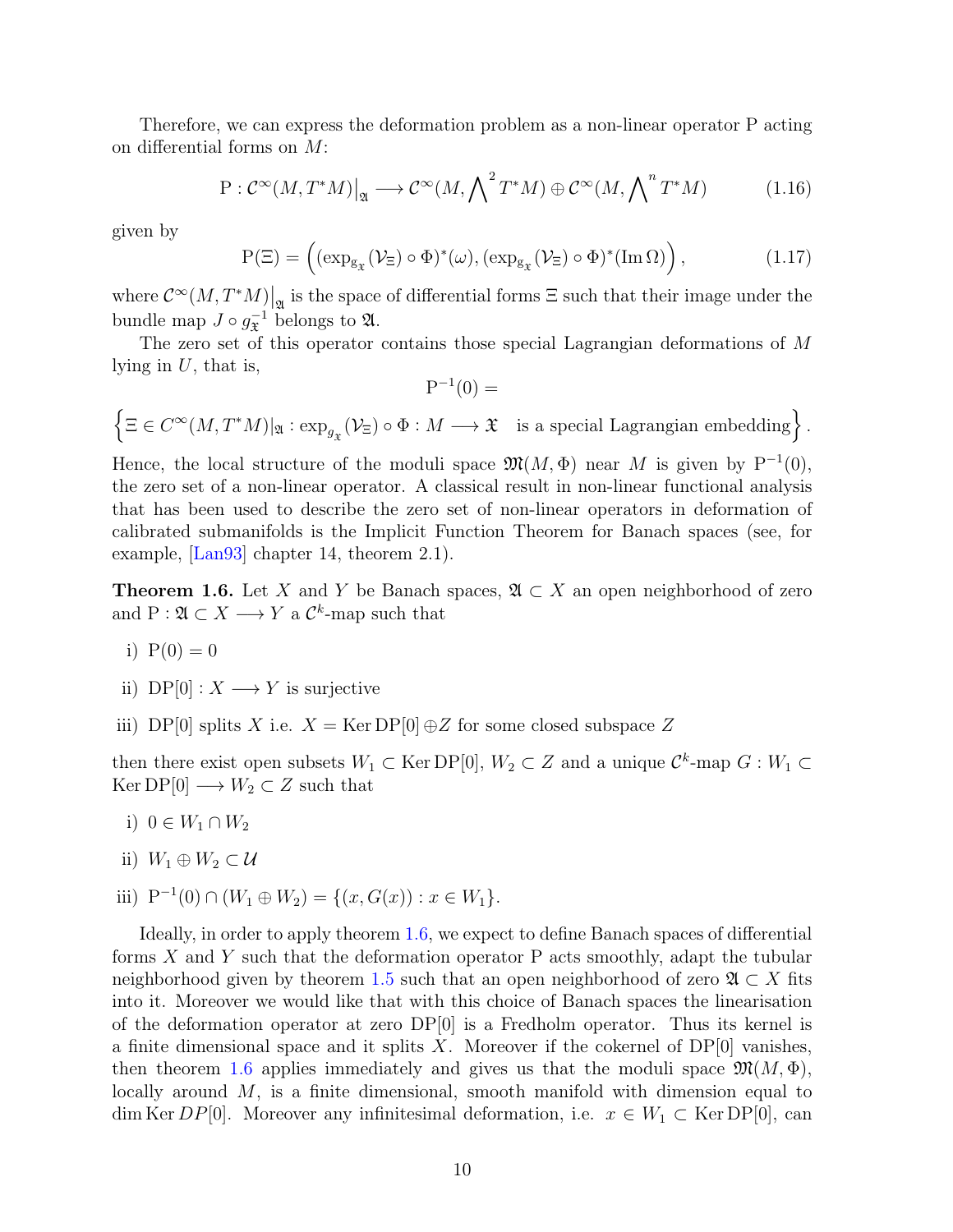be lifted to an authentic deformation given by  $(x, G(x))$  with  $P(x+G(x)) = 0$  i.e. there are no obstructions.

This ideal situation turned out to be true in the compact case. In [[McL98](#page-81-0)], McLean studied the deformation of a compact special Lagrangian submanifold inside a Calabi-Yau manifold  $\mathfrak{X}$ . McLean used the classical and well-developed elliptic theory on compact manifolds to analyze the deformation operation and its linearisation. He obtained the following very complete result.

**Theorem 1.7.** If  $\Phi : M \longrightarrow \mathfrak{X}$  is an immersed compact special Lagrangian submanifold, the moduli space of special Lagrangian deformations

 $\mathfrak{M}(M, \Phi) := \{ \psi : M \longrightarrow \mathfrak{X} : \psi \text{ is a special Lagrangian immersion isotopic to } \Phi \}$ 

is a smooth, finite dimensional manifold with tangent space at M isomorphic to  $\mathcal{H}^1(M)$ , the space of harmonic 1-forms, therefore dim  $\mathfrak{M}(M, \Phi) = b^1(M)$ . Acting on  $C^{\infty}(M, T^*M)$ , the linearisation of the deformation operator P at zero is given by the Hodge-deRham operator i.e.

$$
\mathcal{DP}[0] = d + d^*.
$$

Moreover there are no obstructions to extend infinitesimal deformations to authentic special Lagrangian deformations.

Now let's consider the case  $\mathfrak{X} = \mathbb{C}^n$ . As any special Lagrangian submanifold is a minimal submanifold (see remark [1.2\)](#page-15-1), we have that any non-trivial special Lagrangian submanifold in  $\mathbb{C}^n$  must be non-compact (in particular singular) or with boundary. This is due to the fact that any isometrically immersed submanifold in an Euclidean space is minimal if and only if their components are harmonic, see [[Xin03](#page-82-4)] corollary 1.3.2 for details.

Singular special Lagrangian submanifolds attracted a lot of attention due to the SYZ conjecture in mirror symmetry. We will not get into details here but we only mention that special Lagrangian fibrations over a 3-manifold B play a fundamental role. Over the singular locus  $\Delta \subset B$  of this fibration the fibers are singular special Lagrangian submanifolds. We refer the reader to  $J_{\text{Oy}}(0.3)$  for a comprehensive review.

In this direction, special Lagrangian submanifolds with conical singularities and conical ends have been studied intensively, see section [2.4](#page-41-0) for an introduction to this kind of submanifold. For the last sixteen years, moduli spaces, obstructions, gluing and desingularization constructions have been studied by several authors, see [[Joy04a](#page-80-7)],[[Joy04b](#page-80-0)], [[Joy04c](#page-80-8)],[[Joy04d](#page-80-9)],[[Mar](#page-81-1)],[[Pac04](#page-82-0)],[[Pac13](#page-82-1)]. Most of these results rely on the elliptic and Hodge theory of Lockhart and McOwen [[LM85](#page-81-2)], [[Loc87](#page-81-3)]. An exception is [[Pac04](#page-82-0)] where Pacini used the b-calculus of R. Melrose [[Mel93](#page-81-4)] to analyze the linearisation of the deformation operator.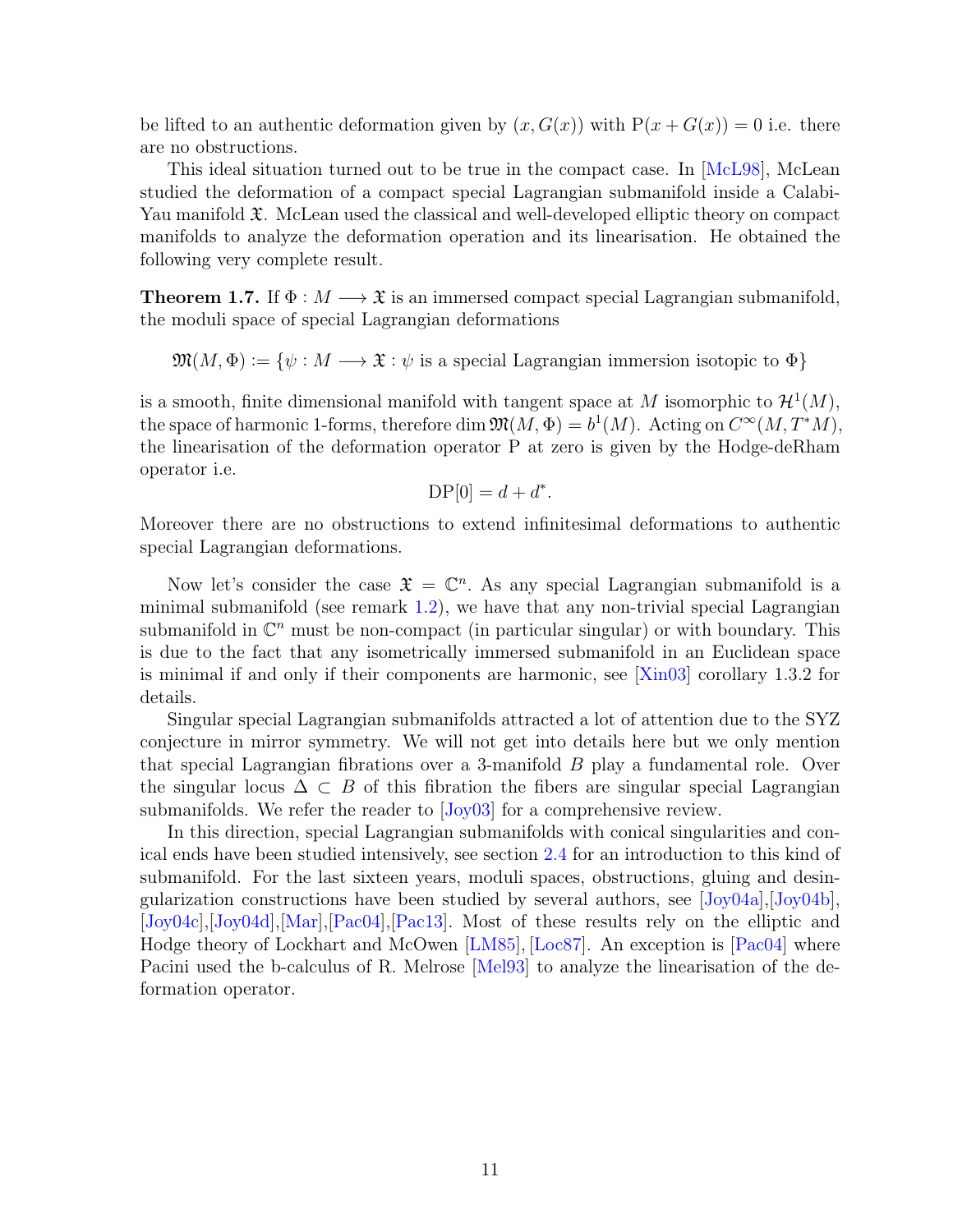## <span id="page-20-0"></span>Chapter 2

## Manifolds with Singularities

### <span id="page-20-1"></span>2.1 Preliminaries

We are interested in the deformation of special Lagrangian submanifolds with singularities. In this section we provide the definitions and concepts related to singular manifolds that we use throughout this thesis. Most of this section and section 2.2 is based on chapter 1 and 2 of [[NSSS06](#page-82-5)], we refer the reader to that book for further details.

First let's recall the definition of the algebra of classical differential operators on a manifold M. For any C-linear map  $P: C^{\infty}(M) \longrightarrow C^{\infty}(M)$  and any  $f \in C^{\infty}(M)$  we can define the C-linear map  $[P, f] : C^{\infty}(M) \longrightarrow C^{\infty}(M)$  given by

$$
[P, f](g) := P(fg) - f P(g).
$$

A differential operator of order zero  $P \in \text{Diff}^0(M)$  is a C-linear map  $P: C^{\infty}(M) \longrightarrow$  $C^{\infty}(M)$  such that  $[P, f] \equiv 0$  for every  $f \in C^{\infty}(M)$ . Inductively we define  $\text{Diff}^{l}(M)$  as the set of C-linear maps P such that  $[P, f] \in \text{Diff}^{l-1}(M)$  for every  $f \in C^{\infty}(M)$ . It can be proven that a C-linear map  $P: C^{\infty}(M) \longrightarrow C^{\infty}(M)$  belongs to  $\text{Diff}^{l}(M)$  if and only if at any patch of local coordinates  $(x_i)$  on M we have

$$
\mathcal{P} = \sum_{|\alpha| \le l} a_{\alpha}(x) \partial_x^{\alpha},
$$

where  $a_{\alpha}(x)$  is a C-valued smooth function on the patch of coordinates for every multiindex  $\alpha$ . See [[Nic07](#page-81-11)] chapter 10, section 10.1 for the proof and further details.

We denote by

$$
\mathrm{Diff}(M):=\bigcup_{l\geq 0}\mathrm{Diff}^l(M)
$$

the algebra of classical differential operators on M.

<span id="page-20-2"></span>**Definition 9.** A singular manifold is a pair  $(M, \mathcal{D})$  where M is a smooth manifold possibly non-compact and  $\mathfrak{D} \subset \mathrm{Diff}(M)$  is a subalgebra of differential operators such that its restriction  $\mathfrak{D}|_U$  at every open subset U with compact closure  $\overline{U} \subset M$  is equal to the restriction of the algebra of all differential operators  $\mathrm{Diff}(M)\big|_U$ .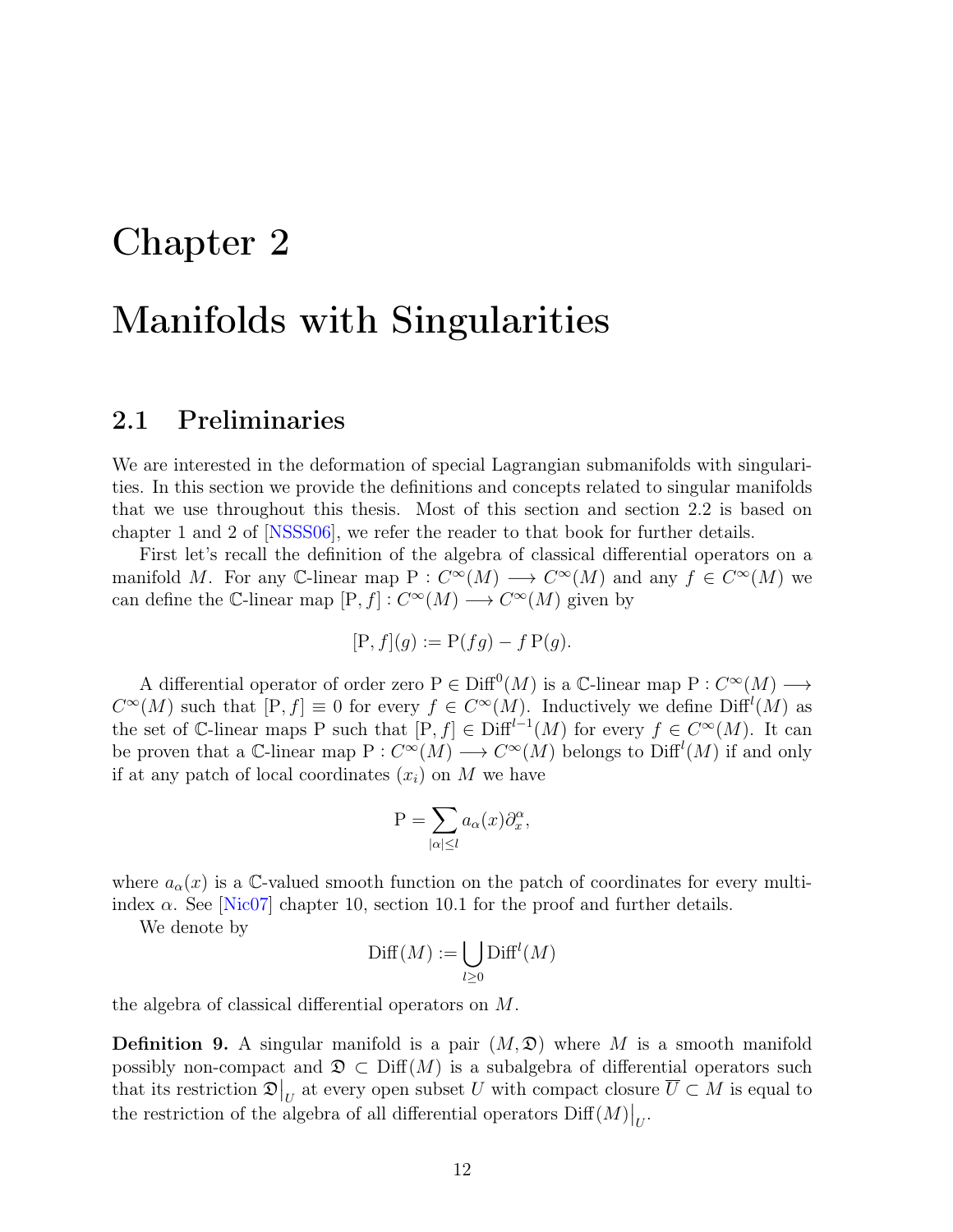The most relevant situation in this definition is when  $M$  is non-compact. In this case the subalgebra  $\mathfrak D$  will consist of differential operators that degenerate at the limit in the non-compact part of M. The degeneration of the differential operators in  $\mathfrak D$  will reflect the geometric singularities of M. Away from the limit i.e. on an open subset  $U \in M$ , as in definition [9,](#page-20-2) the operators in  $\mathfrak D$  have no degeneration and coincide with the classical operators in  $\text{Diff}(M)$ . In order to visualize the geometric singularities on M reflected by the degeneration of the operators in  $\mathfrak{D}$ , a topological space M, called the singular space associated with the singular manifold  $M$ , is defined in such a way that  $M$  is an open dense subset of  $M$ . See section [2.2.1](#page-21-1) for specific examples of singular manifolds.

### <span id="page-21-0"></span>2.2 Construction of singular manifolds

We start with a specific way of constructing the algebra  $\mathfrak D$  that is general enough to produce the type of singular manifolds that we are interested in, namely manifolds with conical or edge singularities.

The algebra  $\mathfrak{D}$  is generated by a function space  $\mathcal{F}$  such that  $C_0^{\infty}(M) \subset \mathcal{F} \subset C^{\infty}(M)$ and a space of vector fields **V** on M such that  $C_0^{\infty}(M, TM) \subset \mathbf{V} \subset C^{\infty}(M, TM)$ .

We obtain the function space  $\mathcal F$  by embedding M into a compact manifold with boundary M and defining  $\mathcal F$  as the restriction of the space of smooth functions on M i.e.  $\mathcal{F} := C^{\infty}(\mathbb{M})\big|_M$ . In order to define the space V we need a Riemannian metric  $g_M$  on M such that it extends to a smooth symmetric 2-tensor on M but possibly degenerate on  $\mathbb{M} \setminus M$ . The space of vector fields V is obtained by means of duality with respect to  $g_M$ and  $\mathcal F$ . More precisely we have the following definition.

**Definition 10.** A linear space of vector fields  $V \subset C^{\infty}(M, TM)$  is self-dual with respect to the *F*-valued pairing defined by  $g_M$  if  $V = V'$  where

$$
V'=\{v\in C^\infty(M,TM): g_{_M}(v,u)\in \mathcal{F}\quad \forall u\in V\}.
$$

We obtain V by requiring that V is self-dual with respect to the  $\mathcal{F}\text{-pairing}$  and

<span id="page-21-2"></span>
$$
C^{\infty}(\mathbb{M}, T\mathbb{M}) \subset \mathbf{V} \subset C^{\infty}(M, TM). \tag{2.1}
$$

The degeneration of  $g_M$  on  $\mathbb{M} \setminus M$  will define the geometric singularity of M in the following way.

**Definition 11.** The singular space  $\hat{M}$  associated with the pair  $(M, \mathcal{D})$  is the quotient space

 $\hat{M} = M / \sim$ 

where  $p \sim q$  if  $d_{g_M}(p,q) = 0$  with  $d_{g_M}$  the distance function on M induced by  $g_M$ .

#### <span id="page-21-1"></span>2.2.1 Examples

i) Let's consider a smooth manifold M with smooth boundary  $\partial M = X$ , dim  $\mathcal{X} = m$ and define  $M := \mathbb{M} \setminus \partial \mathbb{M}$ . Let  $g_M$  be a conical metric on M i.e.  $g_M$  is a Riemannian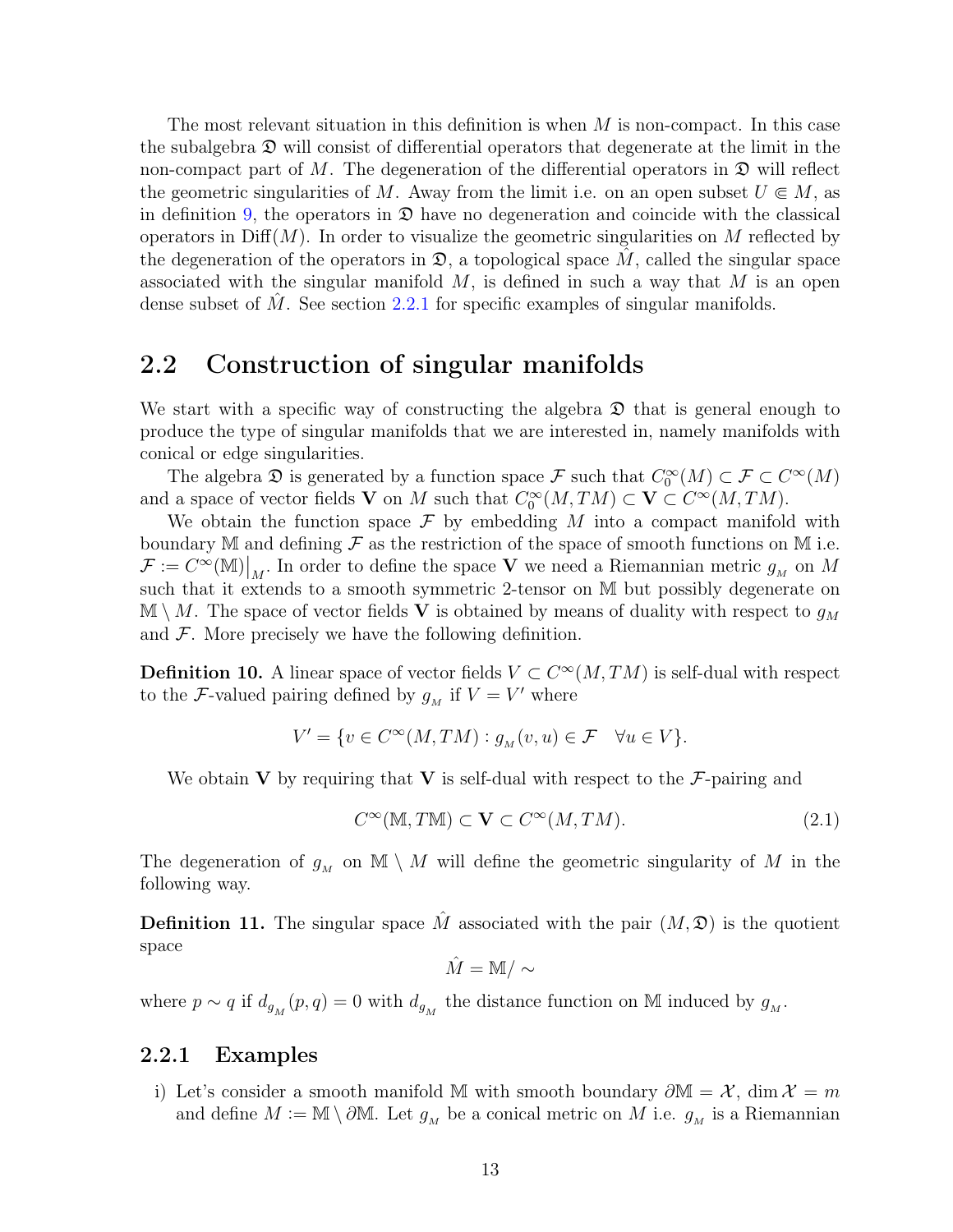metric on M such that on a collar neighborhood of  $\partial M$  given by  $(0,1) \times \mathcal{X} \subset M$  we have

$$
g_{\scriptscriptstyle M} = r^2 g_{\scriptscriptstyle \mathcal X} + dr^2
$$

where  $g_{\chi}$  is a Riemannian metric on  $\mathcal{X}$ . Then  $g_{\overline{M}}$  extends to a smooth, symmetric 2-tensor on M that degenerates in each tangent direction to  $\mathcal{X}$ . Following the scheme to construct singular manifolds explained in the previous subsection, we set  $\mathcal F$  to be the restriction of  $C^{\infty}(\mathbb{M})$  to M.

Now, let  $V \in C^{\infty}(\mathbb{M}, T\mathbb{M})$  be a vector field with length of the order of unity with respect to  $g_M$ , i.e.

$$
\big|\mathcal{V}(p)\big|_{g_M}\leq C
$$

for any  $p \in \mathbb{M}$  and  $C > 0$  independent of p.

On a neighborhood  $[0, 1) \times U \subset [0, 1] \times \mathcal{X}$  it is easy to see that

<span id="page-22-1"></span>
$$
\mathcal{V} = \mathcal{A}\partial_r + \sum_{k=1}^m \mathcal{B}_k \frac{1}{r} \partial_k \tag{2.2}
$$

where  $\partial_k$  are the local coordinate vector fields on  $\mathcal{U} \subset \mathcal{X}$  and  $\mathcal{A}, \mathcal{B}_k \in C^{\infty}([0,1) \times \mathcal{U})$ .

Observe that the linear space of vector fields of the form [\(2.2\)](#page-22-1) is self-dual with respect to the  $C^{\infty}(\mathbb{M})|_{M}$ -pairing induced by  $g_M$ , therefore any such  $V$  must belong to  $V$ . Moreover, it is not difficult to prove (see [[NSSS06](#page-82-5)] proposition 1.17) that the space of vector fields on M with length of the order of unity with respect to  $g_M$  is the unique linear space that is self-dual and satisfies the expression [\(2.1\)](#page-21-2), hence this is the choice for V.

From the discussion above we conclude that the algebra of degenerate operators  $\mathfrak D$ is generated by functions on M smooth up to  $r = 0$  i.e.  $C^{\infty}(\mathbb{M})|_{M}$  and vector fields V such that on the collar neighborhood  $[0, 1) \times \mathcal{X}$  are given by

$$
\mathcal{V}=\mathcal{A}\partial_r+\Theta
$$

where  $\mathcal{A} \in C^{\infty}([0,1) \times \mathcal{X})$  and  $r\Theta \in C^{\infty}([0,1), T\mathcal{X})$ .

This algebra is called the algebra of cone-degenerate operators  $\text{Diff}_{cone}(M)$ . From the local expressions above we have that every cone-degenerate operator P of order l can be written in the collar neighborhood as

<span id="page-22-0"></span>
$$
P = r^{-l} \sum_{i \le l} a_i(r) (-r \partial_r)^i
$$
\n(2.3)

where  $a_i \in C^{\infty}([0,1), \text{Diff}^{l-i}(\mathcal{X})\)$ , with  $\text{Diff}^{l-i}(\mathcal{X})$  denoting the space of classical differential operators of order  $l - i$  on X. Cone-degenerate operators are also called Fuchs-type operators.

The singular space  $\hat{M}$  associated to  $(M, \text{Diff}_{\text{cone}}(M))$  is the quotient space M/  $\sim$ where  $p \sim q$  if and only if  $p = q$  or  $p, q \in \partial M$ . This is a consequence of the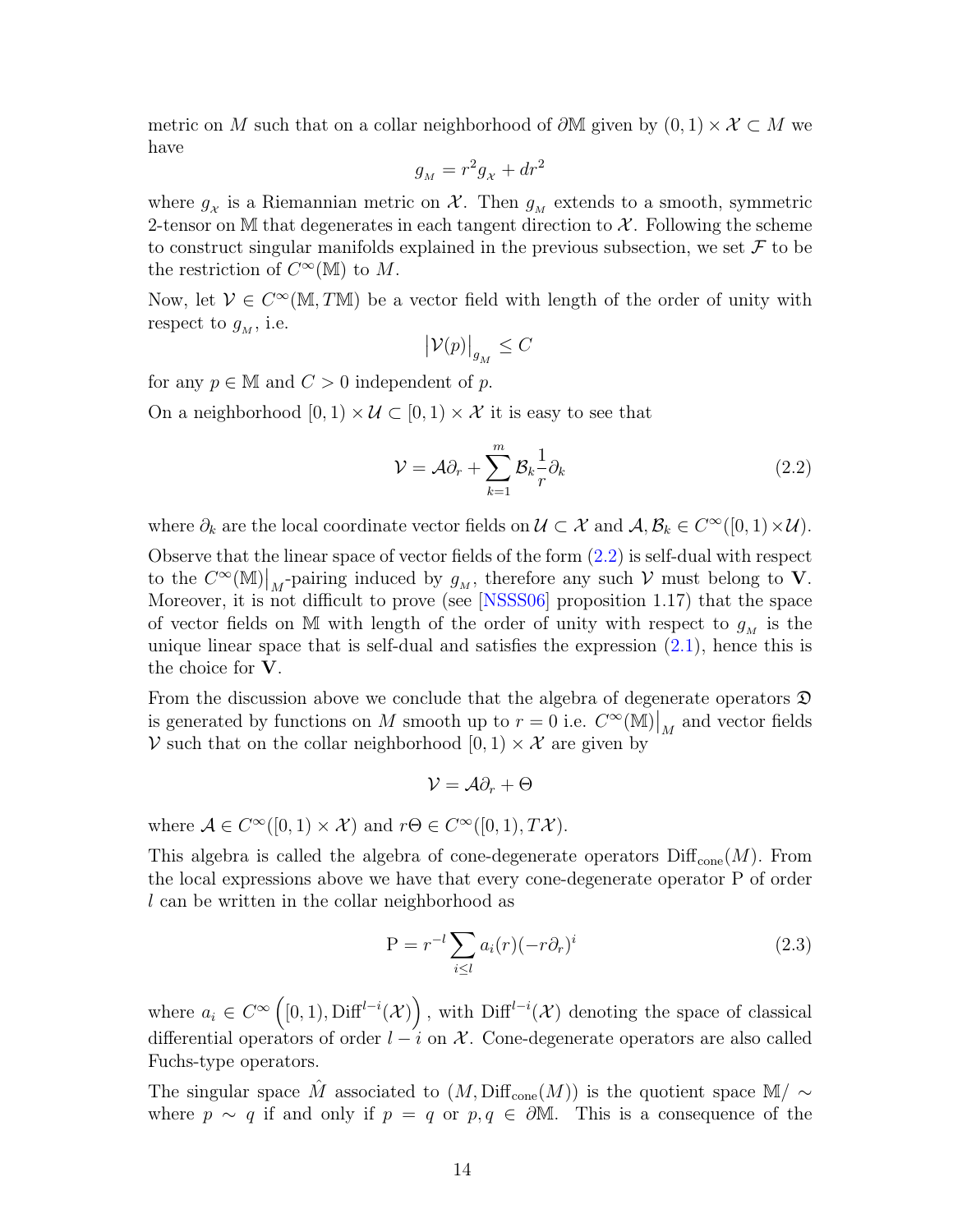degeneration of the cone metric. Hence the singular space  $\hat{M}$  is obtained by collapsing the boundary to a point  $\mathfrak{v}$ , the vertex of the cone. The natural projection  $\pi : \mathbb{M} \longrightarrow M$  defines a diffeomorphism between  $\mathbb{M} \setminus \partial \mathbb{M}$  and  $M \setminus \{\mathfrak{v}\}.$  The vertex  $\mathfrak{v}$ has a neighborhood homeomorphic to a cone with base  $\mathcal{X}$ :

<span id="page-23-1"></span>
$$
\mathcal{X}^{\Delta} := ([0,1) \times \mathcal{X}) / ((0 \times \mathcal{X}) . \tag{2.4}
$$

We say that  $(M, \text{Diff}_{cone}(M))$  is a manifold with conical singularity.

<span id="page-23-2"></span>ii) Let M be a smooth compact manifold with boundary  $\partial M$ . This time we will assume that the boundary has a fiber bundle structure in order to produce more elaborate singularities. More precisely, let  $\mathcal X$  and  $\mathcal E$  be smooth, compact manifolds without boundary such that  $\partial M$  is the total space of a smooth X-fibration over  $\mathcal E$ 

$$
\pi:\partial\mathbb{M}\longrightarrow\mathcal{E}.
$$

Observe that any collar neighborhood of the boundary  $[0, 1) \times \partial M$  has the structure of a X-fibration over  $\mathcal{E} \times [0, 1)$ . By fixing a collar neighborhood, we use the bundle coordinates on  $[0, 1) \times \partial M$  as admissible coordinates i.e. coordinates of the form  $(r, \sigma_k, u_l)$  where  $(u_l, r)$  are coordinates on  $\mathcal{E} \times [0, 1)$  and  $(\sigma_k)$  local coordinates on the fiber  $\mathcal{X}$ .

Now, we apply the scheme to construct singular manifolds. Let  $M = \mathbb{M} \setminus \partial \mathbb{M}$  and equip  $M$  with an edge metric

$$
g_M = r^2 g_\chi + dr^2 + g_\varepsilon
$$

where  $g_{\varepsilon}$  is a smooth Riemannian metric on  $\mathcal{E}$ .

Observe that the edge metric  $g_M$  extends to a smooth symmetric 2-tensor on M that degenerates on each X -fiber over ∂M. In order to define the algebra of degenerate differential operators on M we set  $\mathcal{F} = C^{\infty}(\mathbb{M})|_{\mathcal{M}}$ . Analogous to the conical case it can be proven (see [[NSSS06](#page-82-5)] sec. 1.3.1) that  $V$  is defined uniquely as the set of vector fields with length of the order of unity with respect to the edge metric  $g_M$ . In admissible coordinates on the collar neighborhood,  $[0, 1) \times U \times \Omega \subset [0, 1) \times \partial M$ , these vectors fields are given by

<span id="page-23-0"></span>
$$
V = \mathcal{A}\partial_r + \sum_{k=1}^m \mathcal{B}_k \frac{1}{r} \partial_k + \sum_{l=1}^q \mathcal{C}_l \partial_{u_l}
$$
 (2.5)

where  $A, B_k, C_l \in C^{\infty}([0,1) \times \mathcal{U} \times \Omega)$ ,  $\partial_k$  are local coordinate vector fields on  $\mathcal{U} \subset \mathcal{X}$ and  $\partial_{u_l}$  are local coordinate vector fields on  $\Omega \subset \mathcal{E}$ .

The algebra generated by  $\mathcal F$  and  $V$  is called the algebra of edge-degenerate operators  $\text{Diff}_{\text{edge}}(M)$ . In admissible coordinates, every edge-degenerate operator of order l is given by

<span id="page-23-3"></span>
$$
P = r^{-l} \sum_{i \leq l} a_{i,\alpha}(r, u) (-r \partial_r)^i (r D_u)^{\alpha}
$$
\n(2.6)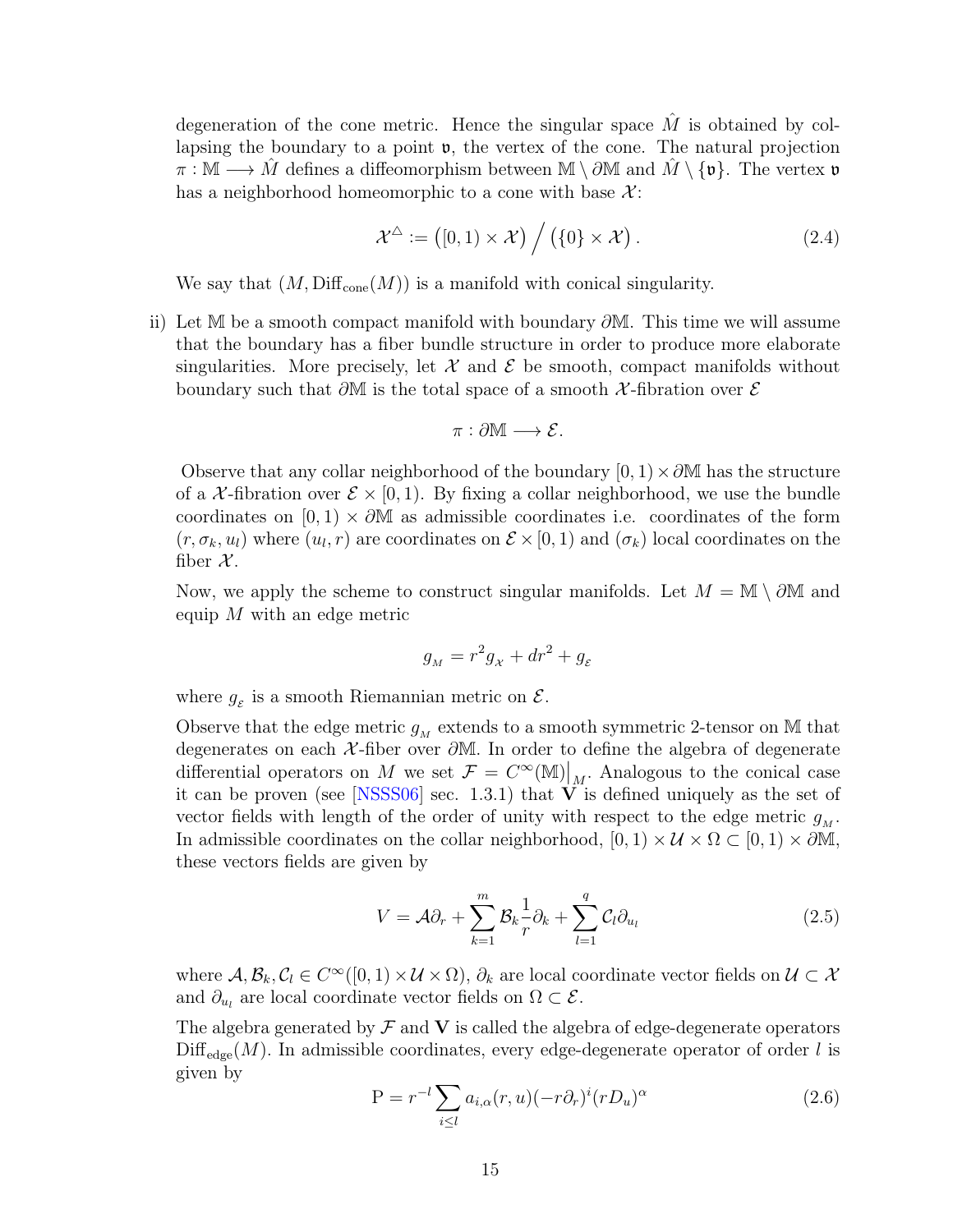where  $a_{i,\alpha} \in C^{\infty}([0,1) \times \Omega, \text{Diff}^{l-i-|\alpha|}(\mathcal{X})$  and  $D_{u_l} = -$ √  $-1\partial_{u_l}.$ 

Similarly we define edge-degenerate differential operators acting on sections of an admissible vector bundle  $E$  over  $M$  (see definition [23\)](#page-44-2). In this case the coefficients  $a_{j\alpha}$  belongs to  $C^{\infty}(\overline{\mathbb{R}}^+\times\Omega,\mathrm{Diff}^{m-(j+|\alpha|)}(\mathcal{X},E_{\mathcal{X}})).$ 

The singular space  $\hat{M}$  associated to  $(M, \text{Diff}_{\text{edge}}(M))$  is the quotient space M/  $\sim$ where  $x \sim y$  if and only if  $x = y$  or  $x, y \in \partial M$  and  $\pi(x) = \pi(y)$  i.e. x and y belong to the same fiber over  $\mathcal E$ . The singular space M is obtained by collapsing each fiber of  $\partial M$  to a point. Observe that the collar neighborhood  $[0, 1) \times \partial M$  under the relation ~ becomes a fiber bundle over  $\mathcal E$  with fiber the singular conical space  $\mathcal X^{\Delta}$ . We say that  $(M, \text{Diff}_{\text{edge}}(M))$  is a manifold with edge singularity.

### <span id="page-24-0"></span>2.3 Analysis on Manifolds with edges.

In this section we describe the necessary elements to study partial differential equations on manifolds with conical or edge singularities. In particular we introduce the relevant concepts and definitions needed for the analysis of deformations of singular special Lagrangian submanifolds carried out in chapter [3.](#page-44-0) This section is based on [[Sch98](#page-82-3)] chapters 2 and 3. We refer the reader interested in full details and explanations to that book.

#### <span id="page-24-1"></span>2.3.1 Sobolev spaces on singular manifolds

We start by introducing suitable Banach spaces on which cone-degenerate operators act. In the same way as the algebras of degenerate operators  $\mathfrak D$  coincide with the classical differential operators away from the singular set, the norm of Sobolev spaces defined on manifolds with cone or edge singularities will be equivalent to the norm of classical Sobolev spaces for functions supported away from the singularities. Near the singular set these Sobolev spaces are defined by means of the Mellin transformation as it plays a similar role in the symbolic structure of cone-degenerate operators as the Fourier transformation for classical operators.

Recall that the Mellin transformation M is a continuous operator  $M: C_0^{\infty}(\mathbb{R}^+) \longrightarrow$  $\mathcal{A}(\mathbb{C})$  given by the integral formula

<span id="page-24-2"></span>
$$
(\mathcal{M}f)(z) = \int_0^\infty r^{z-1} f(r) dr,\tag{2.7}
$$

where  $\mathcal{A}(\mathbb{C})$  is the space of holomorphic functions on  $\mathbb{C}$ . Some of the elementary properties of the Mellin transformation are the following:

- i)  $\mathcal{M}\left(-r\frac{d}{dr}f\right)(z) = z \left(\mathcal{M}f\right)(z);$ ii)  $\mathcal{M}(r^{\gamma} f)(z) = (\mathcal{M} f)(z + \gamma)$  for any  $\gamma \in \mathbb{R}$ ; iii)  $\mathcal{M}\left(\log(r)f\right)(z) = \frac{d}{dz}\left(\mathcal{M}f\right)(z);$
- iv)  $\mathcal{M}(f(r^{\gamma})) (z) = \gamma^{-1} (\mathcal{M}f)(\gamma^{-1}z)$  for any  $\gamma \in \mathbb{R}$ .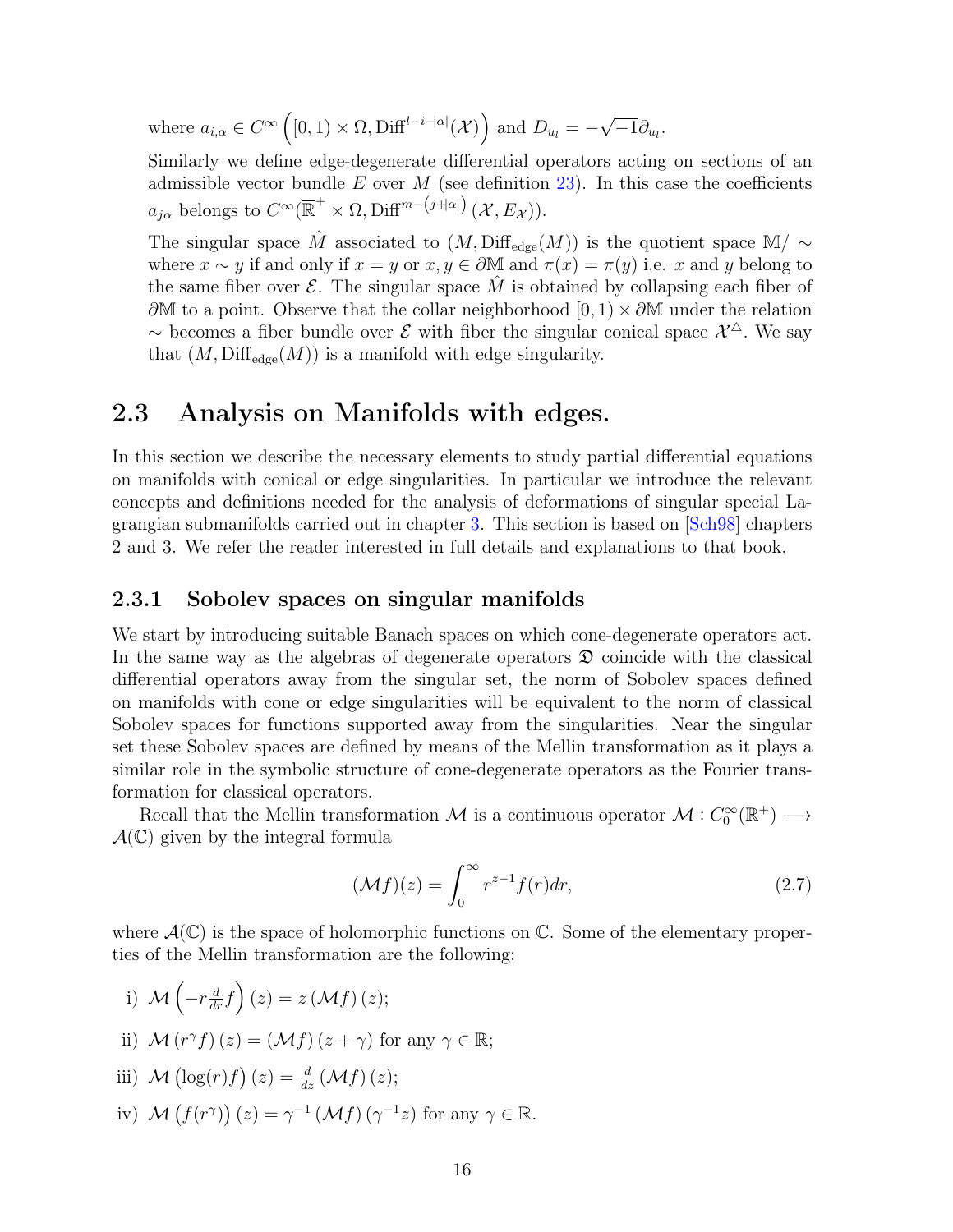Very often we need the restriction of the holomorphic function  $\mathcal{M}f$  to subsets isomorphic to  $\mathbb R$  given by

<span id="page-25-1"></span>
$$
\Gamma_{\beta} = \{ z \in \mathbb{C} : Re(z) = \beta \}. \tag{2.8}
$$

The restricted Mellin transformation, denoted by  $\mathcal{M}_{\gamma}$ , maps  $C_0^{\infty}(\mathbb{R}^+)$  into the Schwartz space  $\mathcal{S}(\Gamma_{\frac{1}{2}-\gamma})$ . This map extends continuously to an isomorphism of Banach spaces  $\mathcal{M}_{\gamma}: r^{\gamma}L^{2}(\mathbb{R}^{+}) \longrightarrow L^{2}(\Gamma_{\frac{1}{2}-\gamma}),$  where  $r^{\gamma}L^{2}(\mathbb{R}^{+})$  is endowed with the weighted  $L^{2}$ -norm i.e.  $f \in r^{\gamma}L^2(\mathbb{R}^+)$  if and only if  $r^{-\gamma} f \in L^2(\mathbb{R}^+)$ . It can be easily computed that the inverse Mellin transformation  $\mathcal{M}_\gamma^{-1} : \mathcal{S}(\Gamma_{\frac{1}{2}-\gamma}) \longrightarrow r^{\gamma}L^2(\mathbb{R}^+)$  is given by

$$
\left(\mathcal{M}_\gamma^{-1}g\right)(r)=\frac{1}{2\pi\sqrt{-1}}\intop_{\Gamma_{\frac{1}{2}-\gamma}}r^{-z}g(z)dz.
$$

The role of the Mellin transformation in cone-degenerate operators is given by the following basic fact:  $(-r\partial_r)f = \mathcal{M}^{-1}z\mathcal{M}f$  for any  $f(r,\sigma) \in C_0^{\infty}(\mathbb{R}_r^+ \times \mathbb{R}_{\sigma}^m)$ . This follows immediately from the first property numbered above. Therefore any cone-degenerate operator  $P = r^{-l} \sum$  $i \leq l$  $a_i(r)(-r\partial_r)^i$  is given in terms of the Mellin transformation as follows

$$
P = r^{-l} \mathcal{M}^{-1} h(r, z) \mathcal{M},
$$

where  $h(r, z) = \sum$ i≤l  $a_i(r)z^i$ .

Observe that  $h(0, z): \mathbb{C} \to \mathcal{L}(H^s(\mathcal{X}), H^{s-l}(\mathcal{X}))$  defines an operator-valued polynomial of degree l on  $\mathbb C$  where  $H^s(\mathcal X)$  denotes the classical Sobolev space of order s on a closed manifold. It is easy to check that the Fréchet derivative with respect to  $z$  satisfies the usual differentiation rule as in the scalar case. Therefore  $h(0, z)$  defines a holomorphic family of operators in  $\mathcal{L}(H^s(\mathcal{X}), H^{s-l}(\mathcal{X}))$  for every  $s \in \mathbb{R}$ . The family of operators  $h(0, z)$  is called the Mellin symbol of P. In an analogous way, when trying to invert the Mellin symbol we obtain a meromorphic family of operators  $h(0, z)^{-1}$  whose poles induce asymptotics to solutions of elliptic cone-degenerate equations, see section 3.5 below.

<span id="page-25-0"></span>**Definition 12.** The local cone-Sobolev space of order s and weight  $\gamma$ ,  $\mathcal{H}^{s,\gamma}(\mathbb{R}^+ \times \mathbb{R}^m)$ , with  $s, \gamma \in \mathbb{R}$ , is defined as the closure of  $C_0^{\infty}(\mathbb{R}^+ \times \mathbb{R}^m)$  with respect to the norm

$$
\|f\|_{\mathcal{H}^{s,\gamma}(\mathbb{R}^+\times\mathbb{R}^m)}:=\left(\frac{1}{2\pi\sqrt{-1}}\int\limits_{\Gamma_{\frac{m+1}{2}-\gamma}}\int\limits_{\mathbb{R}^m}\left(1+|z|^2+|\xi|^2\right)^s\Big|\mathcal{M}_{\gamma-\frac{m}{2},r\to z}\mathcal{F}_{\sigma\to \xi}f\Big|^2\,d\xi dz\right)^{\frac{1}{2}},
$$

where  $\mathcal{F}_{\sigma \to \xi}$  denotes the Fourier transformation in the variable  $\sigma \in \mathbb{R}^m$  and the symbol  $\mathcal{M}_{\gamma-\frac{m}{2},r\to z}$  denotes the restricted Mellin transformation acting on the variable  $r \in \mathbb{R}^+$ .

The local cone-Sobolev spaces are Hilbert spaces with inner product given by

$$
\frac{1}{2\pi\sqrt{-1}}\left\langle \left(1+|z|^2+|\xi|^2\right)^{\frac{s}{2}}\mathcal{M}_{\gamma-\frac{m}{2},r\to z}\mathcal{F}_{\sigma\to\xi}f,\left(1+|z|^2+|\xi|^2\right)^{\frac{s}{2}}\mathcal{M}_{\gamma-\frac{m}{2},r\to z}\mathcal{F}_{\sigma\to\xi}g \right\rangle_{L^2(\mathbb{R}\times\mathbb{R}^m)}.\tag{2.9}
$$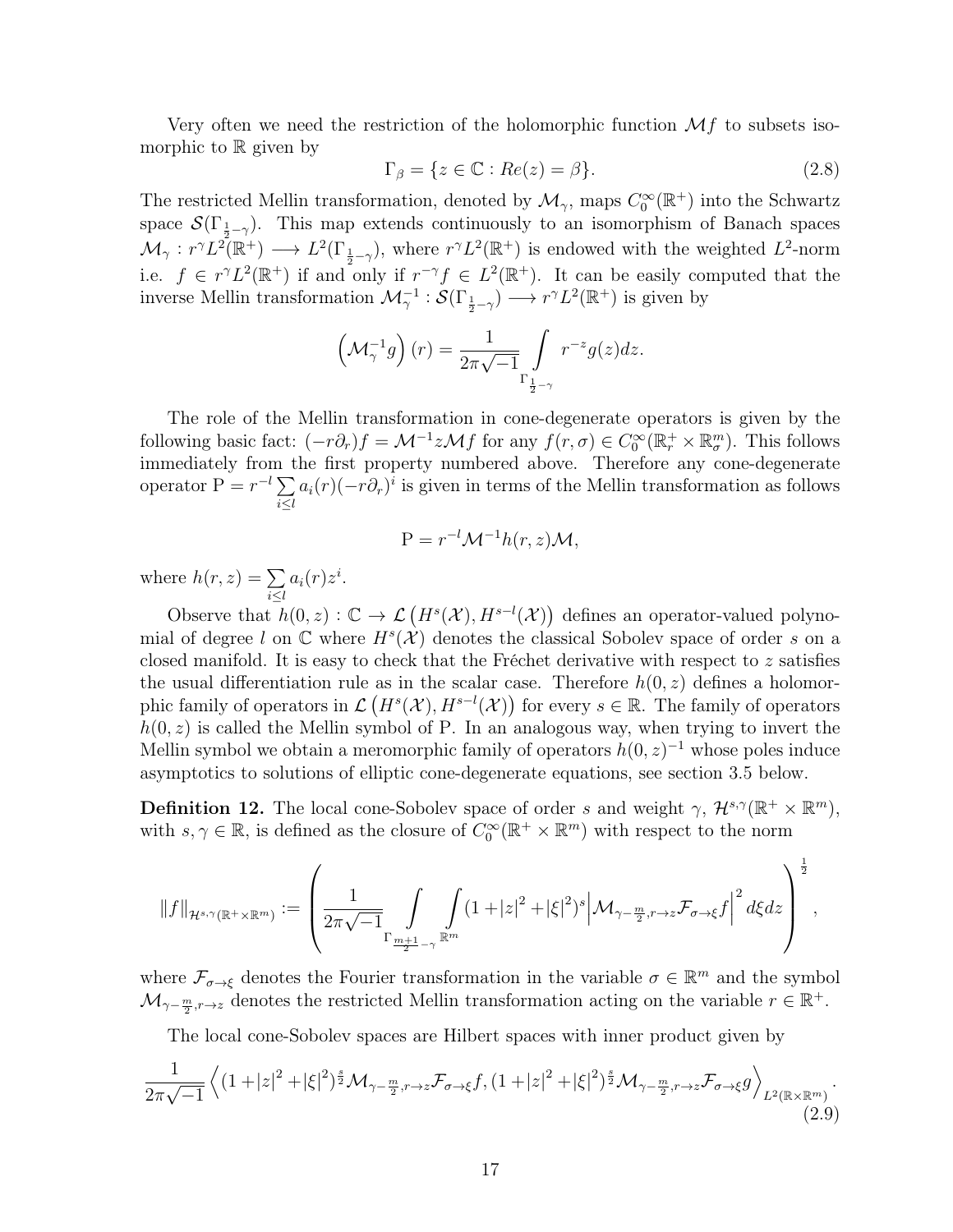The relation between the spaces  $\mathcal{H}^{s,\gamma}(\mathbb{R}^+\times\mathbb{R}^m)$  and the standard Sobolev spaces  $H<sup>s</sup>(\mathbb{R}^{m+1})$  is given by the following transformation. First consider the transformation

<span id="page-26-1"></span>
$$
S_{\gamma - \frac{m}{2}} : C_0^{\infty}(\mathbb{R}^+ \times \mathbb{R}^m) \longrightarrow C_0^{\infty}(\mathbb{R}_t \times \mathbb{R}_x^m)
$$
\n(2.10)

such that  $S_{\gamma-\frac{m}{2}}(f)(t,x) := e^{-(\frac{1}{2}-(\gamma-\frac{m}{2}))t} f(e^{-t},x)$ . This transformation extends to a Banach space isomorphism between  $\mathcal{H}^{s,\gamma}(\mathbb{R}^+\times\mathbb{R}^m)$  and the standard Sobolev spaces  $H^s(\mathbb{R}^{m+1})$ . Therefore the norms  $||f||_{\mathcal{H}^{s,\gamma}(\mathbb{R}^+\times\mathbb{R}^m)}$  and  $||$  $S_{\gamma-\frac{m}{2}}(f)$   $\Big\|_{H^s(\mathbb{R}^{m+1})}$  are equivalent.

In order to define the global cone-Sobolev space on a manifold with conical singularities  $M$ , we choose a finite open covering  $\{\mathcal{U}_\lambda,\chi_\lambda\}$  of  $\mathcal X$  given by coordinate neighborhoods such that  $\chi_{\lambda}: \mathcal{U}_{\lambda} \longrightarrow \mathbb{R}^m$  and  $I \times \chi_{\lambda} : \mathbb{R}^+ \times \mathcal{U}_{\lambda} \longrightarrow \mathbb{R}^+ \times \mathbb{R}^m$  with  $(I \times \chi_{\lambda})(r, p) = (r, \chi_{\lambda}(p))$ are diffeomorphisms for every  $\lambda$ . Let  $\{\varphi_{\lambda}\}\$ be a partition of unity subordinate to  $\{\mathcal{U}_{\lambda}\}\$ . The global cone-Sobolev space near the conical singularities is modelled on the space  $\mathcal{H}^{s,\gamma}(\mathcal{X}^{\wedge})$  defined on the open cone  $\mathcal{X}^{\wedge}:=\mathbb{R}^+\times\mathcal{X}$  as the closure of  $C_0^{\infty}(\mathcal{X}^{\wedge})$  with respect to the norm

$$
||f||_{\mathcal{H}^{s,\gamma}(\mathcal{X}^{\wedge})} := \left(\sum_{\lambda} \left\| (I \times \chi_{\lambda}^{*})^{-1} \varphi_{\lambda} f \right\|_{\mathcal{H}^{s,\gamma}(\mathbb{R}^{+} \times \mathbb{R}^{m})}^{2}\right)^{\frac{1}{2}}
$$
(2.11)

where  $m = \dim \mathcal{X}$ . This definition is independent of the open covering and partition of unity up to norm equivalence. For  $s \in \mathbb{N}$  the space  $\mathcal{H}^{s,\gamma}(\mathcal{X}^{\wedge})$  can be characterized as the space of  $f \in r^{\gamma - \frac{m}{2}} L^2(\mathcal{X}^{\wedge}, dr d\sigma)$  such that  $(r\partial_r)^{\alpha_0} \mathcal{V}_1^{\alpha_1} \cdots \mathcal{V}_1^{\alpha_k} f \in r^{\gamma - \frac{m}{2}} L^2(\mathcal{X}^{\wedge}, dr d\sigma)$  for any  $V_i \in C^{\infty}(\mathcal{X}, T\mathcal{X})$  with  $\alpha_0 + \cdots + \alpha_k \leq s$ . See [[Sch98](#page-82-3)] proposition 2.1.45.

In order to glue together the space  $\mathcal{H}^{s,\gamma}(\mathcal{X}^{\wedge})$  with the classical Sobolev space away from the edge we use a cut-off function  $\omega(r) \in C_0^{\infty}(\overline{\mathbb{R}}^+)$  such that  $\omega(r) = 1$  for  $0 \le r < \varepsilon_1$ and  $\omega(r) = 0$  for  $r \geq \varepsilon_2$  for some  $0 < \varepsilon_1 < \varepsilon_2$ . Given a Banach space H such that  $\omega f \in H$ for every  $f \in H$  we denote by  $[\omega]H$  the closure of the set  $\{\omega f : f \in H\}$  with respect to the norm in  $H$ . Recall that if M is a compact manifold with boundary the double manifold

$$
2\mathbb{M}:= (\mathbb{M} \coprod \mathbb{M})/\sim
$$

denotes the compact manifold without boundary obtained as the quotient of the disjoint union of 2 copies of M with the relation that identifies their boundaries.

<span id="page-26-0"></span>**Definition 13.** Given a compact manifold M with conical singularity, the cone-Sobolev space of order s and weight  $\gamma$  is defined as follows

$$
\mathcal{H}^{s,\gamma}(M):=[\omega]\mathcal{H}^{s,\gamma}(\mathcal{X}^\wedge)+[1-\omega]H^s(2\mathbb{M}).
$$

The cone-Sobolev space on the open cone  $\mathcal{X}^{\wedge}$  is defined in an analogous manner

$$
\mathcal{K}^{s,\gamma}(\mathcal{X}^{\wedge}) \mathrel{\mathop:}= [\omega]\mathcal{H}^{s,\gamma}(\mathcal{X}^{\wedge}) + [1-\omega]H^s_{\mathrm{cone}}(\mathcal{X}^{\wedge}).
$$

Both of these spaces are endowed with the topology of the non-direct sum.

Remark 2.1. Here we provide some explanations about the notation in the previous definition.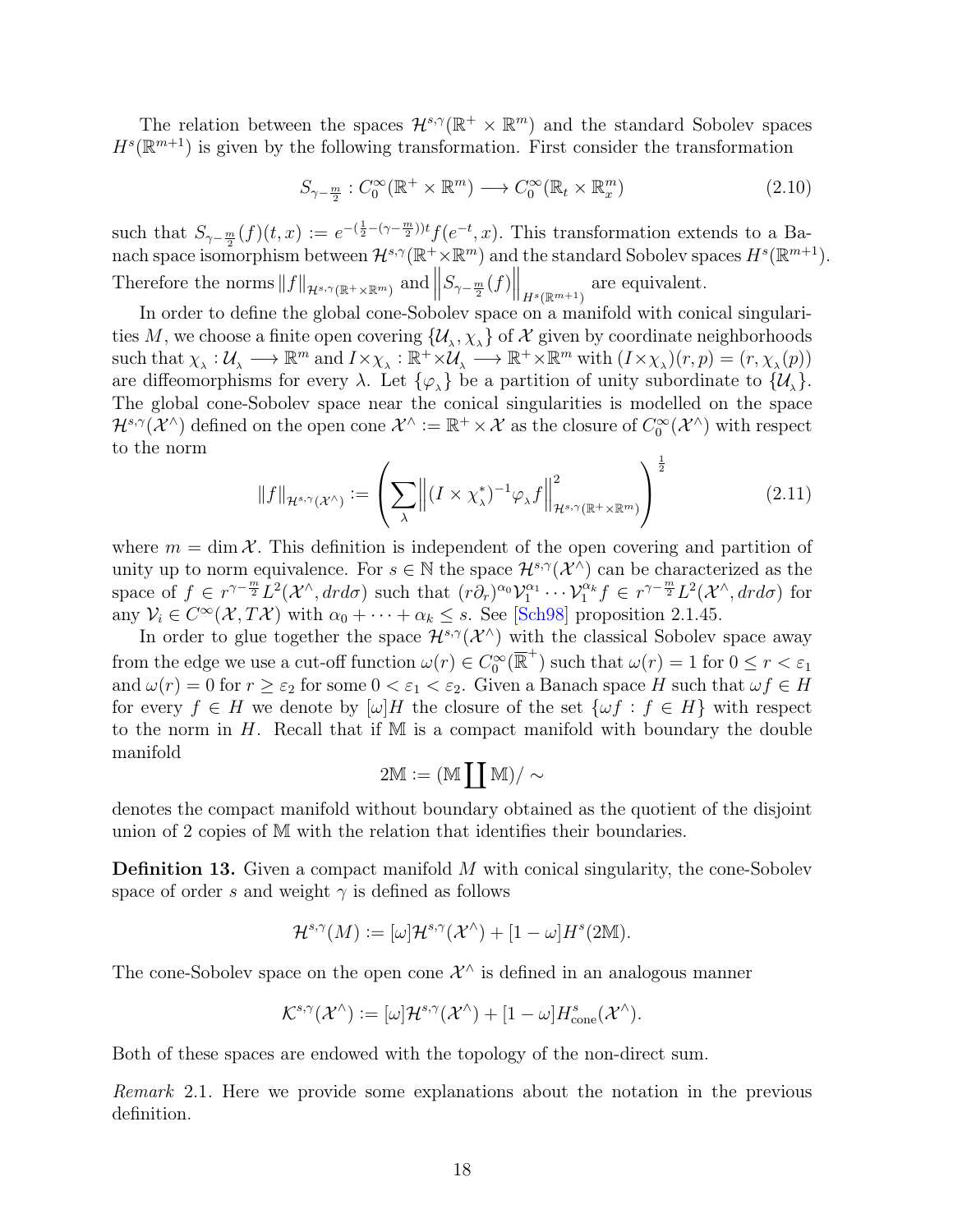i) The cone space  $H^s_{\text{cone}}(\mathcal{X}^{\wedge})$  controls the behavior of the functions away from the vertex. Roughly speaking, it makes the functions behave like functions on standard Sobolev space  $H^s(\mathbb{R}^{m+1})$  away from the origin. It is defined in the following way: let  $\{\phi_k\}$  be a finite partition of unity of X subordinate to  $\{U_k\}$  and consider the conical charts  $\varphi_k : \mathbb{R}^+ \times U_k \longrightarrow \hat{V}_k \subset \mathbb{R}^{m+1}$  where  $\hat{V}_k$  are conical subsets. Then

$$
\left\| (1 - \omega)u \right\|_{H^s_{\text{cone}}(\mathcal{X}^\wedge)} := \left( \sum_k \left\| (\varphi^*)^{-1} (1 - \omega) \phi_k u \right\|_{H^s(\mathbb{R}^{m+1})}^2 \right)^{1/2}
$$

ii) Given two Banach spaces  $\mathcal H$  and  $\tilde{\mathcal H}$  which are subspaces of a Hausdorff topological vector space F, the non-direct sum of  $H$  and  $H$  is defined in the following way: let's consider the direct sum  $\mathcal{H} \oplus \mathcal{H}$  and the space  $\Delta = \{(h, -h) : h \in \mathcal{H} \cap \mathcal{H}\}.$ Both of them are Banach spaces and we can consider  $\Delta$  as a closed subspace of the direct sum. The non-direct sum is defined as the quotient space  $(\mathcal{H} \oplus \mathcal{H})/\Delta$  with the quotient Banach space structure. In the first part of the previous definition we consider  $[\omega] \mathcal{H}^{s,\gamma}(\mathcal{X}^{\wedge})$  and  $[1-\omega]H^s(2\mathbb{M})$  as subspaces of the Hausdorff topological vector space  $H^{s}_{loc}(M)$  and for the second part  $[\omega]H^{s,\gamma}(\mathcal{X}^{\wedge})$  and  $[1-\omega]H^{s}(\mathcal{X}^{\wedge})$  as subspaces of the Hausdorff topological vector space  $H^{s}_{loc}(\mathcal{X}^{\wedge})$ .

Cone-degenerate differential operators act continuously on cone-Sobolev spaces. The next proposition can be found in [[Sch98](#page-82-3)] theorem 2.1.14.

**Proposition 2.2.** Let  $P \in \text{Diff}_{\text{cone}}^l(M)$ , then

$$
P: \mathcal{H}^{s,\gamma}(M) \longrightarrow \mathcal{H}^{s-l,\gamma-l}(M)
$$

is a continuous operator for every l and any  $s, \gamma$ .

Now, let's define the edge-Sobolev spaces. As a motivation for this definition consider the so-called anisotropic description of the standard Sobolev space  $H^s(\mathbb{R}^{1+m} \times \mathbb{R}^q)$  with respect to  $\mathbb{R}^q$ . Let's take  $f(w, u) \in H^s(\mathbb{R}^{1+m} \times \mathbb{R}^q)$  and  $g(w) \in H^s(\mathbb{R}^{1+m})$  with norms

$$
||f||_{H^{s}(\mathbb{R}^{1+m}\times\mathbb{R}^{q})} = \left(\int_{\mathbb{R}^{q}} \int_{\mathbb{R}^{1+m}} (|\xi|^{2} + [\eta]^{2})^{s} |(\mathcal{F}f)(\xi,\eta)|^{2} d\xi d\eta\right)^{\frac{1}{2}}
$$

where  $[\eta] \in C^{\infty}(\mathbb{R}^{q})$  is a fixed strictly positive function such that  $[\eta] = |\eta|$  for  $|\eta| > c$  for some  $c > \mathbb{R}$  and

$$
\|g\|_{H^{s}(\mathbb{R}^{1+m})} = \left(\int_{\mathbb{R}^{1+m}} \left(1 + |\xi|^2\right)^s \left| \left(\mathcal{F}g\right)(\xi)\right|^2 d\xi\right)^{\frac{1}{2}}.
$$

Now consider the following  $\mathbb{R}^+$ -action on the spaces  $H^s(\mathbb{R}^{1+m})$ : given  $\lambda \in \mathbb{R}^+$  and  $g \in$  $H^s(\mathbb{R}^{1+m})$  we define  $(\kappa_\lambda g)(w) := \lambda^{\frac{m+1}{2}} g(\lambda w)$ . This defines a continuous one-parameter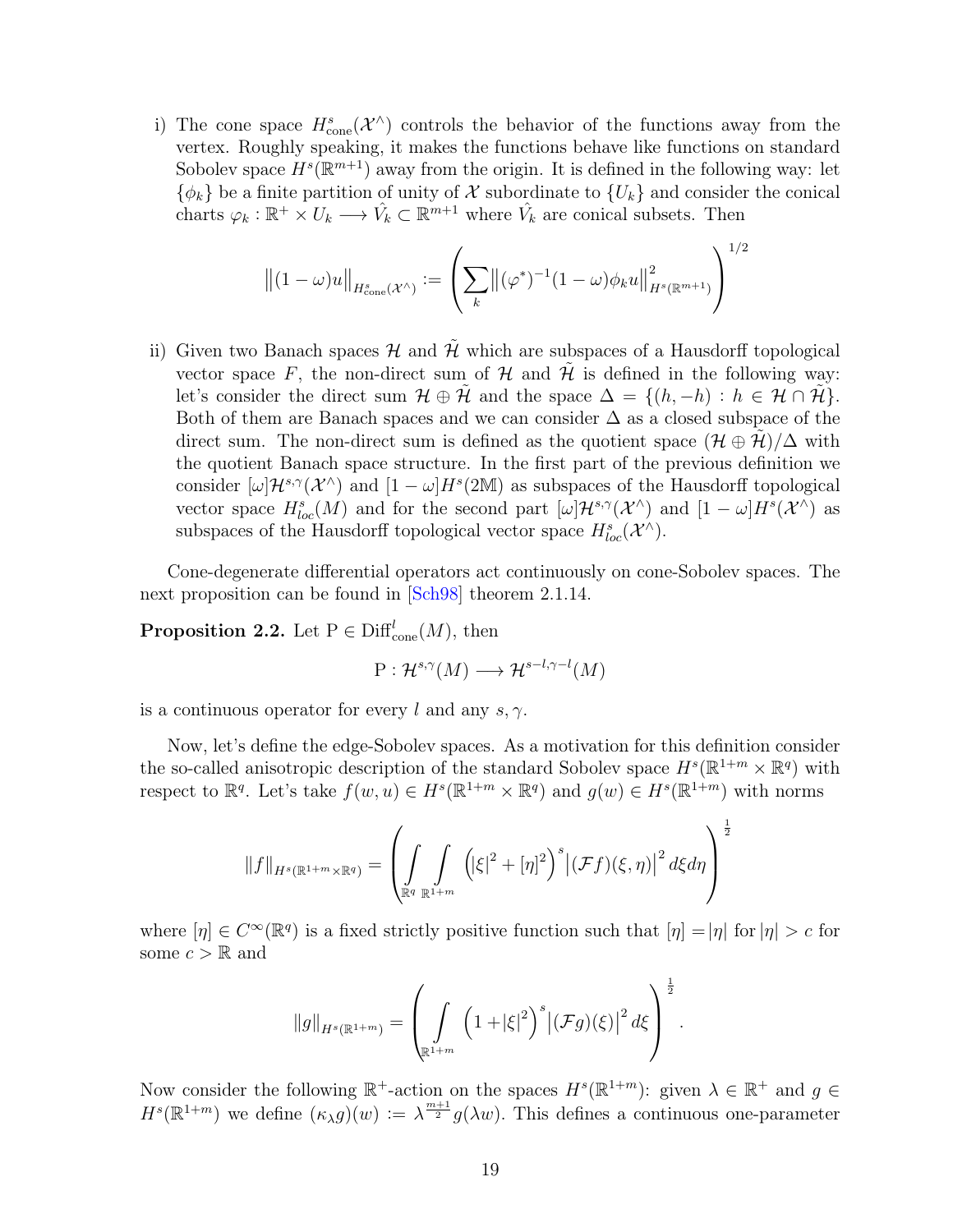group of invertible operators on  $H^s(\mathbb{R}^{1+m})$ ,  $\{\kappa_\lambda\}_{\lambda\in\mathbb{R}^+} \in \mathcal{C}(\mathbb{R}^+, \mathcal{L}(H^s(\mathbb{R}^{1+m}))$  where  $\mathcal{L}(H^s(\mathbb{R}^{1+m}))$  is equipped with the strong operator topology. Then the following proposition is the anisotropic description of the standard Sobolev space  $H^s(\mathbb{R}^{1+m} \times \mathbb{R}^q)$  with respect to  $\mathbb{R}^q$ . A proof of this proposition can be found in [[Sch98](#page-82-3)] lemma 3.1.12.

#### Proposition 2.3.

$$
||f||_{H^s(\mathbb{R}^{1+m}\times\mathbb{R}^q)} = \left(\int_{\mathbb{R}^q} [\eta]^{2s} \left\| \kappa_{[\eta]}^{-1} (\mathcal{F}_{u\to\eta}f)(w,\eta) \right\|_{H^s(\mathbb{R}^{1+m})}^2 d\eta \right)^{\frac{1}{2}}
$$

for every  $s \in \mathbb{R}$ .

The definition of edge-Sobolev spaces is inspired by this anisotropic description. In the edge case the Sobolev space will be anisotropic with respect to the edge  $\mathcal{E}$ . The  $\mathbb{R}^+$ -action on the cone-Sobolev space  $\mathcal{K}^{s,\gamma}(\mathcal{X}^{\wedge})$  is given by  $(\kappa_{\lambda} f)(r,\sigma) := \lambda^{\frac{m+1}{2}} f(\lambda r,\sigma)$ . Again this defines a continuous one-parameter group of invertible operators with the strong operator topology.

Definition 14. Edge-Sobolev spaces.

i) We define the edge-Sobolev space on the open edge  $\mathcal{X}^{\wedge} \times \mathbb{R}^q$  as the the completion of the Schwartz space  $\mathcal{S}(\mathbb{R}^q, \mathcal{K}^{s,\gamma}(\mathcal{X}^{\wedge}))$  with respect to the norm

<span id="page-28-0"></span>
$$
||f||_{\mathcal{W}^{s,\gamma}(\mathcal{X}^{\wedge}\times\mathbb{R}^q)} = \left(\int [\eta]^{2s} \left\| \kappa_{[\eta]}^{-1}(\mathcal{F}_{u\to\eta}f(\eta)) \right\|_{\mathcal{K}^{s,\gamma}(\mathcal{X}^{\wedge})}^{2} d\eta \right)^{\frac{1}{2}} \tag{2.12}
$$

ii) Given a compact manifold M with edge singularity  $\mathcal E$  the edge-Sobolev space  $\mathcal W^{s,\gamma}(M)$ is defined as the closure of  $C_0^{\infty}(M)$  with respect to the norm

$$
||f||_{W^{s,\gamma}(M)} = \left(\sum_{j} ||\omega \phi_j f||_{W^{s,\gamma}(\mathcal{X}^{\wedge} \times \mathbb{R}^q)}^2 + ||(1-\omega)f||_{H^s(2M)}^2\right)^{\frac{1}{2}}
$$
(2.13)

where  $\phi_j$  is a partition of unity associated to a finite open cover  $\{\Omega_j\}$  of  $\mathcal E$  and  $\omega$  is the cut-off function supported near the edge.

Similarly we can define  $W^{s,\gamma}(M, E)$  with E an admissible vector bundle over M (see definition [23\)](#page-44-2).

The next proposition establishes the continuity of edge-degenerate operators on edge-Sobolev spaces. A proof of this proposition can be found in  $|\text{Sch91}|$  $|\text{Sch91}|$  $|\text{Sch91}|$  section 3.1, proposition 5.

**Proposition 2.4.** Let  $P \in \text{Diff}_{\text{edge}}^l(M)$ , then

$$
P: \mathcal{W}^{s,\gamma}(M) \longrightarrow \mathcal{W}^{s-l,\gamma-l}(M)
$$

is a continuous operator for every l and any  $s, \gamma$ .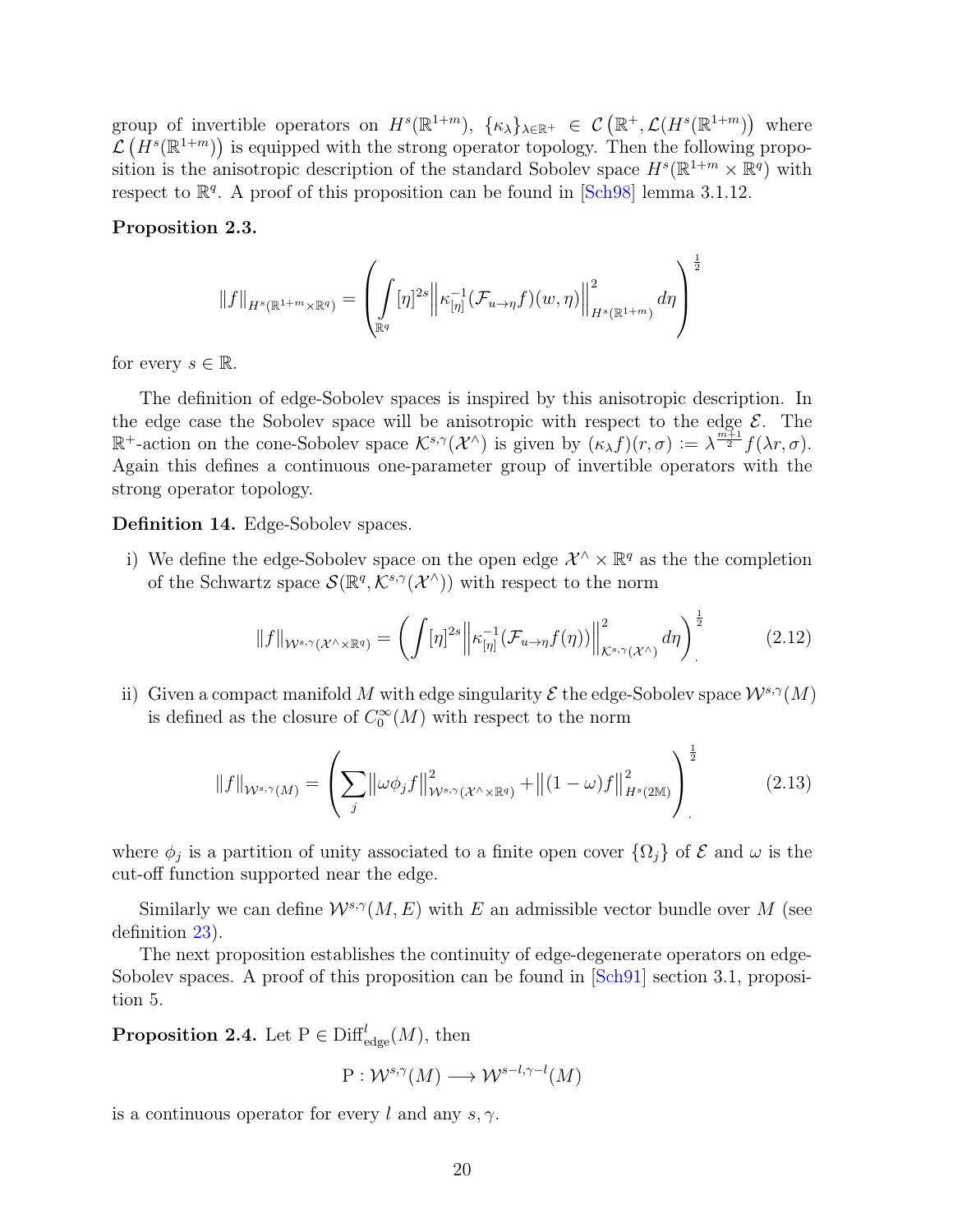Before concluding this section we want to make some important remarks on continuous one-parameter group of operators. In general, if  $\mathfrak{B}$  is a Banach space and  $\{\kappa_{\lambda}\}_{\lambda\in\mathbb{R}^+}\in$  $\mathcal{C}(\mathbb{R}^+,\mathcal{L}(\mathfrak{B}))$  is a continuous one-parameter group of invertible operators we have that there exist positive constants  $K$ , c such that

<span id="page-29-2"></span>
$$
\|\kappa_{\lambda}\|_{\mathcal{L}(\mathfrak{B})} \ \leq \ \left\{ \begin{array}{l} K\lambda^{\mathfrak{c}} \text{ for } \lambda \geq 1 \\ K\lambda^{-\mathfrak{c}} \text{ for } 0 < \lambda \leq 1 \end{array} \right. \tag{2.14}
$$

See [[Sch98](#page-82-3)] proposition 1.3.1 for details.

When  $\mathfrak{B} = \mathcal{H}^{s,\gamma}(\mathcal{X}^{\wedge})$  and  $(\kappa_{\lambda} f)(r,\sigma) = \lambda^{\frac{m+1}{2}} f(\lambda r,\sigma)$  we can use [2.10](#page-26-1) to compute  $\|\kappa_{\lambda}\|_{\mathcal{H}^{s,\gamma}(\mathcal{X}^{\wedge})} = \lambda^{\gamma}$  (see [[Sch91](#page-82-2)] section 1.1). By the proof of proposition 1.3.1 in [[Sch98](#page-82-3)] it is easy to see that the constant c in  $(2.14)$  depends only on the weight  $\gamma$ . When  $\mathfrak{B} = \mathcal{H}^{s,\gamma}(\mathcal{X}^{\wedge})$  we denote this constant by  $\mathfrak{c}_{\gamma}$ .

As a consequence of  $(2.14)$ , we have the following continuous embeddings

<span id="page-29-1"></span>
$$
\mathcal{W}^{s,\gamma}(\mathcal{X}^{\wedge} \times \mathbb{R}^q) \longrightarrow H^{s-\mathfrak{c}_{\gamma}}(\mathbb{R}^q, \mathcal{K}^{s,\gamma}(\mathcal{X}^{\wedge}))
$$
\n(2.15)

$$
H^s(\mathbb{R}^q, \mathcal{K}^{s,\gamma}(\mathcal{X}^\wedge)) \longrightarrow \mathcal{W}^{s+\mathfrak{c}_\gamma,\gamma}(\mathcal{X}^\wedge \times \mathbb{R}^q) \tag{2.16}
$$

for all  $s \in \mathbb{R}$  where  $H^s(\mathbb{R}^q, \mathcal{K}^{s,\gamma}(\mathcal{X}^{\wedge}))$  is the standard vector-valued Sobolev space with norm given by

$$
||f||_{H^s(\mathbb{R}^q,\mathcal{K}^{s,\gamma}(\mathcal{X}^{\wedge}))} := \left(\int_{\mathbb{R}^q} [\eta]^{2s} ||\mathcal{F}_{u \to \eta}f(\eta)||_{\mathcal{K}^{s,\gamma}(\mathcal{X}^{\wedge})}^2 d\eta\right)^{\frac{1}{2}}.
$$

The reader is refer to  $\text{Sch98}$  $\text{Sch98}$  $\text{Sch98}$  proposition 1.3.1 and remark 1.3.21 for details.

#### <span id="page-29-0"></span>2.3.2 Symbolic structure

Consider a cone-degenerate differential operator (see [\(2.3\)](#page-22-0) above)

$$
P = r^{-l} \sum_{i \leq l} a_i(r) (-r \partial_r)^i.
$$

As an element in  $\text{Diff}(M)$  it has its classical principal homogeneous symbol given by

$$
\sigma^{l}(P)(r, x, \rho, \xi) = r^{-l} \sum_{i+|\alpha|=l} a_{i,\alpha}(r, x) (-\sqrt{-1}r\rho)^{i} \xi^{\alpha}
$$

with smooth coefficients  $a_{i,\alpha}(r,x)$  up to  $r=0$ . The classical symbol  $\sigma^{l}(P)$  is a function acting on the cotangent bundle  $T^*M$ , homogeneous of degree l on the fibers and singular on the singular set  $\mathcal E$  (corresponding to  $r=0$ ). In order to reflect the singular behavior on the symbolic structure two additional symbols are introduced. First we have the homogeneous boundary symbol

$$
\sigma_b^l(P)(r, x, \tilde{\rho}, \xi) = \sum_{i+|\alpha|=l} a_{i,\alpha}(r, x) (-\sqrt{-1}\tilde{\rho})^i \xi^{\alpha}
$$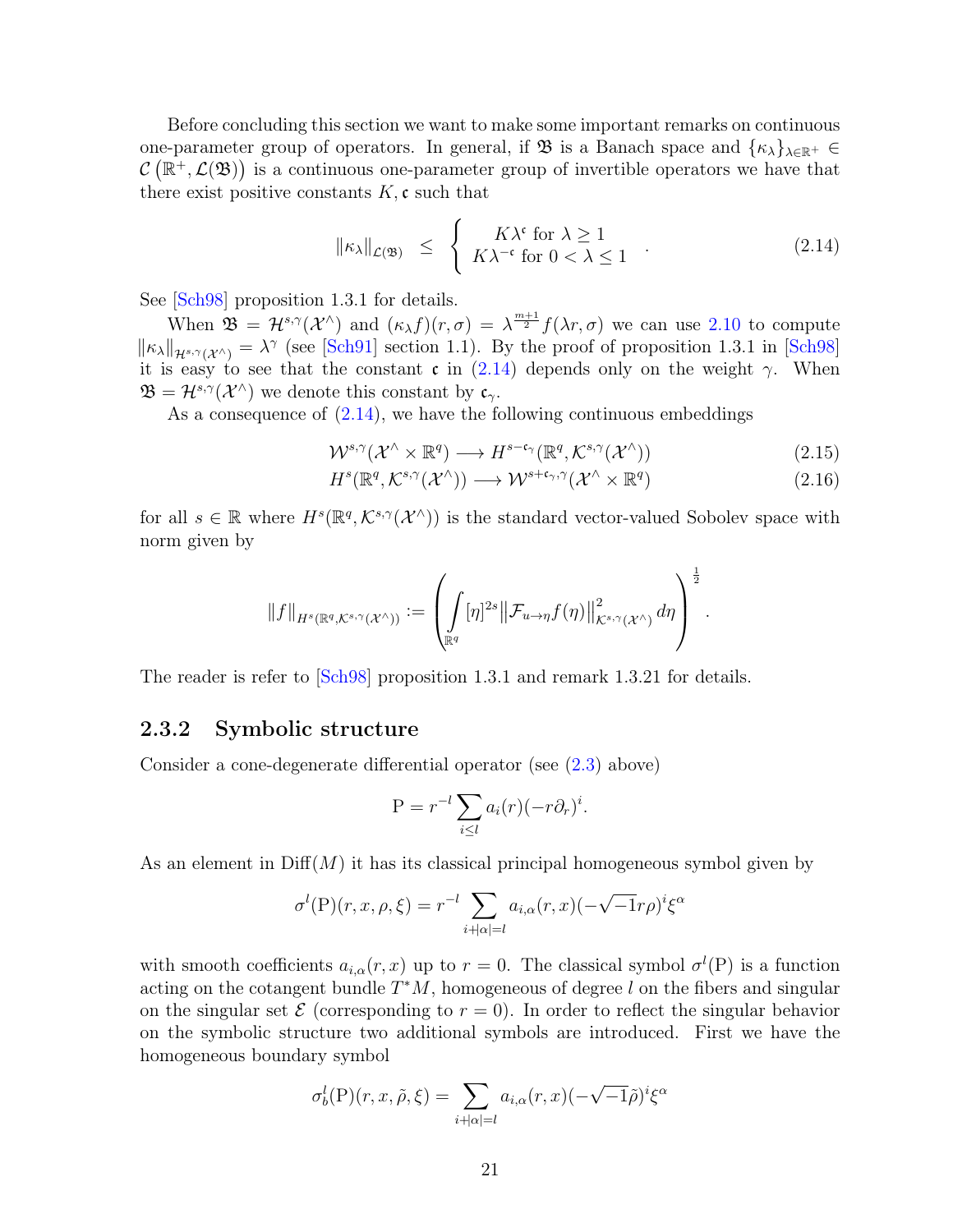defined on the cotangent bundle of the stretched manifold  $T^*M$  and smooth up to  $r = 0$ . Observe that we have the relation

$$
\sigma_b^l(\mathcal{P})(r, x, \rho, \xi) = r^l \sigma^l(\mathcal{P})(r, x, r^{-1} \rho, \xi).
$$

The second symbol is the Mellin symbol  $\sigma_M^l(P)$ . Recall that any cone-degenerate operator  $P = r^{-l} \sum$ i≤l  $a_i(r)(-r\partial_r)^i$  is given in terms of the Mellin transformation as follows

$$
P = r^{-l} \mathcal{M}^{-1} h(r, z) \mathcal{M},
$$

where  $h(r, z) = \sum$  $i \leq l$  $a_i(r)z^i$ . At the singular set i.e. when  $r=0$  we have a holomorphic family of operators

<span id="page-30-0"></span>
$$
h(0, z) : \mathbb{C} \longrightarrow \mathcal{L}\left(H^s(\mathcal{X}), H^{s-l}(\mathcal{X})\right). \tag{2.17}
$$

This holomorphic operator-valued function is the Mellin symbol of P i.e.  $\sigma_M^l(P)(z) :=$  $h(0, z)$ . As we shall see below the ellipticity of P will be given by the invertibility of the symbolic structure  $(\sigma_b^l(P), \sigma_M^l(P))$ , the first one as a bundle map on  $T^*\mathbb{M} \setminus \{0\}$  and the second as a family of invertible continuous operators.

Now consider an edge-degenerate differential operator (see [\(2.6\)](#page-23-3) above)

$$
P = r^{-l} \sum_{i+|\alpha| \le l} a_{i,\alpha}(r,u) (-r \partial_r)^i (r D_u)^{\alpha}.
$$

In the same way as the cone-degenerate case it has a classical homogeneous principal symbol and a homogeneous boundary symbol

$$
\sigma^{l}(\mathcal{P})(r, x, u, \rho, \xi, \eta) = r^{-l} \sum_{i+|\alpha|+|\beta|=l} a_{i,\alpha,\beta}(r, x, u) (-\sqrt{-1}r\rho)^{i}(r\eta)^{\alpha} \xi^{\beta}
$$

$$
\sigma^{l}_{b}(\mathcal{P})(r, x, u, \tilde{\rho}, \xi, \tilde{\eta}) = \sum_{i+|\alpha|+|\beta|=l} a_{i,\alpha,\beta}(r, x, u) (-\sqrt{-1}\tilde{\rho})^{i} \tilde{\eta}^{\alpha} \xi^{\beta} \tag{2.18}
$$

satisfying the relation

$$
\sigma_b^l(P)(r, x, u, \rho, \xi, \eta) = r^l \sigma^l(P)(r, x, r^{-1} \rho, \xi, r^{-1} \eta).
$$

In the conical case the Mellin symbol is an operator-valued function such that those operators act on Sobolev spaces defined on the link  $\mathcal X$  i.e. one level below in the singular hierarchy. Analogously, in the edge case we have the edge symbol  $\sigma_{\wedge}^l(P)$  that as we expected is defined as an operator-valued function acting on spaces one level below in the singular hierarchy, in this case those operators act on the cone-Sobolev spaces  $\mathcal{K}^{s,\gamma}(\mathcal{X}^{\wedge})$ as cone-degenerate operators. More precisely we have

$$
\sigma^l_\wedge(\mathrm{P}):T^*\mathcal{E}\setminus\{0\}\longrightarrow\mathcal{L}\left(\mathcal{K}^{s,\gamma}(\mathcal{X}^\wedge),\mathcal{K}^{s-l,\gamma-l}(\mathcal{X}^\wedge)\right)
$$

given by

$$
\sigma_{\wedge}^{l}(\mathcal{P})(u,\eta) = r^{-l} \sum_{i+|\alpha| \le l} a_{i,\alpha}(0,u) (-r \partial_r)^i (r\eta)^{\alpha}.
$$
 (2.19)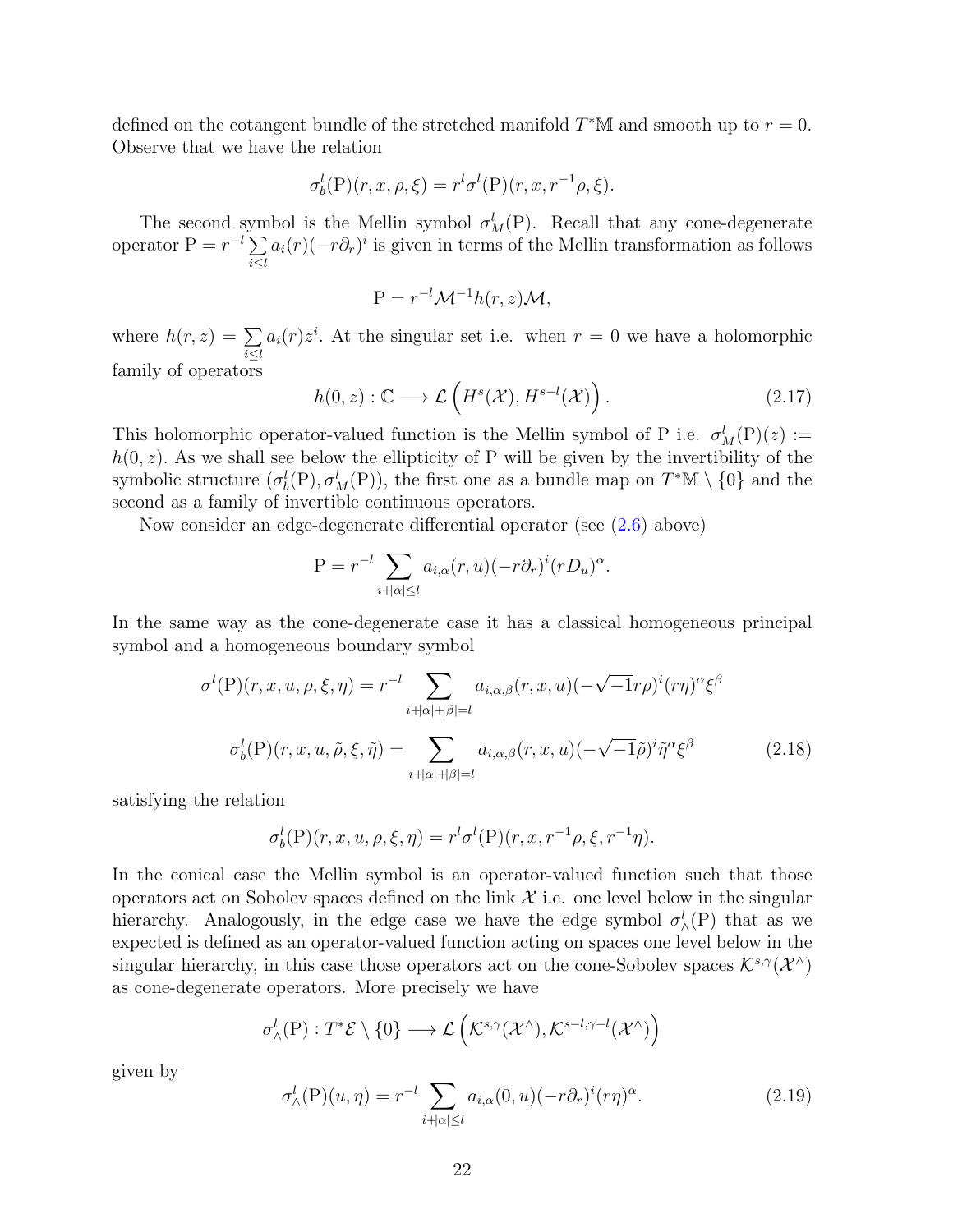This is a family of cone-degenerate operators parametrized by the cotangent bundle of the edge  $\mathcal{E}$ . Then, as in the conical case, the edge symbol has a Mellin symbol  $\sigma_M^l(\sigma_\wedge^l(P))$  associated to it. The ellipticity of P requires the invertibility of the symbolic structure  $(\sigma_b^l(P), \sigma_\wedge^l(P))$ . In general, the invertibily of the homogeneous boundary symbol only implies that the edge symbol defines a family of Fredholm operators in  $\mathcal{L}(\mathcal{K}^{s,\gamma}(\mathcal{X}^{\wedge}),\mathcal{K}^{s-l,\gamma-l}(\mathcal{X}^{\wedge}))$ . This imposes the need for including boundary and coboundary conditions to complete the edge symbol. Once the symbol is complete we obtain a 2 by 2 matrix of operators with the original operator P in the upper left corner (see [\(2.30\)](#page-35-0) below).

#### <span id="page-31-0"></span>2.3.3 Conormal asymptotics

Given a manifold with conical singularities  $M$  and an elliptic cone-degenerate operator  $P \in \text{Diff}_{cone}(M)$ , we are interested in the solutions of the equation  $P f = 0$  on cone-Sobolev spaces. It was proved by Kondratev in the 60's that solutions of such equations always have conormal asymptotic expansions near the singular points, see [[Kon67](#page-80-10)]. Since then, such asymptotics have been an important part in the formulation of several calculus of (pseudo) differential operators on manifolds with conical or edge singularities. In this subsection we recall the basic facts of such asymptotics. For a complete presentation see [[Sch98](#page-82-3)] section 2.3.

A sequence  $O = \{(p_j, m_j)\}_{j \in \mathbb{N}}$  in  $\mathbb{C} \times \mathbb{Z}^+$  is called an asymptotic type for the weight data  $\gamma \in \mathbb{R}$  if

$$
\operatorname{Re} p_j < \frac{\dim \mathcal{X} + 1}{2} - \gamma
$$

and Re  $p_j \to -\infty$  when  $j \to \infty$ .

**Definition 15.** Let  $O = \{(p_j, m_j)\}_{j \in \mathbb{N}}$  be an asymptotic type for the weight  $\gamma \in \mathbb{R}$ . The cone-Sobolev space with conormal asymptotics O, denoted by  $\mathcal{K}^{s,\gamma}_{\mathcal{O}}$  $_o^{\mathfrak{s},\gamma}(\mathcal{X}^\wedge)$ , is defined as the set of all  $f \in \mathcal{K}^{s,\gamma}(\mathcal{X}^{\wedge})$  such that for every  $l \in \mathbb{N}$  there is  $N(l) \in \mathbb{N}$  such that

<span id="page-31-1"></span>
$$
f(r, \sigma, y) - \omega(r) \sum_{j=0}^{N(l)} \sum_{k=0}^{m_j} c_{j,k}(\sigma) r^{-p_j} \log^k(r) \in \mathcal{K}^{s, \gamma + l}(\mathcal{X}^\wedge)
$$
 (2.20)

with  $c_{j,k}(\sigma) \in C^{\infty}(\mathcal{X})$ .

The asymptotics [\(2.20\)](#page-31-1) arise naturally from the symbolic structure of the conedegenerate operators, more precisely from the Mellin symbol [\(2.17\)](#page-30-0). Given a conedegenerate operator  $P \in \text{Diff}_{\text{cone}}^l(M)$ , its Mellin symbol  $\sigma_M^l(P) = h(0, z)$  defines a holo-morphic operator-valued function [\(2.17\)](#page-30-0). Thus, the inverse  $h^{-1}(0, z)$  defines a meromorphic operator-valued function. The set of poles  $p_j \in \mathbb{C}$  with their respective multiplicities  $n_j \in \mathbb{N}$  will define an associated asymptotic type  $\{(p_j, m_j)\}_{j\in\mathbb{N}}$  that will produce the asymptotic expansion [\(2.20\)](#page-31-1). See section [2.3.4](#page-32-0) for an explicit example.

The space  $\mathcal{K}_{\mathcal{O}}^{s,\gamma}$  $\mathcal{O}^{s,\gamma}(\mathcal{X}^{\wedge})$  has the structure of a Fréchet space given as an inductive limit of spaces with asymptotics of finite type  $\mathcal{K}_{Q}^{s,\gamma}$  $S_{O_k}^{s,\gamma}(\mathcal{X}^{\wedge})$  where  $O_k = \{(p_j, m_j) \in O : \frac{\dim \mathcal{X} + 1}{2} - \}$  $\gamma - k < \text{Re } p_j < \frac{\dim \mathcal{X} + 1}{2} - \gamma$ , see [[ES97](#page-80-1)] sec. 8.1.1 for details. By using this inductive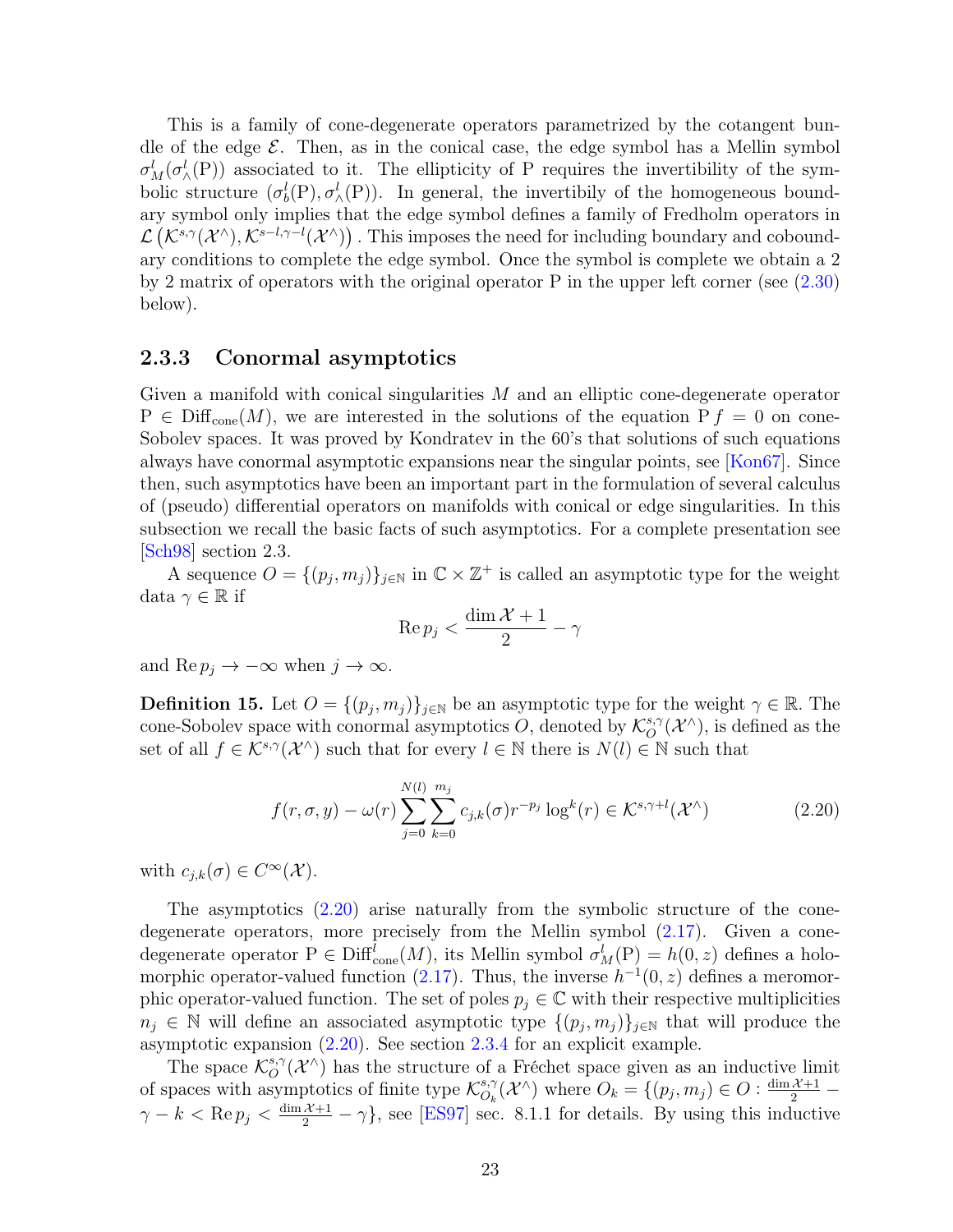limit structure we define the edge-Sobolev space with conormal asymptotics O as the inductive limit of Fréchet spaces

$$
\mathcal{W}^{s,\gamma}\left(\mathbb{R}^q,\mathcal{K}^{s,\gamma}_O(\mathcal{X}^\wedge)\right):=\varprojlim_k \mathcal{W}^{s,\gamma}\left(\mathbb{R}^q,\mathcal{K}^{s,\gamma}_{O_k}(\mathcal{X}^\wedge)\right).
$$

In particular, if  $f \in \mathcal{W}_O^{\infty, \gamma}(M)$  then for every  $l \in \mathbb{N}$  there is  $N(l) \in \mathbb{N}$  such that

$$
f(r, \sigma, y) - \omega(r) \sum_{j=0}^{N(l)} \sum_{k=0}^{m_j} c_{j,k}(\sigma) v_{j,k}(y) r^{-p_j} \log^k(r) \in \mathcal{W}^{\infty, \gamma+l}(M)
$$

with  $c_{j,k}(\sigma) \in C^{\infty}(\mathcal{X})$  and  $v_{j,k}(y) \in H^{\infty}(\mathcal{E})$ , see [[Sch98](#page-82-3)] proposition 3.1.33.

### <span id="page-32-0"></span>2.3.4 Examples

In order to illustrate the role of the conormal asymptotics we consider a simple example. Here we follow [[ES97](#page-80-1)] section 9.4.2.

Let's consider the half-axis  $\mathbb{R}^+ = \{r \in \mathbb{R} : r > 0\}$  and the Laplace operator  $\Delta_{\mathbb{R}^+} =$  $\left(\frac{d}{dr}\right)^2$  induced by the flat Euclidean metric  $g_{\mathbb{R}}$ . We can rewrite this operator as an explicit cone-degenerate operator:

$$
\Delta_{\mathbb{R}^+} = \frac{1}{r^2} \left( \left( -r \frac{d}{dr} \right) + \left( -r \frac{d}{dr} \right)^2 \right).
$$

Thus, it defines a continuous linear operator acting between the following spaces

$$
\Delta_{\mathbb{R}^+}: \mathcal{K}^{s,\gamma}(\mathbb{R}^+) \longrightarrow \mathcal{K}^{s-2,\gamma-2}(\mathbb{R}^+).
$$

Its Mellin symbol [\(2.17\)](#page-30-0) is given by

$$
\sigma_M^2(\Delta_{\mathbb{R}^+}) = z + z^2,\tag{2.21}
$$

hence we can write the Laplacian in terms of the Mellin transformation as

<span id="page-32-1"></span>
$$
\Delta_{\mathbb{R}^+} = \frac{1}{r^2} \mathcal{M}^{-1} (z + z^2) \mathcal{M}.
$$
 (2.22)

Let  $\varphi(r) \in \mathcal{S}(\mathbb{R}^+)$  and let's consider a solution  $f(r)$  of the equation  $\Delta_{\mathbb{R}^+} f = \varphi$ . By [\(2.22\)](#page-32-1) and the elementary properties of the Mellin transformation in section [2.3.1](#page-24-1) we have that  $(z + z^2)(\mathcal{M}f)(z) = \mathcal{M}(\varphi)(z + 2)$ . Now, by using the definition of the Mellin transformation  $(2.7)$  we can prove that

$$
\mathcal{M}(\varphi)(z) = \int_{0}^{\infty} r^{z-1} \varphi(r) dr
$$

is meromorphic with simple poles at  $z \in \mathbb{Z}^- \cup \{0\}$ . Therefore,  $\mathcal{M}(\varphi)(z+2)$  has simple poles at  $z \in \mathbb{C}$  such that  $z = -2, -3, -4, \cdots$ .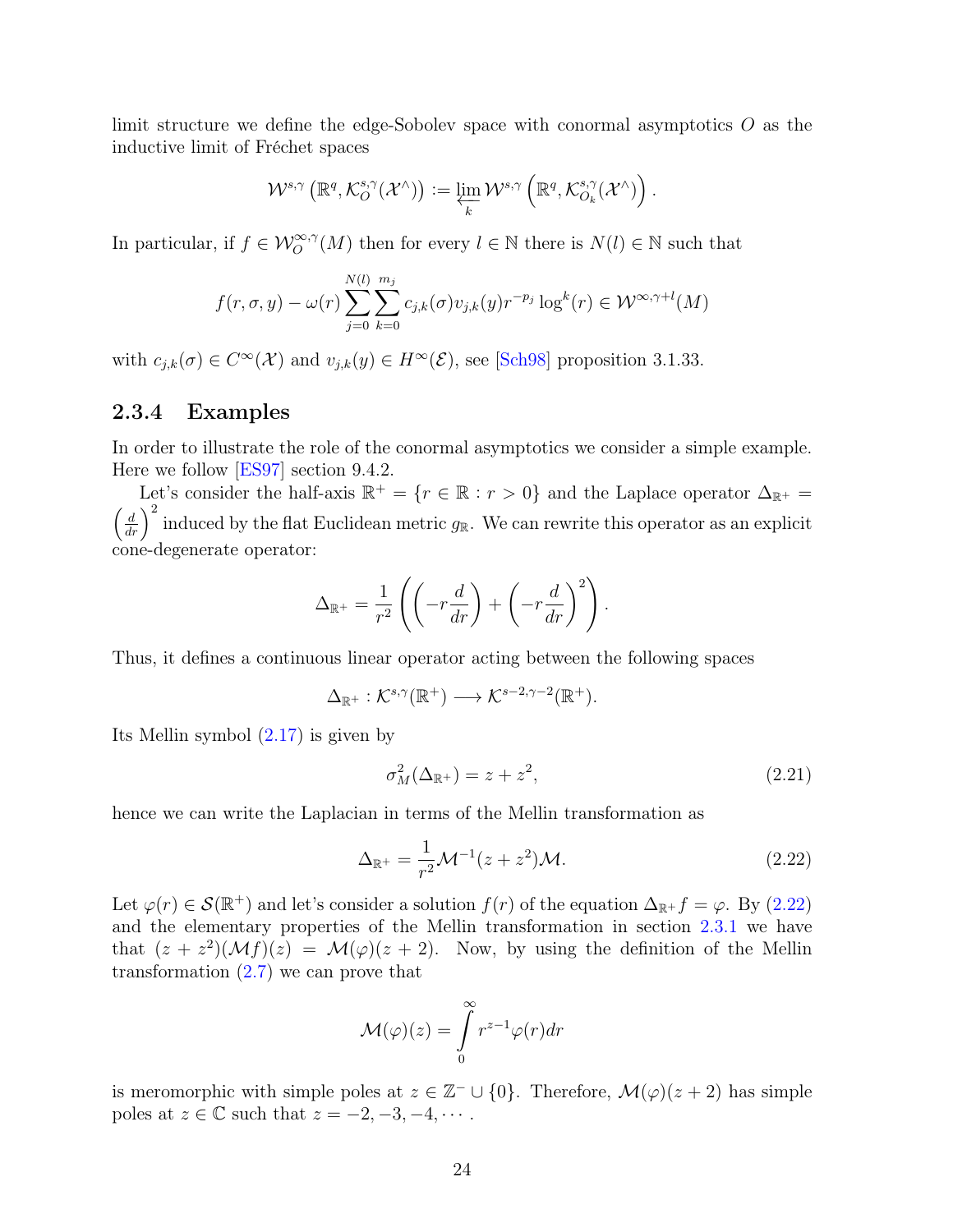On the other hand the polynomial  $h(z) = z + z^2$  has simple roots at  $z = 0, -1$ . Then  $h^{-1}(z)$  is a meromorphic function with simple poles at  $z = 0, -1$ . Hence, the Mellin transformation of the solution of the equation is given by

$$
(\mathcal{M}f)(z) = \frac{1}{(z+z^2)} \mathcal{M}(\varphi)(z+2)
$$
\n(2.23)

with simple poles at  $z \in \mathbb{Z}^- \cup \{0\}.$ 

Let's consider one of these poles, let's say  $z = -k$ . Then there exits an open neighborhood  $\mathcal{U}_k \subset \mathbb{C}$  around  $z = -k$ , a complex number  $a^{(k)} \in \mathbb{C}$  and a function  $G_{(k)}(z)$ holomorphic on  $\mathcal{U}_k$  such that

$$
(\mathcal{M}f)(z) = \frac{a^{(k)}}{z+k} + G_{(k)}(z)
$$
\n(2.24)

on  $\mathcal{U}_k \subset \mathbb{C}$ .

Now, by using the fact that the Mellin transformation satisfies

$$
\mathcal{M}(r^{-p} \log^{j}(r)) = \frac{(-1)^{j} j!}{(z-p)^{j+1}}
$$

with  $p \in \mathbb{C}$  and  $j \in \mathbb{N}$ , we obtain that

<span id="page-33-1"></span>
$$
\mathcal{M}\left(f(r) - a^{(k)}r^k \log^0(r)\right)(z)
$$
\n(2.25)

is holomorphic on  $\mathcal{U}_k$ . Observe that as the poles have multiplicity 1, the log terms do not play a role,  $\log^{0}(r) = 1$ . By subtracting more terms in  $(2.25)$  we have that for every  $N \in \mathbb{N}$  the Mellin transformation

$$
\mathcal{M}\left(f(r) - \sum_{k=0}^{N} a^{(k)} r^k \log^0(r)\right)(z)
$$

defines a holomorphic function on the strip  $\{z \in \mathbb{C} : N + 1 < \text{Re } z\}.$ 

Based in the previous discussion, it is possible to prove that near the vertex  $r = 0$  we have

$$
\omega(r)f(r) - \omega(r)\sum_{k=0}^{N} a^{(k)}r^k \log^0(r) \in \mathcal{K}^{\infty, N}(\mathbb{R}^+)
$$
\n(2.26)

for every  $N \in \mathbb{N}$ . The reader is referred to [[ES97](#page-80-1)] section 9.4.2 for complete details.

#### <span id="page-33-0"></span>2.3.5 Ellipticity on manifolds with conical and edge singularities

In this subsection we present the definition and principal implications of ellipticity for cone and edge-degenerate differential operators.

**Definition 16.** A cone-degenerate differential operator of order  $l, P \in \text{Diff}_{\text{cone}}^l(M)$ , is called elliptic with respect to the weight  $\gamma$  if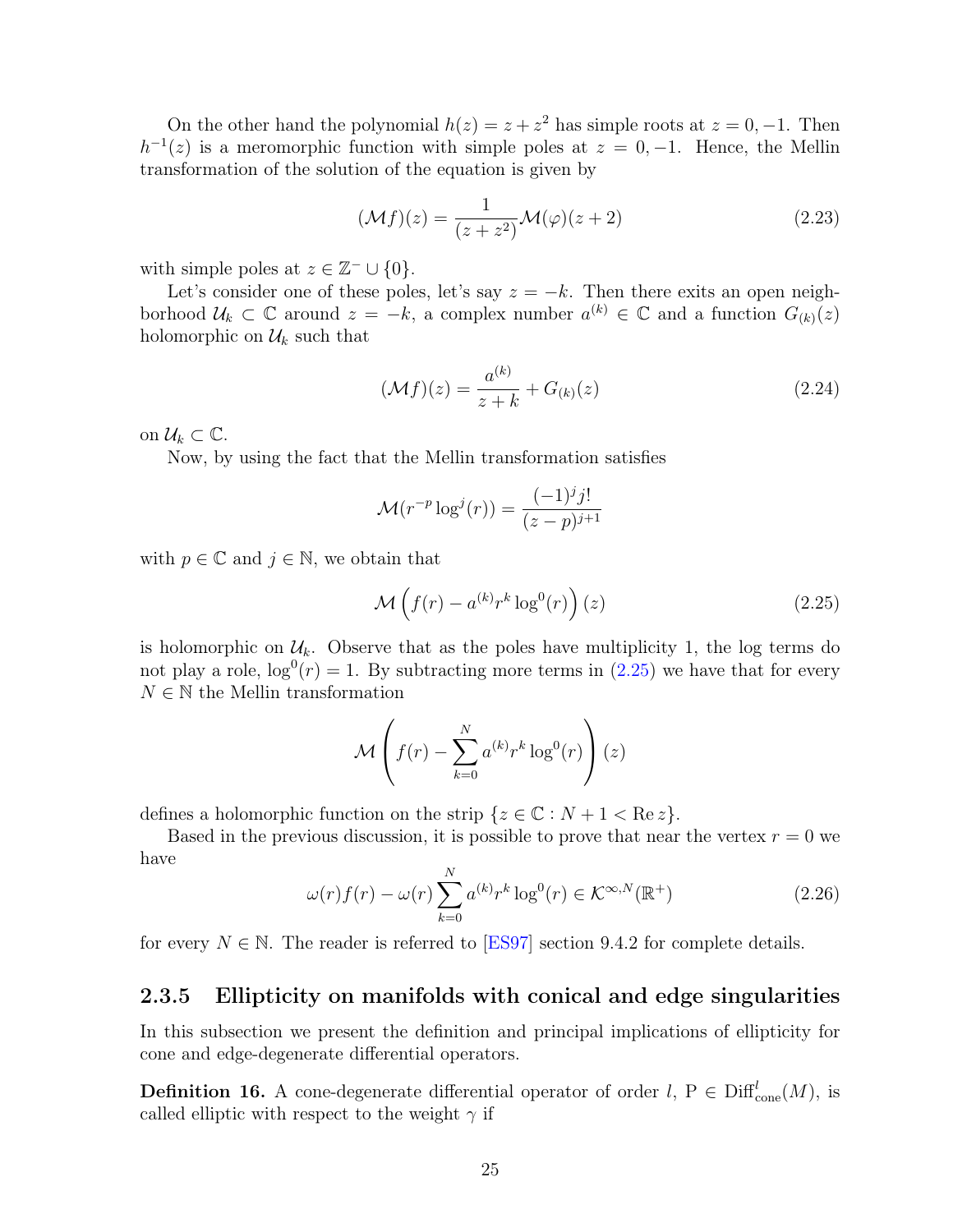- i)  $\sigma_b^l(P)(\tilde{\rho}, \xi) \neq 0$  on  $T^*M \setminus \{0\}$
- ii) the Mellin symbol  $\sigma_M^l(P)(z) = h(0, z)$  defines a family of Banach space isomorphisms  $\text{in } \mathcal{L}(H^s(\mathcal{X}), H^{s-l}(\mathcal{X})) \text{ for some } s \in \mathbb{R} \text{ and all } z \in \Gamma_{\frac{\dim \mathcal{X}+1}{2}-\gamma}.$

As we mentioned before, the concept of ellipticity in the conical case requires the invertibility of the symbolic structure  $(\sigma_b^l(P), \sigma_M^l(P))$ . Observe that the invertibility of the Mellin symbol is required along the set  $\Gamma_{\frac{\dim \mathcal{X}+1}{2}-\gamma} \cong \mathbb{R}$  (see [\(2.8\)](#page-25-1)). These sets are completely determined by  $\gamma$  hence the invertibilty of the Mellin symbol imposes conditions on the weights  $\gamma$  and therefore on the spaces  $\mathcal{K}^{s,\gamma}(\mathcal{X}^{\wedge})$  on which the operator P is elliptic.

**Definition 17.** If  $\gamma \in \mathbb{R}$  such that the Mellin symbol is invertible along  $\Gamma_{\frac{\dim \chi+1}{2}-\gamma}$  we say that  $\gamma$  is an admissible weight.

Now we have some important implications of being elliptic.

<span id="page-34-0"></span>**Theorem 2.5.** Let P be a cone-degenerate operator of order l.

i) (Fredholm property) P is elliptic with respect to the weight  $\gamma$  if and only if

$$
P: \mathcal{H}^{s,\gamma}(M) \longrightarrow \mathcal{H}^{s-l,\gamma-l}(M)
$$

is Fredholm for every  $s \in \mathbb{R}$ .

ii) (Parametrix) If P is elliptic then there exists a parametrix of order  $-l$  with asymptotics i.e.

$$
\mathfrak{P} \in \bigcap_{s \in \mathbb{R}} \mathcal{L}(\mathcal{H}^{s,\gamma-l}(M),\mathcal{H}^{s+l,\gamma}(M))
$$

such that

<span id="page-34-1"></span>
$$
\mathfrak{P} \mathbf{P} - I \in \bigcap_{s \in \mathbb{R}} \mathcal{L}(\mathcal{H}^{s,\gamma}(M), \mathcal{H}_O^{\infty,\gamma}(M))
$$
\n(2.27)

$$
\mathcal{P}\mathfrak{P} - I \in \bigcap_{s \in \mathbb{R}} \mathcal{L}(\mathcal{H}^{s,\gamma-l}(M), \mathcal{H}_{O'}^{\infty,\gamma-l}(M))
$$
\n(2.28)

with some asymptotic types  $O, O'$  associated to  $\gamma$  and  $\gamma - l$  respectively.

iii) (Elliptic regularity) If P is elliptic with respect to  $\gamma$  and P  $f = g$  with  $g \in \mathcal{H}_O^{s-l, \gamma-l}(M)$ and  $f \in \mathcal{H}^{-\infty,\gamma}(M)$  for some  $s \in \mathbb{R}$  and some asymptotic type O associated with  $\gamma - l$  then  $f \in \mathcal{H}_Q^{s,\gamma}(M)$  with an asymptotic type Q associated with  $\gamma$ .

Remark 2.6. Theorem [2.5](#page-34-0) also holds for spaces on the open cone space  $\mathcal{K}^{s,\gamma}(\mathcal{X}^{\wedge})$ , see [[Sch98](#page-82-3)] thm. 2.4.40. Here we need an extra condition on the non-compact end of the open cone  $\mathcal{X}^{\wedge}$ , see [[Sch98](#page-82-3)] definition 2.4.35. Moreover, elliptic regularity is also valid for spaces with asymptotics  $\mathcal{K}^{s,\gamma}_{\mathcal{O}}$  $_{O}^{s,\gamma}(\mathcal{X}^{\wedge}),$  [[Sch98](#page-82-3)] thm. 2.4.42.

*Remark* 2.7. The resulting asymptotic type  $Q$  in the elliptic regularity statement in theorem [2.5](#page-34-0) is related to the initial asymptotic type  $O$  by means of the poles of the Mellin symbol  $\sigma_M^l(P)(z) = h(0, z)$ . See [[ES97](#page-80-1)], section 8.1 theorem 3 for details.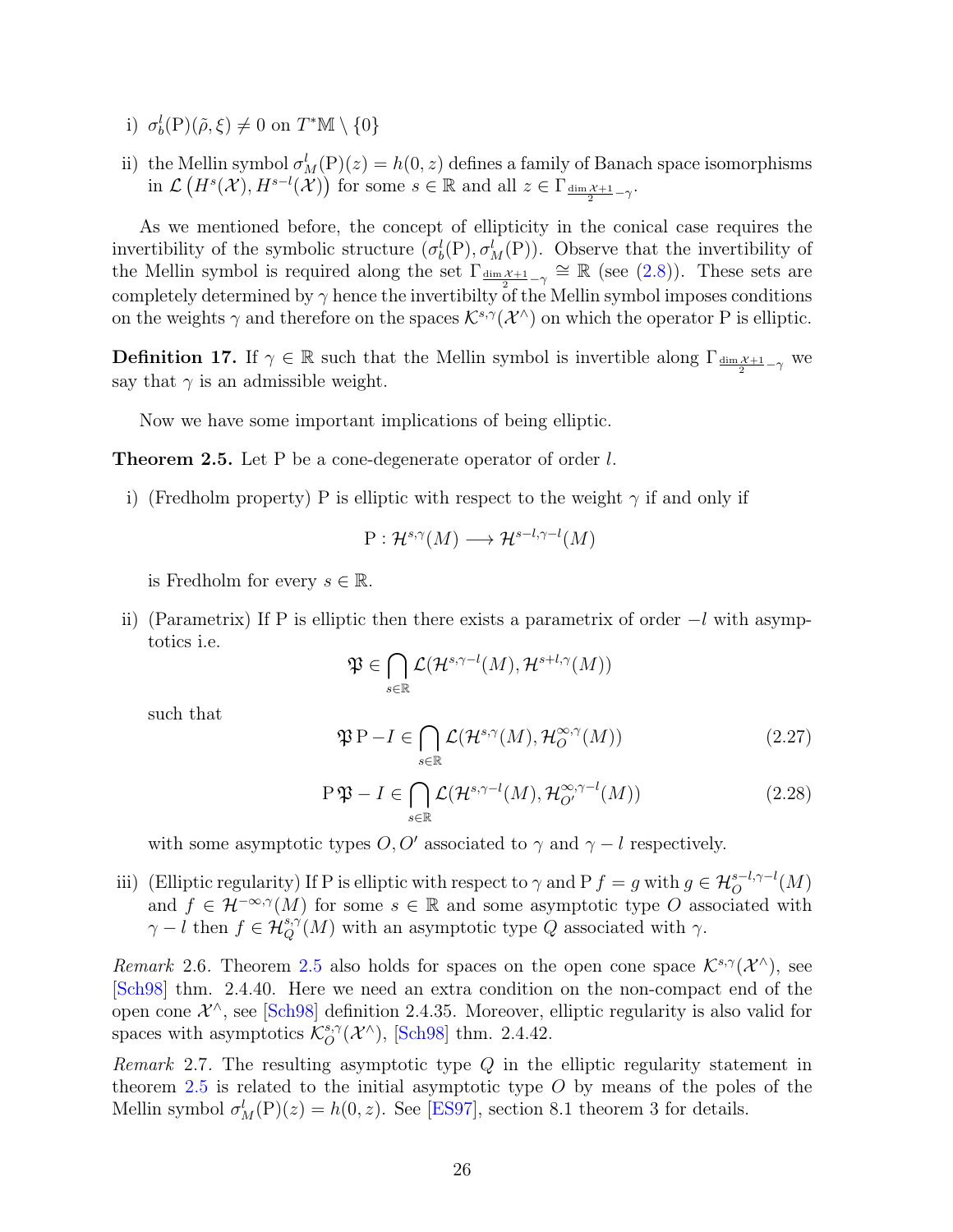Remark 2.8. Consider a cone-degenerate operator P and  $f \in \mathcal{H}^{s,\gamma}(M)$  such that  $P f = 0$ . The parametrix with asymptotics, and specifically  $(2.27)$  implies that  $(\mathfrak{P} P - I)(f) = f \in$  $\mathcal{H}_{O}^{\infty,\gamma}$  $\mathcal{O}^{*,\gamma}(M)$ . Therefore solutions of cone-degenerate equations are smooth on the regular part of M and have conormal asymptotics expansions near the vertex of the cone.

In order to introduce the notion of ellipticity in the edge singular setting we need to make some assumptions. Assume that there exist vector bundles  $J^+$  and  $J^-$  over  $\mathcal E$  and operator families parametrized by  $T^*\mathcal{E} \setminus \{0\}$  acting as follows

$$
\sigma^l_{\wedge}(T)(u,\eta) : \mathcal{K}^{s,\gamma}(\mathcal{X}^{\wedge}) \longrightarrow J_u^+,
$$
  

$$
\sigma^l_{\wedge}(C)(u,\eta) : J_u^- \longrightarrow \mathcal{K}^{s-l,\gamma-l}(\mathcal{X}^{\wedge}),
$$
  

$$
\sigma^l_{\wedge}(B)(u,\eta) : J_u^- \longrightarrow J_u^+;
$$

such that

<span id="page-35-1"></span>
$$
\begin{bmatrix}\n\sigma_{\wedge}^{1}(P)(u,\eta) & \sigma_{\wedge}^{l}(C)(u,\eta) \\
\sigma_{\wedge}^{l}(T)(u,\eta) & \sigma_{\wedge}^{l}(B)(u,\eta)\n\end{bmatrix} : \n\begin{matrix}\n\mathcal{K}^{s,\gamma}(\mathcal{X}^{\wedge}) \\
\oplus \\
J_{u}^{-}\n\end{matrix} \longrightarrow \n\begin{matrix}\n\mathcal{K}^{s-l,\gamma-l}(\mathcal{X}^{\wedge}) \\
\oplus \\
J_{u}^{+}\n\end{matrix} \tag{2.29}
$$

is a family of continuous operators for every  $(u, \eta) \in T^* \mathcal{E} \setminus \{0\}.$ 

The existence of the vector bundles  $J^{\pm}$  and operators acting between the fibers and cone-Sobolev spaces will be discussed in section [3.2.3.](#page-61-0) Here we only mention that there is a topological obstruction (see theorem [3.12\)](#page-64-0) that must be satisfied in order to guarantee the existence of  $J^{\pm}$  and the operators.

**Definition 18.** An edge-degenerate differential operator  $P \in \text{Diff}_{\text{edge}}^l(M)$  of order l for which [\(2.29\)](#page-35-1) exists, is called elliptic with respect to the weight  $\gamma$  if

- i)  $\sigma_b^l(P) \neq 0$  on  $T^*\mathbb{M} \setminus \{0\}$
- ii) the operator matrix [\(2.29\)](#page-35-1) defines an invertible operator for some  $s \in \mathbb{R}$  and each  $(u, \eta) \in T^* \mathcal{E} \setminus \{0\}.$

Theorem 2.9. Let P be an edge-degenerate operator of order l.

i) (Fredholm property) P is elliptic with respect to the weight  $\gamma$  if and only if the operator

<span id="page-35-0"></span>
$$
\mathcal{A}_{P} := \begin{bmatrix} P & C \\ \mathcal{T} & B \end{bmatrix} = \mathcal{F}_{\eta \to u}^{-1} \begin{bmatrix} \sigma_{\wedge}^{1}(P)(u, \eta) & \sigma_{\wedge}^{l}(C)(u, \eta) \\ \sigma_{\wedge}^{l}(T)(u, \eta) & \sigma_{\wedge}^{l}(B)(u, \eta) \end{bmatrix} \mathcal{F}_{u' \to \eta}
$$
(2.30)

acting on the spaces

$$
\mathcal{A}_{\mathrm{P}}:\begin{array}{ccc}\mathcal{W}^{s,\gamma}(M) & \mathcal{W}^{s-l,\gamma-l}(M) \\ \oplus \\ H^s(\mathcal{E},J^-) & H^{s-l}(\mathcal{E},J^+) \end{array}
$$

is Fredholm for every  $s \in \mathbb{R}$ .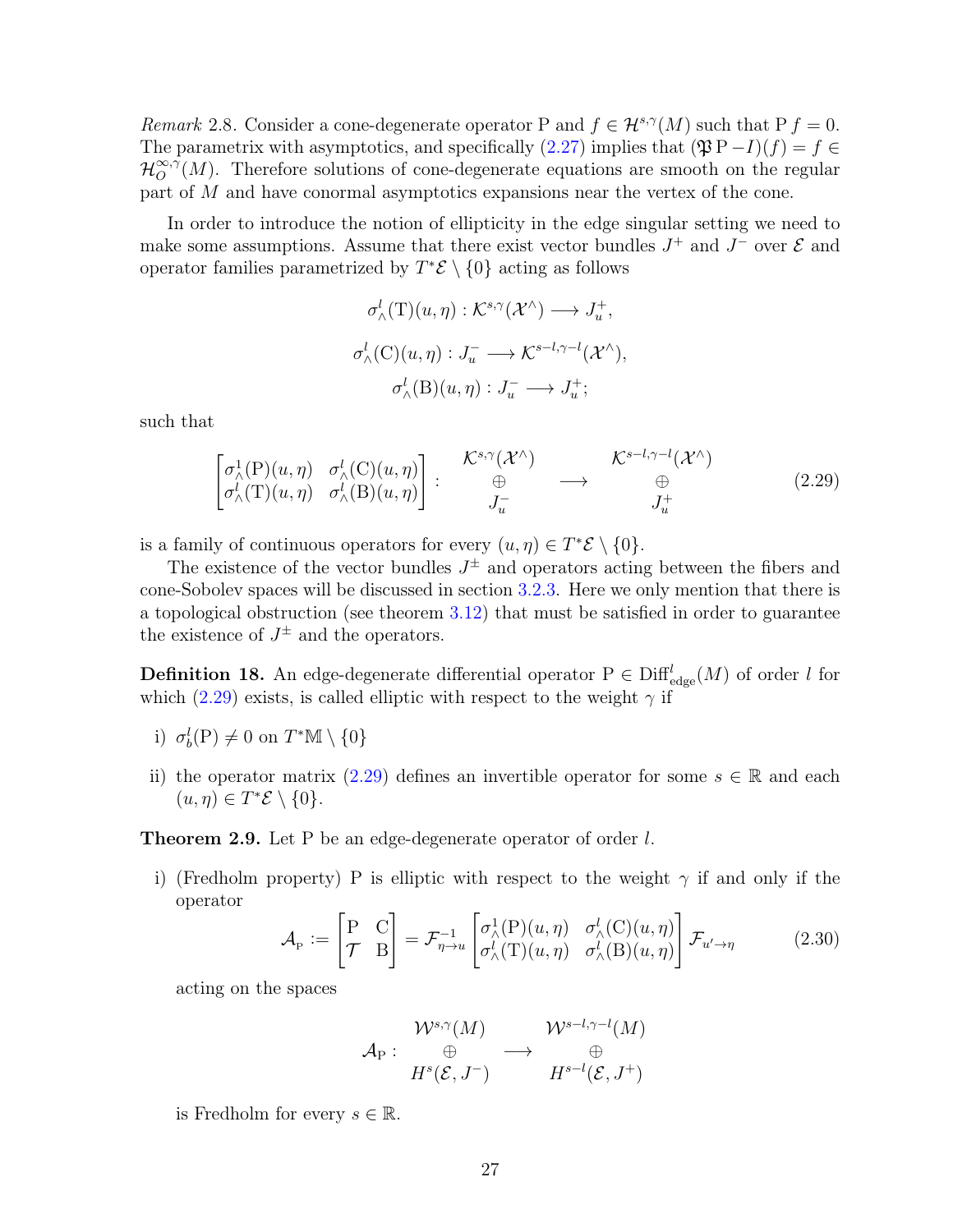ii) (Parametrix) If P is elliptic then there exists a parametrix of order  $-l$  with asymptotics for  $A_P$  i.e.

$$
\mathfrak{P} \in \bigcap_{s \in \mathbb{R}} \mathcal{L}\left(\begin{array}{c} \mathcal{W}^{s,\gamma-l}(M) & \mathcal{W}^{s+l,\gamma}(M) \\ \oplus \\ H^s(\mathcal{E},J^+) & H^{s+l}(\mathcal{E},J^-) \end{array}\right)
$$

such that

$$
\mathfrak{P} \mathcal{A}_{P} - I \in \bigcap_{s \in \mathbb{R}} \mathcal{L} \left( \begin{array}{cc} \mathcal{W}^{s,\gamma}(M) & \mathcal{W}_{O}^{\infty,\gamma}(M) \\ \oplus & , & \oplus \\ H^{s}(\mathcal{E},J^{-}) & H^{\infty}(\mathcal{E},J^{-}) \end{array} \right)
$$

and

$$
\mathcal{A}_{P}\mathfrak{P} - I \in \bigcap_{s \in \mathbb{R}} \mathcal{L} \left( \begin{array}{cc} \mathcal{W}^{s,\gamma-l}(M) & \mathcal{W}_{O'}^{\infty,\gamma-l}(M) \\ \oplus & , \quad \oplus \\ H^s(\mathcal{E},J^+) & H^\infty(\mathcal{E},J^+) \end{array} \right)
$$

with some asymptotic type  $O, O'$  associated to  $\gamma$  and  $\gamma - l$  respectively.

iii) (Elliptic regularity) If P is elliptic with respect to  $\gamma$  and  $\mathcal{A}_P f = g$  with

$$
g \in \bigvee_{H^{s-l}, \gamma-l}(M) \text{ and } f \in \bigvee_{H^{-\infty}(\mathcal{E}, J^{+})}^{\mathcal{W}^{-\infty}, \gamma}(M) \text{ and } f \in \bigvee_{H^{-\infty}(\mathcal{E}, J^{-})}^{\mathcal{W}^{-\infty}, \gamma}(M)
$$

for some  $s \in \mathbb{R}$  and some asymptotic type O associated with  $\gamma - l$  then

$$
f \in \begin{array}{c} \mathcal{W}^{s,\gamma}_Q(M) \\ \oplus \\ H^s(\mathcal{E},J^-) \end{array}
$$

with an asymptotic type  $Q$  associated with  $\gamma$ .

<span id="page-36-0"></span>Remark 2.10. Analogously to remark [2.8](#page-35-0) we have that solutions to the edge-degenerate equation  $\mathcal{A}_{P}f = 0$  belong to  $\mathcal{W}^{\infty,\gamma}(M)$ , hence they are smooth and have conormal asymptotics near the edge  $\mathcal{E}$ .

#### 2.3.6 Examples

In this subsection we illustrate the concept of ellipticity discussed in the previous section. This example is based on [[NSSS06](#page-82-0)] section 6.1.1.

Consider the upper half-space  $\mathbb{R}^+ \times \mathbb{R}^n = \{(x_0, \dots, x_n) : x_0 > 0\}$ . This space can be considered as a manifold with edge singularities where the link of the cone is a point i.e.  $\mathcal{X} = \{ * \}$  and  $\mathcal{E} = \mathbb{R}^n$ . Let  $\Delta_{\mathbb{R}^+ \times \mathbb{R}^n}$  be the Laplacian induced by the restriction of the flat metric  $g_{\mathbb{R}^{n+1}}$  to  $\mathbb{R}^+ \times \mathbb{R}^n$ . Then

$$
\Delta_{\mathbb{R}^+\times\mathbb{R}^n} = \sum_{k=0}^n D_{x_k}^2,
$$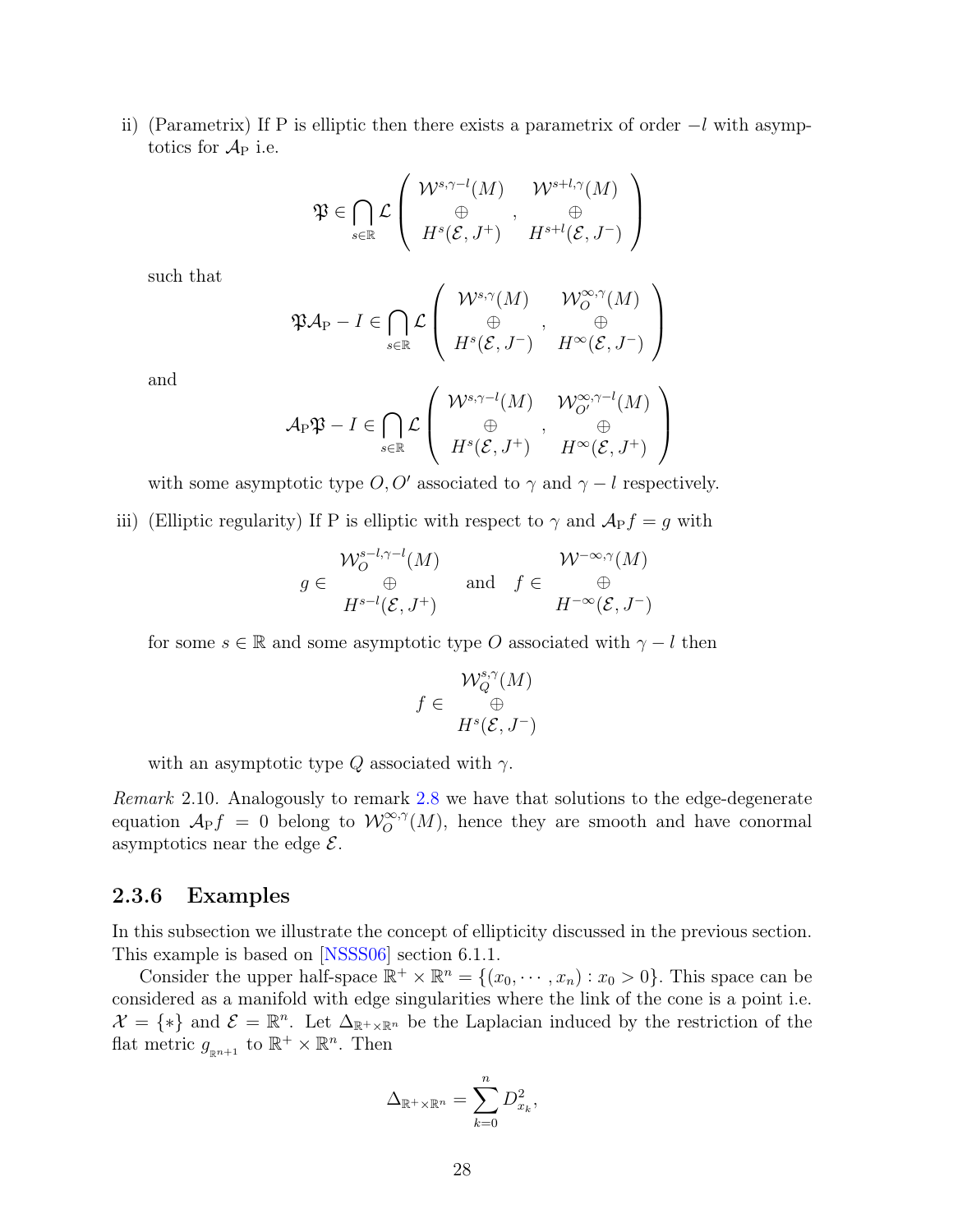where  $D_{x_k} = \frac{1}{\sqrt{2}}$  $\frac{1}{-1}\partial_{x_k}$ . We can rewrite  $\Delta_{\mathbb{R}^+\times\mathbb{R}^n}$  as an explicit edge-degenerate differential operator  $(2.6)$  in the following way:

$$
\Delta_{\mathbb{R}^+\times\mathbb{R}^n}=\frac{1}{r^2}\left(-(-r\partial_r)^2-(-r\partial_r)+(rD_{x_1})^2+\cdots+(rD_{x_n})^2\right),
$$

where  $r = x_0$ .

Let's analyze the symbolic structure and ellipticity of the edge-degenerate operator  $\Delta_{\mathbb{R}^+\times\mathbb{R}^n}$ .

i) The homogeneous boundary symbol [\(2.18\)](#page-30-0):

$$
\sigma_b^2(\Delta_{\mathbb{R}^+\times\mathbb{R}^n})(r,u,\tilde{\rho},\tilde{\eta})=\tilde{\rho}^2+|\tilde{\eta}|^2.
$$

Hence  $\sigma_b^2(\Delta_{\mathbb{R}^+\times\mathbb{R}^n})(r, u, \tilde{\rho}, \tilde{\eta}) \neq 0$  for every  $(\tilde{\rho}, \tilde{\eta}) \neq (0, 0)$ .

ii) The edge symbol  $(2.19)$ :

$$
\sigma_{\wedge}^{2}(\Delta_{\mathbb{R}^{+}\times\mathbb{R}^{n}}):T^{*}\mathbb{R}^{n}\setminus\{0\}\longrightarrow\mathcal{L}\left(\mathcal{K}^{s,\gamma}(\mathbb{R}^{+}),\mathcal{K}^{s-2,\gamma-2}(\mathbb{R}^{+})\right)
$$

is given by

$$
\sigma_{\wedge}^{2}(\Delta_{\mathbb{R}^{+}\times\mathbb{R}^{n}})(u,\eta) = \frac{1}{r^{2}}\left(-(-r\partial_{r})^{2} - (-r\partial_{r}) + (r\eta_{1})^{2} + \cdots + (r\eta_{n})^{2}\right)
$$

$$
= |\eta|^{2} - \partial_{r}^{2}.
$$

This is a family of cone-degenerate differential operators parametrized by  $(u, \eta) \in$  $T^*\mathbb{R}^n\setminus\{0\}.$ 

iii) The Mellin symbol [\(2.17\)](#page-30-2):

$$
\sigma^2_M(\sigma^2_\wedge(\Delta_{\mathbb R^+\times \mathbb R^n})(u,\eta)):\mathbb C\longrightarrow \mathbb C
$$

is given by

$$
\sigma_M^2(\sigma_\wedge^2(\Delta_{\mathbb{R}^+\times\mathbb{R}^n})(u,\eta))(z) = -(z^2+z).
$$

The Mellin symbol is not invertible when  $z = 0, -1$ , hence, by definition [16,](#page-33-0) we have that the exceptional weights are  $\gamma = \frac{1}{2}$  $\frac{1}{2}$ ,  $\frac{3}{2}$  $\frac{3}{2}$ . Therefore by theorem [2.5](#page-34-0) we have that the edge symbol

$$
\sigma_{\wedge}^2(\Delta_{\mathbb{R}^+\times\mathbb{R}^n})(u,\eta)=|\eta|^2-\partial_r^2:\mathcal{K}^{s,\gamma}(\mathbb{R}^+)\longrightarrow\mathcal{K}^{s-2,\gamma-2}(\mathbb{R}^+),
$$

is a Fredholm operator for every  $(u, \eta) \in T^*\mathbb{R}^n \setminus \{0\}$  and  $\gamma \neq \frac{1}{2}$  $\frac{1}{2}, \frac{3}{2}$  $\frac{3}{2}$ . Now, let's compute Ker  $(\sigma^2_{\wedge}(\Delta_{\mathbb{R}^+\times\mathbb{R}^n})(u,\eta)).$ 

We can easily check that a basis for the space of solutions of the ordinary differential equation

$$
\left(\left|\eta\right|^2 - \partial_r^2\right) f(r) = 0
$$

is given by  $\{e^{i\eta|r}, e^{-i\eta|r}\}\$ . The solution  $e^{i\eta|r}$  is not bounded and grows very fast when  $r \to +\infty$ . We can easily check that  $e^{i\eta/r}$  does not belong to  $\mathcal{K}^{s,\gamma}(\mathbb{R}^+)$ . On the other hand we can check that  $e^{-|\eta|r} \in \mathcal{K}^{s,\gamma}(\mathbb{R}^+)$  only if  $\gamma < \frac{1}{2}$ . Let's consider all the possible cases.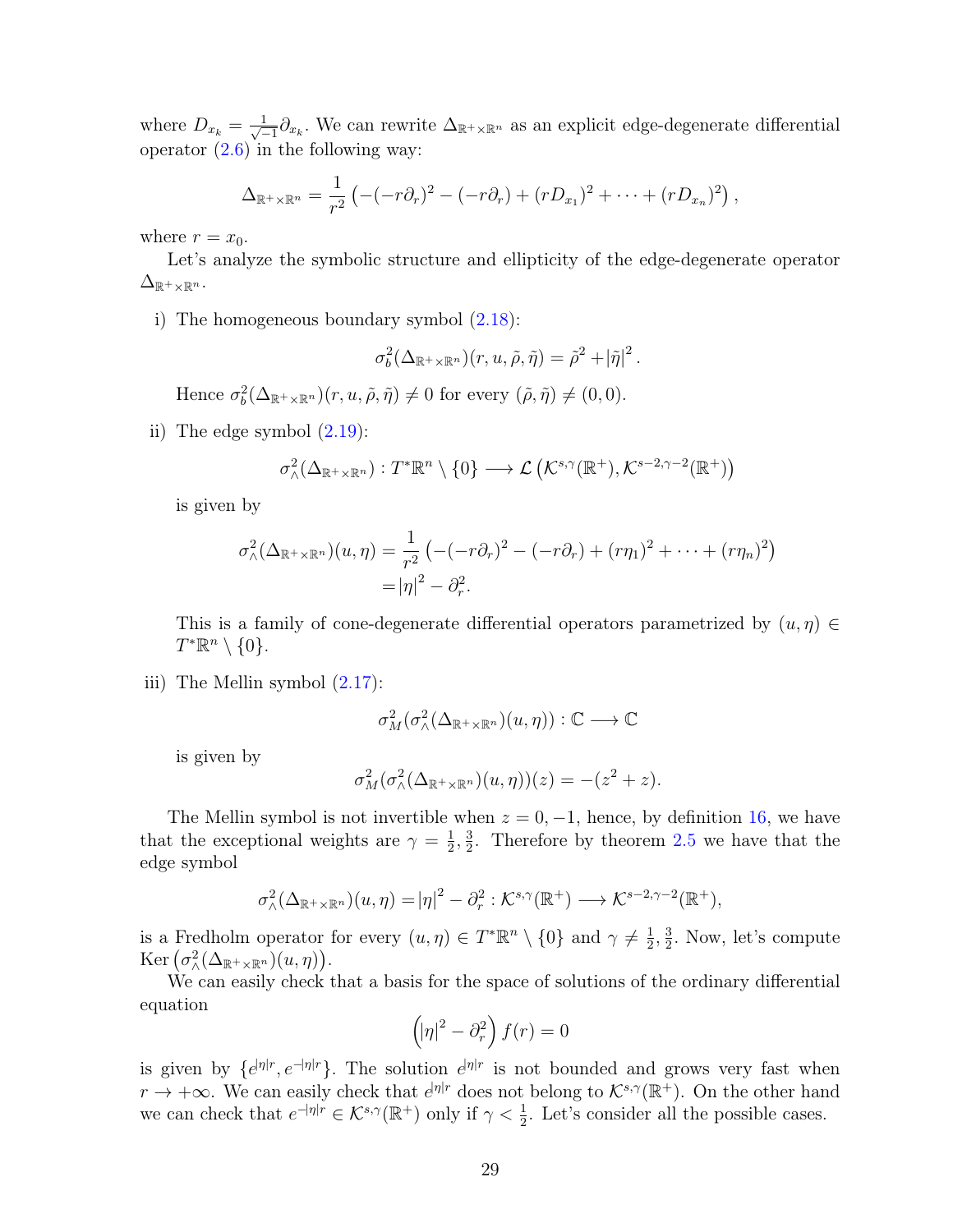i) Case  $\gamma < \frac{1}{2}$ .

In this case  $e^{-|\eta|r} \in \mathcal{K}^{s,\gamma}(\mathbb{R}^+),$  therefore dim Ker  $(\sigma_\wedge^2(\Delta_{\mathbb{R}^+\times\mathbb{R}^n})(u,\eta)) = 1.$  In order to find dim Coker  $(\sigma^2_{\lambda}(\Delta_{\mathbb{R}^+\times\mathbb{R}^n})(u,\eta))$  let's consider the formal adjoint operator. The operator  $|\eta|^2 - \partial_r^2$  is formally self-adjoint, thus the dual operator is given by

<span id="page-38-0"></span>
$$
|\eta|^2 - \partial_r^2 : \mathcal{K}^{-s+2,-\gamma+2}(\mathbb{R}^+) \longrightarrow \mathcal{K}^{-s,-\gamma}(\mathbb{R}^+). \tag{2.31}
$$

Observe that  $\gamma < \frac{1}{2}$  implies  $-\gamma + 2 > \frac{3}{2}$  $\frac{3}{2}$ . Thus, Coker  $(\sigma_{\wedge}^2(\Delta_{\mathbb{R}^+\times\mathbb{R}^n})(u,\eta)) = \{0\}$ and  $\sigma_{\lambda}^2(\Delta_{\mathbb{R}^+\times\mathbb{R}^n})(u,\eta)$  is surjective. On the cosphere bundle  $S^*(\mathbb{R}^n)$ , the kernel Ker  $(\sigma^2_{\lambda}(\Delta_{\mathbb{R}^+\times\mathbb{R}^n})(u,\eta))$  defines the fiber  $J_{(u)}^ \overline{u}_{(u,\eta)}$  of a complex line bundle  $J^-$  over  $(u, \eta) \in S^*(\mathbb{R}^n)$ . Moreover, as  $\sigma^2_{\Lambda}(\Delta_{\mathbb{R}^+\times\mathbb{R}^n})(u, \eta) = 1 - \partial_r^2$  for  $(u, \eta) \in S^*\mathbb{R}^n$ , we have that the operators defined by  $\sigma_{\wedge}^2(\Delta_{\mathbb{R}^+\times\mathbb{R}^n})(u,\eta)$  do not depend on  $(u,\eta)$ . Therefore the bundle  $J^-$  is a trivial line bundle over  $S^*\mathbb{R}^n$ .

Let

$$
t(u,\eta): \mathcal{K}^{s,\gamma}(\mathbb{R}^+) \longrightarrow \text{Ker} \left( \sigma_\wedge^2(\Delta_{\mathbb{R}^+\times\mathbb{R}^n})(u,\eta) \right) = J^-_{(u,\eta)} \cong \mathbb{C}
$$

be the projection onto the subspace generated by  $\{e^{-|\eta|r}\}\$ . Then

$$
t(u, \eta)(f) = \int_{0}^{\infty} \phi(u, \eta)(r) f(r) dr
$$

where  $\phi(u,\eta)(r)$  is an unitary function in the subspace spanned by  $\{e^{-|\eta|r}\}.$ Therefore, it follows immediately that the family of operators

$$
\begin{bmatrix} |\eta|^2 - \partial_r^2 \\ t(u, \eta) \end{bmatrix} : \mathcal{K}^{s, \gamma}(\mathbb{R}^+) \longrightarrow \begin{array}{c} \mathcal{K}^{s-2, \gamma-2}(\mathbb{R}^+) \\ \oplus \\ \mathbb{C} \end{array}
$$

is a family of isomorphisms of Banach spaces for every  $(u, \eta) \in T^* \mathbb{R}^n \setminus \{0\}$ . Now, observe that

$$
\mathcal{F}_{\eta \to u}^{-1} \left( |\eta|^2 - \partial_r^2 \right) \mathcal{F}_{u' \to \eta} = \Delta_{\mathbb{R}^+ \times \mathbb{R}^n}
$$

and the trace pseudo-differential operator

$$
\mathcal{T} := \mathcal{F}_{\eta \to u}^{-1} \mathsf{t}(u, \eta) \mathcal{F}_{u' \to \eta} : \mathcal{W}^{s, \gamma}(\mathbb{R}^+ \times \mathbb{R}^n) \longrightarrow H^{s-2}(\mathbb{R}^n)
$$

is given explicitly by

$$
\mathcal{T}(G)(r,u) = \int_{\mathbb{R}^n} \int_{0}^{\infty} e^{\sqrt{-1}\eta \cdot u} \phi(u,\eta)(r) \mathcal{F}_{u \to \eta}(G)(r,\eta) dr d\eta.
$$

Hence by theorem [2.9](#page-35-1) the edge boundary value problem

$$
\begin{bmatrix} \Delta_{\mathbb{R}^+ \times \mathbb{R}^n} \\ \mathcal{T} \end{bmatrix} : \mathcal{W}^{s,\gamma}(\mathbb{R}^+ \times \mathbb{R}^n) \longrightarrow \begin{array}{c} \mathcal{W}^{s-2,\gamma-2}(\mathbb{R}^+ \times \mathbb{R}^n) \\ \oplus \\ H^{s-2}(\mathbb{R}^n) \end{array}
$$

is elliptic and therefore it is a Fredholm operator.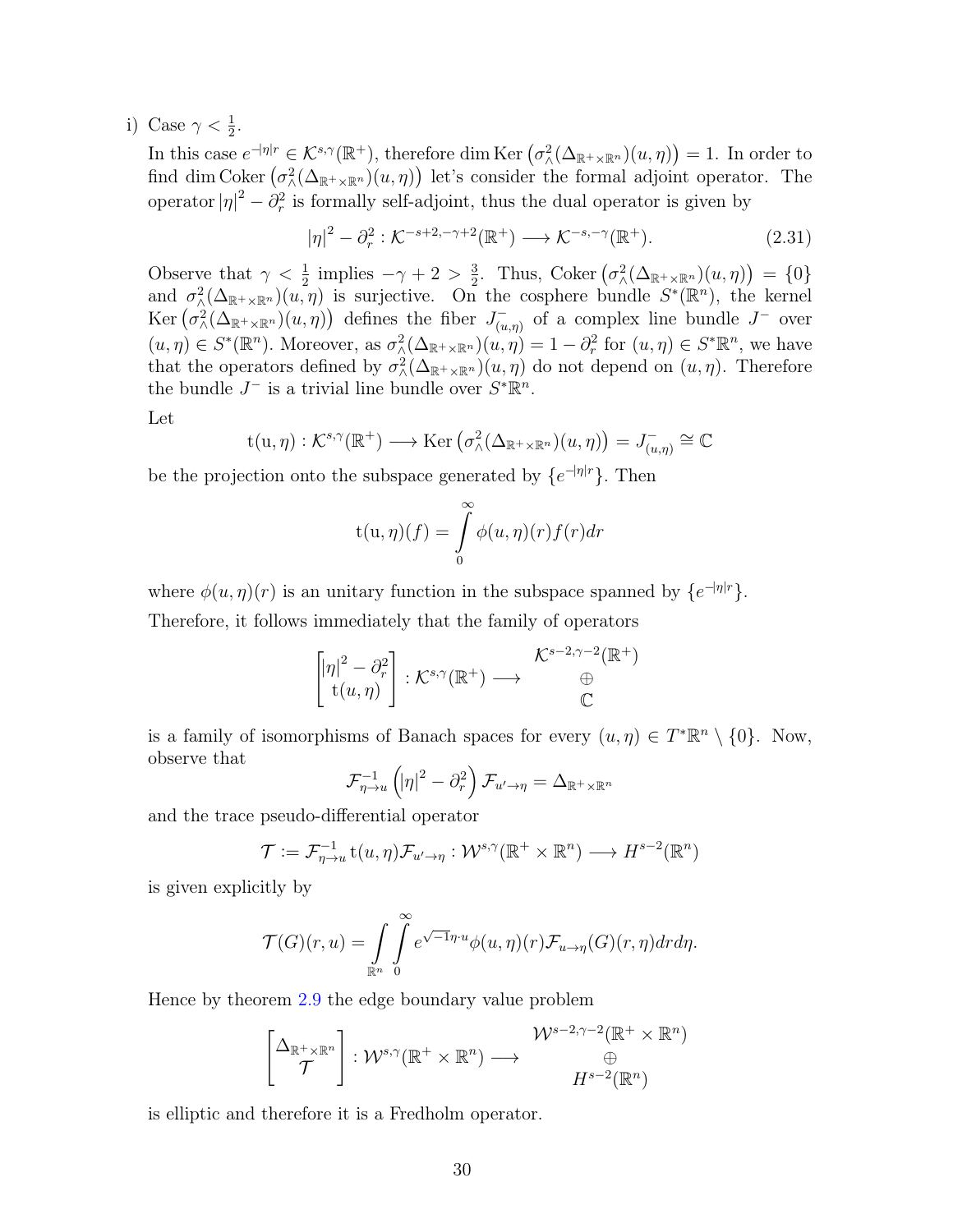ii) Case  $\frac{1}{2} < \gamma < \frac{3}{2}$ .

In this case  $e^{-|\eta|r} \notin \mathcal{K}^{s,\gamma}(\mathbb{R}^+),$  therefore dim Ker  $(\sigma^2_{\lambda}(\Delta_{\mathbb{R}^+\times\mathbb{R}^n})(u,\eta))=0.$  Moreover, the fact that  $\gamma < \frac{3}{2}$ , implies  $-\gamma + 2 > \frac{1}{2}$  $\frac{1}{2}$ . Thus the kernel of the formal adjoint operator [\(2.31\)](#page-38-0) is trivial and dim Coker  $\big(\sigma^2_{\lambda}(\Delta_{\mathbb{R}^+\times\mathbb{R}^n})(u,\eta)\big) = 0$ . Hence the edge symbol  $\sigma_\wedge^2(\Delta_{\mathbb{R}^+\times\mathbb{R}^n})(u,\eta)$  defines a family of isomorphism of Banach spaces for every  $(u, \eta) \in T^*\mathbb{R}^n \setminus \{0\}$ . By theorem [2.9](#page-35-1) we have that

$$
\Delta_{\mathbb{R}^+\times\mathbb{R}^n}: \mathcal{W}^{s,\gamma}(\mathbb{R}^+\times\mathbb{R}^n)\longrightarrow \mathcal{W}^{s-2,\gamma-2}(\mathbb{R}^+\times\mathbb{R}^n)
$$

is elliptic and therefore a Fredholm operator.

iii) Case  $\frac{3}{2} < \gamma$ .

In this case  $e^{-|\eta|r} \notin \mathcal{K}^{s,\gamma}(\mathbb{R}^+),$  therefore dim Ker  $(\sigma^2_{\Lambda}(\Delta_{\mathbb{R}^+\times\mathbb{R}^n})(u,\eta))=0.$  However, the fact that  $\gamma > \frac{3}{2}$ , implies  $-\gamma + 2 < \frac{1}{2}$  $\frac{1}{2}$ . Thus the kernel of the formal adjoint operator [\(2.31\)](#page-38-0) is spanned by  $\{e^{-|\eta|r}\}\$ and dim Coker  $(\sigma^2_{\lambda}(\Delta_{\mathbb{R}^+\times\mathbb{R}^n})(u,\eta))=1$  for every  $(u, \eta) \in T^* \mathbb{R}^n \setminus \{0\}$ . At each point in the cosphere bundle  $(u, \eta) \in S^* \mathbb{R}^n$  we can fix an isomorphism  $c(u, \eta) : \mathbb{C} \longrightarrow \text{Coker}(\sigma_{\Lambda}^2(\Delta_{\mathbb{R}^+\times\mathbb{R}^n})(u, \eta)) \cong \mathbb{C}$  such that

$$
\left[\sigma^2(\Delta_{\mathbb{R}^+\times\mathbb{R}^n})(u,\eta) \quad c(u,\eta)\right]: \begin{array}{c} \mathcal{K}^{s,\gamma}(\mathbb{R}^+) \\ \oplus \\ \mathbb{C} \end{array} \longrightarrow \mathcal{K}^{s-2,\gamma-2}(\mathbb{R}^+) \end{array}
$$

is a family of isomorphisms of Banach spaces.

Therefore, by considering the co-boundary pseudo-differential operator

$$
C := \mathcal{F}_{\eta \to u}^{-1} c(u, \eta) \mathcal{F}_{u' \to \eta} : H^s(\mathbb{R}^n) \longrightarrow \mathcal{W}^{s-2, \gamma-2}(\mathbb{R}^+ \times \mathbb{R}^n)
$$

given explicitly by

$$
C(\phi)(r, u) = \int_{\mathbb{R}^n} e^{\sqrt{-1}\eta \cdot u} c(u, \eta) \mathcal{F}_{u \to \eta}(\phi)(\eta) d\eta,
$$

theorem [2.9](#page-35-1) implies that the edge co-boundary value problem

$$
\begin{bmatrix} \Delta_{\mathbb{R}^+\times\mathbb{R}^n} & \mathrm{C} \end{bmatrix} : \begin{array}{c} \mathcal{W}^{s,\gamma}(\mathbb{R}^+\times\mathbb{R}^n) \\ \oplus \\ H^s(\mathbb{R}^n) \end{array} \longrightarrow \mathcal{W}^{s-2,\gamma-2}(\mathbb{R}^+\times\mathbb{R}^n)
$$

is elliptic and therefore a Fredholm operator.

#### <span id="page-39-0"></span>2.3.7 Green operators in the edge algebra

In this subsection we collect some basic facts about Green operators and their relation with edge-degenerate differential operators. We will use these concepts in section [4.2.](#page-68-0) Consider an elliptic edge-degenerate differential operator  $P \in \text{Diff}_{\text{edge}}^l(M)$  with associated elliptic edge boundary value problem given by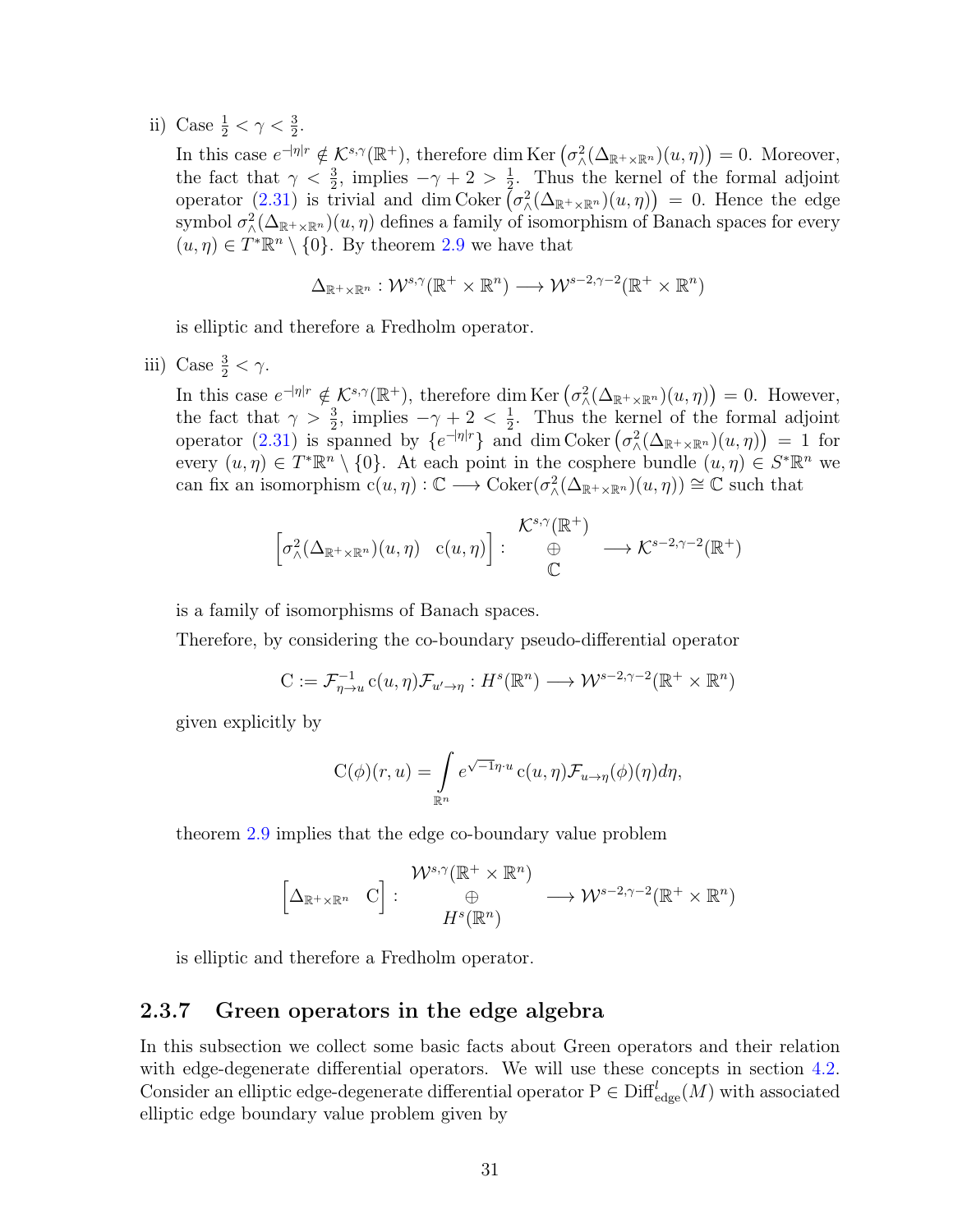$$
\mathcal{A}_{P} := \begin{bmatrix} P & C \\ \mathcal{T} & B \end{bmatrix} = \mathcal{F}_{\eta \to u}^{-1} \begin{bmatrix} \sigma_{\lambda}^{1}(P)(u, \eta) & \sigma_{\lambda}^{l}(C)(u, \eta) \\ \sigma_{\lambda}^{l}(T)(u, \eta) & \sigma_{\lambda}^{l}(B)(u, \eta) \end{bmatrix} \mathcal{F}_{u' \to \eta}
$$
(2.32)

acting on the spaces

$$
\mathcal{A}_{\mathrm{P}} = \begin{bmatrix} \mathrm{P} & \mathrm{C} \\ \mathcal{T} & \mathrm{B} \end{bmatrix} : \begin{array}{ccc} \mathcal{W}^{s,\gamma}(M) & \mathcal{W}^{s-l,\gamma-l}(M) \\ \oplus & \to & \oplus \\ H^s(\mathcal{E},J^-) & H^{s-l}(\mathcal{E},J^+) \end{array}
$$

with  $\gamma$  an admissible weight.

<span id="page-40-0"></span>**Definition 19.** Let  $\Omega \subset \mathbb{R}^q$  be an open set and  $\gamma \in \mathbb{R}$ . An operator function

$$
g(u,\eta) \in \bigcap_{s \in \mathbb{R}} C^{\infty} \left( \Omega \times \mathbb{R}^q, \mathcal{L} \left( \mathcal{K}^{s,\gamma}(\mathcal{X}^\wedge), \mathcal{K}^{\infty,\gamma-l}(\mathcal{X}^\wedge) \right) \right) \tag{2.33}
$$

is called a Green symbol of order  $\mu \in \mathbb{R}$  with asymptotics if there are asymptotic types O and O' associated with  $\gamma - l$  and  $-\gamma$  respectively such that

$$
g(u,\eta) \in \bigcap_{s \in \mathbb{R}} S_{\text{cl}}^{\mu} \left( \Omega \times \mathbb{R}^q, \mathcal{L} \left( \mathcal{K}^{s,\gamma}(\mathcal{X}^\wedge), \mathcal{S}_O^{\gamma-l}(\mathcal{X}^\wedge) \right) \right), \tag{2.34}
$$

$$
g^*(u,\eta) \in \bigcap_{s \in \mathbb{R}} S_{\text{cl}}^{\mu} \left( \Omega \times \mathbb{R}^q, \mathcal{L} \left( \mathcal{K}^{s,-\gamma}(\mathcal{X}^\wedge), \mathcal{S}_{\mathcal{O}'}^{-\gamma}(\mathcal{X}^\wedge) \right) \right) \tag{2.35}
$$

where

$$
\mathcal{S}_O^{\gamma-l}(\mathcal{X}^\wedge):=[\omega]\mathcal{K}_O^{\infty,\gamma-l}(\mathcal{X}^\wedge)+[1-\omega]\mathcal{S}(\overline{\mathbb{R}}^+\times\mathcal{X})
$$

and  $S^{\mu}_{\rm cl}\left(\Omega\times\mathbb{R}^{q},\mathcal{L}\left(\mathcal{K}^{s,\gamma}(\mathcal{X}^{\wedge}),\mathcal{S}_{O}^{\gamma-l}\right.\right)$  $\mathcal{O}_{O}^{\gamma-l}(\mathcal{X}^{\wedge})\Big)\Big)$  denotes the space of operator-valued classical symbols (see [[Sch98](#page-82-1)] section 3.3.1 for details).

When P is elliptic we are able to complete the edge symbol  $\sigma_{\wedge}^l(P)$  by means of boundary and coboundary conditions given by

$$
\begin{bmatrix} 0 & \sigma_{\wedge}^{l}(\mathcal{C})(u,\eta) \\ \sigma_{\wedge}^{l}(\mathcal{T})(u,\eta) & \sigma_{\wedge}^{l}(\mathcal{B})(u,\eta) \end{bmatrix}.
$$
 (2.36)

As we explain in section [3.2.3,](#page-61-0) for each  $(u, \eta) \in T^* \mathcal{E} \setminus \{0\}$  these operators are basically projections onto the kernel of Fredholm cone-degenerate operators acting on the fibers of the  $\mathcal{X}^{\wedge}$ -fibration over  $\mathcal{E}$ . By elliptic regularity properties of cone-degenerate operators (see remark [2.8\)](#page-35-0) these operators project onto cone-Sobolev spaces with asymptotics. Furthermore it is easy to prove that

$$
\begin{bmatrix}\n0 & \sigma_{\wedge}^{l}(\mathcal{C})(u,\eta) \\
\sigma_{\wedge}^{l}(\mathcal{T})(u,\eta) & \sigma_{\wedge}^{l}(\mathcal{B})(u,\eta)\n\end{bmatrix}
$$
\n(2.37)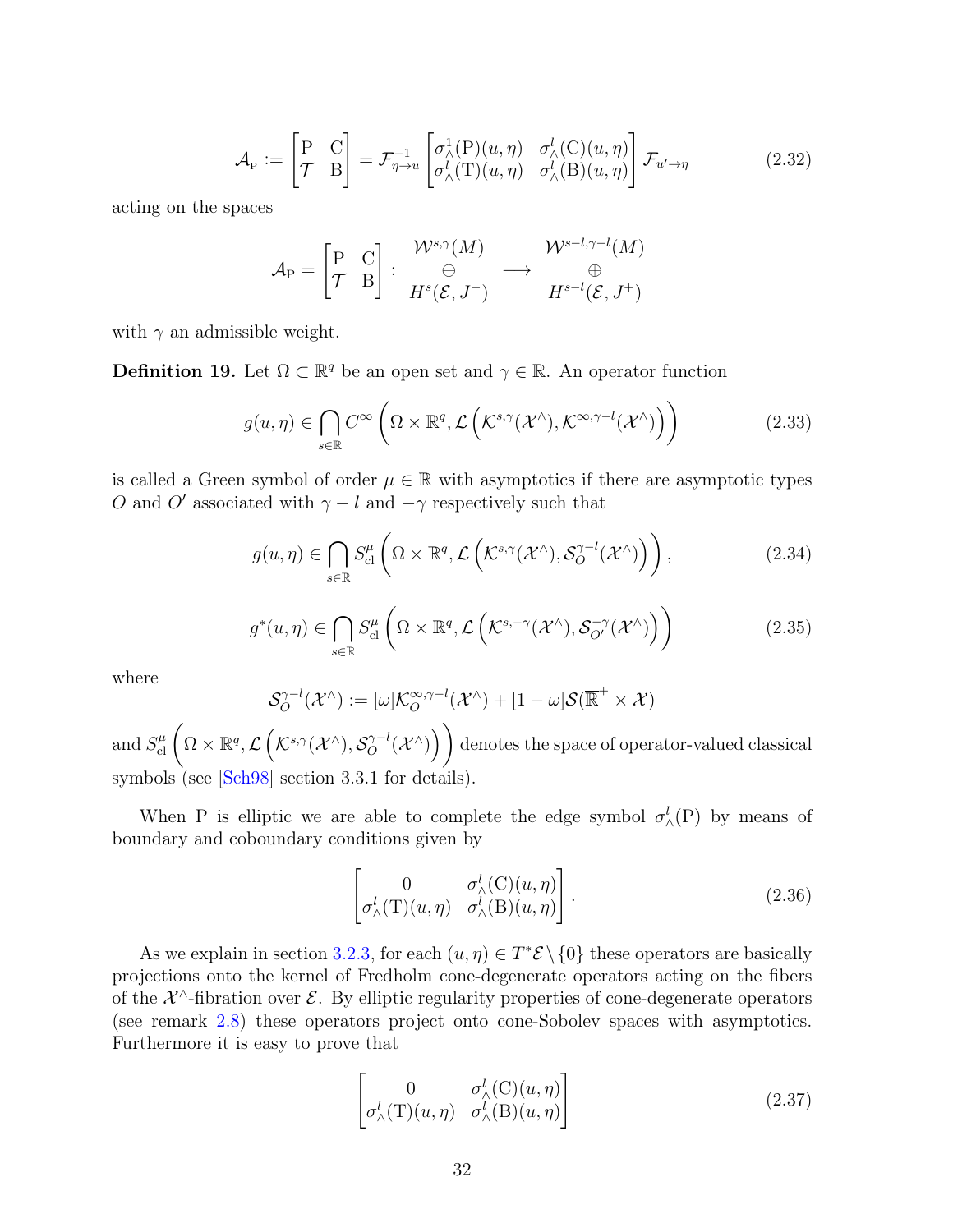is a Green symbol of order l with asymptotics as in definition [19.](#page-40-0)

Therefore

$$
\mathcal{F}_{\eta \to u}^{-1} \begin{bmatrix} 0 & \sigma_{\wedge}^{l}(C)(u, \eta) \\ \sigma_{\wedge}^{l}(T)(u, \eta) & \sigma_{\wedge}^{l}(B)(u, \eta) \end{bmatrix} \mathcal{F}_{u' \to \eta} = \begin{bmatrix} 0 & C \\ \mathcal{T} & B \end{bmatrix}
$$
(2.38)

is a Green operator and it acts on edge-Sobolev spaces as follows

<span id="page-41-1"></span>
$$
\begin{bmatrix}\n0 & C \\
\mathcal{T} & B\n\end{bmatrix} : \begin{array}{ccc}\n\mathcal{W}^{s,\gamma}(M) & \mathcal{W}^{s-l,\gamma-l}_{O}(M) \\
\oplus & \oplus & \oplus \\
H^{s}(\mathcal{E}, J^{-}) & H^{s-l}(\mathcal{E}, J^{+})\n\end{array} \tag{2.39}
$$

A proof of this fact can be found in [[Sch98](#page-82-1)] theorem 3.4.3.

## 2.4 Special Lagrangian submanifolds with singularities

In this section we summarize definitions and main results about singular special Lagrangian submanifolds. In particular we recall the results obtained by various authors about deformations of conical singular and asymptotically conical special Lagrangian submanifolds in  $\mathbb{C}^n$ . Moreover we explain the construction of special Lagrangian submanifolds given as conormal bundles, some results about deformations by twisting the fibers, [[KL12](#page-80-0)], and their interpretation as manifolds with edge singularity.

#### 2.4.1 Asymptotically conical special Lagrangian submanifolds

Let  $\Phi: M \longrightarrow \mathbb{C}^n$  be a non-compact embedded submanifold in  $\mathbb{C}^n$ ,  $M_0 \subset M$  a compact subset such that there exists a diffeomorphism  $\Upsilon : M \setminus M_0 \longrightarrow \mathbb{R}^+ \times \mathcal{X}$  with  $\mathcal X$  a compact submanifold of  $S^{2n-1}$  without boundary. Let  $\psi : \mathbb{R}^+ \times \mathcal{X} \longrightarrow \mathbb{C}^n$  be given by  $\psi(r, \theta) = r\theta$ such that  $\psi$  defines a diffeormorphism with the cone  $\mathcal{C} \subset \mathbb{C}^n$  with link  $\mathcal{C} \cap S^{2n-1} = \mathcal{X}$ . Observe that  $\psi^*(g_{\mathbb{R}^{2n}}) = g_{\text{cone}} = r^2 g_{\mathcal{X}} + dr^2$ .

<span id="page-41-0"></span>**Definition 20.** We say M is an asymptotically conical submanifold with rate  $\gamma < 2$  if there is a constant  $R > 0$  such that for every  $k \geq 0$ 

$$
\left| \nabla^k \left( \Phi \circ \Upsilon^{-1}(r, \theta) - \psi(r, \theta) \right) \right|_{g_{\text{cone}}} = O(r^{\gamma - 1 - k}) \quad \forall (r, \theta) \in (R, \infty) \times \mathcal{X}.
$$
 (2.40)

Definition [20](#page-41-0) implies that the induced metric  $\Phi^*(g_{\mathbb{C}^n})$  converges to the conical metric  $g_{\text{cone}}$  as  $r \to \infty$ . In [[Mar](#page-81-0)], [[Pac04](#page-82-2)] and [[Pac13](#page-82-3)] Marshall and Pacini studied moduli spaces of asymptotically conical special Lagrangian submanifolds in  $\mathbb{C}^n$ . Here we recall theorem 8.5 in the extended version of [[Pac13](#page-82-3)] that can be found in [[Pac12](#page-82-4)].

**Theorem 2.11.** Let M be an asymptotically conical special Lagrangian submanifold with rate  $\gamma < 2$  Then

i) If  $\gamma \in (0, 2)$  is an admissible weight for the Laplace operator  $\Delta_M$  on M with the induced asymptotically conical metric  $g_M = \Phi^*(g_{\mathbb{C}^n})$  and acting on weighted Sobolev spaces, then the moduli space of asymptotically conical special Lagrangian deformations of M is a smooth manifold of dimension equal to  $b^1(M) + \dim \text{Ker}(\Delta_M) - 1$ .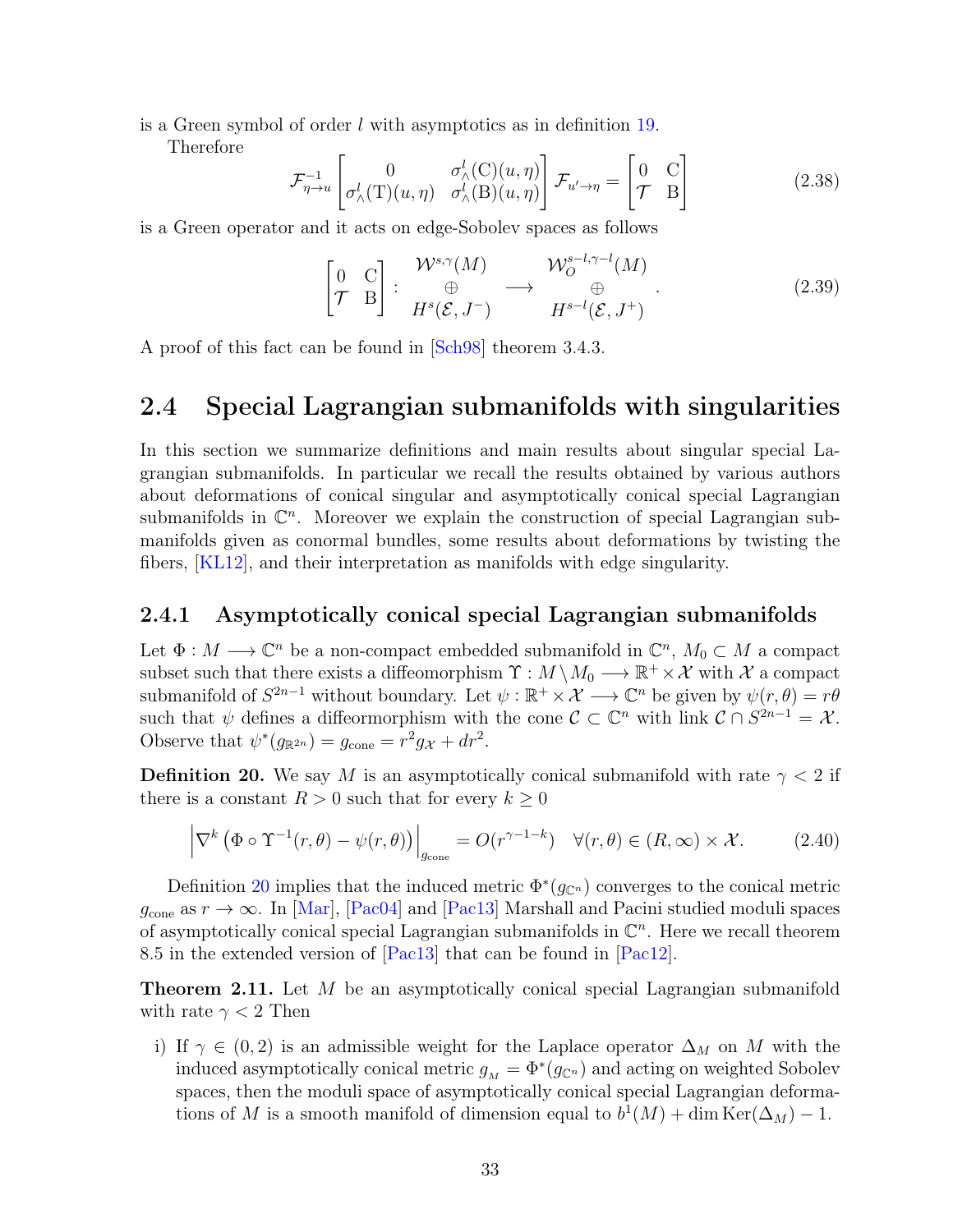ii) If  $\gamma \in (2-n,0)$  then the moduli space is a smooth manifold of dimension  $b_c^1(M)$  i.e. the dimension of the first cohomology group with compact support of M.

#### 2.4.2 Conically singular special Lagrangian submanifolds

These submanifolds are defined in a similar way to our previous example. For simplicity we consider only the case with one singular point i.e.  $\mathcal X$  is connected. Let M be a manifold with conical singularity (see section [2.2.1\)](#page-21-0) with an open neighborhood of the vertex **v** given by  $M \setminus M_0$  and a diffeomorphism  $\Upsilon : M \setminus M_0 \longrightarrow \mathbb{R}^+ \times \mathcal{X}$  as in the previous example.

**Definition 21.** We say M is a conically singular submanifold with rate  $\gamma > 2$  if there is a constant  $\varepsilon > 0$  such that for every  $k \geq 0$ 

$$
\left| \nabla^k \left( \Phi \circ \Upsilon^{-1}(r, \theta) - \psi(r, \theta) \right) \right|_{g_{\text{cone}}} = O(r^{\gamma - 1 - k}) \quad \forall (r, \theta) \in (0, \varepsilon) \times \mathcal{X}.
$$
 (2.41)

In [[Joy04b](#page-80-1)] Joyce studied the moduli space of conically singular special Lagrangian submanifolds. Here we recall one of the main results of [[Joy04b](#page-80-1)] as is presented in [[Pac12](#page-82-4)] theorem 8.7.

**Theorem 2.12.** Let M be a conically singular special Lagrangian submanifold with rate  $\gamma > 2$ . Then if  $\gamma$  is an admissible weight for the Laplace operator  $\Delta_M$  on M with the induced asymptotically conical metric  $g_M = \Phi^*(g_{\mathbb{C}^n})$  and acting on weighted Sobolev spaces, then the moduli space is locally homeomorphic to the zero set of a smooth map  $\Psi$  between finite dimensional spaces  $\Psi : \mathcal{M}_1 \longrightarrow \mathcal{M}_2$ . When  $\mathcal{M}_2 = \{0\}$ , the moduli space is a smooth manifold of dimension equal to dim  $\mathcal{M}_1 = b_c^1(M)$ .

### 2.4.3 Conormal bundles as special Lagrangian submanifolds with edge singularities

In [\[HL82\]](#page-80-2) Harvey and Lawson constructed special Lagrangian submanifolds in  $\mathbb{C}^n$  by considering  $\mathbb{C}^n \cong \mathbb{R}^n_x \oplus \mathbb{R}^n_y$  as the cotangent bundle  $T^*\mathbb{R}_x$ . The construction is as follows. Given an immersed submanifold  $M \subset \mathbb{R}_x$ , the conormal bundle  $\mathcal{N}^*(M)$  is a subbundle of  $T^*\mathbb{R}_x|_M$ . Moreover  $\mathcal{N}^*(M)$  is a real *n*-dimensional Lagrangian submanifold of the Calabi-Yau manifold  $T^*\mathbb{R}_x \cong \mathbb{C}^n$ . Hence it is natural to look for conditions on M such that  $\mathcal{N}^*(M)$  is special Lagrangian.

**Definition 22.** Let  $(X, g)$  be a Riemannian manifold and M be an immersed submanifold in X. Let's denote by  $A: TM \otimes \mathcal{N}(M) \longrightarrow TM$  the second fundamental form of M given by  $A(X, V) := (\nabla_X^g V)^{\top}$ . Then we say that M is an austere submanifold if for every  $V \in \mathcal{N}_p(M)$  the odd symmetric polynomial in the eigenvalues of  $A(\cdot, \mathcal{V}): T_pM \longrightarrow T_pM$ vanish.

A direct computation shows that at each  $p \in M$  the operator  $A(\cdot, \mathcal{V})$  is symmetric, hence diagonalizable and their eigenvalues are real.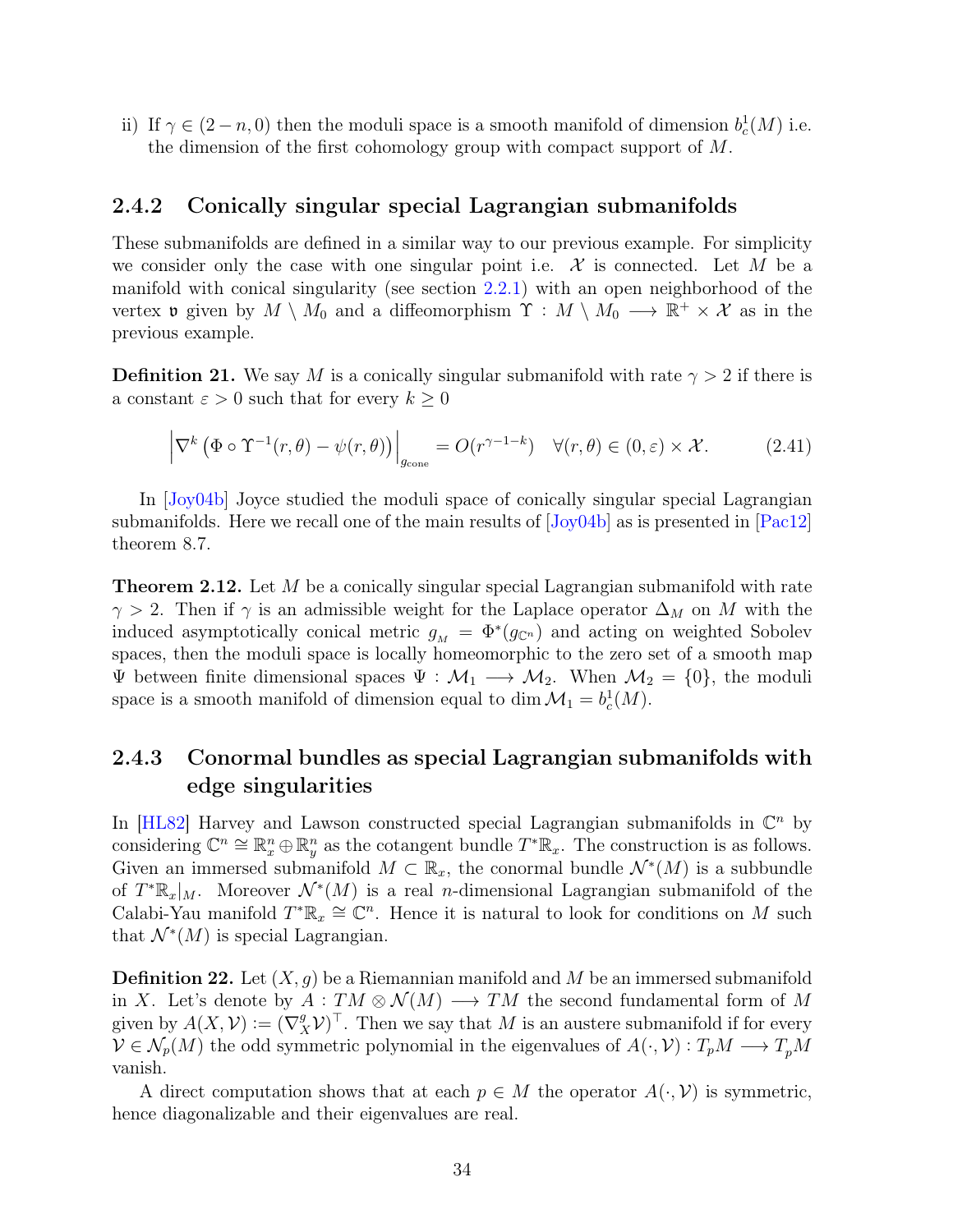<span id="page-43-0"></span>**Theorem 2.13.** Let M be an immersed submanifold in  $\mathbb{R}_x^n$  with codimension q. The conormal bundle  $\mathcal{N}^*(M)$  is a special Lagrangian submanifold of  $\mathbb{C}^n \cong T^*\mathbb{R}^n_x$  with respect to the calibration  $\text{Re}((\sqrt{-1})^{-q}dz_1 \wedge \cdots \wedge dz_n)$  if and only if M is an austere submanifold.

Karigiannis and Leung [[KL12](#page-80-0)] obtained special Lagrangian deformations of  $\mathcal{N}^*(M)$ by affinely translating each fiber  $\mathcal{N}_p^*(M)$  by a cotangent vector  $\xi(p) \in T_p^*(M)$ , i.e. passing from  $\mathcal{N}_p^*(M)$  to  $\mathcal{N}_p^*(M) + \xi(p)$ . They obtained conditions on  $\xi \in C^{\infty}(T^*M)$  such that  $\mathcal{N}^*(M) + \xi$  is a special Lagrangian submanifold of  $T^*\mathbb{R}^n_x \cong \mathbb{C}^n$ . This generalizes previous results of Borisenko [[Bor93](#page-79-0)]. These twisted spaces are no longer vector bundles therefore the moduli space of these calibrated submanifolds includes deformations through nonvector bundles.

One of the main examples of austere submanifolds in  $\mathbb{R}^n$  is the class of austere cones. Austere cones in  $\mathbb{R}^n$  are in one to one relation with austere submanifolds in  $S^{n-1}$  i.e. a cone  $\mathcal{C} \subset \mathbb{R}^n$  is austere if and only if its link  $\mathcal{C} \cap S^{n-1} = \mathcal{X}$  is an austere submanifold of  $S^{n-1}$ , see [[Xin03](#page-82-5)] theorem 5.2.22. Further investigations on austere cones were done by Bryant in [[Bry91](#page-79-1)].

Consider an austere cone  $\mathcal{C} \subset \mathbb{R}^n$ . Then by theorem [2.13](#page-43-0) the conormal bundle  $\mathcal{N}^*\mathcal{C}$  is a special Lagrangian submanifold of  $\mathbb{C}^n \cong T^*\mathbb{R}^n_x$  with respect to the calibration  $\text{Re}(i^{-q}dz_1 \wedge$  $\cdots \wedge dz_n$ ) where q is the codimension of the cone. Now let's suppose that the conormal bundle is a trivial bundle over C. Then  $\mathcal{N}^*\mathcal{C}$  is diffeomorphic to  $\mathbb{R}^+ \times \mathcal{X} \times \mathbb{R}^q$  and can be consider as a manifold with edge singularity (see section [2.2.1\)](#page-21-0). Observe that the stretched manifold is obtained by stretching (blowing-up) the tip of the cone to obtain  $\mathbb{M} = \overline{\mathbb{R}}^+ \times \mathcal{X} \times \mathbb{R}^q$  such that  $\partial \mathbb{M} = \{0\} \times \mathcal{X} \times \mathbb{R}^q$  is a trivial X-bundle over the edge  $\mathbb{R}^q$ . Moreover the singular space associated to  $\mathcal{N}^*\mathcal{C}$  is given by collapsing the fibers of  $\partial M$  to points and this space is homeomorphic to  $\overline{C} \times \mathbb{R}^q$  where  $\overline{C}$  is the closure of the cone i.e.  $\frac{[0,\infty)\times\mathcal{X}}{\{0\}\times\mathcal{X}}$ . Thus to get the singular space associated to  $\mathcal{N}^*\mathcal{C}$  basically we attached the fictitious fiber over the tip of the cone and the resulting space is singular along that fiber. In particular observe that if  $\mathcal{X} \subset S^{n-1}$  is an orientable hypersurface in  $S^{n-1}$  then the normal bundle  $\mathcal{N}(\mathcal{C})$  is a trivial bundle (and therefore the conormal bundle too).

More generally, we can consider special Lagrangian submanifolds  $M$  with edge singularity  $\mathcal E$  in a Calabi-Yau manifold  $\mathfrak X$ . For example if  $\mathfrak X$  is a Calabi-Yau manifold,  $\mathcal E$  a compact special Lagrangian submanifold in  $\mathfrak X$  and M a special Lagrangian submanifold with conical singularity in  $\mathbb{C}^n$  then  $M \times \mathcal{E}$  is a special Lagrangian submanifold in  $\mathbb{C}^n \times \mathfrak{X}$ singular along  $\mathcal{E}$ .

In order to study the deformation theory we need to use the elliptic theory on manifolds with edge singularities summarized in the previous section. Observe that we have assumed that the edge  $\mathcal E$  is compact in order to have the Fredholm property. In case of non-compact edge, like  $\mathbb{R}^q$ , it is necessary to impose certain regularity conditions at infinity and a different elliptic theory would be needed. However, in the case of noncompact edge, if we restrict to deformations compactly supported in the fiber direction the elliptic theory of the previous section applies as we have compact embeddings of edge-Sobolev spaces for functions compactly supported in the fiber direction (see [[Sch98](#page-82-1)] theorem 3.1.23).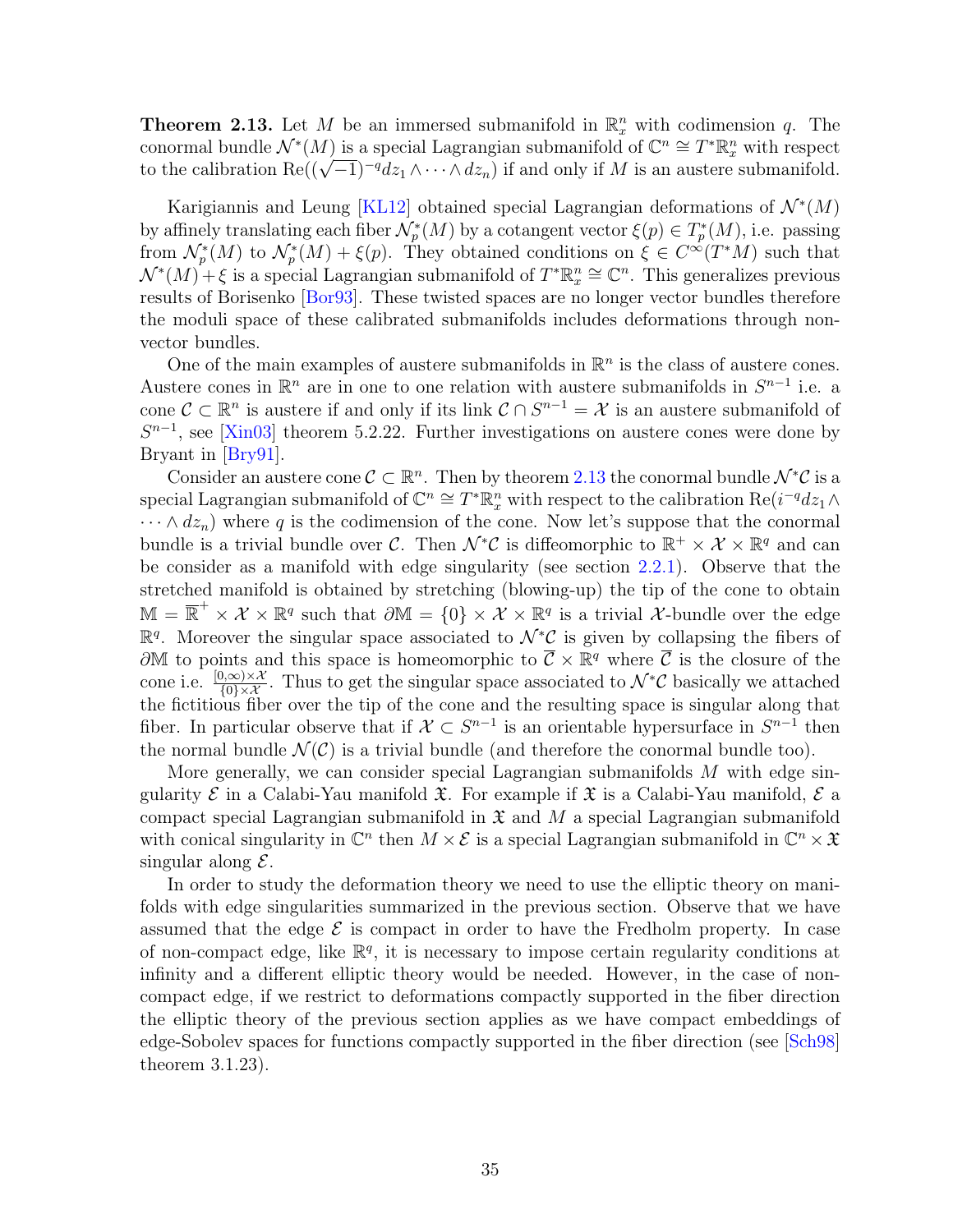## Chapter 3

# Deformation theory

### 3.1 Preliminaries

In order to have a deformation operator on a singular manifold M compatible with the edge singularity we shall use edge-degenerate differential forms. These forms are dual to the edge-degenerate vector fields [\(2.5\)](#page-23-1) with respect to the edge metric  $g_M$  =  $r^2g_x + dr^2 + g_\varepsilon$ . More precisely, consider the following space of differential forms  $\gamma$  on the stretched manifold M such that they vanish on all tangent directions to the fibers on ∂M:

$$
C^{\infty}(T_{\wedge}^*\mathbb{M}) := \{ \gamma \in C^{\infty}(T^*\mathbb{M}) : \gamma|_{T\mathcal{X}_y} = 0 \ \forall y \in \mathcal{E} \}.
$$

The space  $C^{\infty}(T^*_{\wedge}\mathbb{M})$  is a locally free  $C^{\infty}(\mathbb{M})$ -module. By the Swan theorem [[Swa62](#page-82-6)], this is the space of sections of a vector bundle  $T^*_{\wedge} \mathbb{M}$  over  $\mathbb{M}$ . The vector bundle  $T^*_{\wedge} \mathbb{M}$  is called the stretched cotangent bundle of the manifold with edges M (see [[NSSS06](#page-82-0)] section 1.3.1). In local coordinates  $(r, \sigma_k, u_l)$  we have

$$
\gamma = \mathcal{A}dr + \sum_{k=1}^{m} \mathcal{B}_{k}r d\sigma_{k} + \mathcal{C}_{l} du_{l}
$$

with  $\mathcal{A}, \mathcal{B}_k, \mathcal{C}_l$  in  $C^{\infty}(\mathbb{M})$ . Observe that these are differential forms that degenerate at each direction tangent to  $\mathcal{X}$ . We will denote by  $T^*_{\wedge}M$  the restriction of the stretched cotangent bundle to M.

At this point we have to make an assumption on the vector bundles we consider on a manifold with edge (or conical) singularity.

**Definition 23.** Let M be a manifold with edge singularity. We say that a vector bundle E over M is admissible if on a collar neighborhood  $(0, \varepsilon) \times \mathcal{X} \times \mathcal{E}$  the restriction  $E|_{(0, \varepsilon) \times \mathcal{X} \times \mathcal{E}}$ is the pull-back of a vector bundle  $E_{\mathcal{X}}$  over  $\mathcal{X}$ .

Now let's consider the stretched cotangent bundle  $T^*_{\wedge}M$  as an admissible vector bundle. In order to do that let's define

$$
E_{\mathcal{X}} := \wedge^0 \mathcal{X} \oplus T^* \mathcal{X} \oplus \underbrace{\wedge^0 \mathcal{X} \oplus \wedge^0 \mathcal{X} \oplus ... \oplus \wedge^0 \mathcal{X}}_{q\text{-times}}
$$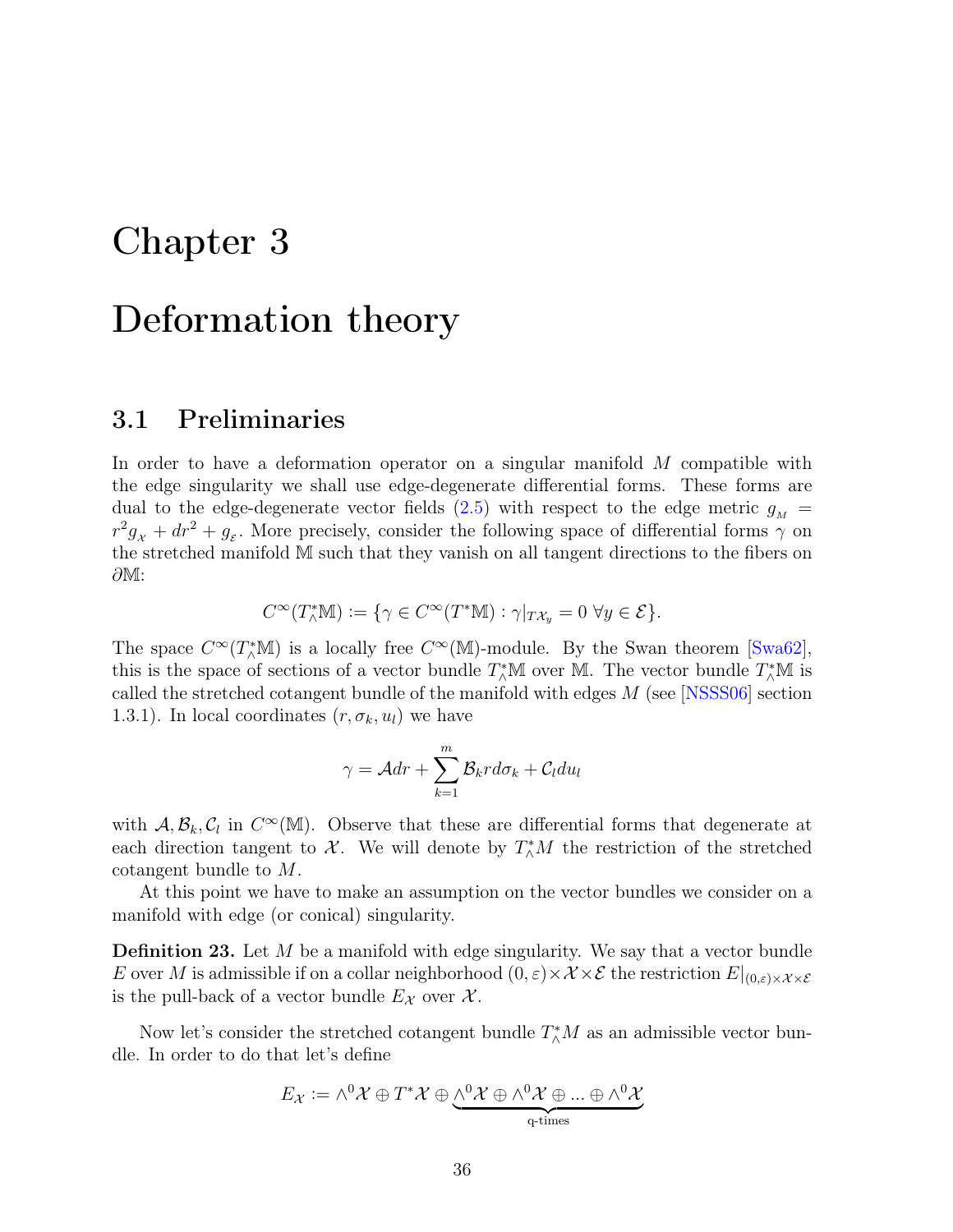where  $q = \dim \mathcal{E}$ .

We shall assume that on the collar neighborhood

$$
[0,\varepsilon)\times\mathcal{X}\times\mathcal{E}
$$

the stretched cotangent bundle  $T^*_\wedge M$  is isomorphic to the pull-back vector bundle  $\pi^*_{\mathbb R^+\times\mathcal E}E_\mathcal A$ where  $\pi_{\mathbb{R}^+\times\mathcal{E}}$  is the projection

$$
\pi_{\mathbb{R}^+\times\mathcal{E}}:\mathcal{X}^\wedge\times\mathcal{E}\longrightarrow\mathcal{X}.\tag{3.1}
$$

where  $\mathcal{X}^{\wedge} = \mathbb{R}^+ \times \mathcal{X}$ . We shall also define the bundle  $E_{\mathcal{X}^{\wedge}} := \pi_{\mathbb{R}^+}^* E_{\mathcal{X}}$  as the pull-back of the bundle  $E_{\mathcal{X}}$  by the projection

$$
\pi_{\mathbb{R}^+} : \mathcal{X}^\wedge \longrightarrow \mathcal{X}.\tag{3.2}
$$

In particular if the edge  $\mathcal E$  is a parallelizable manifold then the stretched cotangent bundle  $T^*_{\wedge}M$  is an admissible bundle.

Throughout this section we consider  $\mathbb{C}^n$  with its standard Calabi-Yau structure

$$
(\mathbb{C}^n,g_{\scriptscriptstyle \mathbb{C}^n},\omega_{\scriptscriptstyle \mathbb{C}^n},\,\Omega)
$$

where  $g_{\mathbb{C}^n} = |dz_1|^2 + \cdots + |dz_n|^2$ ,  $\omega_{\mathbb{C}^n} =$  $\sqrt{-1}$  $\frac{-1}{2}$  $\sum_{n=1}^{n}$  $i=1$  $dz_i \wedge d\bar{z}_i$  and  $\Omega = dz_1 \wedge \cdots \wedge dz_n$ . We consider  $\mathbb{C}^n$  with a fictitious edge structure as follows:

$$
\mathbb{C}^n = \mathbb{R}^n \oplus \mathbb{R}^n \cong \frac{\overline{\mathbb{R}}^+ \times S^{n-1}}{\{0\} \times S^{n-1}} \times \mathbb{R}^n.
$$

Associated with this edge structure we have the stretched space

$$
\mathbb{C}_{\rm Str}^n := \left(\overline{\mathbb{R}}^+ \times S^{n-1}\right) \times \mathbb{R}^n
$$

such that

$$
\mathbb{C}_{\rm Str}^n \setminus \partial \mathbb{C}_{\rm Str}^n = (\mathbb{R}^n \setminus \{0\}) \times \mathbb{R}^n \cong \mathbb{C}^n \setminus (\{0\} \times \mathbb{R}^n).
$$

## 3.1.1 Submanifolds with edge singularities in  $\mathbb{C}^n$

Let M be a compact manifold with edge singularity  $\mathcal E$  (see section [2.2.1\)](#page-21-0). Then the boundary of the stretched manifold M has a X-fibration structure over  $\mathcal{E}, \pi : \partial M \to \mathcal{E}$ , where X and E are compact smooth manifolds with  $q = \dim \mathcal{E}$  and  $m = \dim \mathcal{X}$ . We assume that X is diffeomorphic to an embedded submanifold of the sphere  $S^{n-1}$  with diffeomorphism given by  $\theta: \mathcal{X} \longrightarrow S^{n-1} \subset \mathbb{R}^n$ . Consider the cone  $\mathcal{X}^{\wedge}$  with cross section X i.e.  $\mathcal{X}^{\wedge} = \mathcal{X} \times \mathbb{R}^+$  and let's define a diffeomorphism of  $\mathcal{X}^{\wedge}$  with a cone  $\mathcal{C} \subset \mathbb{R}^n$  by  $\psi: \mathcal{X} \longrightarrow \mathcal{C} \subset \mathbb{R}^n$  where  $\psi(r, p) := (r \theta_1(p), \dots, r \theta_n(p)) \in \mathbb{R}^n$ . We shall also assume that  $\mathcal{E}$  is embedded in  $\mathbb{R}^n$  by  $\tau : \mathcal{E} \longrightarrow \mathbb{R}^n$ .

<span id="page-45-0"></span>**Definition 24.** Let M be a compact manifold with edge singularity  $\mathcal{E}$ .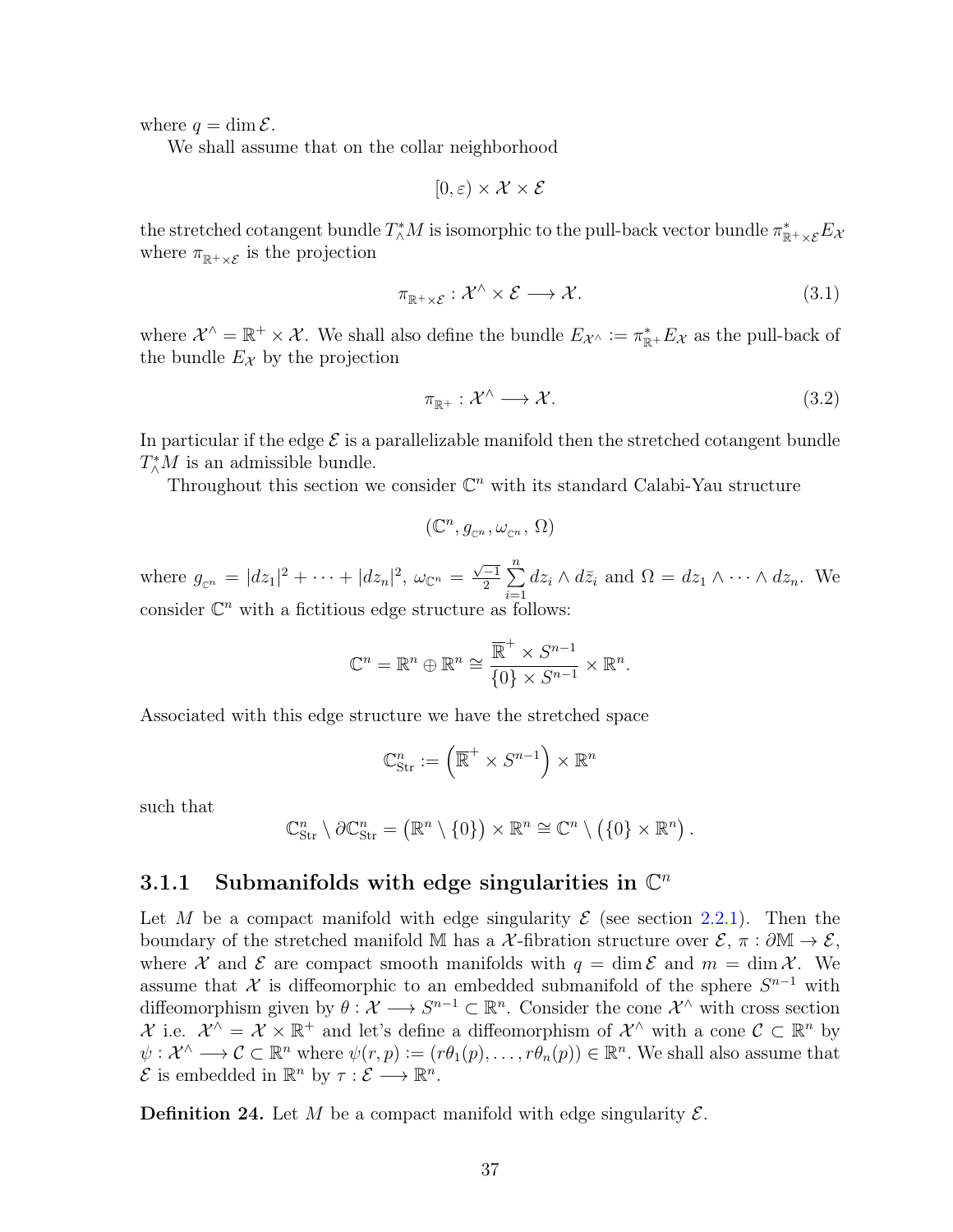- i) A smooth embedding  $\Phi : M \longrightarrow \mathbb{C}^n$  is called an edge embedding if on a collar neighborhood  $(0, \varepsilon) \times \partial M$ , which has the structure of a  $\mathcal{X}^{\wedge}$ -bundle over  $\mathcal{E}$ , the embedding  $\Phi$  splits as  $\Phi(r, p, v) = (\psi(r, p), \tau(v))$  with respect to the identification  $\mathbb{C}^n \cong \mathbb{R}^n_x \oplus \mathbb{R}^n_y$ .
- ii) If  $\Phi : M \longrightarrow \mathbb{C}^n$  is an edge embedding such that  $\Phi(M)$  is a special Lagrangian submanifold of  $\mathbb{C}^n$ , we say that  $(M, \Phi)$  is a special Lagrangian submanifold with edge singularity.

Observe that the definition [24](#page-45-0) implies that the  $\mathcal{X}^{\wedge}$ -bundle structure of the collar neighborhood is trivial and the embedding  $\Phi$  extends to a bundle map between the  $\mathcal{X}^{\triangle}$ bundle over the singular space  $\hat{M}$ , see [\(2.4\)](#page-23-2), and the fiber bundle over  $\mathbb{R}_{y}^{n}$  with conical fibers given by  $\frac{[0,1)\times S^{n-1}}{\{0\}\times S^{n-1}} \times \mathbb{R}_y^n$ .

## 3.2 The Deformation Operator

Let  $\Phi : M \longrightarrow \mathbb{C}^n$  be a compact special Lagrangian submanifold with edge singularity. In order to study the moduli space of special Lagrangian deformations of M as a manifold with edge singularities, we have to study small deformations of M inside  $\mathbb{C}^n$ . These deformations are produced by sections of the normal bundle  $\varphi \in \mathcal{N}(M)$  via the exponential map  $\exp_{g_{\mathbb{C}^n}}$ . The equations

$$
\begin{cases} \omega_{\mathbb{C}^n}|_M \equiv 0\\ \text{Im}\,\Omega|_M \equiv 0 \end{cases} \tag{3.3}
$$

define a first order non-linear partial differential operator P such that  $\varphi$  must satisfy the equation  $P(\varphi) = 0$  in order to produce a special Lagrangian deformation (see [\(1.17\)](#page-18-0)). Because we are interested in small deformations we can use the Implicit Function Theorem for Banach spaces (if applicable) to describe small solutions of the equation  $P(\varphi) = 0$  in terms of solutions of the linearised equation at zero i.e.  $DP[0](\varphi) = 0$ . In particular, on a collar neighborhood  $(0, \varepsilon) \times \partial M$ , equipped with the edge metric  $g_M = r^2 g_X + dr^2 + g_{\varepsilon}$ , we want to solve the equation  $DP[0](\varphi) = 0$ . This is a problem of analysis of PDEs on singular spaces and this observation suggests the approach to follow. First, we expect the operators P and DP[0] to be edge-degenerate on  $(0, \varepsilon) \times \partial M$ . This is achieved by using sections of the stretched cotangent bundle  $T^*_{\wedge}M$  to produce small deformations. This is natural as differential forms in  $T^*_{\wedge}M$  have a degenerate behavior compatible with the edge singularity of  $M$  in the sense that their degenerations are induced by the pairing of the edge metric  $g_M$  with edge-degenerate vector fields. Then, in order to invoke the Implicit Function Theorem for Banach spaces we need that DP[0] is an elliptic operator in the edge calculus (hence a Fredholm operator). This is achieved by completing the edge symbol  $\sigma_{\wedge}^1(\text{DP}[0])$  with boundary and coboundary conditions as the Atiyah-Bott obstruction vanishes, see section [3.2.2](#page-57-0) below.

#### 3.2.1 The non-linear deformation operator

Given a compact special Lagrangian submanifold with edge singularity  $\Phi: M \longrightarrow \mathbb{C}^n$ , let  $\mathcal{N}(M) \subset T(\mathbb{C}^n)$  be the normal bundle. By using the identification  $\mathbb{C}^n \cong \mathbb{R}^n_x \oplus \mathbb{R}^n_y$  we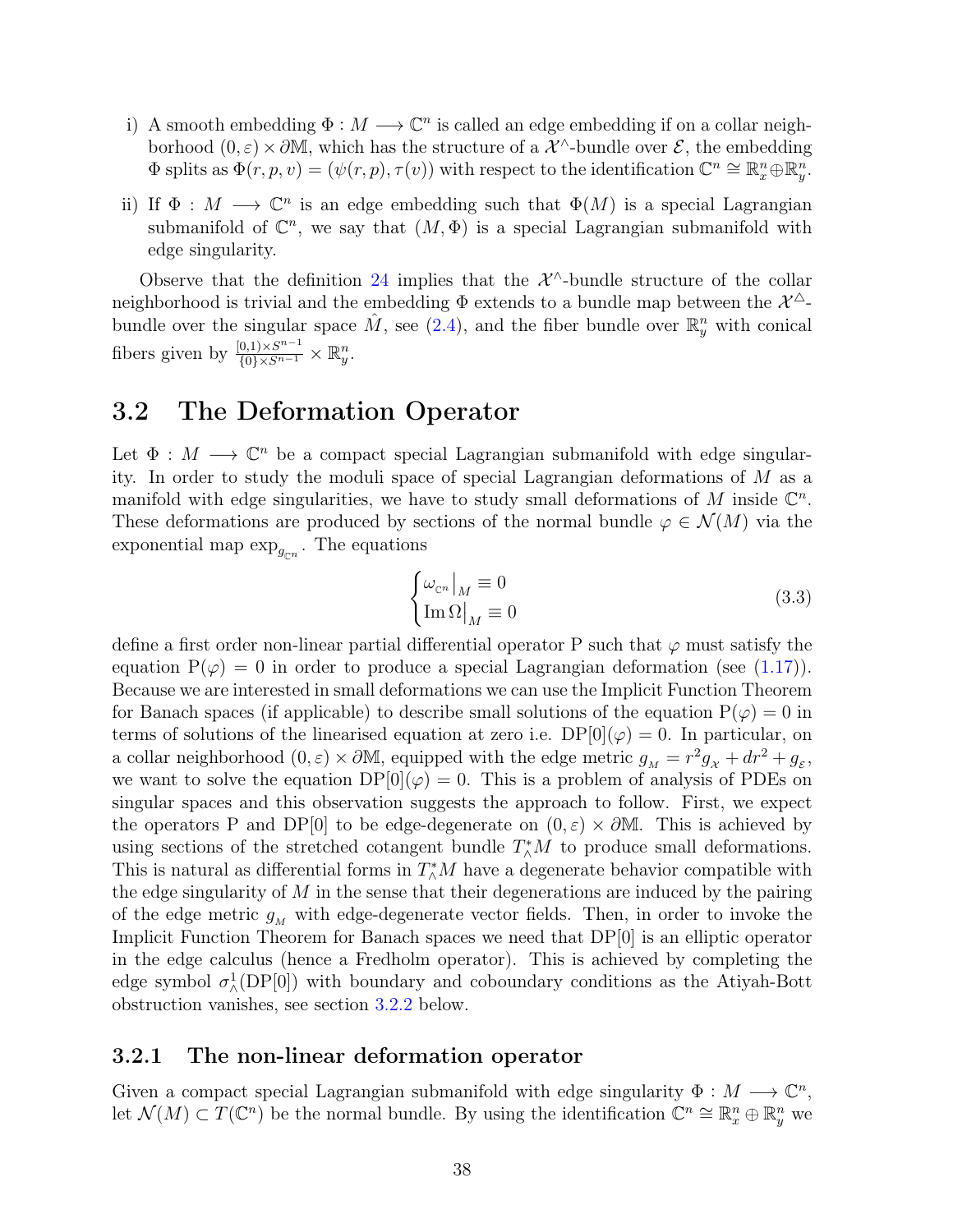have  $T^*(\mathbb{C}^n) \cong T^*(\mathbb{R}^n_x \oplus \mathbb{R}^n_y)$ . Now, the complex structure J induces and isomorphism of vector bundles  $J: T(M) \longrightarrow \mathcal{N}(M)$ , hence we have a bundle isomorphism  $J \circ \Phi_* \circ g^*_h$  $\frac{*}{M}$ :  $T^*(M) \longrightarrow \mathcal{N}(M) \subset T(\mathbb{R}^n_x \oplus \mathbb{R}^n_y)|_M$  where  $g^*_\lambda$  $_{M}^*$  is the dual metric on the cotangent bundle  $T^*M$  inducing a bundle map  $g_i^*$  $\sum_{M}^* : T^*M \longrightarrow TM.$ 

<span id="page-47-0"></span>**Lemma 3.1.** Let  $\Xi \in C^{\infty}(M, T^*M)$  with local expression in an edge neighborhood  $(0, \varepsilon) \times U \times \Omega \subset \mathcal{X}^{\wedge} \times \mathcal{E}$ , in local coordinates  $(r, \sigma, u)$ , be given by

$$
\Xi(r,\sigma,u)=\mathcal{A}(r,\sigma,u)dr+\sum_{k=1}^m\mathcal{B}_k(r,\sigma,u)d\sigma_k+\sum_{l=1}^q\mathcal{C}_l(r,\sigma,u)du_l,
$$

then, its image under the map  $J \circ \Phi_* \circ g_M^*$  is given by the following expression in the restriction of the tangent bundle  $T(\mathbb{R}^n_x \oplus \mathbb{R}^n_y)|_{(0,\varepsilon)\times \mathcal{U}\times \Omega}$ 

$$
\mathcal{V}_{\Xi} := J(\Phi_*(g_M^*(\Xi))) = \sum_{i=1}^n -\tilde{C}_i(r,\sigma,u)\partial_{x_i} + (\mathcal{A}(r,\sigma,u)\theta_i^{\circ} + \frac{1}{r}\tilde{\mathcal{B}}_i(r,\sigma,u))\partial_{y_i}
$$

where  $\tilde{\mathcal{B}}_i$  and  $\tilde{\mathcal{C}}_l$  are the components of the corresponding pushforwards

$$
\theta_*\left(g_{\chi}^*\left(\sum_{k=1}^m \mathcal{B}_k(r,\sigma,u)d\sigma_k\right)\right),\,
$$

$$
\tau_*\left(g_{\varepsilon}^*\left(\sum_{l=1}^q \mathcal{C}_l(r,\sigma,u)du_l\right)\right)
$$

and  $(\theta_1^{\circ}, \ldots \theta_n^{\circ}) = \theta(\sigma_1, \ldots \sigma_m)$ .

*Proof.* It follows from the expression of the dual edge metric  $g_M^* = \frac{1}{r^2}$  $\frac{1}{r^2}g_{\chi}^* + \partial_r \otimes \partial_r + g_{\varepsilon}^*$ E that

$$
g_M^*(\Xi) = \mathcal{A}\partial_r + \frac{1}{r^2} \sum_{k=1}^m \hat{\mathcal{B}_k} \partial_k + \sum_{l=1}^q \hat{\mathcal{C}_l} \partial_{u_l}
$$

where  $\sum_{n=1}^{\infty}$  $_{k=1}$  $\hat{\mathcal{B}_k}\partial_k=g_{\star}^*$  $\chi^*(\sum^m$  $k=1$  $\mathcal{B}_k d\sigma_k$ ) and  $\sum$ q  $_{l=1}$  $\hat{\mathcal{C}}_l\partial_{u_l}=g^*_{\varepsilon}$  $\frac{\partial}{\partial \mathcal{E}} \bigl( \sum_{i=1}^n \mathcal{E}_i \bigr)^2$ q  $_{l=1}$  $C_l du_l$ ). Let  $p \in (0, \varepsilon) \times U \times \Omega$  and take a curve  $\mathcal{J}: I \subset \mathbb{R} \longrightarrow M$  given by  $\mathcal{J}(t) = (r(t), \sigma(t), u(t))$ , such that  $\mathcal{J}(0) = p$  and  $\mathcal{J}'(0) = g_{\lambda}^*$  $_{M}^{*}(\Xi(p)).$  Then

 $\Phi \circ \mathcal{J}: I \subset \mathbb{R} \longrightarrow \mathbb{C}^n \cong \mathbb{R}^n_x \oplus \mathbb{R}^n_y$ 

defines a curve given by

$$
(\Phi \circ \mathcal{J})(t) = \Phi(r(t), \sigma(t), u(t))
$$
  
=  $(r(t)\theta_1(\sigma(t)), \dots, r(t)\theta_n(\sigma(t)), \tau_1(u(t)), \dots, \tau_n(u(t))),$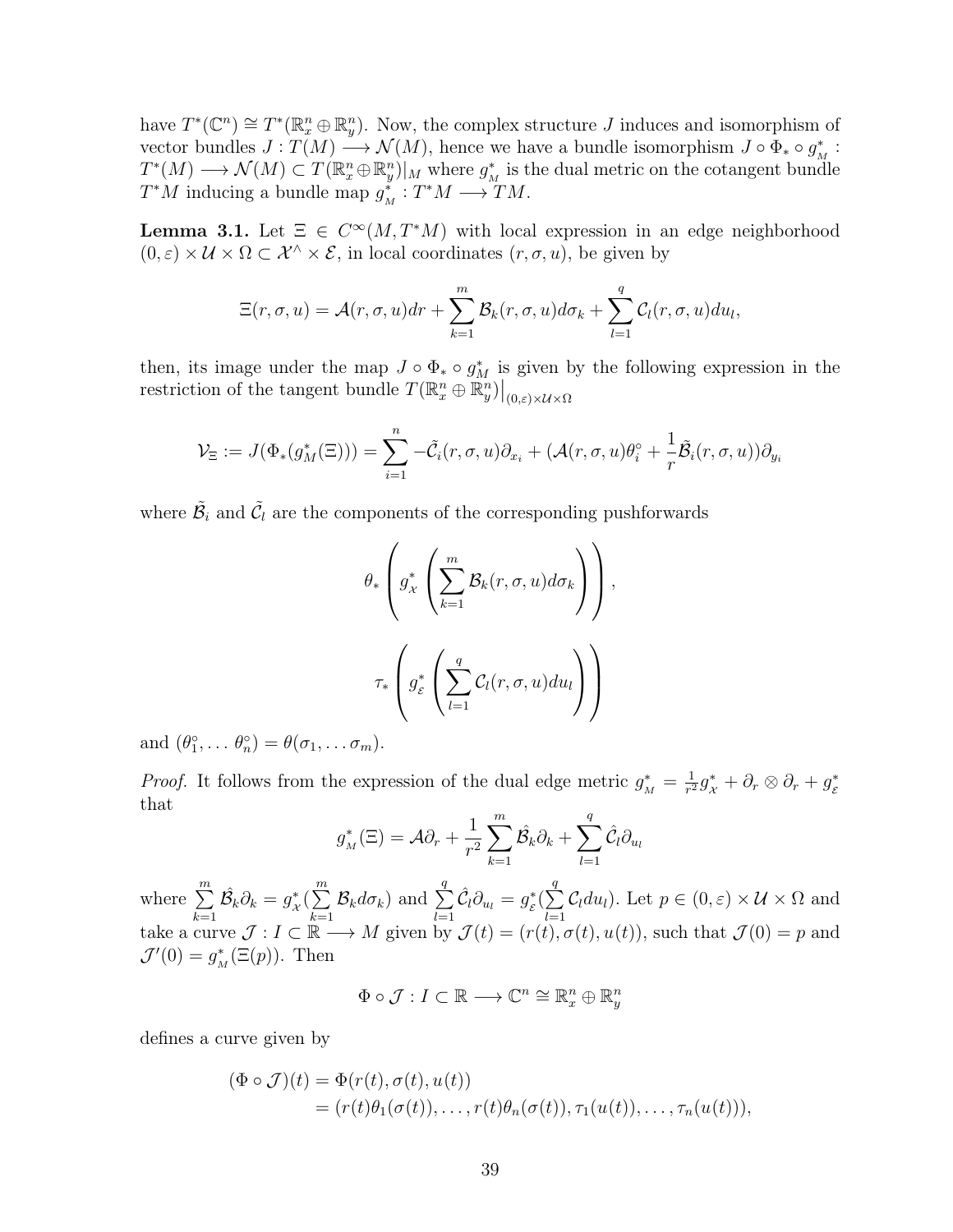therefore

$$
(\Phi \circ \mathcal{J})'(0) =
$$
  

$$
(r'(0)\theta_1(\sigma(0)) + r(0)\theta'_1(\sigma(0)), \dots, r'(0)\theta_n(\sigma(0)) + r(0)\theta'_n(\sigma(0)), \tau'_1(u(0)), \dots, \tau'_n(u(0))) =
$$
  

$$
(\mathcal{A}\theta_1^\circ + \frac{1}{r}\tilde{\mathcal{B}}_1, \dots, \mathcal{A}\theta_n^\circ + \frac{1}{r}\tilde{\mathcal{B}}_n, \tilde{\mathcal{C}}_1, \dots, \tilde{\mathcal{C}}_n) \in \mathbb{R}_x^n \oplus \mathbb{R}_y^n \cong T_p(\mathbb{R}_x^n \oplus \mathbb{R}_y^n).
$$

By applying the standard complex structure  $J$  on  $\mathbb{C}^n$  under the identification [\(1.2\)](#page-13-0) we obtain the result.

**Proposition 3.2.** If  $\Xi \in \mathcal{W}^{s,\gamma}(M,T^*_\Lambda M)$  then  $\mathcal{V}_\Xi$  belongs to  $\mathcal{W}^{s,\gamma}(M,\mathcal{N}(M))$  where  $\mathcal{N}(M)$  is endowed with the restriction of the standard flat metric  $g_{\mathbb{C}^n} = g_{\mathbb{R}^{2n}}$ .

*Proof.* We have to prove that  $\|\mathcal{V}_{\Xi}\|_{W^{s,\gamma}(M,\mathcal{N}(M))} < \infty$ . By [\(2.13\)](#page-28-0) we have to estimate near the edge with the edge-Sobolev norm

$$
\|\omega \mathcal{V}_{\Xi}\|_{\mathcal{W}^{s,\gamma}(M,\mathcal{N}(M))}
$$

and away from the edge with the classical Sobolev norm

$$
\left\|(1-\omega)\mathcal{V}_{\Xi}\right\|_{H^s(2\mathbb{M},\mathcal{N}(M))}.
$$

Let  $\{\Omega_j, \beta_j\}$  and  $\{\mathcal{U}_\lambda, \chi_{\lambda}\}\$ be finite coverings of  $\mathcal E$  and  $\mathcal X$  respectively, given by coordinate neighborhoods such that

$$
\beta_j : \Omega_j \to \mathbb{R}^q
$$

and

$$
I \times \chi_{\lambda} : \mathbb{R}^+ \times \mathcal{U}_{\lambda} \longrightarrow \mathbb{R}^+ \times \mathbb{R}^m
$$

are diffeomorphism and let  $\{\phi_i\}$  and  $\{\varphi_\lambda\}$  be corresponding subordinate partitions of unity. Let  $\omega(r)$  be the cut-off function defining the edge-Sobolev space (see definition [13\)](#page-26-0). In an edge neighborhood  $\mathbb{R}^+ \times \mathcal{U}_\lambda \times \Omega_j$  we have

$$
\Xi(r,\sigma,u)=\mathcal{A}(r,\sigma,u)dr+\sum_{k=1}^m\mathcal{B}_k(r,\sigma,u)rd\sigma_k+\sum_{l=1}^q\mathcal{C}_l(r,\sigma,u)du_l,
$$

and the fact that  $\Xi \in \mathcal{W}^{s,\gamma}(M,T^*_\Lambda M)$  implies that  $\omega \phi_j \varphi_\lambda \mathcal{A}, \omega \phi_j \varphi_\lambda \mathcal{B}_k$  and  $\omega \phi_j \varphi_\lambda \mathcal{C}_l$  belong to  $W^{s,\gamma}(M)$ . This follows from  $(2.11)$  and  $(2.13)$ .

By lemma [3.1](#page-47-0) we have

<span id="page-48-0"></span>
$$
\mathcal{V}_{\Xi}(r,\sigma,u) = \sum_{i=1}^{n} -\tilde{\mathcal{C}}_{i}(r,\sigma,u)\partial_{x_{i}} + (\mathcal{A}(r,\sigma,u)\theta_{i}^{\circ} + \tilde{\mathcal{B}}_{i}(r,\sigma,u))\partial_{y_{i}}.
$$
(3.4)

By [2.12,](#page-28-1) near the edge we want to estimate the terms

$$
\left\|\omega\phi_j\varphi_\lambda\tilde{\mathcal{B}}_k\right\|_{\mathcal{W}^{s,\gamma}(\mathcal{X}^\wedge\times\mathbb{R}^q)}^2=\int\limits_{\mathbb{R}^q_\eta}[\eta]^{2s}\left\|\kappa_{[\eta]}^{-1}\mathcal{F}_{u\to\eta}(\omega\phi_j\varphi_\lambda\tilde{\mathcal{B}}_k)\right\|_{\mathcal{H}^{s,\gamma}(\mathcal{X}^\wedge)}^2d\eta
$$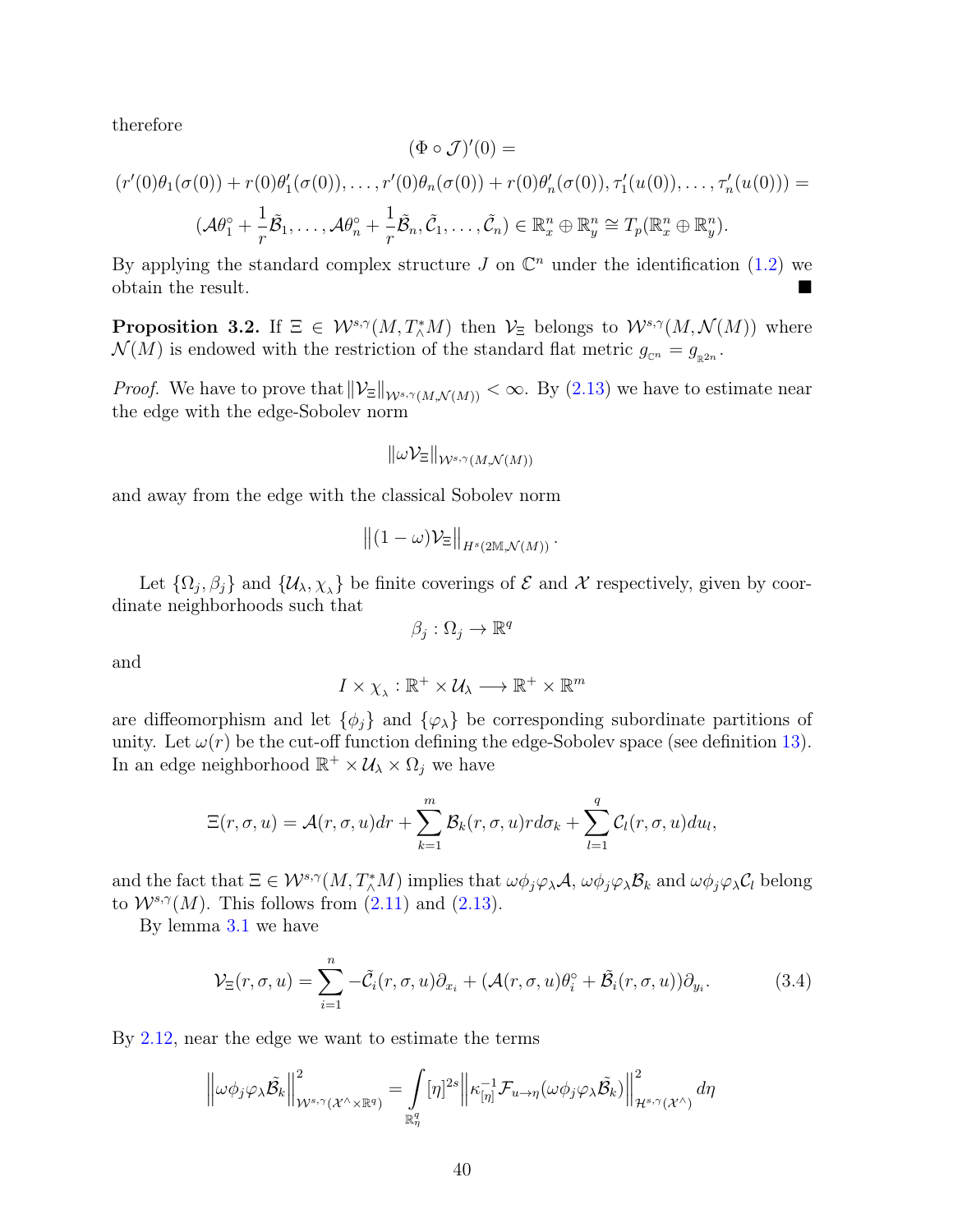and

$$
\left\|\omega\phi_j\varphi_\lambda\tilde{\mathcal{C}}_l\right\|_{\mathcal{W}^{s,\gamma}(\mathcal{X}^\wedge\times\mathbb{R}^q)}^2=\int\limits_{\mathbb{R}^q_\eta}[\eta]^{2s}\left\|\kappa_{[\eta]}^{-1}\mathcal{F}_{u\to\eta}(\omega\phi_j\varphi_\lambda\tilde{\mathcal{C}}_l)\right\|_{\mathcal{H}^{s,\gamma}(\mathcal{X}^\wedge)}^2d\eta.
$$

First, we observe that

<span id="page-49-0"></span>
$$
\left\| \kappa_{[\eta]}^{-1} \mathcal{F}_{u \to \eta}(\omega \phi_j \varphi_\lambda \tilde{\mathcal{B}}_k) \right\|_{\mathcal{H}^{s,\gamma}(\mathcal{X}^\wedge)}^2 \approx \sum_{\lambda} \left\| ((I \times \chi_\lambda)^*)^{-1} \kappa_{[\eta]}^{-1}) \varphi_\lambda \omega \mathcal{F}_{u \to \eta}(\phi_j \tilde{\mathcal{B}}_k)(\eta) \right\|_{\mathcal{H}^{s,\gamma}(\mathbb{R}^+ \times \mathbb{R}^m)}^2
$$
\n(3.5)

by [\(2.11\)](#page-26-1). By lemma [3.1](#page-47-0)  $\tilde{\mathcal{B}}_k$  is obtained by applying  $\theta_* g^*_k$  $\stackrel{*}{\mathcal{X}}$ . This pull-back and pushforward acts locally on the components  $\mathcal{B}_k$  by multiplying by  $g_{\chi}^{ij}$  $\frac{ij}{x}$  and partial derivatives of the component functions of  $\theta : \mathcal{X} \to S^{n-1} \subset \mathbb{R}^n$ . We claim that both of these operations preserve membership in  $W^{s,\gamma}(M)$ . Indeed, in local coordinates  $\mathcal{U}_{\lambda}$  we have  $g_{\mathcal{X}}^* = \sum^m$  $i,j=1$  $g^{ij}_{\nu}$  $_{\mathcal{X}}^{ij}\partial_{i}\otimes\partial_{j}$  and

$$
g_{\mathcal{X}}^*(\sum_{k=1}^m \mathcal{B}_k(r,\sigma,u)d\sigma_k) = \sum_{j=1}^m (\sum_{k=1}^m g_{\mathcal{X}}^{kj} \mathcal{B}_k(r,\sigma,u))\partial_j.
$$

The norm

$$
\left\|((I\times\chi_{\lambda})^*)^{-1}\kappa_{[\eta]}^{-1}\varphi_{\lambda}\omega\mathcal{F}_{u\to\eta}(\phi_j g_{\lambda}^{kj}\mathcal{B}_k)(\eta)\right\|_{\mathcal{H}^{s,\gamma}(\mathbb{R}^+\times\mathbb{R}^m)}
$$

is equivalent to

$$
\left\|\varphi_{\lambda}g_{\chi}^{kj}S_{\gamma-\frac{m}{2}}\left(((I\times\chi_{\lambda})^{*})^{-1}\kappa_{[\eta]}^{-1}\omega\mathcal{F}_{u\to\eta}(\phi_{j}\mathcal{B}_{k})(\eta)\right)\right\|_{H^{s}(\mathbb{R}^{m+1})}
$$

by  $(2.10)$ . The functions  $g_{\nu}^{kj}$  $\frac{k}{\chi}$  are bounded on the support of  $\varphi_{\lambda}$ , hence they are bounded functions on  $\mathbb{R}^{m+1}$  under the coordinate map  $I \times \chi_{\lambda}$ . By the general theory of multipliers on Sobolev spaces  $H^s(\mathbb{R}^{m+1})$ , ([[Agr15](#page-79-2)] theorem 1.9.1 and 1.9.2), multiplication by any bounded function defines a bounded operator, therefore there exists a constant  $C_{kj}$ depending only on  $g_{\chi}^{kj}$  $\chi^{kj}_{\chi}$  such that

$$
\left\| ((I \times \chi_{\lambda})^*)^{-1} \kappa_{[\eta]}^{-1} \varphi_{\lambda} \omega \mathcal{F}_{u \to \eta}(\phi_j g_{\lambda}^{kj} \mathcal{B}_k)(\eta) \right\|_{\mathcal{H}^{s,\gamma}(\mathbb{R}^+ \times \mathbb{R}^m)}
$$
  

$$
\leq C_{kj} \left\| ((I \times \chi_{\lambda})^*)^{-1} \kappa_{[\eta]}^{-1} \varphi_{\lambda} \omega \mathcal{F}_{u \to \eta}(\phi_j \mathcal{B}_k)(\eta) \right\|_{\mathcal{H}^{s,\gamma}(\mathbb{R}^+ \times \mathbb{R}^m)}
$$

.

By hypothesis

$$
\int_{\mathbb{R}^q_\eta} [\eta]^{2s} \left\| \left( (I \times \chi_\lambda)^* \right)^{-1} \kappa_{[\eta]}^{-1} \varphi_\lambda \omega \mathcal{F}_{u \to \eta}(\phi_j \mathcal{B}_k)(\eta) \right\|_{\mathcal{H}^{s,\gamma}(\mathbb{R}^+ \times \mathbb{R}^m)}^2 d\eta < \infty
$$

then, by [\(3.5\)](#page-49-0),  $g^*$  preserves  $\mathcal{W}^{s,\gamma}(M)$  near the edge.

The push-forward  $\theta_*$  is induced by a diffeomorphism  $\theta : \mathcal{X} \longrightarrow S^{n-1} \subset \mathbb{R}^n$ . Locally this push-forward acts on the components of vector fields by multiplications by the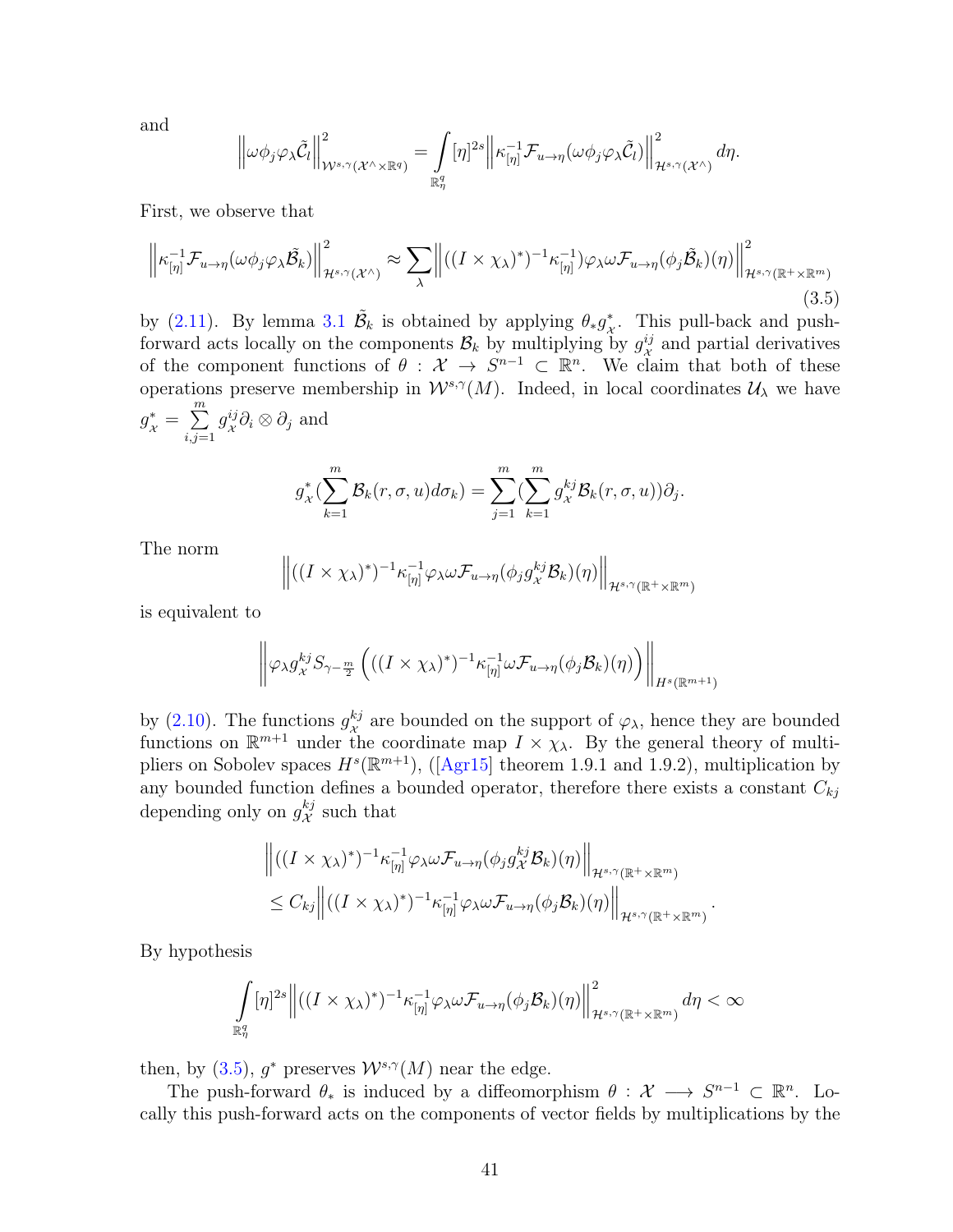derivatives of the component functions  $\theta_k$ , hence the same argument as above applies and we conclude that  $\omega \phi_j \tilde{\mathcal{B}_k} \in \mathcal{W}^{s,\gamma}(M)$ .

Now, the components  $\tilde{C}_l$  are obtained by applying  $\tau_* g^*_s$  $\zeta$ <sup>\*</sup> to the components  $\mathcal{C}_l$ . Given  $g_{\varepsilon}^* = \sum g_{\varepsilon}^{ij}(u)\partial_{u_i}\otimes \partial_{u_j}$ , it acts on the components  $\mathcal{C}_l$  by multiplication by  $g_{\varepsilon}^{ij}(u)$ . In the  $\sum_{i} S_{\varepsilon}$  ( $\sum_{i} S_{\varepsilon}$  ( $\sum_{i} S_{u_i}$ ) is not to the component  $\sum_{i} S_{\varepsilon}$  and  $\sum_{i} S_{\varepsilon}$  ( $\sum_{i} S_{u_i}$ ). The components  $\frac{\partial \tau^i}{\partial u_l}$ . When composed with the coordinate function  $\beta_k$ , the maps

$$
(\phi_k g^{ij}_{\varepsilon}) \circ \beta_k^{-1} : \mathbb{R}^q \longrightarrow \mathbb{R}
$$

and

$$
(\phi_k \frac{\partial \tau^i}{\partial u_l}) \circ \beta_k^{-1} : \mathbb{R}^q \longrightarrow \mathbb{R}
$$

belong to  $\mathcal{S}(\mathbb{R}^q)$  as they have compact support. By [[Sch98](#page-82-1)] theorem 1.3.34, multiplication by an element in  $\mathcal{S}(\mathbb{R}^q)$  defines a continuous operator on  $\mathcal{W}^{s,\gamma}(\mathcal{X}^{\wedge}\times\mathbb{R}^q)$ . Hence, by the same argument as in the first part of the proof,  $\tau_* g^*_\varepsilon$  $\underset{\varepsilon}{*}$  preserves  $\mathcal{W}^{s,\gamma}(M)$  near the edge and  $\omega \phi_k \varphi_\lambda \tilde{C}_l \in \mathcal{W}^{s,\gamma}(M)$ .

Away from the edge on the compact manifold  $M \setminus ((0, \varepsilon) \times \partial M)$  take a finite covering of coordinate neighborhoods  $\{W_i\}$  with a subordinate partition of unity  $\{\mu_i\}$ . Then

$$
\left\| (1 - \omega) \mathcal{V}_{\Xi} \right\|_{H^s(2\mathbb{M}, \mathcal{N}(M))}^2 = \sum_i \left\| \mu_i \mathcal{V}_{\Xi} \right\|_{H^s(\mathbb{R}^n, \mathbb{R}^q)}^2.
$$
 (3.6)

As on each of those patches of local coordinates the support of  $\mu_i \mathcal{V}_\Xi$  is compact, clearly  $||(1 - \omega)\mathcal{V}_{\Xi}||$  $\frac{2}{H^s(2\mathbb{M},\mathcal{N}(M))}<\infty.$ 

<span id="page-50-0"></span>**Proposition 3.3.** Let  $\Xi \in C_0^{\infty}(T_A^*M)$  and  $\mathcal{V}_{\Xi} = J(\Phi_*(g_M^*(\Xi))) \in C^{\infty}(\mathcal{N}(M))$ . Then the pull-back of the standard Kähler form  $\omega_{cn}$  by the map  $\exp(\mathcal{V}_{\Xi}) \circ \Phi$  is given in terms of edgedegenerate differential operators of order 1 by the following expression in a neighborhood  $(0, \varepsilon) \times \mathcal{U}_{\lambda} \times \Omega_i$  near the edge:

$$
\begin{split}\n&\left(\exp(\mathcal{V}_{\Xi}) \circ \Phi\right)^{*}(\omega_{\mathbb{C}^{n}}) = \\
&\sum_{k=1}^{m} \left(\sum_{i=1}^{n} P_{k,i}(\mathcal{A}) + Q_{k,i}(\tilde{\mathcal{B}}_{i}) + (S_{k,i}(\mathcal{A}) + T_{k,i}(\tilde{\mathcal{B}}_{i})) R_{k,i}(\tilde{\mathcal{C}}_{i})\right. \\
&+ (L_{k,i}(\mathcal{A}) + M_{k,i}(\tilde{\mathcal{B}}_{i})) O_{k,i}(\tilde{\mathcal{C}}_{i})\right) r dr \wedge d\sigma_{k} \\
&+ \sum_{l=1}^{q} \left(\sum_{i=1}^{n} P_{l,i}(\mathcal{A}) + Q_{l,i}(\tilde{\mathcal{B}}_{i}) + (S_{l,i}(\mathcal{A}) + T_{l,i}(\tilde{\mathcal{B}}_{i})) R_{l,i}(\tilde{\mathcal{C}}_{i})\right. \\
&+ (L_{l,i}(\mathcal{A}) + M_{l,i}(\tilde{\mathcal{B}}_{i})) O_{l,i}(\tilde{\mathcal{C}}_{i})\right) dr \wedge du_{l} \\
&+ \sum_{k=1}^{m} \sum_{l=1}^{q} \left(\sum_{i=1}^{n} P_{k,l,i}(\mathcal{A}) + Q_{k,l,i}(\tilde{\mathcal{B}}_{i}) + U_{k,l,i}(\tilde{\mathcal{C}}_{i}) + (S_{k,l,i}(\mathcal{A}) + T_{k,l,i}(\tilde{\mathcal{B}}_{i})) R_{k,l,i}(\tilde{\mathcal{C}}_{i})\right. \\
&+ (L_{k,l,i}(\mathcal{A}) + M_{k,l,i}(\tilde{\mathcal{B}}_{i})) O_{k,l,i}(\tilde{\mathcal{C}}_{i})\right) r d\sigma_{k} \wedge du_{l}\n\end{split}
$$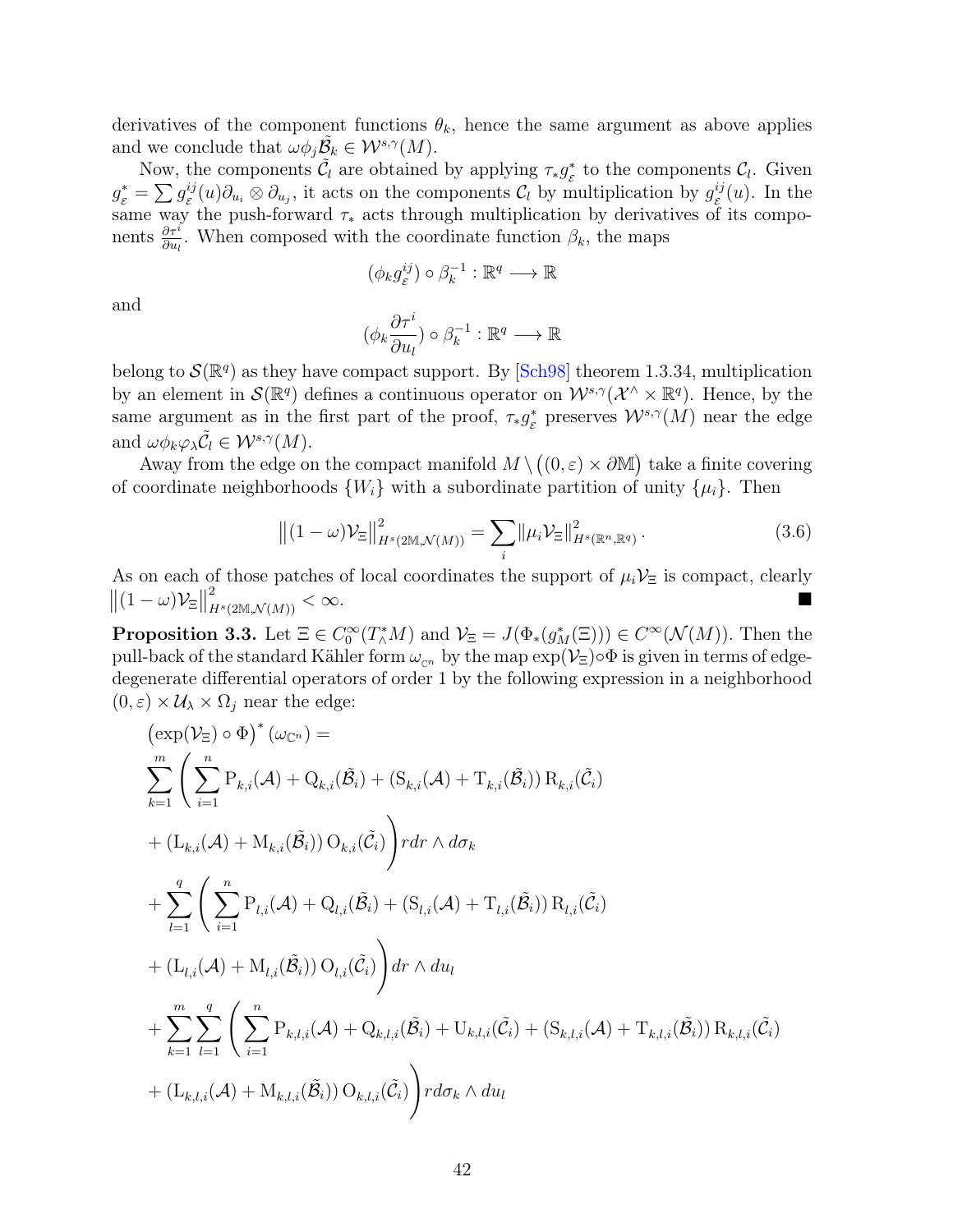$$
+ \sum_{k=1}^{m} \sum_{j=1}^{m} \left( \sum_{i=1}^{n} P_{k,j,i}(\mathcal{A}) + Q_{k,j,i}(\tilde{\mathcal{B}}_{i}) + (S_{k,j,i}(\mathcal{A}) + T_{k,j,i}(\tilde{\mathcal{B}}_{i})) R_{k,j,i}(\tilde{\mathcal{C}}_{i}) + (L_{k,j,i}(\mathcal{A}) + M_{k,j,i}(\tilde{\mathcal{B}}_{i})) O_{k,j,i}(\tilde{\mathcal{C}}_{i}) \right) r^{2} d\sigma_{k} \wedge d\sigma_{j}
$$
  
+ 
$$
\sum_{s=1}^{q} \sum_{l=1}^{q} \left( \sum_{i=1}^{n} P_{s,j,i}(\tilde{\mathcal{C}}_{i}) + (S_{s,j,i}(\mathcal{A}) + T_{s,j,i}(\tilde{\mathcal{B}}_{i})) R_{s,j,i}(\tilde{\mathcal{C}}_{i}) + (L_{s,j,i}(\mathcal{A}) + M_{s,j,i}(\tilde{\mathcal{B}}_{i})) O_{s,j,i}(\tilde{\mathcal{C}}_{i}) \right) du_{s} \wedge du_{l}
$$

where  $A, \tilde{B}_i, \tilde{C}_i, i = 1, \ldots, n$  are the components of  $\mathcal{V}_{\Xi}$  in a neighborhood of the edge as in [\(3.4\)](#page-48-0) and the operators  $L_{\bullet}$ ,  $M_{\bullet}$ ,  $O_{\bullet}$ ,  $P_{\bullet}$ ,  $Q_{\bullet}$ ,  $R_{\bullet}$ ,  $S_{\bullet}$ ,  $T_{\bullet}$ ,  $U_{\bullet}$  belong to  $\text{Diff}^1_{\text{edge}}(M)$ .

*Proof.* Let 
$$
\Xi = \mathcal{A}dr + \sum_{k=1}^{m} \mathcal{B}_k r d\sigma_k + \sum_{l=1}^{q} \mathcal{C}_l du_l
$$
 in local coordinates near the edge, then  

$$
\mathcal{V}_{\Xi} = J\Phi_*(g_M^*(\Xi)) = \sum_{i=1}^{n} -\tilde{\mathcal{C}}_i(r, \sigma, u)\partial_{x_i} + (\mathcal{A}(r, \sigma, u)\theta_i^{\circ} + \tilde{\mathcal{B}}_i(r, \sigma, u))\partial_{y_i}
$$

and

$$
(\exp(\mathcal{V}_{\Xi}) \circ \Phi)(r, \sigma, u) = (r\theta_1 - \tilde{C}_1, \ldots, r\theta_n - \tilde{C}_n, \tau_1 + \mathcal{A}\theta_1 + \tilde{\mathcal{B}}_1, \ldots, \tau_n + \mathcal{A}\theta_n + \tilde{\mathcal{B}}_n).
$$

The standard Kähler form in  $\mathbb{C}^n$  is given by

$$
\omega_{\mathbb{C}^n} = \sum_{i=1}^n dx_i \wedge dy_i,
$$

then a direct computation shows that

$$
\begin{aligned}\n(\exp(\mathcal{V}_{\Xi}) \circ \Phi)^{*}(\omega_{\mathbb{C}^{n}}) &= \sum_{i=1}^{n} (\exp(\mathcal{V}_{\Xi}) \circ \Phi)^{*}(\mathrm{d}x_{i} \wedge \mathrm{d}y_{i}) \\
&= \sum_{i=1}^{n} d\left(r\theta_{i}(\sigma) - \tilde{C}_{i}(r,\sigma,u)\right) \wedge d\left(\tau_{i}(u) + \mathcal{A}\theta_{i}(\sigma) + \tilde{\mathcal{B}}_{i}\right) \\
&= \sum_{k=1}^{m} \left(\sum_{i=1}^{n} \frac{1}{r} \left(\theta_{i}\partial_{k}(\theta_{i}) + \theta_{i}\partial_{k} + \theta_{i}\partial_{k}(\theta_{i})(-r\partial_{r})\right)(\mathcal{A}) + \frac{1}{r} \left(\theta_{i}\partial_{k} + \partial_{k}(\theta_{i})(-r\partial_{r})(\tilde{\mathcal{B}}_{i})\right) \\
&- \frac{1}{r} \left(\left(\partial_{k}(\theta_{i}) + \theta_{i}\partial_{k}\right)(\mathcal{A}) + \partial_{k}(\tilde{\mathcal{B}}_{i})\right)\partial_{r}(\tilde{C}_{i}) + \frac{1}{r}\partial_{k}(\tilde{C})\left(\theta_{i}\partial_{r}(\mathcal{A})\right) \\
&+ \partial_{r}(\tilde{\mathcal{B}}_{i})\right) r dr \wedge d\sigma_{k}\n\end{aligned}
$$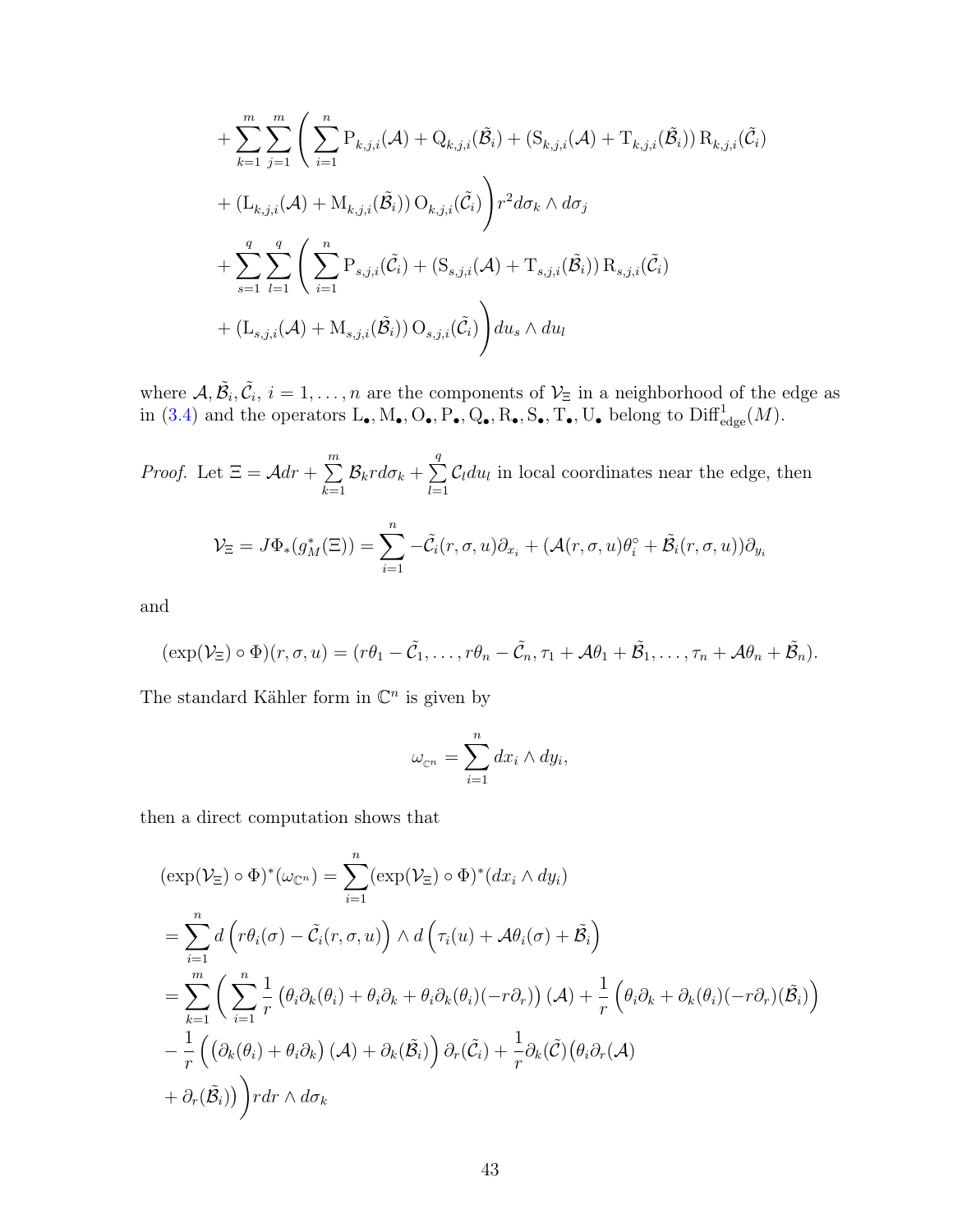$$
+\sum_{l=1}^{q} \Big( \sum_{i=1}^{n} \theta_{i}^{2} \partial_{u_{l}}(\mathcal{A}) + \theta_{i} \partial_{u_{l}}(\tilde{\mathcal{B}}_{i}) - \partial_{u_{l}}(\tau_{i}) \partial_{r}(\tilde{\mathcal{C}}_{i}) - \partial_{r}(\tilde{\mathcal{C}}_{i}) \left( \theta_{i} \partial_{u_{l}}(\mathcal{A}) + \partial_{u_{l}}(\tilde{\mathcal{B}}_{i}) \right) + \partial_{u_{l}}(\tilde{\mathcal{C}}_{i}) \left( \theta_{i} \partial_{r}(\mathcal{A}) + \partial_{r} \tilde{\mathcal{B}}_{i} \right) \Big) dr \wedge du_{l} + \sum_{k=1}^{m} \sum_{l=1}^{q} \Big( \sum_{i=1}^{n} \frac{1}{r} \left( \partial_{k}(\theta_{i}) \theta_{i} (r \partial_{u_{l}}) \right) (\mathcal{A}) + \frac{1}{r} \left( \partial_{k}(\theta_{i}) (r \partial_{u_{l}}) \right) (\tilde{\mathcal{B}}_{i}) - \frac{1}{r} \partial_{u_{l}}(\tau_{i}) \partial_{k}(\tilde{\mathcal{C}}_{i}) - \frac{1}{r} \partial_{k}(\tilde{\mathcal{C}}_{i}) \left( \theta_{i} \partial_{u_{l}}(\mathcal{A}) + \partial_{u_{l}}(\tilde{\mathcal{B}}_{i}) \right) + \partial_{u_{l}}(\tilde{\mathcal{C}}_{i}) \left( (\partial_{k}(\theta_{i}) + \theta_{i} \partial_{k}) (\mathcal{A}) + \partial_{k}(\tilde{\mathcal{B}}_{i}) \right) \Big) r d\sigma_{k} \wedge du_{l} + + \sum_{j=1}^{m} \sum_{k=1}^{m} \Big( \sum_{i=1}^{n} \frac{1}{r} \left( \theta_{i} \partial_{j}(\theta_{i}) \partial_{k} - \theta_{i} \partial_{k}(\theta_{i}) \partial_{j} \right) (\mathcal{A}) + \frac{1}{r} \left( \partial_{j}(\theta_{i}) \partial_{k} - \partial_{k}(\theta_{i}) \partial_{j} \right) (\tilde{\mathcal{B}}_{i}) - \frac{1}{r} \partial_{j}(\tilde{\mathcal{C}}_{i}) \left( \frac{1}{r} \left( \partial_{k}(\theta_{i
$$

Each of these terms are edge-degenerate differential operators acting on the components of  $\Xi$  and products of these as it is claimed in the proposition. Note that we have used the fact that

$$
\left(\exp(\mathcal{V}_0)\circ\Phi\right)^*(\omega_{\mathbb{C}^n})=0
$$

to remove products in each term that do not contain any of the component functions  $A$ ,  $\tilde{\mathcal{B}_i}$  and  $\tilde{\mathcal{C}_i}$ . In the contract of the contract of the contract of the contract of the contract of the contract of the contra<br>The contract of the contract of the contract of the contract of the contract of the contract of the contract o

<span id="page-52-0"></span>Corollary 3.4. The map

$$
P_{\omega_{\mathbb{C}^n}} : C_0^{\infty}(T_{\wedge}^*M) \longrightarrow C_0^{\infty}(M, \bigwedge^2 T_{\wedge}^*M)
$$

defined by  $P_{\omega_{\mathbb{C}^n}}(\Xi) := (\exp(\mathcal{V}_{\Xi}) \circ \Phi)^* (\omega_{\mathbb{C}^n})$ , extends to a continuous non-linear operator

$$
P_{\omega_{\mathbb{C}^n}} : \mathcal{W}^{s,\gamma}(M, T^*_\wedge M) \longrightarrow \mathcal{W}^{s-1,\gamma-1}(M, \bigwedge\nolimits^2 T^*_\wedge M)
$$

for  $s > \frac{\dim \mathcal{X} + \dim \mathcal{E} + 3}{2}$  and  $\gamma > \frac{\dim \mathcal{X} + 1}{2}$ .

*Proof.* Let's consider a sequence  $\{\Xi_i\}_{i\in\mathbb{N}} \subset C_0^{\infty}(T_A^*M)$  such that it is a Cauchy sequence in the edge-Sobolev space  $\mathcal{W}^{s,\gamma}(M,T^*_\wedge M)$ . Then, in a neighborhood near the edge, the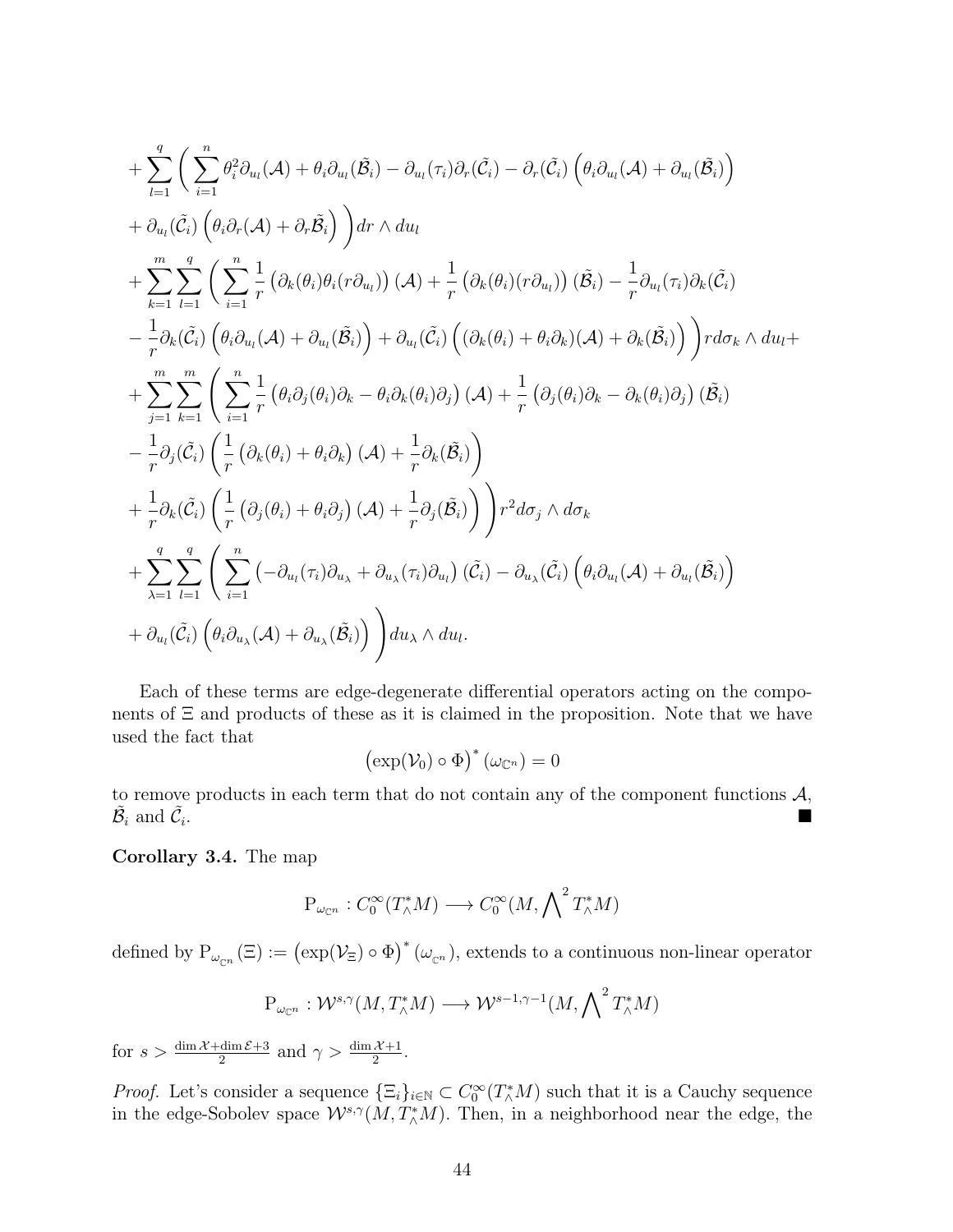components of the elements of the sequence  $\{\Xi_i\}_{i\in\mathbb{N}}$  define Cauchy sequences in  $\mathcal{W}^{s,\gamma}(M)$ i.e.  $\overline{11}$ 

$$
\left\|\omega\phi_j\varphi_\lambda \mathcal{A}^i - \omega\phi_j\varphi_\lambda \mathcal{A}^j\right\|_{\mathcal{W}^{s,\gamma}(M,T_\wedge^*M)} < \varepsilon,
$$
  

$$
\left\|\omega\phi_j\varphi_\lambda \tilde{\mathcal{B}}_k^i - \omega\phi_j\varphi_\lambda \tilde{\mathcal{B}}_k^j\right\|_{\mathcal{W}^{s,\gamma}(M,T_\wedge^*M)} < \varepsilon \text{ for all } k = 1,2,\ldots,m
$$

and

$$
\left\|\omega\phi_j\varphi_\lambda\tilde{\mathcal{C}}_l^i-\omega\phi_j\varphi_\lambda\tilde{\mathcal{C}}_l^j\right\|_{\mathcal{W}^{s,\gamma}(M,T_\Lambda^*M)} < \varepsilon \text{ for all } l=1,2,\ldots,q
$$

for all  $i, j > N(\varepsilon)$ . Away from the edge we have

$$
\left\| (1 - \omega) (\Xi_i - \Xi_j) \right\|_{H^s(2M, T^*M)} < \varepsilon.
$$

We want to estimate

$$
\left\|P_{\omega_{\mathbb{C}^n}}(\Xi_i)-P_{\omega_{\mathbb{C}^n}}(\Xi_j)\right\|_{\mathcal{W}^{s-1,\gamma-1}(M,T^*_\wedge M)}.
$$

Observe that the conditions on s and  $\gamma$  imply that the edge-Sobolev spaces are Banach algebras [\(A.42\)](#page-88-0), hence multiplication is well-defined and we have the estimate  $||fg||_{s,\gamma} \leq$  $C_{s,\gamma}||f||_{s,\gamma}||g||_{s,\gamma}$  with a constant  $C_{s,\gamma}$  depending only on s and  $\gamma$ . To simplify the notation we will use  $\left\Vert \cdot\right\Vert _{s,\gamma}$  to denote  $\left\Vert \cdot\right\Vert _{\mathcal{W}^{s,\gamma}(M,T_{\wedge}^{\ast}M)}$ .

Now, near the edge, the components of the operator  $P_{\omega_{\mathbb{C}^n}}$  are given by expressions of the form  $P + Q + (S + T) \cdot R$  where  $P, Q, R, S, T \in \text{Diff}^1_{\text{edge}}(M)$ . By estimating one of these expressions we can apply the same argument to all components. Given  $P, Q, R, S, T$  in  $\mathrm{Diff}^1_{\text{edge}}(M)$  and  $\mathcal{A}, \mathcal{B}, \mathcal{C}, \mathcal{A}', \mathcal{B}', \mathcal{C}'$  in  $\mathcal{W}^{s,\gamma}(M)$  by the continuity these operators (propo-sition [2.4\)](#page-28-2) and the elementary identity  $ab - a'b' = \frac{1}{2}$  $\frac{1}{2}(a+a')(b-b')+\frac{1}{2}(a-a')(b+b')$  we have

$$
\|P(A) + Q(B) + (S(A) + T(B)) R(C) - (P(A') + Q(B') + (S(A') + T(B')) R(C'))\|_{s-1,\gamma-1}
$$
  
\n
$$
\leq \|P\| \|A - A'\|_{s\gamma} + \|Q\| \|B - B'\|_{s,\gamma}
$$
  
\n
$$
+ \|(S(A) + T(B)) R(C) - (S(A') + T(B')) R(C')\|_{s-1,\gamma-1}
$$
  
\n
$$
\leq \|P\| \|A - A'\|_{s,\gamma} + \|Q\| \|B - B'\|_{s,\gamma}
$$
  
\n
$$
+ \frac{1}{2} (||R|| ||S|| ||A - A'||_{s,\gamma} + ||R|| ||T|| ||B - B'||_{s,\gamma}) ||C + C'||_{s,\gamma}
$$
  
\n
$$
+ \frac{1}{2} (||R|| ||S|| ||A + A'||_{s,\gamma} + ||R|| ||T|| ||B + B'||_{s,\gamma}) ||C - C'||_{s,\gamma}.
$$

Therefore, if  $\{\Xi_i\}$  is a Cauchy sequence in  $\mathcal{W}^{s,\gamma}(M,T^*_\wedge M)$  then

$$
\{P(\mathcal{A}_i) + Q(\mathcal{B}_i) + (S(\mathcal{A}_i) + T(\mathcal{B}_i)) R(\mathcal{C}_i)\}_{i \in \mathbb{N}}
$$

is a Cauchy sequence in  $W^{s-1,\gamma-1}(M)$  which implies that  $\{\omega(r) P_{\omega_{\mathbb{C}^n}}(\Xi_i)\}_i$  is Cauchy too.

Away from the edge we are in the setting of standard Sobolev spaces  $H^s(2M, T^*_\wedge M)$ and the operator  $P_{\omega_{\mathbb{C}^n}}$  is given by products of two differential operators of order 1. By using their continuity on  $H^s(2M, T^*M)$ , the fact that standard Sobolev spaces are Banach algebras for  $s > \frac{\dim M}{2}$  and a similar argument give us that  $\{(1 - \omega)P_{\omega_{\mathbb{C}^n}}(\Xi_i)\}_i$  is Cauchy in  $H^s(2M, T^*M)$ . Therefore the corollary follows immediately. ■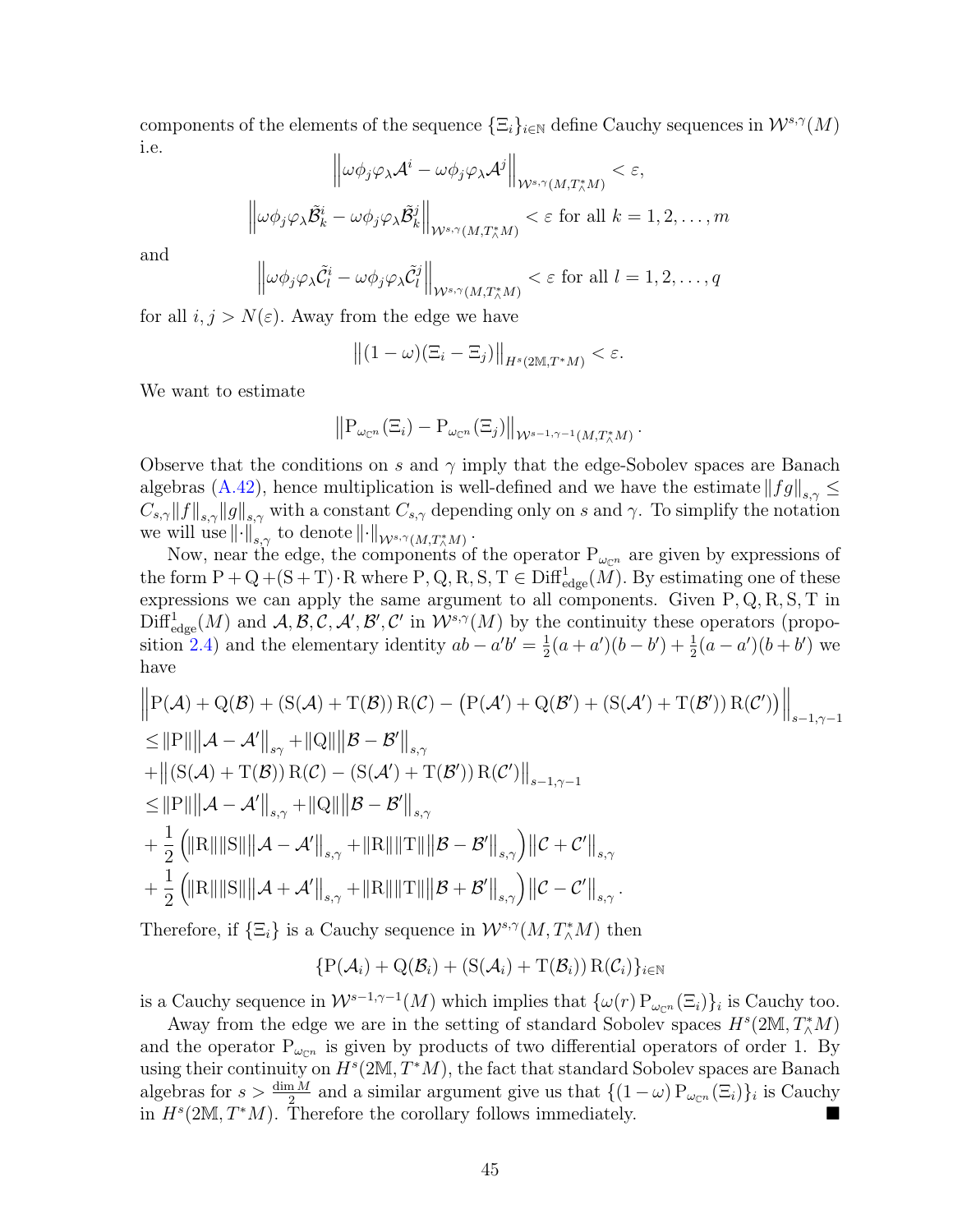**Proposition 3.5.** Let  $\Xi \in C_0^{\infty}(T_A^*M)$  and  $\mathcal{V}_{\Xi} = J\Phi_*(g_M^*(\Xi)) \in C^{\infty}(\mathcal{N}(M))$ . Then, on a neighborhood  $(0,\varepsilon)\times\mathcal{U}_\lambda\times\Omega_j$  near the edge, the pull-back of the imaginary part of the holomorphic volume form in  $\mathbb{C}^n$ 

$$
\operatorname{Im}\Omega=\operatorname{Im}(dz_1\wedge\cdots\wedge dz_n),
$$

by the map  $\exp(\mathcal{V}_{\Xi}) \circ \Phi$  is given as a sum of n products of the form

$$
P_{i_1}(F_{i_1}) P_{i_2}(F_{i_2}) \cdots P_{i_n}(F_{i_n})
$$

where  $P_{i_j} \in \text{Diff}^1_{\text{edge}}(M)$  and  $F_{i_j} \in \mathcal{W}^{s,\gamma}(M)$ .

*Proof.* The holomorphic volume form in  $\mathbb{C}^n$  is given by

Im 
$$
\Omega
$$
 = Im $(dz_1 \wedge \cdots \wedge dz_n)$  = Im  $d(x_1 + iy_1) \wedge \cdots \wedge d(x_n + iy_n)$   
= 
$$
\sum_{|I| = odd} c_I dy_I \wedge dx_1 \wedge \cdots \wedge \widehat{dx_I} \wedge \cdots dx_n
$$

where the sum is taken over all increasingly ordered multi-indexes  $I = (i_1, \ldots, i_k)$  of odd length k, the hat means that we omit the corresponding terms and  $c_I = \pm 1$ . Then

$$
(\exp(\mathcal{V}_{\Xi}) \circ \Phi)^* (\text{Im}\,\Omega) = \sum_{|I| = odd} c_I (\exp(\mathcal{V}_{\Xi}) \circ \Phi)^* \left( dy_I \wedge dx_1 \wedge \cdots \wedge \widehat{dx_I} \wedge \cdots dx_n \right)
$$
  

$$
\sum c_I d(\tau_{i_1} + \mathcal{A}\theta_{i_1} + \widetilde{\mathcal{B}}_{i_1}) \wedge \cdots \wedge d(\tau_{i_k} + \mathcal{A}\theta_{i_k} + \widetilde{\mathcal{B}}_{i_k}) \wedge d(r\theta_1 - \widetilde{\mathcal{C}}_1) \wedge \cdots \wedge d(r\theta_I - \widetilde{\mathcal{C}}_I) \wedge \cdots \wedge d(r\theta_n - \theta_{i_k} + \widetilde{\mathcal{B}}_{i_k}) \wedge d(r\theta_1 - \widetilde{\mathcal{C}}_1) \wedge \cdots \wedge d(r\theta_n - \theta_{i_k} + \widetilde{\mathcal{C}}_{i_k}) \wedge d(r\theta_1 - \widetilde{\mathcal{C}}_1) \wedge \cdots \wedge d(r\theta_n - \theta_{i_k} + \widetilde{\mathcal{C}}_{i_k} + \widetilde{\mathcal{C}}_{i_k} + \widetilde{\mathcal{C}}_{i_k} + \widetilde{\mathcal{C}}_{i_k} + \widetilde{\mathcal{C}}_{i_k} + \widetilde{\mathcal{C}}_{i_k} + \widetilde{\mathcal{C}}_{i_k} + \widetilde{\mathcal{C}}_{i_k} + \widetilde{\mathcal{C}}_{i_k} + \widetilde{\mathcal{C}}_{i_k} + \widetilde{\mathcal{C}}_{i_k} + \widetilde{\mathcal{C}}_{i_k} + \widetilde{\mathcal{C}}_{i_k} + \widetilde{\mathcal{C}}_{i_k} + \widetilde{\mathcal{C}}_{i_k} + \widetilde{\mathcal{C}}_{i_k} + \widetilde{\mathcal{C}}_{i_k} + \widetilde{\mathcal{C}}_{i_k} + \widetilde{\mathcal{C}}_{i_k} + \widetilde{\mathcal{C}}_{i_k} + \widetilde{\mathcal{C}}_{i_k} + \widetilde{\mathcal{C}}_{i_k} + \widetilde{\mathcal{C}}_{i_k} + \widetilde{\mathcal{C}}_{i_k} + \widetilde{\mathcal{C}}_{i_k} + \widetilde{\mathcal{C
$$

$$
=\sum_{|I|=\text{odd}}c_{I}d(\tau_{i_{1}}+\mathcal{A}\theta_{i_{1}}+\tilde{\mathcal{B}}_{i_{1}})\wedge\cdots\wedge d(\tau_{i_{k}}+\mathcal{A}\theta_{i_{k}}+\tilde{\mathcal{B}}_{i_{k}})\wedge d(r\theta_{1}-\tilde{\mathcal{C}}_{1})\wedge\cdots\wedge d(r\theta_{I}-\tilde{\mathcal{C}}_{I})\wedge\cdots\wedge d(r\theta_{n}-\tilde{\mathcal{C}}_{n}).
$$

Each of the terms in the sum is a *n*-form on  $(0, \varepsilon) \times U_\lambda \times \Omega_j$ , hence

$$
c_I(\exp(\mathcal{V}_{\Xi})\circ\Phi)^*\left(dy_I\wedge dx_1\wedge\cdots\wedge\widehat{dx_I}\wedge\ldots dx_n\right)=F_I(r,\sigma,u)r^mdr\wedge d\sigma_1\wedge\cdots\wedge d\sigma_m\wedge du_1\wedge\cdots\wedge du_q,
$$

where  $F_I(r, \sigma, u)$  is the determinant of the following matrix

$$
\begin{bmatrix}\n\partial_r(\tau_{i_1} + A\theta_{i_1} + \tilde{\beta}_{i_1}) & \dots & \partial_r(r\theta_1 - \tilde{\mathcal{C}}_1) & \dots & \partial_r(\widehat{r\theta_1} - \tilde{\mathcal{C}}_I) & \dots & \partial_r(r\theta_n - \tilde{\mathcal{C}}_n) \\
\vdots & \dots & \vdots & \dots & \vdots & \vdots \\
\frac{1}{r}\partial_j(\tau_{i_1} + A\theta_{i_1} + \tilde{\beta}_{i_1}) & \dots & \frac{1}{r}\partial_j(r\theta_1 - \tilde{\mathcal{C}}_1) & \dots & \frac{1}{r}\partial_j(\widehat{r\theta_1} - \tilde{\mathcal{C}}_I) & \dots & \frac{1}{r}\partial_j(r\theta_n - \tilde{\mathcal{C}}_n) \\
\vdots & \dots & \dots & \dots & \dots & \vdots \\
\frac{\partial_{u_q}(\tau_{i_1} + A\theta_{i_1} + \tilde{\beta}_{i_1}) & \dots & \partial_{u_q}(r\theta_1 - \tilde{\mathcal{C}}_1) & \dots & \partial_{u_q}(r\theta_n - \tilde{\mathcal{C}}_n)\n\end{bmatrix}.
$$

Therefore  $F_I(r, \sigma, u)$  is the sum of products of the form

$$
\mathrm{P}_1(\tau_{i_1} + \mathcal{A}\theta_{i_1} + \tilde{\mathcal{B}}_{i_1}) \ldots \mathrm{P}_n(r\theta_n - \tilde{\mathcal{C}}_n)
$$

with all the operators  $P_k$ ,  $k = 1, ..., n$ , in  $\text{Diff}^1_{\text{edge}}(M)$ . By expanding these products and observing that the sum of all terms of the form

$$
P_1(\tau_{i_1})\ldots P_n(r\theta_n),
$$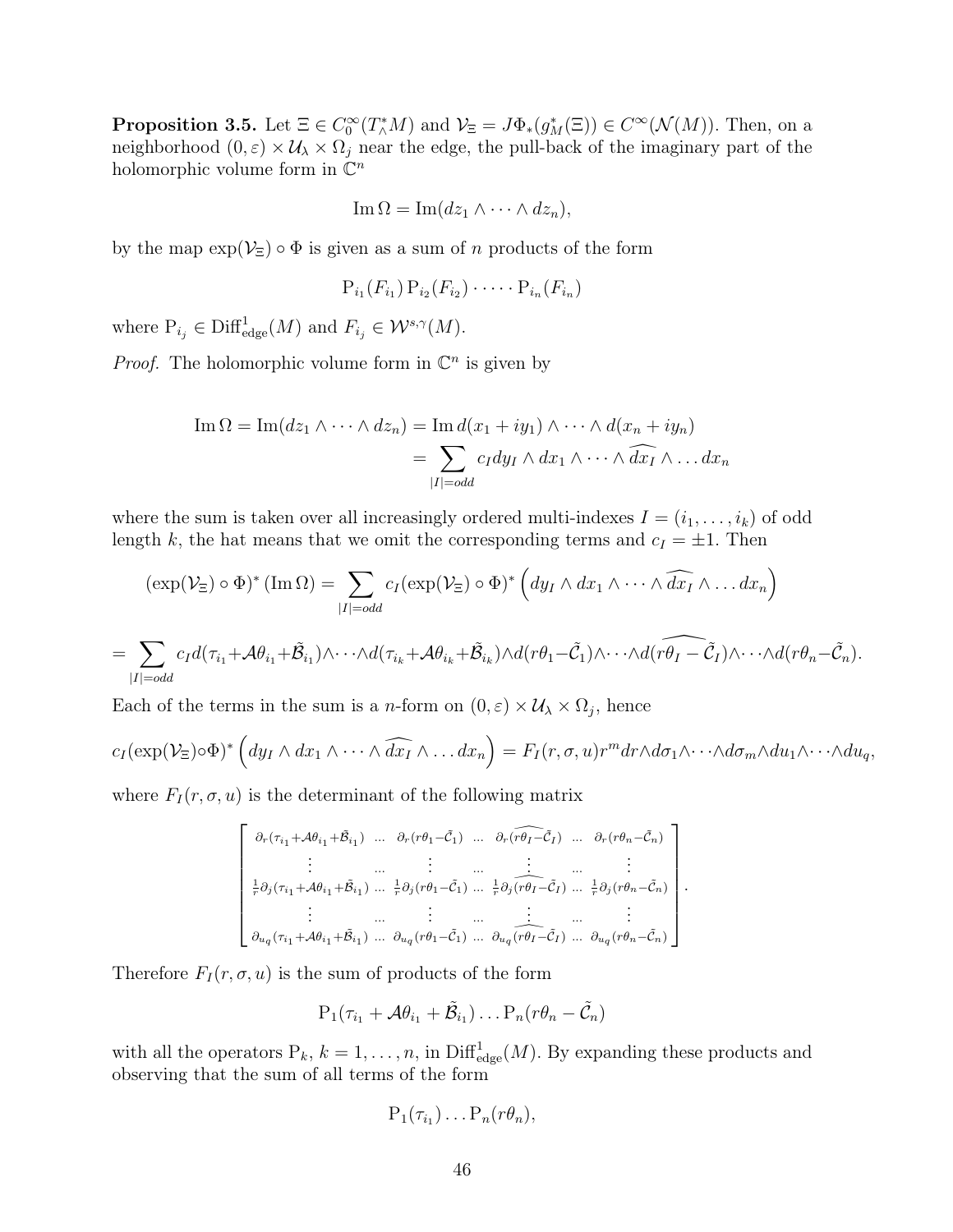i.e. all those products not containing any of the functions  $\mathcal{A}, \tilde{\mathcal{B}}_{\bullet}$  or  $\tilde{\mathcal{C}}_{\bullet}$ , is equal to zero as

$$
\left(\exp(\mathcal{V}_0)\circ\Phi\right)^*(\operatorname{Im}\Omega)=0;
$$

we obtain that  $F_I(r, \sigma, u)$  is the sum of products of the form

<span id="page-55-2"></span>
$$
P_{i_1}(F_{i_1}) P_{i_2}(F_{i_2}) \cdots \cdots P_{i_n}(F_{i_n})
$$
\n(3.7)

where  $P_{i_j} \in \text{Diff}^1_{\text{edge}}(M)$  and  $F_{i_j} \in \mathcal{W}^{s,\gamma}(M)$  as claimed.

<span id="page-55-1"></span>Corollary 3.6. The map

$$
P_{\operatorname{Im}\Omega}:C_0^{\infty}(T_{\wedge}^*M)\longrightarrow C_0^{\infty}(M,\bigwedge\nolimits^n T_{\wedge}^*M)
$$

given by  $P_{Im\Omega}(\Xi) := (\exp(\mathcal{V}_{\Xi}) \circ \Phi)^* (Im(\Omega))$  extends to a continuous non-linear operator

$$
P_{\text{Im}\,\Omega}: \mathcal{W}^{s,\gamma}(M,T^*_\wedge M) \longrightarrow \mathcal{W}^{s-1,\gamma-1}(M,\bigwedge\nolimits^n T^*_\wedge M)
$$

for  $s > \frac{\dim \mathcal{X} + \dim \mathcal{E} + 3}{2}$  and  $\gamma > \frac{\dim \mathcal{X} + 1}{2}$ .

*Proof.* Given  $\Xi$  and  $\Xi'$  in  $C_0^{\infty}(T_\wedge^*M)$ , near the edge, we have

$$
P_{\text{Im}\,\Omega}(\Xi) - P_{\text{Im}\,\Omega}(\Xi') =
$$
\n
$$
\left(\sum_{I} P_{i_1}(F_{i_1}) \cdots P_{i_n}(F_{i_n}) - P_{i_1}(F_{i_1}') \cdots P_{i_n}(F_{i_n}')\right) r^m dr \wedge d\sigma_1 \cdots \wedge d\sigma_m \wedge du_1 \wedge \cdots \wedge du_q.
$$

By applying the elementary identity  $ab - a'b' = \frac{1}{2}$  $\frac{1}{2}(a + a')(b - b') + \frac{1}{2}(a - a')(b + b')$ we can decompose each term of the sum in factors, each of them containing one of the subtractions

<span id="page-55-0"></span>
$$
P_{i_{n-k}}(F_{i_{n-k}}) - P_{i_{n-k}}(F_{i_{n-k}})
$$
\n(3.8)

for  $k = 0, \ldots, n$ .

Now, if  $\{\Xi_i\}_{i\in\mathbb{N}}\subset C_0^{\infty}(T_\wedge^*M)$  is a Cauchy sequence in  $\mathcal{W}^{s,\gamma}(M,T_\wedge^*M)$  as in corol-lary [3.4,](#page-52-0) the sequences  $P_{i_j}(F_{i_j}^{(k)})$  $j_{ij}^{(k)}$ ) are Cauchy in  $\mathcal{W}^{s-1,\gamma-1}(M)$  (by the continuity of edgedegenerate operators on edge-Sobolev spaces [2.4\)](#page-28-2) and

$$
\left\| P_{i_{n-k}} (F_{i_{n-k}}^{(k)}) - P_{i_{n-k}} (F_{i_{n-k}}^{(k')}) \right\|_{s-1,\gamma-1} < \varepsilon
$$

for all  $k, k' > N(\varepsilon)$ . Therefore, by the Banach algebra property [\(A.42\)](#page-88-0) and [\(3.8\)](#page-55-0), we have that  $\{\omega(r) P_{\text{Im}\Omega}(\Xi_k)\}_{k\in\mathbb{N}}$  is a Cauchy sequence in  $\mathcal{W}^{s-1,\gamma-1}(M,\bigwedge^n T^*_\wedge M)$ . Away from the edge a completely similar argument using the spaces  $H^s(2M, T^*M)$  implies that  $\{(1 - \omega) P_{\text{Im}\Omega}(\Xi_k)\}_{k \in \mathbb{N}}$  is Cauchy in  $H^s(2M, T^*M)$  and the corollary follows immediately.  $\blacksquare$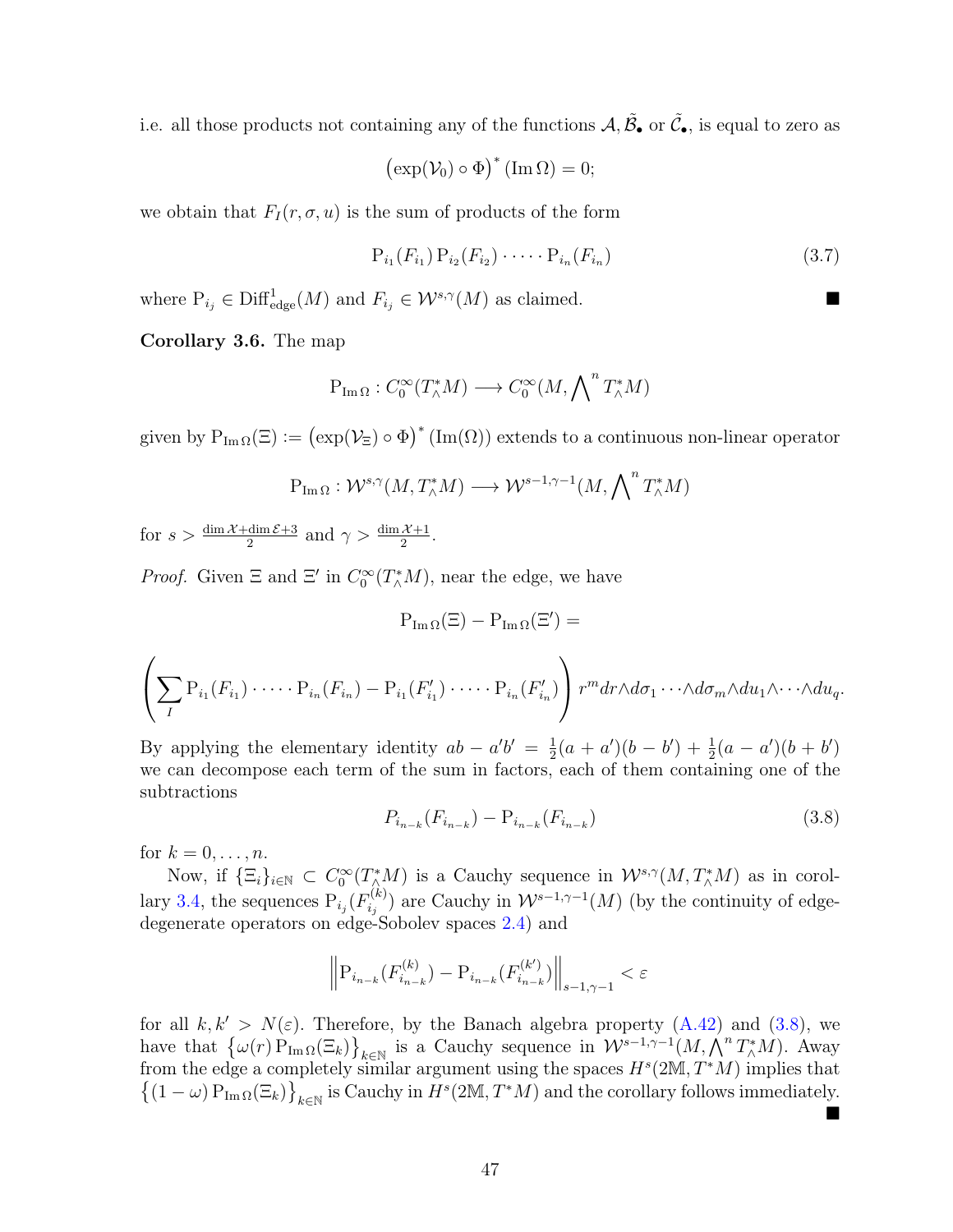Corollary [3.4](#page-52-0) and [3.6](#page-55-1) tell us that we have a continuous non-linear deformation operator:

$$
\mathrm{P} := \begin{array}{c} \mathrm{P}_{\omega_{\mathbb{C}^n}} \\ \oplus \\ \mathrm{P}_{\mathrm{Im}\,\Omega} \end{array} : \mathcal{W}^{s,\gamma}(M,T^*_\wedge M) \longrightarrow \begin{array}{c} \mathcal{W}^{s-1,\gamma-1}(M,\bigwedge^2 T^*_\wedge M) \\ \oplus \\ \mathcal{W}^{s-1,\gamma-1}(M,\bigwedge^n T^*_\wedge M) \end{array}
$$

for  $s > \frac{\dim \mathcal{X} + \dim \mathcal{E} + 3}{2}$  and  $\gamma > \frac{\dim \mathcal{X} + 1}{2}$ .

In fact, this operator is smooth as the following corollary shows.

Corollary 3.7. The non-linear deformation operator

$$
\begin{array}{ccc}\n\mathbf{P}_{\omega_{\mathbb{C}^n}} & & \mathcal{W}^{s-1,\gamma-1}(M,\bigwedge^2 T^*_\wedge M) \\
\oplus & : \mathcal{W}^{s,\gamma}(M,T^*_\wedge M) \longrightarrow & \oplus \\
\mathbf{P}_{\text{Im}\,\Omega} & & \mathcal{W}^{s-1,\gamma-1}(M,\bigwedge^n T^*_\wedge M).\n\end{array}
$$

is smooth.

*Proof.* Recall that from proposition [3.3](#page-50-0) the components of the operator  $P_{\omega_{\mathbb{C}^n}}$  are given by expressions of the form  $P + Q + (S + T) \cdot R$  where  $P, Q, R, S, T \in \text{Diff}^{1}_{\text{edge}}(\tilde{M})$ . Therefore, given  $f, \nu \in \mathcal{W}^{s,\gamma}(M)$  we have

$$
(P + Q + (S + T) \cdot R)(f + \nu) - (P + Q + (S + T) \cdot R)(f)
$$
  
=  $P(\nu) + Q(\nu) + R(f)(S(\nu) + T(\nu)) + S(f)R(\nu) + T(f)R(\nu) + S(\nu)R(\nu) + T(\nu)R(\nu).$ 

Observe that by the continuity of S

$$
\left\| \frac{\mathcal{S}(\nu) \, \mathcal{R}(\nu)}{\|\nu\|} \right\|_{s-1,\gamma-1} \leq \|\mathcal{S}\|_{s,\gamma} \|\mathcal{R}(\nu)\|_{s-1,\gamma-1} \,,
$$

hence by the continuity of R we have  $\lim_{\|\nu\|\to 0} \frac{S(\nu)R(\nu)}{\|\nu\|} = 0$  and the same holds for  $T(\nu) R(\nu)$ . This implies that the Fréchet derivative of  $P + Q + (S + T) \cdot R$  at f is given by

$$
D (P + Q + (S + T) \cdot R) [f] = P + Q + R(f)(S + T) + S(f) R + T(f) R
$$

and from this expression is clear that

$$
D(P + Q + (S + T) \cdot R) [\bullet] : \mathcal{W}^{s,\gamma}(M) \longrightarrow \mathcal{L}(\mathcal{W}^{s,\gamma}(M), \mathcal{W}^{s-1,\gamma-1}(M))
$$

is a continuous operator. Moreover, observe that the second derivative is constant. More precisely, the second derivative of  $P + Q + (S + T) \cdot R$  at  $f \in \mathcal{W}^{s,\gamma}(M)$  is the linear, continuous map

$$
D^{2}\left(P+Q+(S+T)\cdot R\right)[f] \in \mathcal{L}\left(\mathcal{W}^{s,\gamma}(M),\mathcal{L}\left(\mathcal{W}^{s,\gamma}(M),\mathcal{W}^{s-1,\gamma-1}(M)\right)\right)
$$

such that

$$
\frac{D (P + Q + (S + T) \cdot R) [f + \nu] - D (P + Q + (S + T) \cdot R) [f] - D^2 (P + Q + (S + T) \cdot R) [f](\nu)}{\|\nu\|}
$$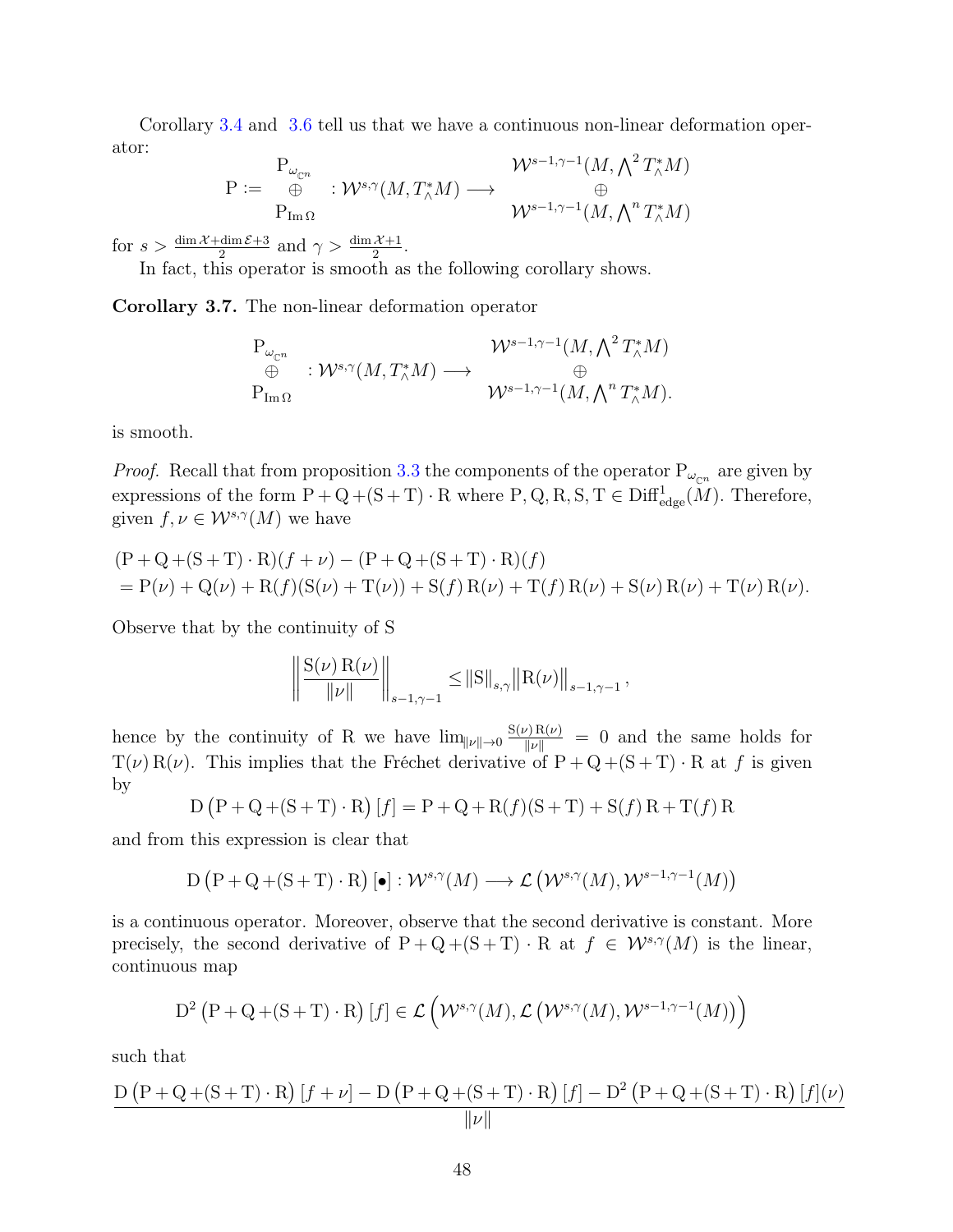goes to zero in  $\mathcal{L}(\mathcal{W}^{s,\gamma}(M),\mathcal{W}^{s-1,\gamma-1}(M))$  when  $\|\nu\|\to 0$ .

A direct computation shows that

D (P + Q + (S + T) · R) [f + 
$$
\nu
$$
] – D (P + Q + (S + T) · R) [f] = R( $\nu$ )(S + T) + S( $\nu$ ) R + T( $\nu$ ) R

hence by uniqueness of derivatives we have

$$
D^{2} (P + Q + (S + T) \cdot R) [f](\nu) = R(\nu)(S + T) + S(\nu) R + T(\nu) R
$$

for any  $\nu \in \mathcal{W}^{s,\gamma}(M)$  and all  $f \in \mathcal{W}^{s,\gamma}(M)$ . Thus the second derivative

$$
D^{2}\left(P+Q+(S+T)\cdot R\right)\left[\bullet\right]:\mathcal{W}^{s,\gamma}(M)\longrightarrow\mathcal{L}\left(\mathcal{W}^{s,\gamma}(M),\mathcal{L}\left(\mathcal{W}^{s,\gamma}(M),\mathcal{W}^{s-1,\gamma-1}(M)\right)\right)
$$

is constant and given by

$$
D^{2} (P + Q + (S + T) \cdot R) [f](g, h) = R(g)(S + T)(h) + (S + T)(g) R(h)
$$

for any  $f \in \mathcal{W}^{s,\gamma}(M)$ . We conclude that  $P_{\omega_{\mathbb{C}^n}}$  is smooth.

Now, the operator  $P_{Im\Omega}$  is given as a sum of products  $P_1(F_1) P_2(F_2) \cdots P_n(F_n)$ where  $P_i \in \text{Diff}^1_{\text{edge}}(M)$  and  $F_i \in \mathcal{W}^{s,\gamma}(M)$ . Then we have that the expression

$$
P_1(F_1 + \nu) P_2(F_2 + \nu) \cdots P_n(F_n + \nu) - P_1(F_1) P_2(F_2) \cdots P_n(F_n)
$$

is a sum of products of the operators  $P_i$  evaluated at  $F_i$  or at  $\nu$  with at least one  $\nu$  in each product. Those products containing 2 or more terms with  $\nu$  does not contribute to the Fréchet derivative as in the first part of the proof. Hence the Fréchet derivative is computed only with products having one term with  $\nu$  which produce continuous linear operators of the form  $P_{i_1}(F_{i_1}) P_{i_2}(F_{i_2}) \cdots P_{i_{n-1}}(F_{i_{n-1}}) P_{i_n}$ . Furthermore, it is easily seen that the *n*th derivative of each of the products  $P_1(F_1) P_2(F_2) \cdots P_n(F_n)$  is constant and equal to

$$
\sum_{(i_1,\ldots,i_n)\in S_n} P_{i_1} P_{i_2} \cdots \cdots P_{i_n}
$$

where the sum is taken over the group of permutations with  $n$  elements. From this it follows that  $P_{Im \Omega}$  is smooth.

Observe that any  $\alpha \in \mathcal{W}^{s-1,\gamma-1}(M,\bigwedge^n T^*_\wedge M)$  is given as  $\alpha = f \text{Vol}_M$  where  $f \in$  $W^{s-1,\gamma-1}(M)$  and  $f_k \text{Vol}_M \longrightarrow f \text{Vol}_M$  in  $W^{s-1,\gamma-1}(M,\bigwedge^n T_\wedge^*M)$  if and only if  $f_k \longrightarrow f$ in  $W^{s-1,\gamma-1}(M)$ . Hence we can consider the operator  $P_{\text{Im}\Omega}$  as an operator acting between the following spaces:

$$
P_{\text{Im}\,\Omega}: \mathcal{W}^{s,\gamma}(M,T^*_\wedge M) \longrightarrow \mathcal{W}^{s-1,\gamma-1}(M).
$$

#### <span id="page-57-0"></span>3.2.2 The linear operator DP[0]

In this subsection we consider the operator  $DP[0]$ , the linearisation at zero of the deformation operator  $P = P_{\omega_{cn}} \oplus P_{\text{Im}\Omega}$ . A careful analysis of this operator is necessary as we want to apply the Implicit Function Theorem for Banach spaces to this linear operator in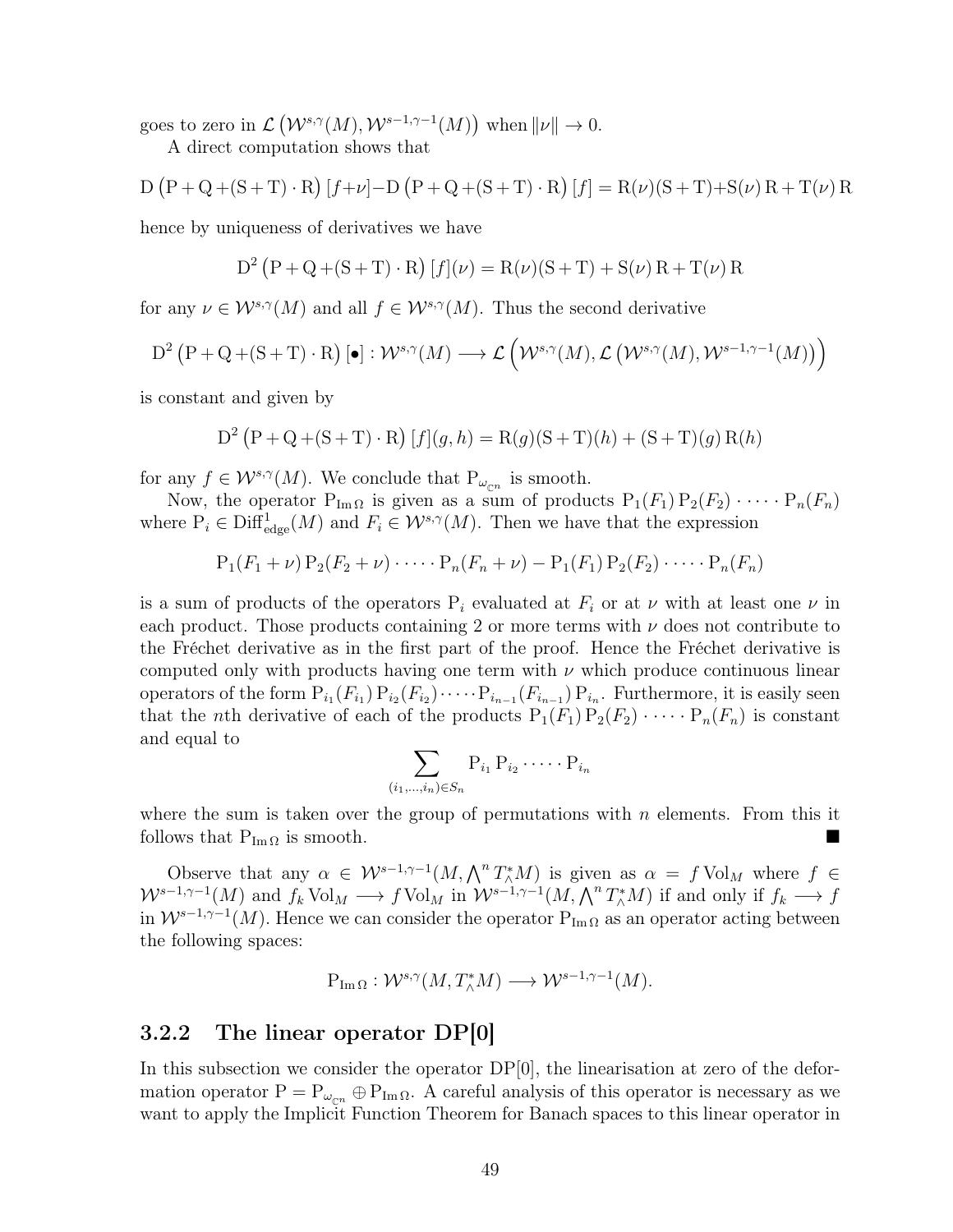order to describe solutions (nearby zero) of the non-linear equation  $P(f) = 0$  in term of Ker DP[0]. McLean's results in [[McL98](#page-81-1)] implies that the linearisation of the deformation operator at zero acting on  $C_0^{\infty}(M, T_\wedge^*M)$  is given by the Hodge-deRham operator i.e.

$$
\mathrm{DP}[0] \Big|_{C_0^{\infty}(M,T^*_\wedge M)} = d + d^*.
$$

In this section we analyse the extension of this operator to edge-Sobolev spaces, its ellipticity and the Fredholm property.

Observe that on a collar neighborhood any  $\Xi \in C^{\infty}(\bigwedge^k T^*_\wedge M)$  can be written as

<span id="page-58-0"></span>
$$
\Xi = dr \wedge r^{k-1}\Theta_{\mathcal{X}} + dr \wedge \Theta_{\mathcal{E}} + dr \wedge \sum_{i=1}^{k-2} r^i \Lambda_{\mathcal{X},\mathcal{E}}^i + \sum_{j=1}^{k-1} r^j \tilde{\Lambda}_{\mathcal{X},\mathcal{E}}^j + r^k \tilde{\Theta}_{\mathcal{X}} + \tilde{\Theta}_{\mathcal{E}} \tag{3.9}
$$

where:

- i)  $\Theta_{\mathcal{X}}$  is a smooth section of the bundle  $\pi^*_{\mathbb{R}^+\times\mathcal{E}}(\bigwedge^{k-1}T^*\mathcal{X});$
- ii)  $\Theta_{\mathcal{E}}$  is a smooth section of the bundle  $\pi^*_{\mathbb{R}^+\times\mathcal{X}}(\bigwedge^{k-1}T^*\mathcal{E});$
- iii)  $\Lambda^i_{\mathcal{X},\mathcal{E}}$  is the wedge product of a smooth section of the bundle  $\pi^*_{\mathbb{R}^+\times\mathcal{E}}(\bigwedge^i T^*\mathcal{X})$  with a smooth section of the bundle  $\pi^*_{\mathbb{R}^+\times\mathcal{X}}(\bigwedge^{k-1-i}T^*\mathcal{E});$
- iv)  $\tilde{\Lambda}_{\mathcal{X},\mathcal{E}}^j$  is the wedge product of a smooth section of the bundle  $\pi^*_{\mathbb{R}^+\times\mathcal{E}}(\bigwedge^j T^*\mathcal{X})$  with a smooth section of the bundle  $\pi^*_{\mathbb{R}^+\times\mathcal{X}}(\bigwedge^{k-j}T^*\mathcal{E});$
- v)  $\tilde{\Theta}_{\mathcal{X}}$  is a smooth section of the bundle  $\pi^*_{\mathbb{R}^+\times\mathcal{E}}(\bigwedge^k T^*\mathcal{X});$
- vi)  $\tilde{\Theta}_{\mathcal{E}}$  is a smooth section of the bundle  $\pi^*_{\mathbb{R}^+\times\mathcal{X}}(\bigwedge^k T^*\mathcal{E})$ .

Recall that  $\pi_{\mathbb{R}^+\times\mathcal{X}}$  and  $\pi_{\mathbb{R}^+\times\mathcal{E}}$  are the corresponding projections

$$
\pi_{\mathbb{R}^+\times\mathcal{X}}:\mathcal{X}^{\wedge}\times\mathcal{E}\longrightarrow\mathcal{E}
$$

$$
\pi_{\mathbb{R}^+\times\mathcal{E}}:\mathcal{X}^{\wedge}\times\mathcal{E}\longrightarrow\mathcal{X}.
$$

More generally, the bundle  $\bigwedge^{\bullet} T_{\wedge}^* M$  can be decomposed in the following way:

$$
\begin{split}\n\bigwedge^{\bullet} T_{\wedge}^{*} M &= dr \wedge \sum_{k=0}^{m} r^{k} \pi_{\mathbb{R}^{+} \times \mathcal{E}}^{*} \left( \bigwedge^{k} T^{*} \mathcal{X} \right) \oplus dr \wedge \pi_{\mathbb{R}^{+} \times \mathcal{X}}^{*} \left( \bigwedge^{\bullet} T^{*} \mathcal{E} \right) \\
&\quad \oplus dr \wedge \sum_{k=1}^{m} r^{k} \pi_{\mathbb{R}^{+} \times \mathcal{E}}^{*} \left( \bigwedge^{k} T^{*} \mathcal{X} \right) \wedge \pi_{\mathbb{R}^{+} \times \mathcal{X}}^{*} \left( \bigwedge^{\bullet} T^{*} \mathcal{E} \right) \\
&\quad \oplus \sum_{k=1}^{m} r^{k} \pi_{\mathbb{R}^{+} \times \mathcal{E}}^{*} \left( \bigwedge^{k} T^{*} \mathcal{X} \right) \wedge \pi_{\mathbb{R}^{+} \times \mathcal{X}}^{*} \left( \bigwedge^{\bullet} T^{*} \mathcal{E} \right) \\
&\quad \oplus \sum_{k=1}^{m} r^{k} \pi_{\mathbb{R}^{+} \times \mathcal{E}}^{*} (\bigwedge^{k} T^{*} \mathcal{X}) \oplus \pi_{\mathbb{R}^{+} \times \mathcal{X}}^{*} (\bigwedge^{\bullet} T^{*} \mathcal{E}).\n\end{split}
$$

With respect to this splitting we can compute an explicit expression for  $d + d^*$  acting on  $C_0^{\infty}(M, \overline{\bigwedge}^{\bullet} T_{\wedge}^{*}M)$  to prove the following proposition.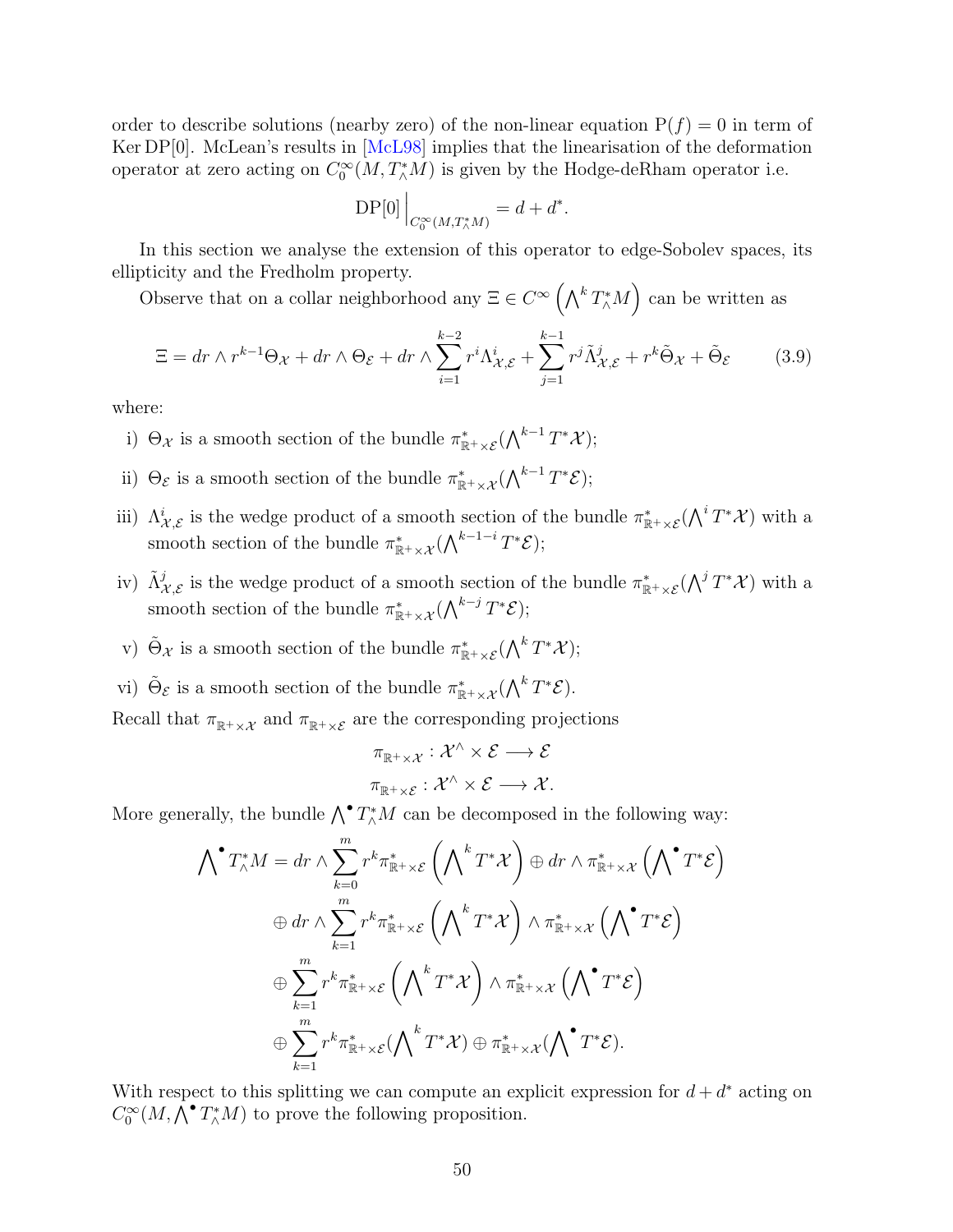<span id="page-59-0"></span>**Proposition 3.8.** The operator  $\text{DP}[0]\Big|_{C_0^\infty(M, T_\wedge^*M)}$  $= d+d^*$  extends to a continuous linear operator acting between edge-Sobolev spaces

$$
\mathrm{DP}[0]: \ \mathcal{W}^{s,\gamma}(M,\bigwedge^{\bullet} T_{\wedge}^{*}M) \longrightarrow \mathcal{W}^{s-1,\gamma-1}(M,\bigwedge^{\bullet} T_{\wedge}^{*}M) \ .
$$

*Proof.* By using the splitting  $(3.9)$  and arranging in a vector the components of  $\Xi \in$  $C_0^{\infty}(M, \bigwedge^k T_{\wedge}^* M)$  in the following way

$$
\begin{pmatrix} \Theta_{\mathcal{X}}, \Theta_{\mathcal{E}}, \Lambda^1_{\mathcal{X}, \mathcal{E}}, \ldots, \Lambda^{k-2}_{\mathcal{X}, \mathcal{E}} \\ \tilde{\Lambda}^1_{\mathcal{X}, \mathcal{E}}, \ldots, \tilde{\Lambda}^{k-1}_{\mathcal{X}, \mathcal{E}}, \tilde{\Theta}_{\mathcal{X}}, \tilde{\Theta}_{\mathcal{E}} \end{pmatrix},
$$

a direct computation shows that the Hodge-deRham operator acting on Ξ is given by

$$
d + d^* = \left[\begin{array}{c|c}\n\mathbf{A} & \mathbf{B} \\
\hline\n\mathbf{C} & \mathbf{D}\n\end{array}\right],
$$

where the operator matrices are given by

$$
\mathbf{A} = \begin{bmatrix}\n\frac{1}{r}(d_{x}+d_{x}^{*}) & 0 & 0 & 0 & \cdots & \cdots & -d_{z}^{*} \\
0 & -\frac{1}{r}d_{x}^{*} & -(d_{z}+\frac{1}{r}d_{x}^{*}) & 0 & \cdots & \cdots & 0 \\
\vdots & 0 & -(d_{z}^{*}+\frac{1}{r}d_{x}) & -(d_{z}+\frac{1}{r}d_{x}^{*}) & 0 & \cdots & 0 \\
\vdots & \vdots & \vdots & 0 & \ddots & \ddots & \ddots & 0 \\
\vdots & \vdots & \vdots & \vdots & 0 & -(d_{z}^{*}+\frac{1}{r}d_{x}) & -(d_{z}+\frac{1}{r}d_{x}^{*}) & 0 \\
\vdots & \vdots & \vdots & \vdots & 0 & -(d_{z}^{*}+\frac{1}{r}d_{x}) & -(d_{z}+\frac{1}{r}d_{x}^{*}) & 0 \\
\vdots & \vdots & \vdots & \vdots & \vdots & 0 & -\frac{1}{r}d_{x} & -d_{z} \\
-d_{z} & 0 & 0 & \cdots & 0 & 0 & -\frac{1}{r}d_{x} & -d_{z} \\
0 & \cdots & 0 & 0 & 0 & 0 & \cdots & 0 & 0 \\
\vdots & \vdots & \vdots & \vdots & 0 & \ddots & \vdots & \vdots \\
0 & \cdots & 0 & \frac{k}{r}+\partial_{r} & 0 & 0 & 0 & \vdots \\
\vdots & \vdots & \vdots & 0 & \ddots & \ddots & \vdots & \vdots \\
0 & \cdots & 0 & \frac{k-1}{r}+\partial_{r} & 0 & 0 & 0 & \frac{k-3}{r}d_{x} & 0 & \cdots & \cdots & 0 \\
\vdots & \vdots & \vdots & \vdots & \vdots & \vdots & \vdots & \vdots & \vdots \\
0 & \cdots & \vdots & \vdots & \vdots & \vdots & \vdots & \vdots \\
0 & \cdots & \cdots & \cdots & 0 & \frac{1}{r}d_{x} & d_{z} & 0 & \vdots \\
\vdots & \cdots & 0 & \frac{1}{r}d_{x} & d_{z} & 0 & \cdots & \cdots & 0 & \frac{1}{r}d_{x} & d_{z} & \vdots \\
0 &
$$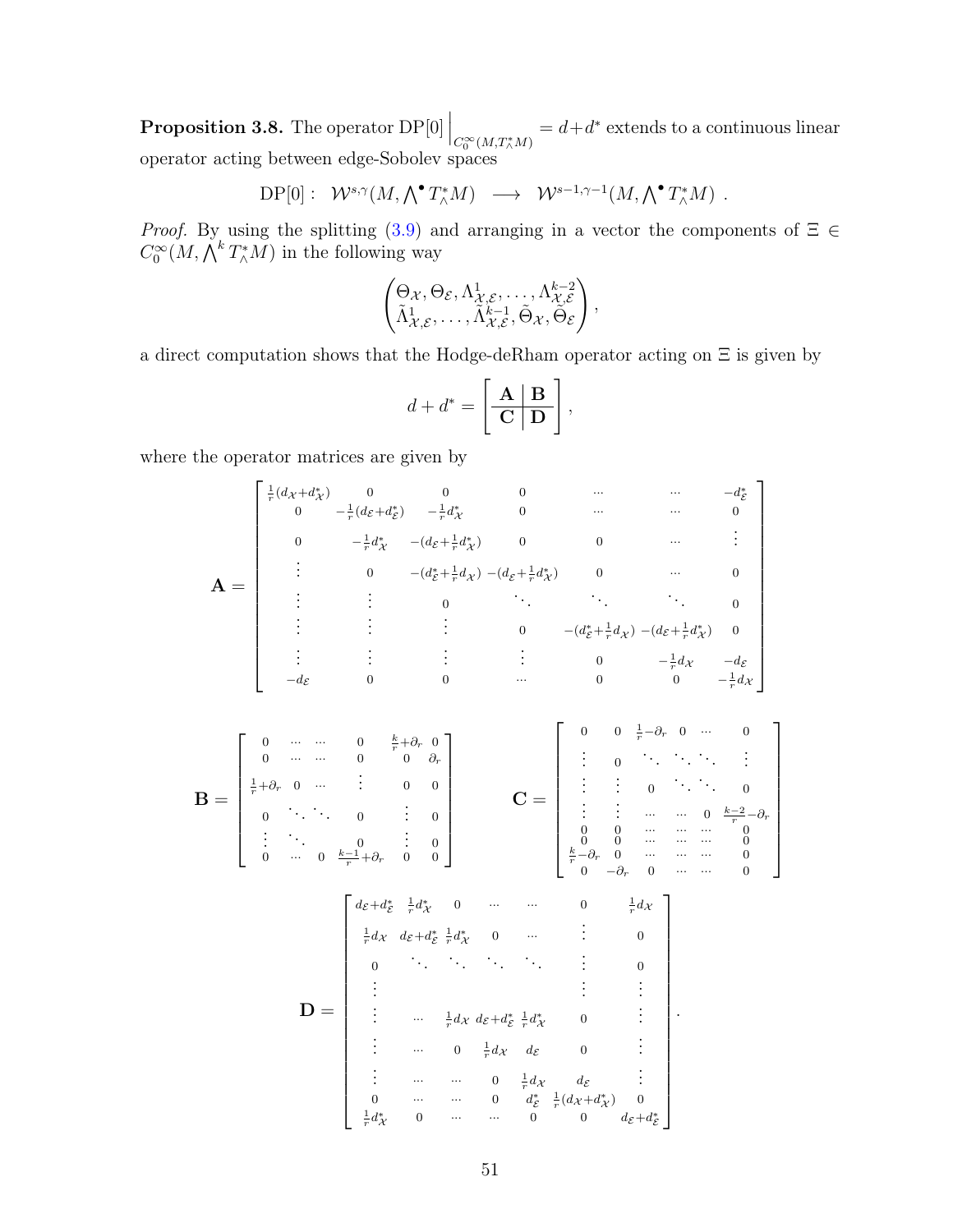Observe that each of the elements in these matrices is an element of  $\text{Diff}^1_{\text{edge}}(M, \bigwedge^{\bullet} T_{\wedge}^* M)$ . From this, it follows that  $d + d^* \in \text{Diff}^1_{\text{edge}}(\bigwedge^{\bullet} T^*_{\wedge}M)$  which implies that DP[0] extends to a continuous linear operator between the corresponding edge-Sobolev spaces.

In order to verify some properties of the symbolic structure of  $d + d^*$  it will be useful to have similar explicit expressions for the Hodge-Laplacian associated with the edge metric  $g_M$  acting on  $\bigwedge^{\bullet} T^*_\wedge M$ .

<span id="page-60-0"></span>**Proposition 3.9.** The Hodge-Laplace operator  $\Delta_{g_M}\Big|_{C_0^\infty(M,T^*_\wedge M)}$ extends to a continuous linear operator acting between edge-Sobolev spaces

$$
\Delta_{g_M}:\ \ \mathcal{W}^{s,\gamma}(M,\textstyle\bigwedge^\bullet T_\wedge^*M)\ \ \longrightarrow\ \ \mathcal{W}^{s-2,\gamma-2}(M,\textstyle\bigwedge^\bullet T_\wedge^*M).
$$

*Proof.* By arranging the components of  $\Xi \in C_0^{\infty}(M, \Lambda^k T^*_{\Lambda}M)$  in the same way as in the previous proposition, a direct computation shows that the Hodge-Laplacian acting on k-forms

$$
\Delta_{g_M}: C_0^{\infty}(M, \bigwedge^k T_{\wedge}^* M) \longrightarrow C_0^{\infty}(M, \bigwedge^k T_{\wedge}^* M)
$$

is given by

$$
\Delta_{g^{}_M} = \left[ \begin{array}{c|c} \mathbf{A}' & \mathbf{B}' \\ \hline \mathbf{C}' & \mathbf{D}' \end{array} \right],
$$

where the operator matrices are given by

A <sup>0</sup> = 1 <sup>r</sup><sup>2</sup> <sup>∆</sup><sup>X</sup> <sup>+</sup><sup>d</sup> ∗ E <sup>d</sup><sup>E</sup> <sup>−</sup><sup>∂</sup> 2 r + (k−1)(k−2) r2 0 0 0 ··· ··· 1 r (d ∗ E d<sup>X</sup> +d<sup>X</sup> d ∗ E ) 0 <sup>∆</sup><sup>E</sup> <sup>+</sup> <sup>1</sup> r2 d ∗ X <sup>d</sup><sup>X</sup> <sup>−</sup><sup>∂</sup> 2 r 1 r (d ∗ X dE+dEd ∗ X ) 0 ··· ··· 0 0 1 r (d ∗ E d<sup>X</sup> +d<sup>X</sup> d ∗ E ) 1 <sup>r</sup><sup>2</sup> <sup>∆</sup><sup>X</sup> +∆E−<sup>∂</sup> 2 <sup>r</sup> 0 ··· ··· . . . . . . 0 0 . . . . . . . . . . . . . . . <sup>0</sup> . . . . . . 1 r (d ∗ X dE+dEd ∗ X ) 1 r (d ∗ X dE+dEd ∗ X ) 0 ··· ··· 0 1 r (d ∗ E d<sup>X</sup> +d<sup>X</sup> d ∗ E ) 1 <sup>r</sup><sup>2</sup> <sup>∆</sup><sup>X</sup> +∆<sup>E</sup> <sup>−</sup><sup>∂</sup> 2 r + (k−2)2−(k−2) r2 

1

 $\overline{1}$  $\overline{1}$  $\overline{1}$  $\overline{1}$  $\overline{1}$  $\mathbf{I}$  $\frac{1}{2}$ 

$$
\mathbf{B'} = \begin{bmatrix} 0 & \cdots & 0 & \frac{-1}{r}d_{\mathcal{E}}^* & \frac{-2}{r^2}d_{\mathcal{X}}^* & 0 \\ \frac{-2}{r^2}d_{\mathcal{X}}^* & 0 & \cdots & 0 & 0 & \vdots \\ 0 & \cdots & \cdots & \vdots & \vdots & \vdots \\ \vdots & \ddots & 0 & \vdots & \vdots \\ 0 & \cdots & 0 & \frac{-2}{r}d_{\mathcal{X}}^* & 0 & 0 \end{bmatrix} \qquad \mathbf{C'} = \begin{bmatrix} 0 & \frac{-2}{r^2}d_{\mathcal{X}} & 0 & \cdots & \cdots & 0 \\ \vdots & 0 & \ddots & \ddots & \vdots \\ \vdots & \vdots & \ddots & \ddots & 0 \\ \vdots & \vdots & \cdots & 0 & \frac{-2}{r^2}d_{\mathcal{X}} \\ \frac{-2}{r^2}d_{\mathcal{X}} & 0 & \cdots & \cdots & 0 \\ 0 & 0 & \cdots & \cdots & \cdots & 0 \end{bmatrix}
$$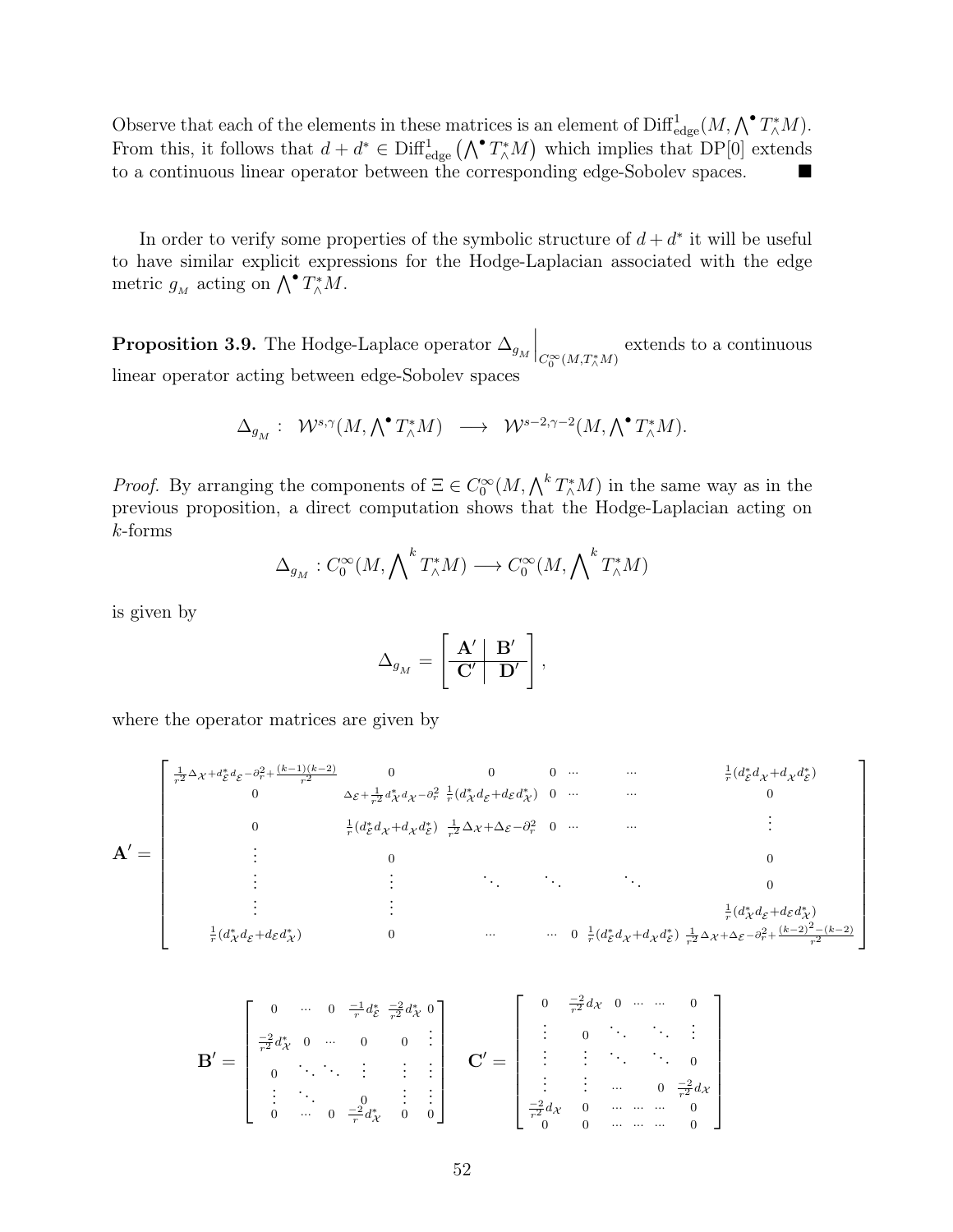$$
\mathbf{D}' = \begin{bmatrix}\n\frac{1}{r^2} \Delta \chi + \Delta \varepsilon - \partial_r^2 & \frac{1}{r} (d_{\chi}^* d_{\mathcal{E}} + d_{\mathcal{E}} d_{\chi}^*) & 0 & \cdots & \cdots & 0 & \frac{1}{r} (d_{\mathcal{E}}^* d_{\mathcal{X}} + d_{\mathcal{X}} d_{\mathcal{E}}^*) \\
\frac{1}{r} (d_{\mathcal{E}}^* d_{\mathcal{X}} + d_{\mathcal{X}} d_{\mathcal{E}}^*) & & & & & \\
0 & & & & & & \\
0 & & & & & & \\
\vdots & & & & & & \\
\vdots & & & & & & \\
\vdots & & & & & & \\
\vdots & & & & & & \\
\vdots & & & & & & \\
0 & & & & & & \frac{1}{r} (d_{\chi}^* d_{\mathcal{E}} + d_{\mathcal{E}} d_{\chi}^*) & & \\
\vdots & & & & & & \\
0 & & & & & & \frac{1}{r} (d_{\chi}^* d_{\mathcal{E}} + d_{\mathcal{E}} d_{\chi}^*) & & \\
\vdots & & & & & & \\
\frac{1}{r} (d_{\chi}^* d_{\mathcal{E}} + d_{\mathcal{E}} d_{\chi}^*) & & & & & \\
\vdots & & & & & & & \\
\frac{1}{r} (d_{\chi}^* d_{\mathcal{E}} + d_{\mathcal{E}} d_{\chi}^*) & & & & & \\
\frac{1}{r} (d_{\chi}^* d_{\mathcal{E}} + d_{\mathcal{E}} d_{\chi}^*) & & & & & \\
\frac{1}{r} (d_{\chi}^* d_{\mathcal{E}} + d_{\mathcal{E}} d_{\chi}^*) & & & & & \\
\frac{1}{r} (d_{\chi}^* d_{\mathcal{E}} + d_{\mathcal{E}} d_{\chi}^*) & & & & & \\
\frac{1}{r} (d_{\chi}^* d_{\mathcal{E}} + d_{\mathcal{E}} d_{\chi}^*) & & & & & \\
\frac{1}{r} (d_{\chi}^* d_{\mathcal{E}} + d_{\mathcal{E}} d_{\chi}^*) & & & & & \\
\frac{1}{r} (d_{\chi}^* d_{\mathcal{E}} + d_{\mathcal{E}} d_{\chi}^*) & & & & & \\
\frac{1}{r} (d_{\chi}
$$

Again each of the operators in the matrices is an element of  $\text{Diff}^2_{\text{edge}}(M, \bigwedge^{\bullet} T_{\wedge}^* M)$ , hence the result follows.

#### <span id="page-61-0"></span>3.2.3 The symbolic structure of DP[0]

Recall from section [2.3.2](#page-29-0) that the symbolic structure of the edge-degenerate operator DP[0] is given by the pair

$$
\left( \sigma_b^1 \left( \text{DP}[0] \right) (r, \sigma, u, \tilde{\rho}, \xi, \tilde{\eta}), \sigma_\wedge^1 \left( \text{DP}[0] \right) (u, \eta) \right)
$$

where  $\sigma_b^1$  (DP[0]) is a bundle map on  $\pi^*_T$  $_{T^{*}\mathbb{M}}^{*}(\bigwedge^{\bullet} T_{\wedge}^{*}\mathbb{M})$ . The edge symbol  $\sigma_{\wedge}^{1}$  (DP[0]) is a family of continuous linear operators acting on cone-Sobolev spaces and parametrized by the cosphere bundle over  $\mathcal{E}$ :

$$
\sigma_\wedge^1\left(\mathrm{DP}[0]\right):S^*\mathcal{E}\longrightarrow \mathcal{L}\left(\mathcal{K}^{s,\gamma}(\mathcal{X}^\wedge,\bigwedge^\bullet T_\wedge^*M),\mathcal{K}^{s-1,\gamma-1}(\mathcal{X}^\wedge,\bigwedge^\bullet T_\wedge^*M)\right).
$$

The ellipticity of the operator DP[0] requires the invertibility of its symbolic structure. From proposition [3.8](#page-59-0) and [3.9](#page-60-0) we obtain the first part of the desired result.

#### <span id="page-61-2"></span>Proposition 3.10.

$$
\sigma_b^1(\operatorname{DP}[0])(r,\sigma,u,\tilde{\rho},\xi,\tilde{\eta}):{\bigwedge}^\bullet T^*_{\wedge,(r,\sigma,u)}\mathbb{M}\longrightarrow {\bigwedge}^\bullet T^*_{\wedge,(r,\sigma,u)}\mathbb{M}
$$

is a bundle isomorphism for every non-zero  $(r, \sigma, u, \tilde{\rho}, \xi, \tilde{\eta}) \in T^*M$  up to  $r = 0$ .

Proof. To prove this result we shall use the symbolic structure of the Hodge-Laplace operator

$$
\left( \sigma_b^2(\Delta_{g_M})(r, \sigma, u, \tilde{\rho}, \xi, \tilde{\eta}), \sigma_\wedge^2(\Delta_{g_M})(u, \eta) \right).
$$

From [[Sch98](#page-82-1)] theorem 3.4.56 we have the natural expected symbolic relation

<span id="page-61-1"></span>
$$
\sigma_b^2(\Delta_{g_M}) = \sigma_b^1(\text{DP}[0]) \circ \sigma_b^1(\text{DP}[0]) \tag{3.10}
$$

$$
\sigma_{\wedge}^2(\Delta_{g_M}) = \sigma_{\wedge}^1(\text{DP}[0]) \circ \sigma_{\wedge}^1(\text{DP}[0]) \tag{3.11}
$$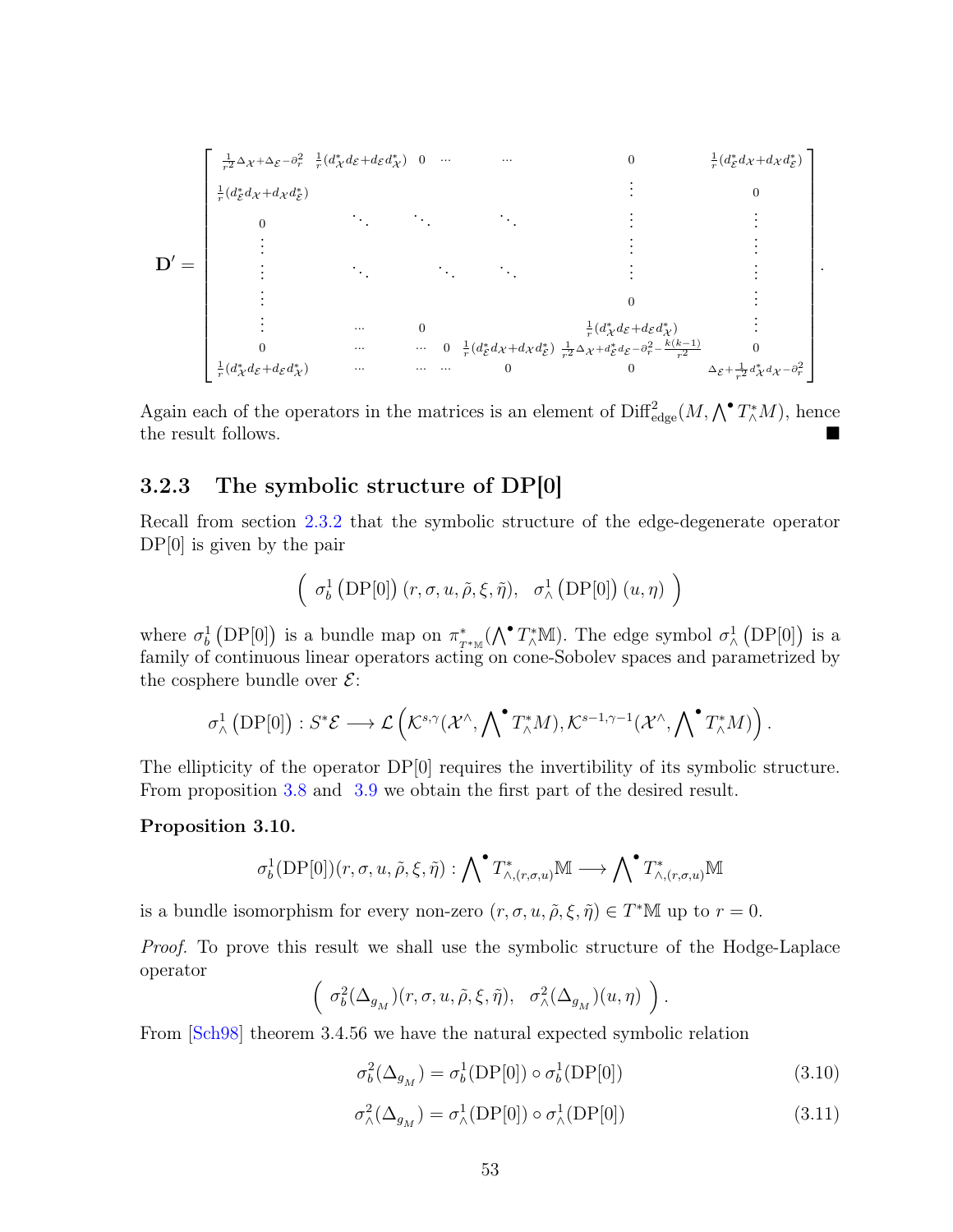as  $DP[0] = d + d^*$  and  $\Delta_{g_M} = (d + d^*) \circ (d + d^*)$ . Now, from the matrices representing  $\Delta_{g_M}$  in proposition [3.9](#page-60-0) we have that the elements in  $\mathbf{B}'$  and  $\mathbf{C}'$  are operators of order 1 hence they do not intervene in the computation of  $\sigma_b^2(\Delta_{g_M})$ . Hence let's focus on the operators in  $\mathbf{A}'$  and  $\mathbf{D}'$ .

Observe that for any  $\alpha \in \bigwedge^{\bullet} T_{\wedge}^* M$ 

$$
\sigma_b^2(d_{\mathcal{E}}^*d_{\mathcal{X}} + d_{\mathcal{X}}d_{\mathcal{E}}^*\big)(r, \sigma, u, \tilde{\rho}, \xi, \tilde{\eta})(\alpha) = \tilde{\eta}^* \Box(\xi \wedge \alpha) + \xi \wedge (\tilde{\eta}^* \Box \alpha)
$$
  
=  $(\tilde{\eta}^* \Box \xi) \wedge \alpha - \xi \wedge (\tilde{\eta}^* \Box \alpha) + \xi \wedge (\tilde{\eta}^* \Box \alpha)$   
= 0

as  $\tilde{\eta}^* \in T\mathcal{E}$  and  $\xi \in T^*\mathcal{X}$ . Moreover

$$
\sigma_b^2(d_{\mathcal{E}}^*d_{\mathcal{E}})(\tilde{\eta})(\Theta_{\mathcal{X}}) = \tilde{\eta}^* \mathbf{1}(\tilde{\eta} \wedge \Theta_{\mathcal{X}})
$$
  
=  $\Theta_{\mathcal{X}} + \tilde{\eta} \wedge (\tilde{\eta}^* \mathbf{1} \Theta_{\mathcal{X}})$   
=  $\Theta_{\mathcal{X}}$ 

and in the same way

$$
\sigma_b^2(d^*_\mathcal{X}d_\mathcal{X})(\xi)(\Theta_\mathcal{E}) = \Theta_\mathcal{E}.
$$

Therefore  $\sigma_b^2(\Delta_{g_M})(r, \sigma, u, \tilde{\rho}, \xi, \tilde{\eta})$  is a diagonal matrix with entries given by

$$
\sigma_b^2(\Delta_{\mathcal{X}} + d_{\mathcal{E}}^* d_{\mathcal{E}} - \partial_r^2)(r, \sigma, u, \tilde{\rho}, \xi, \tilde{\eta}) = |\xi|_{g_{\mathcal{X}}}^2 + 1 + |\tilde{\rho}|^2
$$
  

$$
\sigma_b^2(\Delta_{\mathcal{E}} + d_{\mathcal{X}}^* d_{\mathcal{X}} - \partial_r^2)(r, \sigma, u, \tilde{\rho}, \xi, \tilde{\eta}) = |\tilde{\eta}|_{g_{\mathcal{E}}}^2 + 1 + |\tilde{\rho}|^2
$$

and

$$
\sigma_b^2(\Delta_{\mathcal{X}}+\Delta_{\mathcal{E}}-\partial_r^2)(r,\sigma,u,\tilde{\rho},\xi,\tilde{\eta})=|\xi|^2_{g_{\mathcal{X}}}+|\tilde{\eta}|^2_{g_{\mathcal{E}}}+|\tilde{\rho}|^2.
$$

Hence

$$
\sigma_b^2(\Delta_{g_M})(r, \sigma, u, \tilde{\rho}, \xi, \tilde{\eta}): \bigwedge {}^{\bullet}T^*_{\wedge, (r, \sigma, u)}\mathbb{M} \longrightarrow \bigwedge {}^{\bullet}T^*_{\wedge, (r, \sigma, u)}\mathbb{M}
$$

is an isomorphism for every non-zero  $(r, \sigma, u, \tilde{\rho}, \xi, \tilde{\eta}) \in T^*M$  up to  $r = 0$ . By  $(3.10)$  we have that

$$
\sigma_b^1(\text{DP}[0])(r,\sigma,u,\tilde{\rho},\xi,\tilde{\eta}): \bigwedge {}^{\bullet}T^*_{\wedge,(r,\sigma,u)}\mathbb{M} \longrightarrow \bigwedge {}^{\bullet}T^*_{\wedge,(r,\sigma,u)}\mathbb{M}
$$

has the same property.

In order to obtain information about the invertibility of the edge symbol  $\sigma_{\wedge}^1(\text{DP}[0])$ we will use proposition [3.10](#page-61-2) together with theorem 2.4.18 and theorem 3.5.1 in [[Sch98](#page-82-1)]. These theorems state the existence of admissible weights  $\gamma \in \mathbb{R}$  such that  $\sigma_{\lambda}^1(DP[0])$  is a Fredholm operator on the corresponding cone-Sobolev spaces of any order. We adapt those theorems to our setting in the following result. Its proof follows immediately from theorem 2.4.18 and theorem 3.5.1 in [[Sch98](#page-82-1)].

<span id="page-62-0"></span>Theorem 3.11. The condition that

$$
\sigma_b^1(\text{DP}[0])(r,\sigma,u,\tilde{\rho},\xi,\tilde{\eta}): \bigwedge \nolimits^{\bullet} T^*_{\wedge,(r,\sigma,u)} \mathbb{M} \longrightarrow \bigwedge \nolimits^{\bullet} T^*_{\wedge,(r,\sigma,u)} \mathbb{M}
$$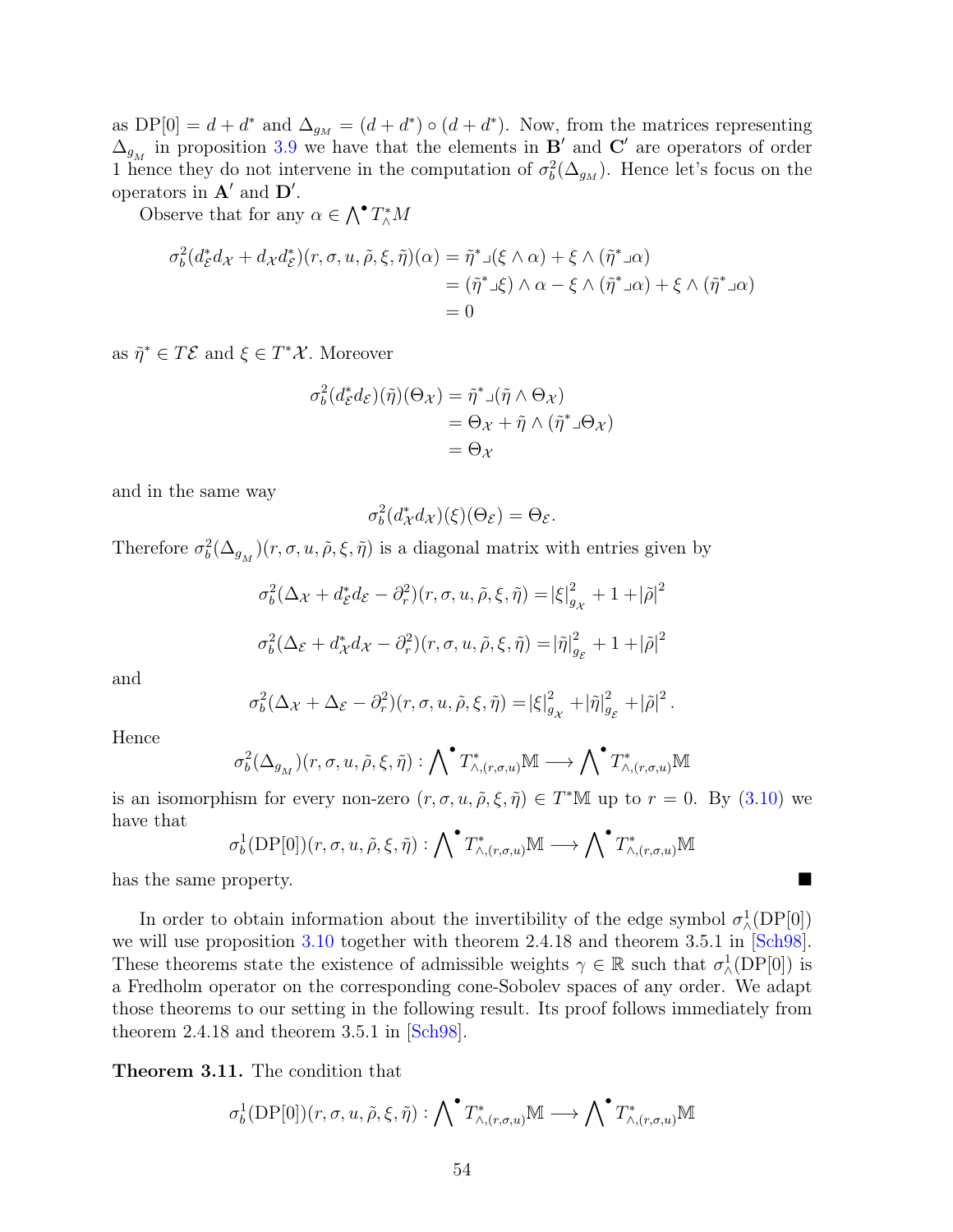is an isomorphism for every non-zero  $(r, \sigma, u, \tilde{\rho}, \xi, \tilde{\eta}) \in T^*_{\Lambda} \mathbb{M}$  up to  $r = 0$ , implies that there exists a countable set  $\Lambda \subset \mathbb{C}$ , where  $\Lambda \cap K$  is finite for every  $K \subset \mathbb{C}$ , such that

$$
\sigma_M^1\left(\sigma_\wedge^1(\mathrm{DP}[0])(u,\eta)\right)(z):H^s(\mathcal{X},\bigwedge{}^\bullet T_\wedge^*M)\longrightarrow H^{s-1}(\mathcal{X},\bigwedge{}^\bullet T_\wedge^*M)
$$

is an isomorphism (invertible, linear, continuous operator) for every  $z \in \mathbb{C} \setminus \Lambda$  and all  $s \in \mathbb{R}$ . This implies that there is a countable subset  $D \subset \mathbb{R}$  given by  $D = \Lambda \cap \mathbb{R}$ , with the property that  $D \cap \{z : a \leq \text{Re } z \leq b\}$  is finite for every  $a \leq b$ , such that

$$
\sigma^1_\wedge(\mathrm{DP}[0])(u,\eta):\mathcal{K}^{s,\gamma}(\mathcal{X}^\wedge,\bigwedge{}^\bullet T^*_\wedge M)\longrightarrow\mathcal{K}^{s-1,\gamma-1}(\mathcal{X}^\wedge,\bigwedge{}^\bullet T^*_\wedge M)
$$

is a family of Fredholm operators for each  $\gamma \in \mathbb{R} \setminus D$  and  $(u, \eta) \in S^* \mathcal{E}$  with  $\eta \neq 0$ .

Theorem [3.11](#page-62-0) tell us that for an admissible weight  $\gamma$ , the wedge symbol  $\sigma_{\Lambda}^1(DP[0])(u, \eta)$ defines a Fredholm operator for each  $(u, \eta) \in S^*{\mathcal{E}}$ . However, if we require the ellipticity of DP[0] we need to have a family of invertible operators. In some cases this can be achieved by adding boundary and coboundary operators that defines an elliptic edge boundary value problem. This can be done in the following way.

For each  $(u, \eta) \in S^*{\mathcal{E}}$  we have that  $\sigma^1(\text{DP}[0])(u, \eta)$  is a Fredholm operator, then

$$
\mathrm{Ker}\left(\sigma_{\wedge}^{1}(\mathrm{DP}[0])(u,\eta)\right)\subset\mathcal{K}^{s,\gamma}(\mathcal{X}^{\wedge},\bigwedge{}^{\bullet}T_{\wedge}^{*}M)
$$

is a finite dimensional subspace. Moreover Coker  $(\sigma_\wedge^1(DP[0])(u,\eta))$  is finite dimensional too.

Let  $N(u, \eta) = \dim \text{Coker} \left( \sigma_\wedge^1(\text{DP}[0])(u, \eta) \right)$  and choose an isomorphism

$$
k(u, \eta) : \mathbb{C}^{N(u, \eta)} \longrightarrow \mathrm{Coker} \left( \sigma_{\wedge}^1 (\mathrm{DP}[0])(u, \eta) \right),
$$

then

$$
\begin{pmatrix} \mathcal{K}^{s,\gamma}(\mathcal{X}^{\wedge},\bigwedge^{\bullet}T_{\wedge}^{*}M) & \oplus \\ \left(\sigma_{\wedge}^{1}(\text{DP}[0]) \quad k\right)(y,\eta) : & \oplus \\ \mathbb{C}^{N(u,\eta)} & \end{pmatrix} \longrightarrow \ \mathcal{K}^{s-1,\gamma-1}(\mathcal{X}^{\wedge},\bigwedge^{\bullet}T_{\wedge}^{*}M)
$$

is a surjective operator. Now, because the set of surjective operators is an open set and the space  $S^*\mathcal{E}$  is compact, there exists  $N^+ \in \mathbb{N}$  and  $c \in \mathcal{L}(\mathbb{C}^{N^+}, \mathcal{K}^{s-1,\gamma-1}(\mathcal{X}^{\wedge}, \bigwedge^{\bullet} T^*_{\wedge}M))$ such that

$$
\begin{pmatrix} \mathcal{K}^{s,\gamma}(\mathcal{X}^{\wedge},\bigwedge^{\bullet}T_{\wedge}^{*}M) \\ \oplus \\ \mathbb{C}^{N^{+}} \end{pmatrix} \longrightarrow \mathcal{K}^{s-1,\gamma-1}(\mathcal{X}^{\wedge},\bigwedge^{\bullet}T_{\wedge}^{*}M) \qquad (3.12)
$$

is Fredholm and surjective for each  $(y, \eta) \in S^*{\mathcal{E}}$  (see [[Sch98](#page-82-1)] theorem 1.2.30 for further details). Because  $(\sigma_{\lambda}^1(DP[0]) \ c)(y,\eta)$  is Fredholm and surjective we have that the kernel of  $\Big(\sigma^1_\wedge(\mathrm{DP}[0])\mid c\Big)\, (y,\eta)$  has constant dimension equal to its index for every  $(y,\eta)\in$  $S^*\mathcal{E}$ :

$$
\dim \mathrm{Ker}\left(\sigma_\wedge^1(\mathrm{DP}[0]) \quad \mathrm{c}\right)(y,\eta) = \mathrm{Ind}\left(\sigma_\wedge^1(\mathrm{DP}[0]) \quad \mathrm{c}\right)(y,\eta) := N^- \quad \forall (u,\eta) \in S^* \mathcal{E}.
$$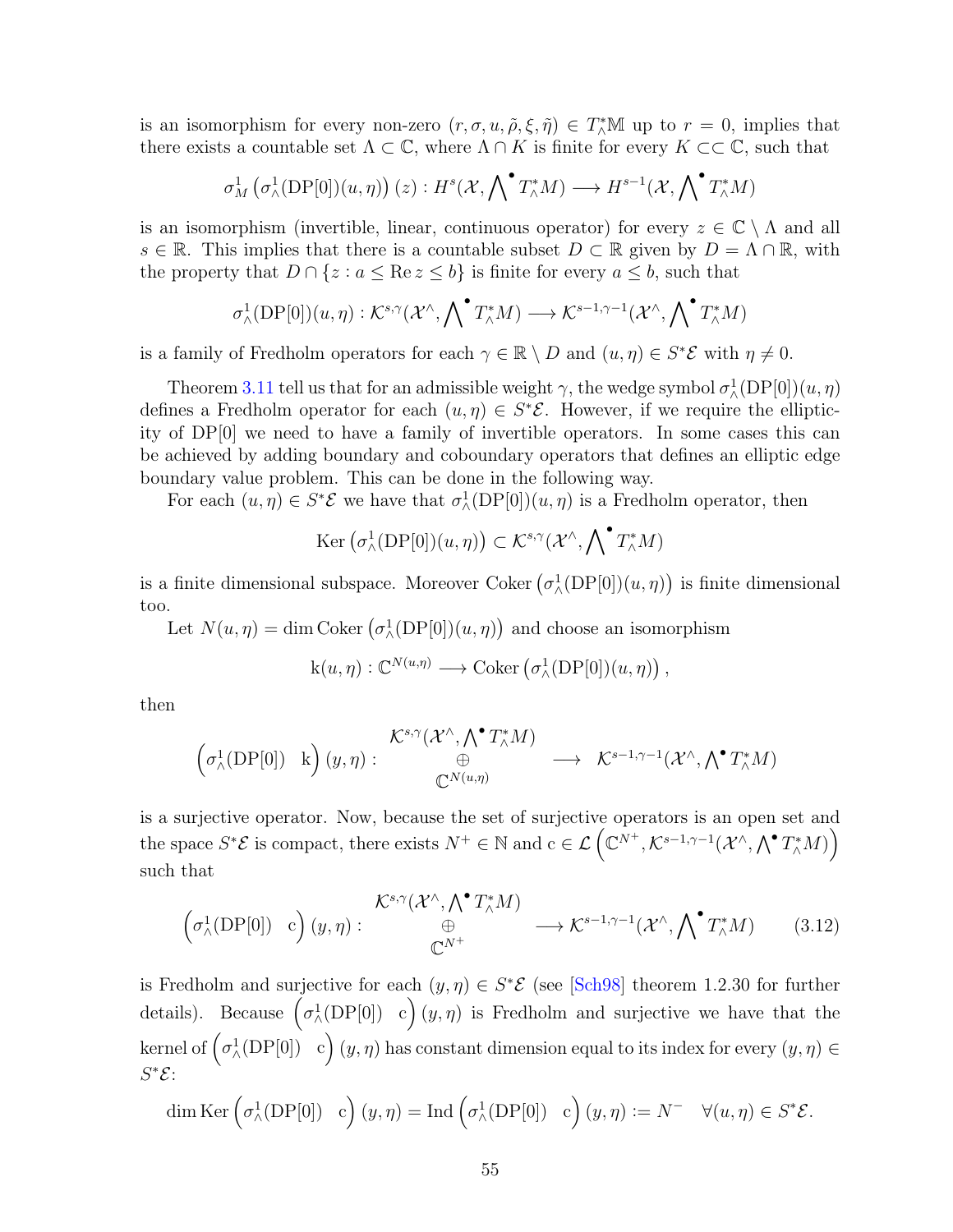The finite dimensional spaces  $\text{Ker} \left( \sigma_\wedge^1(\text{DP}[0]) \mid c \right) (y, \eta)$  define a smooth vector bundle over  $S^*{\mathcal{E}}$  (see section 1.2.4 in [[Sch98](#page-82-1)]).

Now consider the trivial bundle of dimension  $N^+$  over  $S^*\mathcal{E}$ . Here we denote it simply as  $\mathbb{C}^{N^+}$ . The formal difference of these vector bundles defines an element in the K-theory of  $S^*\mathcal{E}$ 

$$
\left[\text{Ker}\left(\sigma_{\wedge}^1(\text{DP}[0]) \quad c\right)\right] - \left[\mathbb{C}^{N^+}\right] \in K(S^*\mathcal{E}).
$$

This element in the K-group represents a topological obstruction to the existence of an elliptic edge boundary value problem for the operator  $DP[0]$ . More precisely we have the following theorem. For its proof and more details about the obstruction of ellipticity in the edge calculus see [[NSSS06](#page-82-0)] section 6.2.

<span id="page-64-0"></span>Theorem 3.12. A necessary and sufficient condition for the existence of an elliptic edge problem for DP[0] is given by

<span id="page-64-1"></span>
$$
\left[\text{Ker}\left(\sigma_{\wedge}^{1}(\text{DP}[0]) \quad c\right)\right] - \left[\mathbb{C}^{N^{+}}\right] \in \pi_{s \ast \varepsilon}^{*} K(\mathcal{E})\tag{3.13}
$$

where  $\pi_{s^*\mathcal{E}}: S^*\mathcal{E} \longrightarrow \mathcal{E}$  is the natural projection and  $\pi^*_{s^*\mathcal{E}}K(\mathcal{E})$  is the subgroup of  $K(S^*\mathcal{E})$ generated by vector bundles lifted from  $\mathcal E$  by means of  $\pi_{s^*\varepsilon}$ .

Now, assume for the moment that the condition in theorem [3.12](#page-64-0) is satisfied. Then the bundle defined by Ker  $(\sigma_{\wedge}^1(DP[0]) \cdot c)(y, \eta)$  is stably equivalent to a vector bundle  $J^-$  lifted from  $\mathcal{E}$ . Then, by adding zeros to c if needed, we can assume that the bundle Ker  $(\sigma_\wedge^1(\text{DP}[0]) \mid c)(y, \eta)$  is isomorphic to J<sup>-</sup>. By extending this isomorphism by zero on the orthogonal complement of  $\text{Ker}\left(\sigma_\wedge^1(\text{DP}[0]) \mid c\right)(y,\eta)$  we obtain a map

$$
\left(\mathbf{t}(u,\eta) \quad \mathbf{b}(u,\eta)\right) : \begin{array}{c} \mathcal{K}^{s,\gamma}(\mathcal{X}^{\wedge},\bigwedge^{\bullet}T_{\wedge}^{*}M) \\ \oplus \\ \mathbb{C}^{N^{+}} \end{array} \longrightarrow J_{(u,\eta)}^{-} \tag{3.14}
$$

such that

$$
\begin{bmatrix} \sigma^1_{\land}(\operatorname{DP}[0])(u,\eta) & c(u,\eta) \\ t(u,\eta) & b(u,\eta) \end{bmatrix} : \begin{array}{c} \mathcal{K}^{s,\gamma}(\mathcal{X}^{\land},\bigwedge^\bullet T^*_\land M) \\ \oplus \\ \mathbb{C}^{N^+} \end{array} \longrightarrow \begin{array}{c} \mathcal{K}^{s-1,\gamma-1}(\mathcal{X}^{\land},\bigwedge^\bullet T^*_\land M) \\ \oplus \\ J^-_{(u,\eta)} \end{array}
$$

is an invertible, linear operator for every  $\eta \neq 0$ .

Then, the operator

$$
\mathcal{A}_{\text{DP}[0]} = \begin{bmatrix} \text{DP}[0] & \text{C} \\ \mathcal{T} & \text{B} \end{bmatrix} = \mathcal{F}_{\eta \to u}^{-1} \begin{bmatrix} \sigma_{\wedge}^1(\text{DP}[0])(u, \eta) & \text{c}(u, \eta) \\ \text{t}(u, \eta) & \text{b}(u, \eta) \end{bmatrix} \mathcal{F}_{u' \to \eta}
$$

acting on the spaces

$$
\begin{bmatrix} \text{DP}[0] & C \\ \mathcal{T} & B \end{bmatrix} : \begin{array}{c} \mathcal{W}^{s,\gamma}(M,\bigwedge^{\bullet}T_{\wedge}^{*}M) & \mathcal{W}^{s-1,\gamma-1}(M,\bigwedge^{\bullet}T_{\wedge}^{*}M) \\ \oplus \\ H^{s}(\mathcal{E},\mathbb{C}^{N^{+}}) & H^{s-1}(\mathcal{E},J^{-}) \end{array}
$$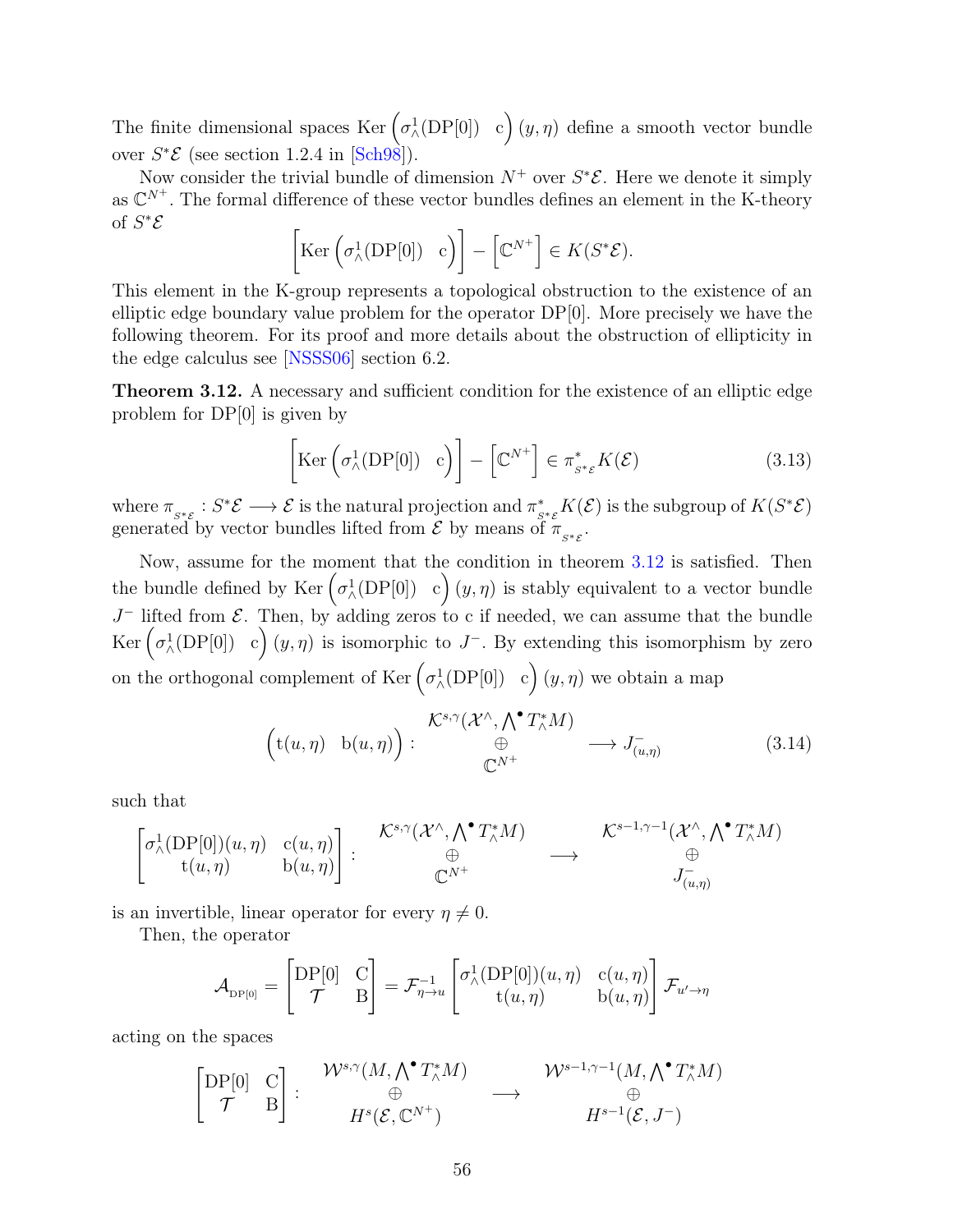is an elliptic edge operator (see definition [18\)](#page-35-2) for all  $s \in \mathbb{R}$  and  $\gamma$  the admissible weight chosen at the beginning.

In order to prove the claim that condition  $(3.13)$  is satisfied we have the following theorem which is contained in [[NSSS06](#page-82-0)] theorem 6.30.

<span id="page-65-1"></span>Theorem 3.13. If the Atiyah-Bott obstruction vanishes for an edge-degenerate operator A on the stretched manifold M, then there exists an elliptic edge problem for A.

Recall that given a compact manifold with boundary M, the principal symbol an elliptic differential operator  $A \in \text{Diff}^l(M)$  defines an bundle map

$$
\sigma(A) : \pi^*_{\mathbb{M}} T^* \mathbb{M} \longrightarrow \pi^*_{\mathbb{M}} T^* \mathbb{M}
$$

where  $\pi_{\mathbb{M}} : T^*\mathbb{M} \longrightarrow \mathbb{M}$  is the natural projection. Note that  $\sigma(A)$  is an isomorphism outside the compact set diffeomorphic to M given by the zero section of  $T^*\mathbb{M}$ . Thus the triple  $(\pi_M^* T^* M, \pi_M^* T^* M, \sigma(A))$  defines an element  $[\sigma]$  in  $K_c(T^* M)$ , the K-group with compact support of  $T^*M$ . See [[NSSS06](#page-82-0)] section 3.6.1 for further details.

The Atiyah-Bott obstruction of A is an element in the K-theory with compact support of  $\partial T^*\mathbb{M}$ . It is given by

$$
[\sigma(A)|_{\partial T^*\mathbb{M}}] \in K_c(\partial T^*\mathbb{M}).
$$

This is the topological obstruction for the existence of boundary conditions given by continuous linear operators

$$
B_i: H^s(\mathbb{M}) \longrightarrow H^{s-\frac{1}{2}-r_j}(\partial \mathbb{M}) \quad i=1,\ldots,k
$$

where  $r_j$  is the order of  $B_i$ , such that the boundary value problem

<span id="page-65-0"></span>
$$
\begin{bmatrix}\nA \\
B_1 \\
\vdots \\
B_k\n\end{bmatrix} : H^s(\mathbb{M}) \longrightarrow H^{s-l}(\mathbb{M}) \bigoplus_{j=0}^k H^{s-\frac{1}{2}-r_j}(\partial \mathbb{M})
$$
\n(3.15)

is elliptic for  $s > \frac{1}{2} + \max\{r_j\}$  and therefore  $(3.15)$  is a Fredholm operator. The reader is referred to [[AB64](#page-79-3)] for details and [[BB85](#page-79-4)] part III chapters 6 and 7 for a comprehensive review of this obstruction; in particular for how it is derived from the classical Shapiro-Lopatinsky condition for boundary value problems.

In our case DP[0] is the Hodge-deRham operator, the vanishing of the Atiyah-Bott obstruction for this operator was proved by Atiyah-Patodi-Singer in [[APS75](#page-79-5)], hence the topological condition [\(3.13\)](#page-64-1) is satisfied.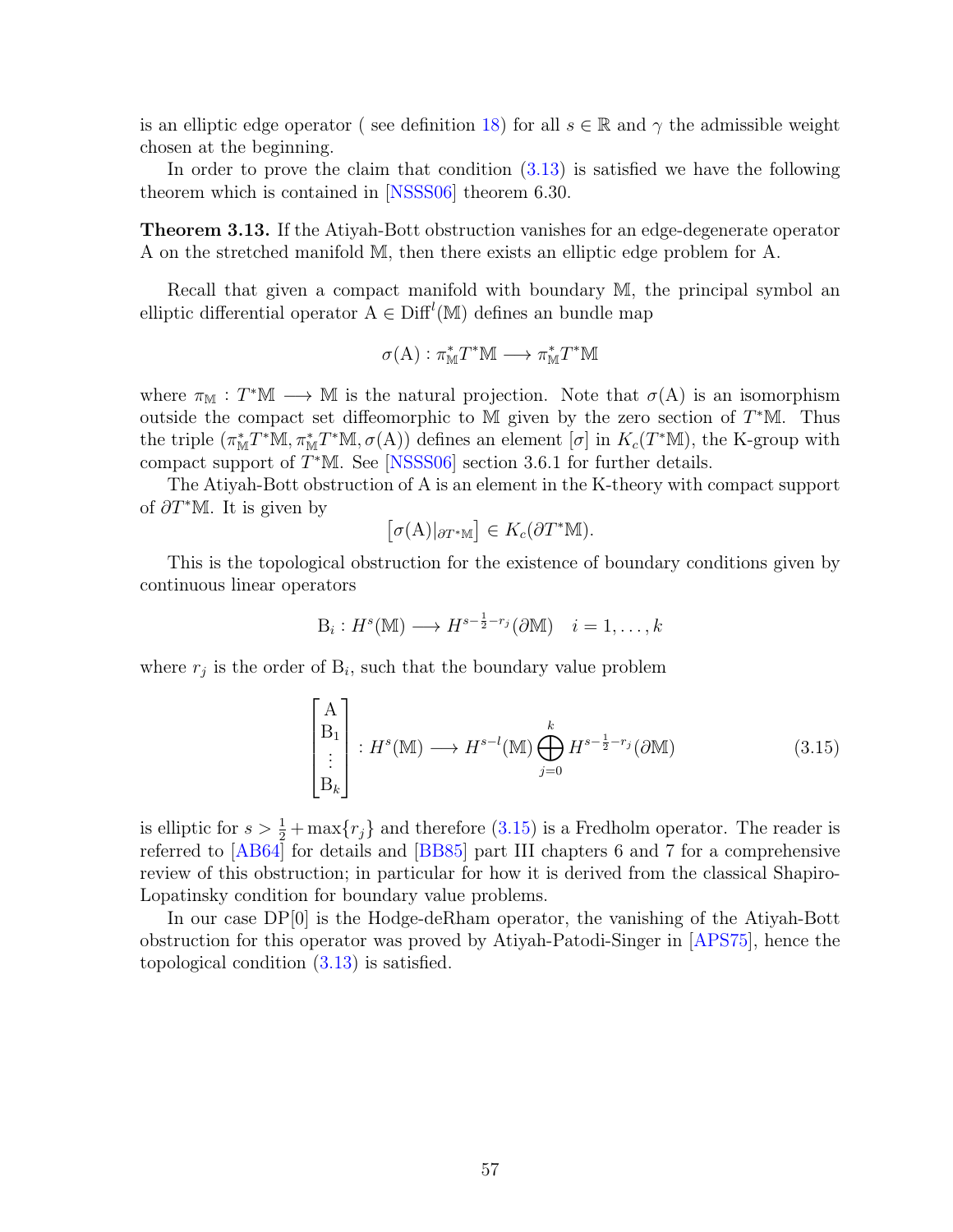## Chapter 4

# Conormal deformations and regularity

## 4.1 Preliminaries

Given a special Lagrangian submanifold of  $\mathbb{C}^n$  with edge singularity,  $(M, \Phi)$  (see [2.2.1\)](#page-21-0), in this section we define the moduli space of special Lagrangian deformations of  $(M, \Phi)$ . Broadly speaking, we want to have in the moduli space all nearby special Lagrangian submanifolds with edge singularity. This rough idea has two aspects that must be considered for the moduli space. First, as the manifold  $M$  is non-compact, the important aspect to consider when defining the concept of nearby submanifold is the behavior on the collar neighborhood  $(0, \varepsilon) \times \mathcal{X} \times \mathcal{E}$ . Here we shall define the concept of nearby submanifold by means of its asymptotic behavior with respect to the conormal variable  $r$  and weight  $\gamma$ . Second, the property of being special Lagrangian is completely determined by the equations [\(1.14\)](#page-16-0). As we mentioned in remark [2.8](#page-35-0) and [2.10,](#page-36-0) solutions of the linearised deformation equation have conormal asymptotics (section [2.3.3\)](#page-31-0). This asymptotic behavior is transferred to the induced metric of the deformed submanifold making the induced metric asymptotic to the original edge metric  $g<sub>M</sub>$  in a very special way that reflects the fact it comes from the solution of an edge-degenerate PDE on a singular space. All of these considerations are formalized in the following definition.

**Definition 25.** Given an embedding  $\Upsilon : M \longrightarrow \mathbb{C}^n$  we say that  $\Upsilon$  is conormal asymptotic to  $(M, \Phi)$  with rate  $\gamma$  if :

i) For every multi-index  $\alpha$  we have

$$
\left|\partial_{(r,\sigma,u)}^{\alpha}\left(\Upsilon(r,\sigma,u)-\Phi(r,\sigma,u)\right)\right|=O(r^{\gamma-|\alpha|})\quad\forall(r,\sigma,u)\in(0,\varepsilon)\times\mathcal{X}\times\mathcal{E};
$$

ii)  $\Upsilon^* g_{\mathbb{C}^n} = r^2 g_{\chi} + dr^2 + g_{\varepsilon} + \beta$  where  $\beta$  is a symmetric 2-tensor on  $\Upsilon(M) = M_{\Upsilon}$ such that their components  $\beta_{ij}$  have conormal asymptotic expansions on the collar neighborhood  $(0, \varepsilon) \times \mathcal{X} \times \mathcal{E}$  with respect to some asymptotic type associated to  $\gamma$ .

Because we want to describe a small neighborhood of  $(M, \Phi)$  in the moduli space by means of the Implicit Function Theorem [1.6](#page-18-1) applied to a neighborhood of zero in edge-Sobolev spaces, we want to make sure that smooth elements in edge-Sobolev spaces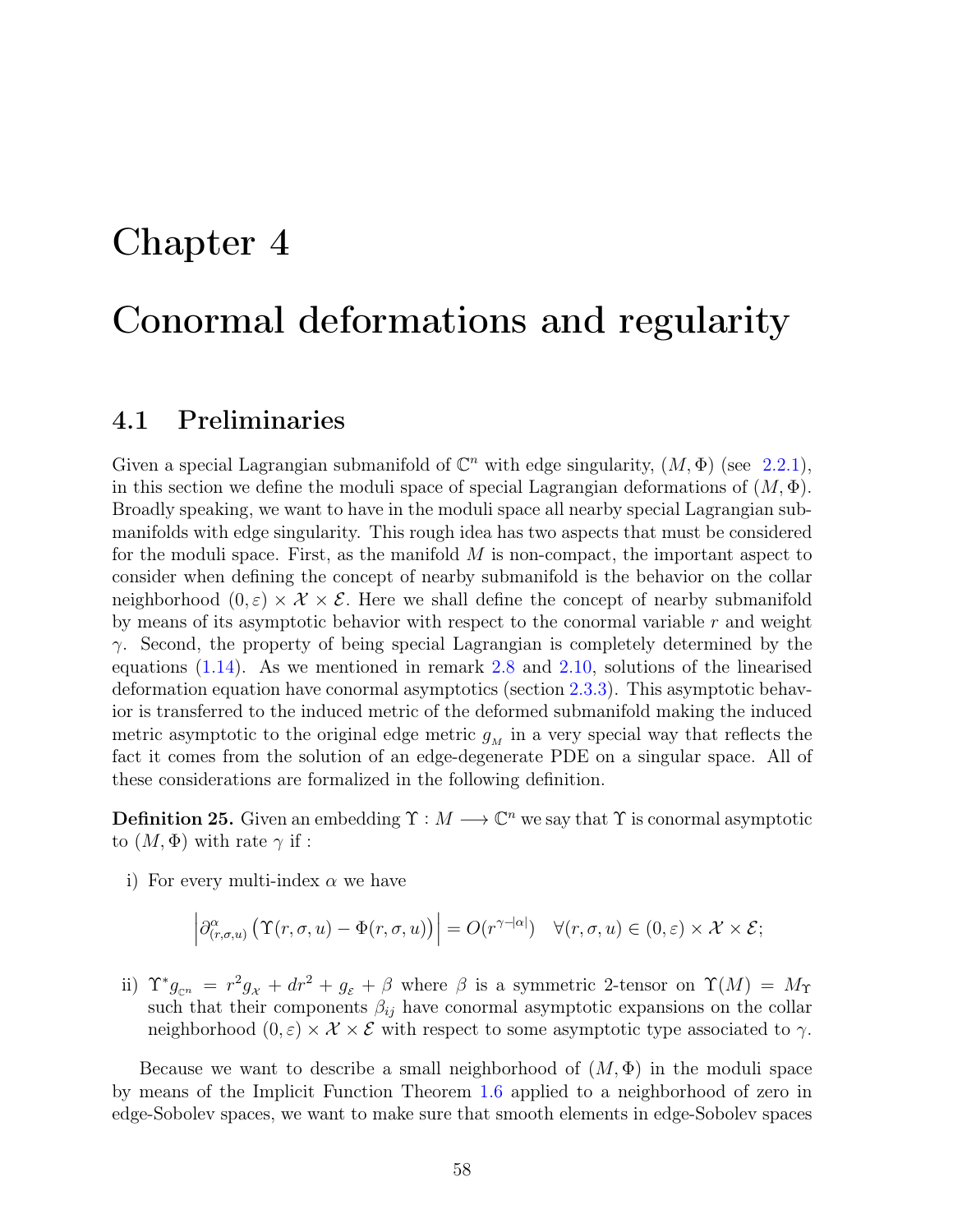with small norm will produce submanifolds. In order to show this, we will define a neighborhood of deformations i.e. we will define a small neighborhood of M in  $\mathbb{C}^n$  such that small deformations will be inside this neighborhood. Because of the geometric singularities of the manifold  $M$  and the behavior of the elements in edge-Sobolev spaces, this neighborhood will be constructed as an edge neighborhood to guarantee that small submanifolds induced by edge-degenerate forms will fit inside it.

**Proposition 4.1.** There exists an open edge neighborhood of the zero section in the normal bundle  $\mathcal{N}((0,\varepsilon) \times \mathcal{X} \times \mathcal{E})$  such that it is given by  $V \times W$  where  $V \subset \mathcal{N}((0,\varepsilon) \times$  $\mathcal{X} \subset T\mathbb{R}^n_x$  is an open conical set and  $W \subset \mathcal{N}(\mathcal{E}) \subset T\mathbb{R}^n_y$  is an open set both of them being neighborhoods of the zero section in the corresponding normal bundles and diffeomorphic to an open edge set  $\tilde{V} \times \tilde{W} \subset \mathbb{R}_x^n \oplus \mathbb{R}_y^n \cong \mathbb{C}^n$  with diffeomorphism given by the exponential map  $\exp_{g_{\mathbb{C}^n}}$ . Moreover, for every  $\gamma > \frac{m+3}{2}$  and  $s > \frac{q+m+1}{2} + \mathfrak{c}_{\gamma}$ , where  $\mathfrak{c}_{\gamma}$  is the positive constant defined in [\(2.14\)](#page-29-1), there exists  $\vartheta > 0$  depending on s and  $\gamma$  such that

$$
\left\{\mathcal{V}_{\Xi}\big|_{(0,\varepsilon)\times\mathcal{X}\times\mathcal{E}}:\Xi\in\mathcal{W}^{s,\gamma}(M,T^*_\wedge M)\text{ and }\|\Xi\|_{s,\gamma}<\vartheta\right\}\subset V\times W.
$$

*Proof.* First let's define the conical open neighborhood  $V \subset \mathcal{N}((0,\varepsilon) \times \mathcal{X}) \subset T\mathbb{R}_{x}^{n}$ . The tubular neighborhood theorem [1.5](#page-17-0) applied to X as a compact submanifold in  $\mathbb{R}^n$ gives us an open neighborhood of the zero section in  $\mathcal{N}(\mathcal{X})$ . Take  $l_0 > 0$  to be the maximum l such that the uniform neighborhood  $\{X \in \mathcal{N}(\mathcal{X}) : |X|_{g_{\mathbb{R}^n}} < l\}$  is inside the tubular neighborhood. By applying the  $\mathbb{R}^+$ -action defined on the cone  $\mathcal{X}^{\wedge}$  to this uniform neighborhood we can obtain the desired open conical neighborhood V of the zero section in the normal bundle  $\mathcal{N}((0,\varepsilon) \times \mathcal{X}) \subset T\mathbb{R}_{x}^{n}$ . Now, for any section  $\mathcal{V}$  of the normal bundle  $\mathcal{N}(\mathcal{X})$  lying in V we have  $|\mathcal{V}(r,\sigma,u)|_{g_{\mathbb{C}^n}} < C_1 \cdot r$  for all  $(r,\sigma,u) \in (0,\varepsilon) \times \mathcal{X} \times \mathcal{E}$ , where the constant  $C_1$  is independent of V. The constant  $C_1$  can be taken to be the maximum  $l > 0$  chosen above. Now choose a uniform tubular neighborhood of the zero section in the normal bundle  $\mathcal{N}(\mathcal{E})$  given by  $\{Y \in \mathcal{N}(\mathcal{E}) : |Y|_{g_{\mathbb{R}^n}} < \vartheta\}$  for some  $\vartheta > 0$ . Clearly this is possible because  $\mathcal E$  is compact. If necessary we can choose a smaller  $\varepsilon$  such that  $\vartheta > C_1 \varepsilon$ . Define W as this uniform neighborhood of the zero section  $W = \{Y \in \mathcal{N}(\mathcal{E}) : |Y|_{g_{\mathbb{R}^n}} < \vartheta\}.$ Then  $V \times W$  is our open edge neighborhood of the zero section in  $\mathcal{N}((0,\varepsilon) \times \mathcal{X} \times \mathcal{E})$ .

To prove the second part of the proposition let  $\Xi \in \mathcal{W}^{s,\gamma}(M,T^*_\wedge M)$  with  $s > \frac{q+m+1}{2} + c_\gamma$ and consider its local expression in a neighborhood  $(0, \varepsilon) \times U \times \Omega \subset (0, \varepsilon) \times U \times \overline{\mathcal{E}}$  given by

$$
\Xi(r,\sigma,u)=\mathcal{A}(r,\sigma,u)dr+\sum_{k=1}^m\mathcal{B}_k(r,\sigma,u)rd\sigma_k+\sum_{l=1}^q\mathcal{C}_l(r,\sigma,u)du_l,
$$

where  $\omega\phi_i\varphi_\lambda\mathcal{A}, \ \omega\phi_i\varphi_\lambda\mathcal{B}_k$  and  $\omega\phi_i\varphi_\lambda\mathcal{C}_l$  belong to  $\mathcal{W}^{s,\gamma}(M)$  as in lemma [3.1.](#page-47-0) Then by proposition [A.5](#page-85-0) there exists a constant  $C > 0$  depending only on s and  $\gamma$  such that

$$
\left| \mathcal{A}(r, \sigma, u) \right| \le C \|\Xi\|_{s, \gamma} r^{\gamma - \frac{m+1}{2}} \tag{4.1}
$$

$$
\left| \mathcal{B}(r, \sigma, u) \right| \le C \|\Xi\|_{s, \gamma} r^{\gamma - \frac{m+1}{2}} \tag{4.2}
$$

$$
\left| \mathcal{C}(r, \sigma, u) \right| \le C \|\Xi\|_{s,\gamma} r^{\gamma - \frac{m+1}{2}} \tag{4.3}
$$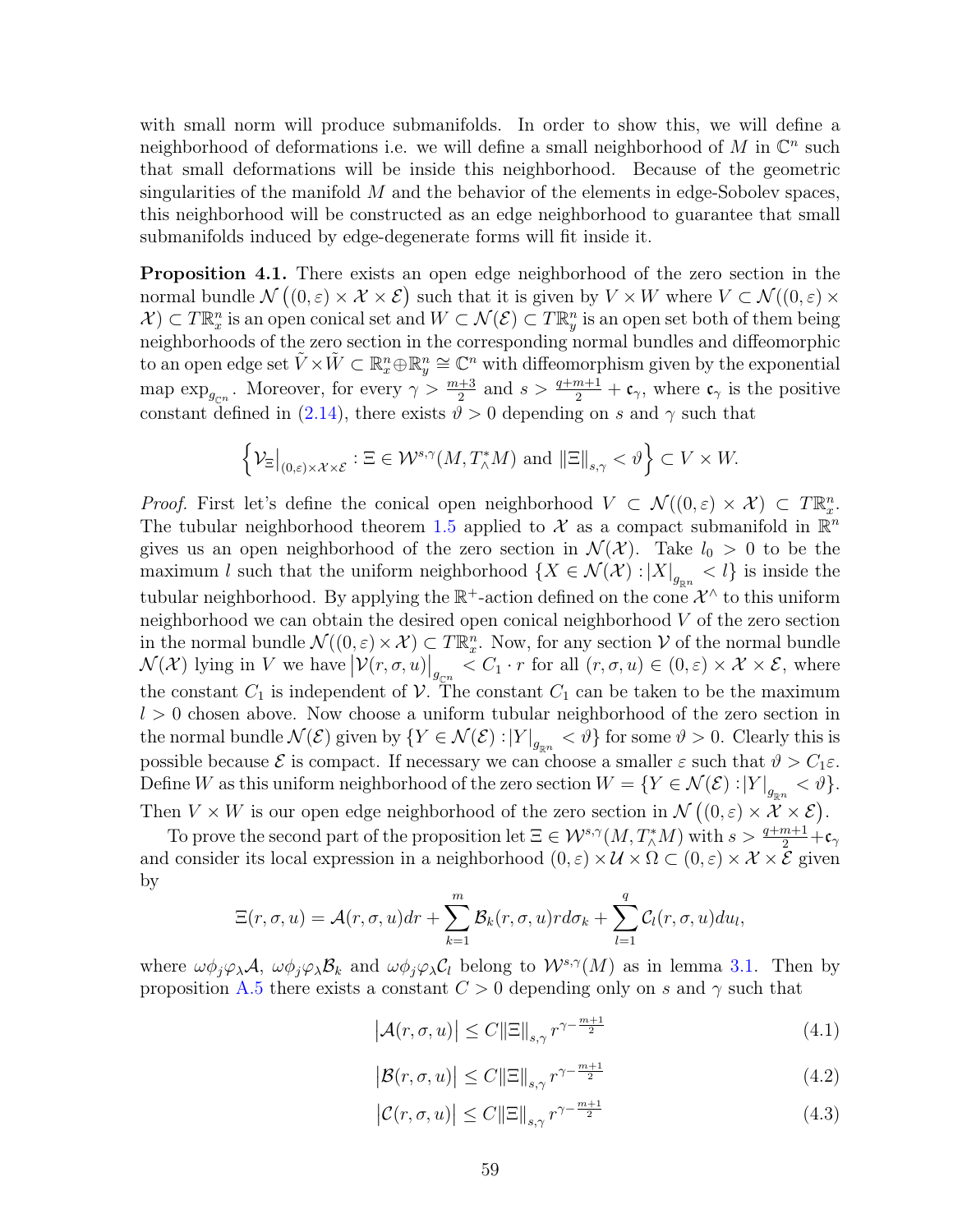for all  $(r, \sigma, u) \in (0, \varepsilon) \times \mathcal{X} \times \mathcal{E}$ . Hence by lemma [3.1](#page-47-0) there exists a constant C' depending only on s and  $\gamma$  such that

<span id="page-68-1"></span>
$$
\left| \tilde{\mathcal{C}}(r, \sigma, u) \right| \le C' \|\Xi\|_{s, \gamma} r^{\gamma - \frac{m+1}{2}} \tag{4.4}
$$

$$
\left| \mathcal{A}(r, \sigma, u)\theta_i + \tilde{\mathcal{B}}_i(r, \sigma, u) \right| \le C' \|\Xi\|_{s, \gamma} r^{\gamma - \frac{m+1}{2}}.
$$
\n(4.5)

Then, by  $(4.4)$  and because  $0 < \varepsilon < 1$ , we have that

<span id="page-68-3"></span>
$$
\left| \tilde{\mathcal{C}}(r, \sigma, u) \right| \le C_1 r \tag{4.6}
$$

for all  $(r, \sigma, u) \in (0, \varepsilon) \times \mathcal{X} \times \mathcal{E}$  if

<span id="page-68-2"></span>
$$
\gamma > \log \left( \frac{C_1}{C' \|\Xi\|_{s,\gamma}} \right) \frac{1}{\log(r)} + \frac{m+3}{2}.
$$
\n(4.7)

Note that if  $\|\Xi\|_{s,\gamma}$  is small enough, then  $(4.7)$  is satisfied and this implies  $(4.6)$ . More precisely, if  $\frac{C_1}{C'} \ge ||\Xi||_{s,\gamma}$  then  $(4.7)$  is satisfied as  $\log(r) < 0$  for  $r \le \varepsilon$ . Therefore  $\frac{C_1}{C'} \geq ||\Xi||_{s,\gamma}$  implies

$$
\left|\tilde{\mathcal{C}}(r,\sigma,u)\right| \leq C_1 r.
$$

Analogously,  $\frac{C_1}{C'} > ||\Xi||_{s,\gamma}$  implies that

$$
\left| \mathcal{A}(r, \sigma, u)\theta_i + \tilde{\mathcal{B}}_i(r, \sigma, u) \right| \leq C_1 r
$$

for any  $\gamma > \frac{m+3}{2}$ . Then it follows from our chose of  $\vartheta$  that

$$
\left| \mathcal{A}(r, \sigma, u)\theta_i + \tilde{\mathcal{B}}_i(r, \sigma, u) \right| \leq \vartheta
$$

for all  $(r, \sigma, u) \in (0, \varepsilon) \times \mathcal{X} \times \mathcal{E}$ .

Observe that the manifold  $M \setminus ((0,\varepsilon) \times \partial M)$  is compact hence we can extend our edge neighborhood  $V \times W$  to this compact space to get a open neighborhood of the zero section in  $\mathcal{N}(M)$  such that near the edge this neighborhood corresponds to the edge open neighborhood constructed above. We denote this neighborhood as  $\mathfrak A$ . Moreover this proposition implies that any smooth form  $\Xi \in \mathcal{W}^{s,\gamma}(M,T^*_\wedge M)$  as above with  $\|\Xi\|_{s,\gamma} < \vartheta$ produces a smooth embedded submanifold inside the neighborhood of deformations A. This submanifold is defined by the embedding  $\exp_{g_{\mathbb{C}^n}}(\mathcal{V}_{\Xi}) \circ \Phi$ .

## <span id="page-68-0"></span>4.2 Regularity of Deformations

Let's consider an elliptic edge problem (see section [3.2.3\)](#page-61-0) for the operator DP[0] acting on edge-Sobolev spaces with admissible weigh  $\gamma > \frac{m+1}{2}$ ,

$$
\mathcal{A}_{\mathrm{DP}[0]} = \begin{bmatrix} \mathrm{DP}[0] & \mathrm{C} \\ \mathcal{T} & \mathrm{B} \end{bmatrix} : \begin{array}{c} \mathcal{W}^{s,\gamma}(M,\bigwedge^{\bullet} T_{\wedge}^{*}M) \\ \oplus \\ H^{s}(\mathcal{E},\mathbb{C}^{N^{+}}) \end{array} \longrightarrow \begin{array}{c} \mathcal{W}^{s-1,\gamma-1}(M,\bigwedge^{\bullet} T_{\wedge}^{*}M) \\ \oplus \\ H^{s-1}(\mathcal{E},J^{-}) \end{array}
$$

.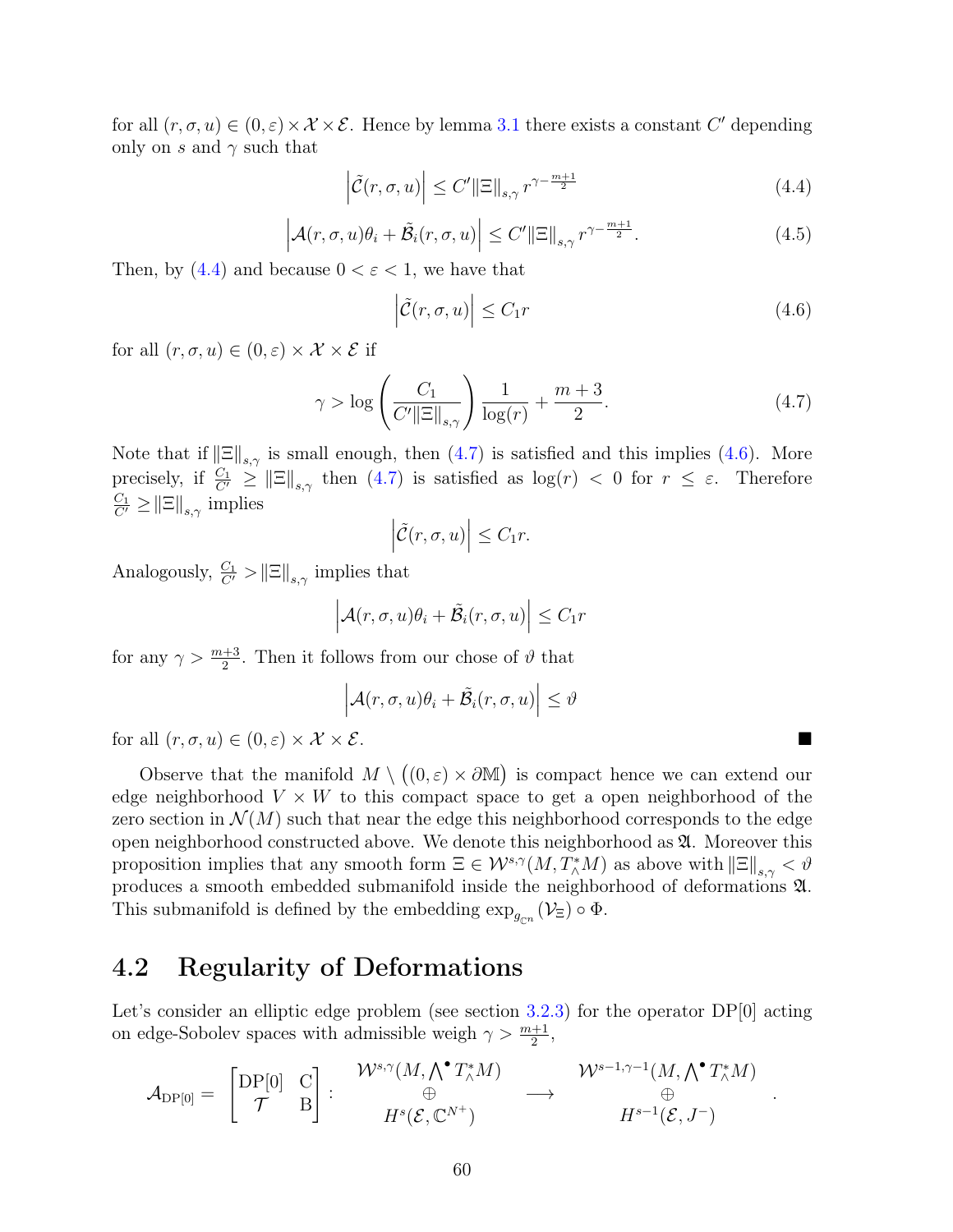Then, by augmenting the deformation operator  $P = P_{\omega_{cn}} \oplus P_{\text{Im}\,\Omega}$  with the trace operator

$$
\mathcal{T}: \mathcal{W}^{s,\gamma}(M, \bigwedge \nolimits^{\bullet} T_{\wedge}^*M) \longrightarrow H^{s-1}(\mathcal{E}, J^{-}),
$$

we obtain a non-linear boundary value problem for P:

$$
\begin{bmatrix} P_{\omega_{\mathbb{C}^N}} \oplus P_{\text{Im}\,\Omega} \\ \mathcal{T} \end{bmatrix} : \mathfrak{A} \subset \mathcal{W}^{s,\gamma}(M,T^*_\wedge M) \longrightarrow \begin{matrix} \mathcal{W}^{s-1,\gamma-1}(M,\bigwedge^\bullet T^*_\wedge M) \\ \oplus \\ H^{s-1}(\mathcal{E},J^-) \end{matrix}
$$

whose linearisation at zero is given by

$$
\begin{bmatrix} \mathrm{DP}[0] \\ \mathcal{T} \end{bmatrix} : \mathcal{W}^{s,\gamma}(M,T^*_\wedge M) \longrightarrow \begin{matrix} \mathcal{W}^{s-1,\gamma-1}(M,\bigwedge^\bullet T^*_\wedge M) \\ \oplus \\ H^{s-1}(\mathcal{E},J^-) \end{matrix}
$$

In this section we consider some properties of solutions of the equation

<span id="page-69-1"></span>
$$
\left[ \begin{matrix} P_{\omega_{\mathbb{C}^N}} \oplus P_{\text{Im}\,\Omega} \\ \mathcal{T} \end{matrix} \right] (\Xi) = 0 \tag{4.8}
$$

.

where  $\Xi \in \mathcal{W}^{s,\gamma}(M,T^*_\wedge M)$ . We are mainly interested in those solutions given by the Implicit Function Theorem for Banach spaces (when applicable) i.e. we assume that  $\Xi = \Xi_1 + \Xi_2$  where  $\Xi_1$  is solution of the linear boundary value problem

<span id="page-69-2"></span>
$$
\begin{bmatrix} \text{DP}[0] \\ \mathcal{T} \end{bmatrix} (\Xi_1) = 0 \tag{4.9}
$$

and  $\Xi_2$  belongs to the Banach space complement in  $\mathcal{W}^{s,\gamma}(M,T^*_\wedge M)$  defined by a splitting (not unique) induced by the finite dimensional space Ker  $\mathcal{A}_{DP[0]}$ . First we have some straightforward observations. The ellipticity of the operator  $\mathcal{A}_{DP[0]}$  (theorem [3.13\)](#page-65-1) and the fact that

$$
\mathcal{A}_{\mathrm{DP}[0]}\begin{bmatrix} \Xi_1\\0 \end{bmatrix} = 0
$$

implies that  $\Xi_1 \in \mathcal{W}^{\infty,\gamma}(M,T^*_\wedge M)$  by elliptic regularity (theorem [2.9\)](#page-35-1). Moreover, because  $\mathcal{W}^{s,\gamma}(M,T^*_\wedge M) \subset H^s_{loc}(M,T^*_\wedge M)$  for all  $s \in \mathbb{R}$  ([[ES97](#page-80-3)], section 9.3, proposition 5), standard Sobolev embeddings (theorem [A.1\)](#page-83-0) imply that  $\Xi_1$  is smooth. The ellipticity of  $\mathcal{A}_{DP[0]}$  implies the existence of a parametrix  $B_{DP[0]}$  with asymptotics O (theorem [2.9\)](#page-35-1) i.e.

$$
\begin{array}{ccc}\n&\mathcal{W}^{s,\gamma}(M,\bigwedge^{\bullet}T_{\wedge}^{*}M)\\
\oplus&&\oplus\\
&H^{s}(\mathcal{E},\mathbb{C}^{N^{+}})\end{array}\n\longrightarrow\n\begin{array}{ccc}\n&\mathcal{W}_{O}^{\infty,\gamma}(M,\bigwedge^{\bullet}T_{\wedge}^{*}M)\\
\oplus&&\oplus\\
&H^{\infty}(\mathcal{E},J^{-})\n\end{array}
$$

Consequently, any element in the kernel of the operator  $\mathcal{A}_{DP[0]}$  belongs to  $\mathcal{W}^{\infty,\gamma}_O(M,\bigwedge^\bullet T^*_\wedge M)$ for some asymptotic type O associated to  $\gamma$ . In particular

<span id="page-69-0"></span>
$$
\Xi_1 \in \mathcal{W}_O^{\infty,\gamma}(M, T_\wedge^* M). \tag{4.10}
$$

.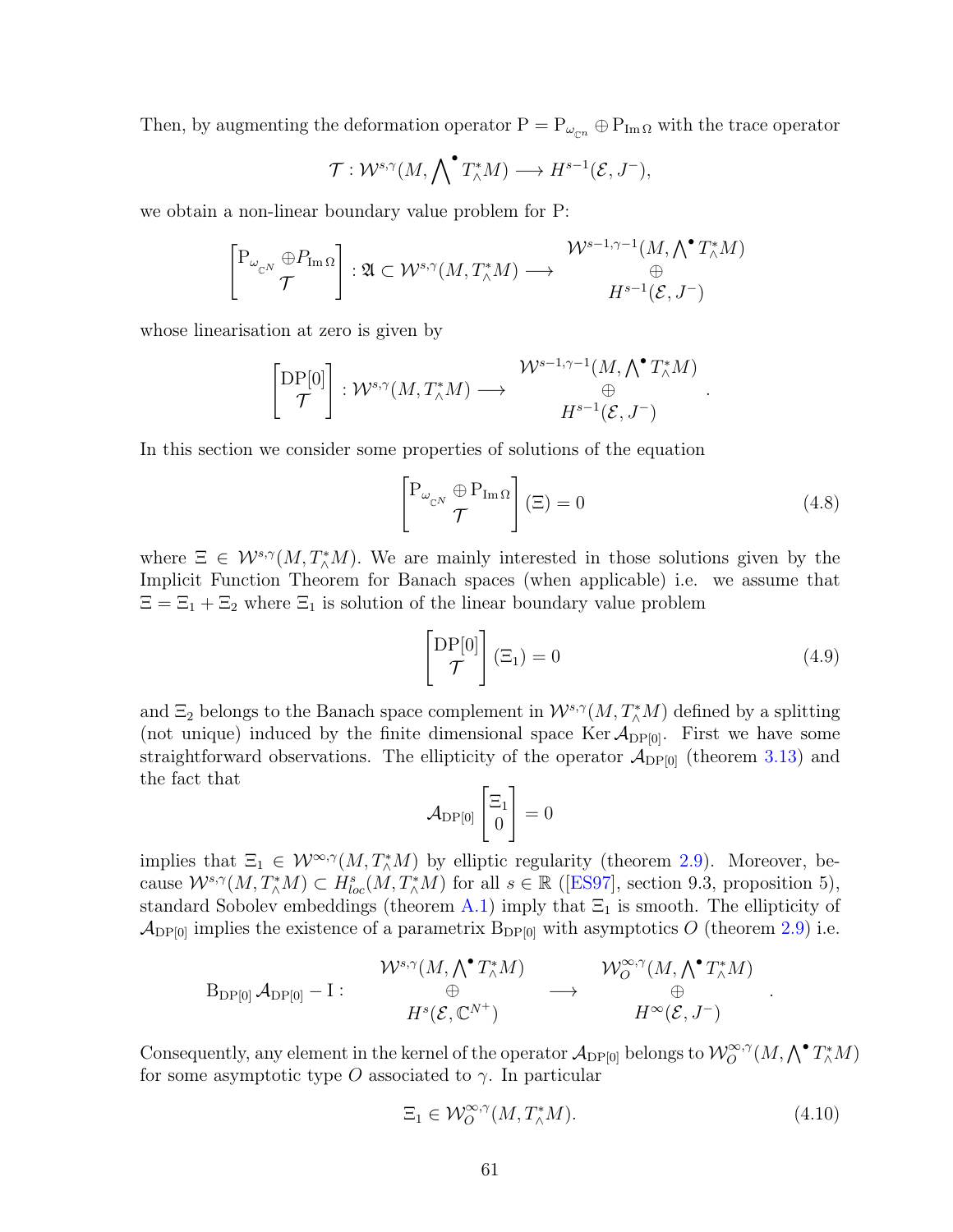Now let's consider the regularity properties of  $\Xi_2$ . Let  $\Xi \in \mathcal{W}^{s,\gamma}(M,T^*_\wedge M)$  such that

<span id="page-70-0"></span>
$$
(\mathcal{P}_{\omega_{\mathbb{C}^n}} \oplus \mathcal{P}_{\text{Im}\,\Omega})(\Xi) = 0. \tag{4.11}
$$

Hence  $\exp_{g_{\mathbb{C}^n}}(\mathcal{V}_{\Xi}) \circ \Phi : M \longrightarrow \mathbb{C}^n$  is a special Lagrangian submanifold. Harvey and Lawson pointed out in [[HL82](#page-80-2)] theorem 2.7 that  $C<sup>2</sup>$  special Lagrangian submanifolds in  $\mathbb{C}^n$  are real analytic, in particular they are smooth. Therefore, by choosing s large enough, [\(4.11\)](#page-70-0) implies that  $\Xi \in C^{\infty}(M, T^*_{\wedge}M)$  which, together with [\(4.10\)](#page-69-0), allow us to conclude that  $\Xi_2$  is smooth.

Even though  $\Xi_1 + \Xi_2$  is solution of the non-linear edge boundary value problem [\(4.8\)](#page-69-1) we cannot conclude immediately that Ξ has a conormal asymptotic expansion near the singular set  $\mathcal E$ . The edge calculus tells us that solutions of the linearised equation [\(4.9\)](#page-69-2), here denoted by  $\Xi_1$ , have such asymptotics. It turns out that it is possible to prove that  $\Xi_2$  also has a conormal expansion i.e. the whole solution of the non-linear edge boundary value problem has conormal expansion. In order to prove this we follow and adapt to our very specific setting in the next two propositions the general argument in [[CMR15](#page-79-6)] theorem 5.1. The author thanks Frédéric Rochon for pointing out and explaining his work.

Observe that

$$
\begin{bmatrix} P_{\omega_{\mathbb{C}^N}} \oplus P_{\text{Im}\,\Omega} \\ \mathcal{T} \end{bmatrix} (\Xi_1 + \Xi_2) = \begin{bmatrix} 0 \\ 0 \end{bmatrix}
$$

implies that  $\mathcal{T}(\Xi_2) = 0$  because  $\mathcal{T}(\Xi_1) = 0$  due to the fact that  $\Xi_1$  is solution of the lin-earised equation [\(4.9\)](#page-69-2). By writing the non-linear equation as  $P_{\omega_{\mathbb{C}^N}} \oplus P_{\text{Im}\,\Omega} = DP[0] + Q$ (see proposition [3.3](#page-50-0) and [\(3.7\)](#page-55-2)) where Q is a non-linear operator locally defined by the sum of products of 2 or more operators in  $\text{Diff}^1_{\text{edge}}(M)$  acting on  $\Xi_1$  or  $\Xi_2$  we have

$$
(DP[0] + Q)(\Xi_2) = -Q(\Xi_1) - \sum_{j \ge 2} Q_{i_1}(\Xi_{\bullet}) \cdots Q_{i_j}(\Xi_{\bullet}). \tag{4.12}
$$

In order to avoid cumbersome notation to keep track of the specific asymptotic types, we say that an element belongs to  $\mathcal{W}^{s,\gamma}_{\mathrm{As}}(M,T^*_\wedge M)$  if it belongs to the edge-Sobolev space with some asymptotic type associated to  $\gamma$ .

**Proposition 4.2.** Let  $\xi_1 \in \mathcal{W}_{As}^{\infty,\gamma-1}(M,\bigwedge^{\bullet} T_{\wedge}^{*}M)$  and  $\Xi_2 \in \mathcal{W}^{\infty,\gamma}(M,T_{\wedge}^{*}M)$  such that

<span id="page-70-1"></span>
$$
(DP[0] + Q)(\Xi_2) = \xi_1.
$$
\n(4.13)

.

Assume that  $\gamma$  is an admissible weight for DP[0] and there exists  $\beta > 0$  such that  $Q(\Xi_2) \in \mathcal{W}^{\infty,\gamma+\beta}(M,\bigwedge^{\bullet} T^*_\wedge M)$  and  $\gamma+\beta+1$  is an admissible weight. Then  $\Xi_2 = E_1 + E_2$ with  $E_2 \in \mathcal{W}_{\mathrm{As}}^{\infty,\gamma}(M,T^*_\wedge M)$  and  $E_1 \in \mathcal{W}^{\infty,\gamma+\beta+1}(M,T^*_\wedge M)$ .

Proof. Let's consider the Fredholm operator defined by DP[0] acting on edge-Sobolev spaces with weight  $\gamma + \beta + 1$ 

$$
\mathcal{W}^{s+1,\gamma+\beta+1}(M,\bigwedge^\bullet T_\wedge^*M) \qquad \qquad \mathcal{W}^{s,\gamma+\beta}(M,\bigwedge^\bullet T_\wedge^*M) \\ \oplus \qquad \qquad \longrightarrow \qquad \bigoplus_{H^s+1(\mathcal{E},\mathbb{C}^{N^+})} \qquad \qquad \longrightarrow \qquad \bigoplus_{H^s(\mathcal{E},J^-)}
$$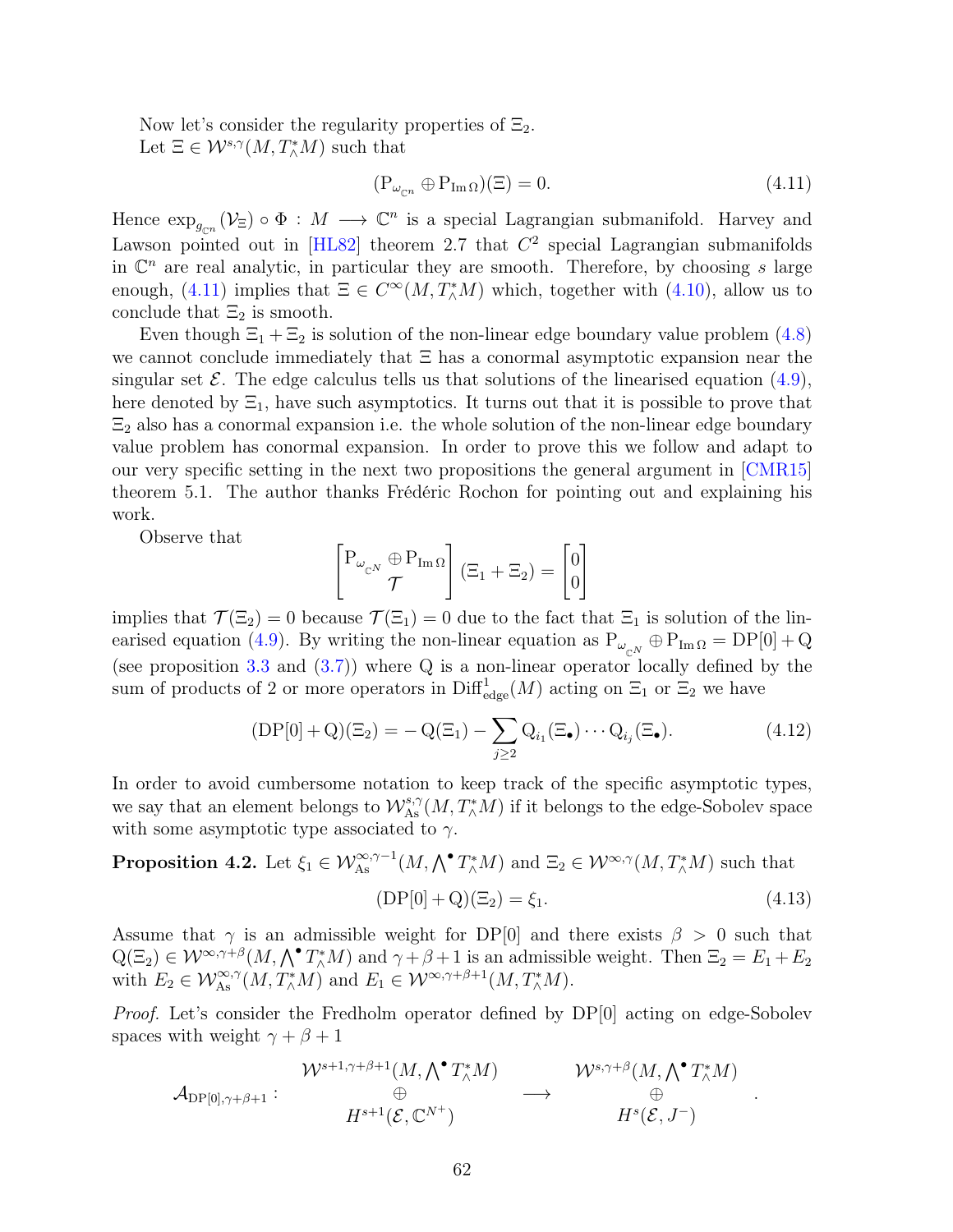Because Coker  $\mathcal{A}_{DP[0], \gamma+\beta+1}$  is finite dimensional and  $C_0^{\infty}(M, \bigwedge^{\bullet} T_{\wedge}^*M)$  is a dense subset of the edge-Sobolev spaces we have

$$
\begin{bmatrix} -\mathrm{Q}(\Xi_2) \\ 0 \end{bmatrix} = \mathcal{A}_{\mathrm{DP}[0], \gamma+\beta+1} \begin{bmatrix} E_1 \\ e_1 \end{bmatrix} + \begin{bmatrix} \mathfrak{F} \\ f \end{bmatrix}
$$

with

$$
\begin{bmatrix} E_1 \\ e_1 \end{bmatrix} \in \begin{array}{c} \mathcal{W}^{s+1,\gamma+\beta+1}(M,\bigwedge^{\bullet} T_{\wedge}^{*}M) \\ \oplus \\ H^{s+1}(\mathcal{E},\mathbb{C}^{N^{+}}) \end{array}
$$

and  $\mathfrak{F} \in C_0^{\infty}(M, \bigwedge^{\bullet} T_{\wedge}^* M), f \in C_0^{\infty}(\mathcal{E}, \mathbb{C}^{N^+})$ . Observe that this implies

$$
\mathcal{A}_{\mathrm{DP}[0], \gamma+\beta+1} \begin{bmatrix} E_1 \\ e_1 \end{bmatrix} \in \begin{matrix} \mathcal{W}^{\infty,\gamma+\beta}(M, \bigwedge^{\bullet} T_{\wedge}^* M) \\ \oplus \\ H^{\infty}(\mathcal{E}, \mathbb{C}^{N^+}) \end{matrix}
$$

as  $Q(\Xi_2) \in \mathcal{W}^{\infty,\gamma+\beta}(M,T^*_\wedge M).$ 

Hence by elliptic regularity (theorem [2.9\)](#page-35-1)

$$
\begin{bmatrix} E_1 \\ e_1 \end{bmatrix} \in \begin{array}{c} \mathcal{W}^{\infty,\gamma+\beta+1}(M,\bigwedge^{\bullet}T_{\wedge}^{*}M) \\ \oplus \\ H^{\infty}(\mathcal{E},\mathbb{C}^{N^{+}}) \end{array}
$$

.

 $e_1$ 

1 .

Now define 
$$
\begin{bmatrix} E_2 \\ e_2 \end{bmatrix} := \begin{bmatrix} \Xi_2 \\ 0 \end{bmatrix} - \begin{bmatrix} E_1 \\ e_1 \end{bmatrix}
$$
, then by (4.13)  

$$
\mathcal{A}_{\text{DP}[0], \gamma} \begin{bmatrix} E_2 \\ e_2 \end{bmatrix} = \begin{bmatrix} \xi_1 - \mathcal{Q}(\Xi_2) \\ 0 \end{bmatrix} - \mathcal{A}_{\text{DP}[0], \gamma} \begin{bmatrix} E_1 \\ e_1 \end{bmatrix}
$$

Observe that as  $\mathcal{A}_{DP[0],\gamma}$  and  $\mathcal{A}_{DP[0],\gamma+\beta+1}$  are  $2 \times 2$  operator matrices with DP[0] in the upper left corner they differ by Green operators with asymptotics acting on the corresponding spaces (see section [2.3.7\)](#page-39-0). Hence we can write  $\mathcal{A}_{DP[0],\gamma} = \mathcal{A}_{DP[0],\gamma+\beta+1}$  –  $G_{\text{DP[0],\gamma+\beta+1}}+G_{\text{DP[0],\gamma}}$ , where  $G_{\text{DP[0],\gamma+\beta+1}}$  is the Green operator matrix with the elliptic boundary conditions for DP[0] acting on spaces with weight  $\gamma + \beta + 1$  and analogously for  $G_{\text{DP[0]},\gamma}$ . This implies

$$
\mathcal{A}_{\mathrm{DP}[0],\gamma} \begin{bmatrix} E_2 \\ e_2 \end{bmatrix} = \begin{bmatrix} \xi_1 \\ 0 \end{bmatrix} + \begin{bmatrix} \mathfrak{F} \\ f \end{bmatrix} - (-G_{\mathrm{DP}[0],\gamma+\beta+1} + G_{\mathrm{DP}[0],\gamma}) \begin{bmatrix} E_1 \\ e_1 \end{bmatrix}
$$

therefore, by the mapping properties of Green operators [\(2.39\)](#page-41-1),

$$
\mathcal{A}_{\mathrm{DP}[0],\gamma} \begin{bmatrix} E_2 \\ e_2 \end{bmatrix} \in \mathcal{W}_{\mathrm{As}}^{\infty,\gamma-1}(M,\bigwedge {}^{\bullet}T_{\wedge}^*M).
$$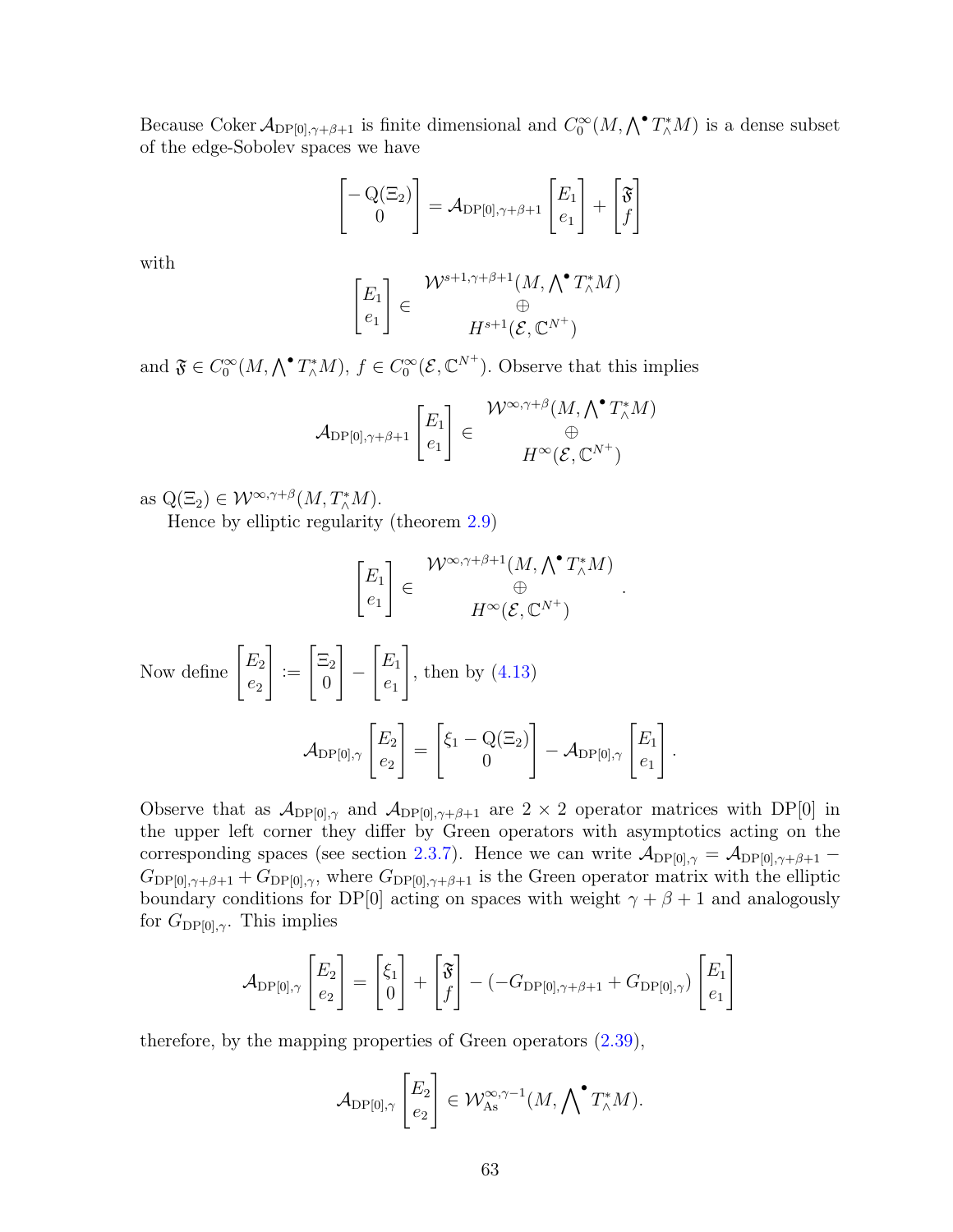By elliptic regularity we conclude

$$
\begin{bmatrix} E_2 \\ e_2 \end{bmatrix} \in \begin{array}{c} \mathcal{W}_{\mathrm{As}}^{\infty,\gamma}(M,\bigwedge^{\bullet} T_{\wedge}^* M) \\ \oplus \\ H^{\infty}(\mathcal{E},\mathbb{C}^{N^+}) \end{array}
$$

and  $\Xi_2 = E_1 + E_2$  as claimed.

**Proposition 4.3.** Let  $\Xi_1 \in \mathcal{W}_{\text{As}}^{\infty,\gamma}(M,T^*_\wedge M)$  and  $\Xi_2 \in \mathcal{W}^{\infty,\gamma}(M,T^*_\wedge M)$  with an admissible weight  $\gamma > \frac{m+5}{2}$  such that

<span id="page-72-0"></span>
$$
(DP[0] + Q)(\Xi_1 + \Xi_2) = 0 \tag{4.14}
$$

and  $DP[0](\Xi_1) = 0$ . Then  $\Xi_2 \in \mathcal{W}_{As}^{\infty,\gamma}(M,T^*_\wedge M)$ .

Proof. Equation [\(4.14\)](#page-72-0) can be written as

<span id="page-72-1"></span>
$$
(DP[0] + Q)(\Xi_2) = -Q(\Xi_1) - \sum_{j \ge 2} Q_{i_1}(\Xi_\bullet) \cdots Q_{i_j}(\Xi_\bullet), \tag{4.15}
$$

(see  $(4.12)$ ). The right hand side of  $(4.15)$  consists of products where at least one of the operators in each of these products is acting on  $\Xi_1$ , let's say  $Q_1(\Xi_1)$ . Now, the term  $Q_1(\Xi_1)$ has asymptotics (associated to  $\gamma - 1$ ) and the other elements  $Q_{i_k}(\Xi_{\bullet})$  in the products satisfy the estimate  $(A.7)$  near the edge. Hence by [[Sch98](#page-82-0)] theorem 2.3.13, multiplication by elements in  $C_0^{\infty}(\mathbb{M})$  induces a continuous operator on Sobolev spaces with asymptotics (with possibly different asymptotic type but associated to the same weight). Therefore we conclude that the right hand side in [\(4.15\)](#page-72-1) belongs to  $\mathcal{W}_{\mathrm{As}}^{\infty,\gamma-1}(M,T^*_\wedge M)$ .

Now, the fact that  $\gamma > \frac{m+5}{2}$  together with  $(A.43)$  implies that  $Q(\Xi_2) \in \mathcal{W}^{\infty,\gamma+\beta}(M,T^*_\wedge M)$ for some  $\beta > 0$ . If necessary we can choose  $\beta$  small enough such that  $\gamma + \beta + 1$ is an admissible weight for DP[0]. Then, proposition [4.2](#page-70-1) implies  $\Xi_2 = E_1 + E_2$  with  $E_1 \in \mathcal{W}^{\infty,\gamma+\beta+1}(M,T^*_\wedge M)$  and  $E_2 \in \mathcal{W}_{\mathrm{As}}^{\infty,\gamma}(M,T^*_\wedge M)$ .

Define  $S_1 := \Xi_2 - E_2 = E_1$  and observe that  $(4.15)$  and a similar argument as above implies

$$
(\mathrm{DP}[0] + \mathrm{Q})(S_1) \coloneqq \xi_2 \in \mathcal{W}_{\mathrm{As}}^{\infty, \gamma - 1}(M, T_{\wedge}^* M).
$$

Moreover,  $(A.43)$  and  $\gamma > \frac{m+5}{2}$  imply that  $Q(S_1)$  belongs to the space  $\mathcal{W}^{\infty,\gamma+\beta+1+\beta'}(M,T^*_\wedge M)$ for some  $\beta' > 0$ . Then by following the same argument as in proposition [4.2](#page-70-1) we have

$$
S_1 = E_3 + E_4
$$

with  $E_3 \in \mathcal{W}^{\infty,\gamma+\beta+\beta'+2}(M,T^*_\wedge M)$  and  $E_4 = \mathcal{W}^{\infty,\gamma}_{\mathrm{As}}(M,T^*_\wedge M)$ . Hence we have found an element  $E_2 + E_4 \in \mathcal{W}_{\mathrm{As}}^{\infty,\gamma}(M, T^*_{\wedge}M)$  such that

$$
\Xi_2 - (E_2 + E_4) = E_3 \in \mathcal{W}^{\infty, \gamma + \beta + \beta' + 2}(M, T_\wedge^* M).
$$

We continue this recursion argument by setting  $S_2 = S_1 - E_4 = \Xi_2 - E_2 - E_4 = E_3$  and

$$
(DP[0] + Q)(S_2) = \xi_3.
$$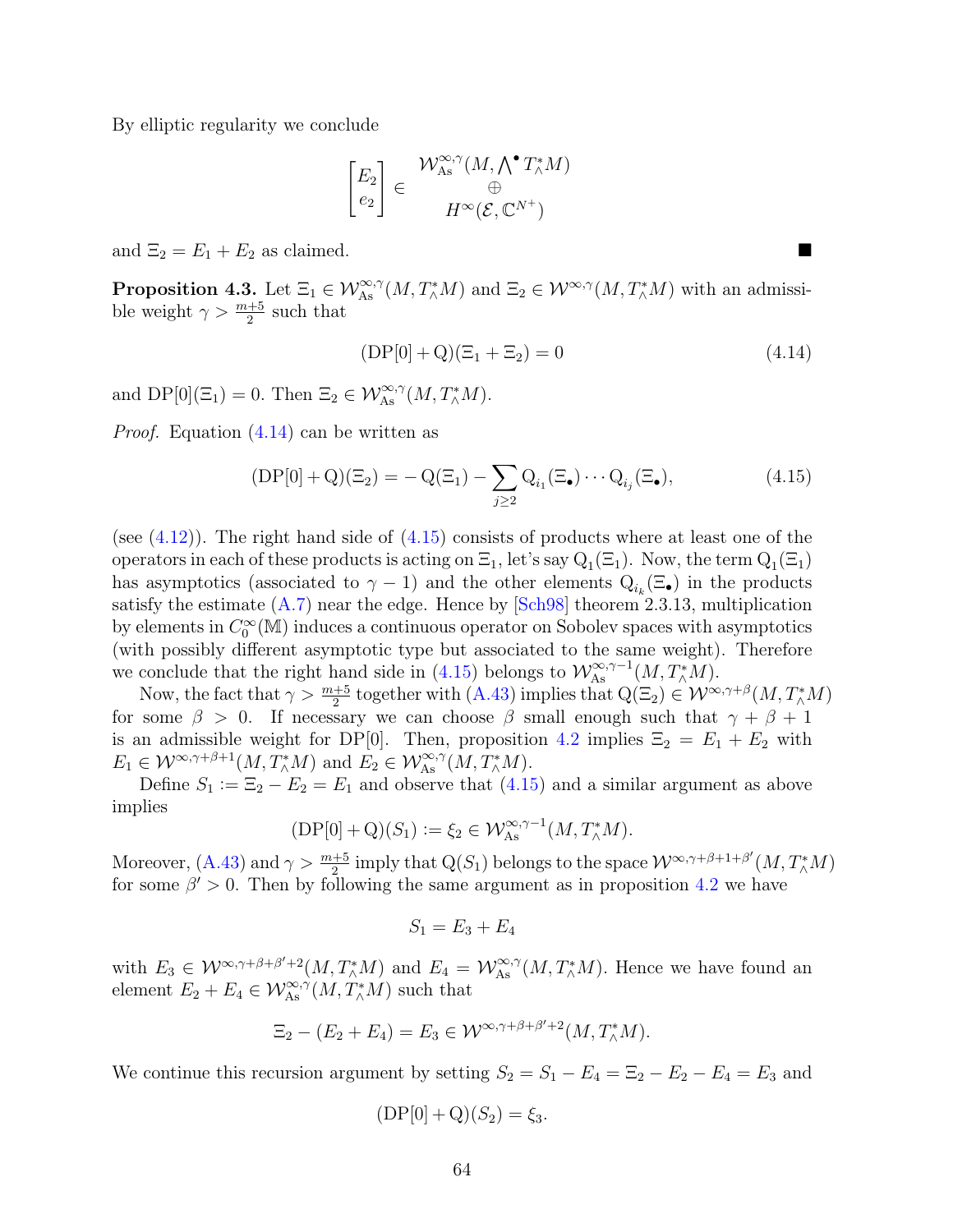Therefore by means of this iterative process we conclude that for every  $l > 0$  there exists  $E \in \mathcal{W}_{\mathrm{As}}^{\infty,\gamma}(M,T^*_\wedge M)$  such that  $\Xi_2 - E \in \mathcal{W}^{\infty,\gamma+l}(M,T^*_\wedge M)$ . Note that if

$$
E(r, \sigma, y) - \omega(r) \sum_{j=0}^{N(l)} \sum_{k=0}^{m_j} c_{j,k}(\sigma) v_{j,k}(y) r^{-p_j} \log^k(r) \in \mathcal{W}^{\infty, \gamma+l}(M, T^*_\wedge M)
$$

then, by adding and subtracting  $\omega(r)$ N  $\sum$ (l)  $j=0$  $\sum_{j=1}^{m_j}$  $_{k=0}$  $c_{j,k}(\sigma)v_{j,k}(y)r^{-p_j}\log^k(r) \in \mathcal{W}^{\infty,\gamma+l}(M,T^*_\wedge M)$ to  $\Xi_2 - E$ , we obtain

$$
\Xi_2(r,\sigma,y)-\omega(r)\sum_{j=0}^{N(l)}\sum_{k=0}^{m_j}c_{j,k}(\sigma)v_{j,k}(y)r^{-p_j}\log^k(r)\in \mathcal{W}^{\infty,\gamma+l}(M,T^*_\wedge M).
$$

Therefore  $\Xi_2 \in \mathcal{W}_{\mathrm{As}}^{\infty,\gamma}(M,T^*_{\wedge})$  $\mathbb{L}\times M$ ).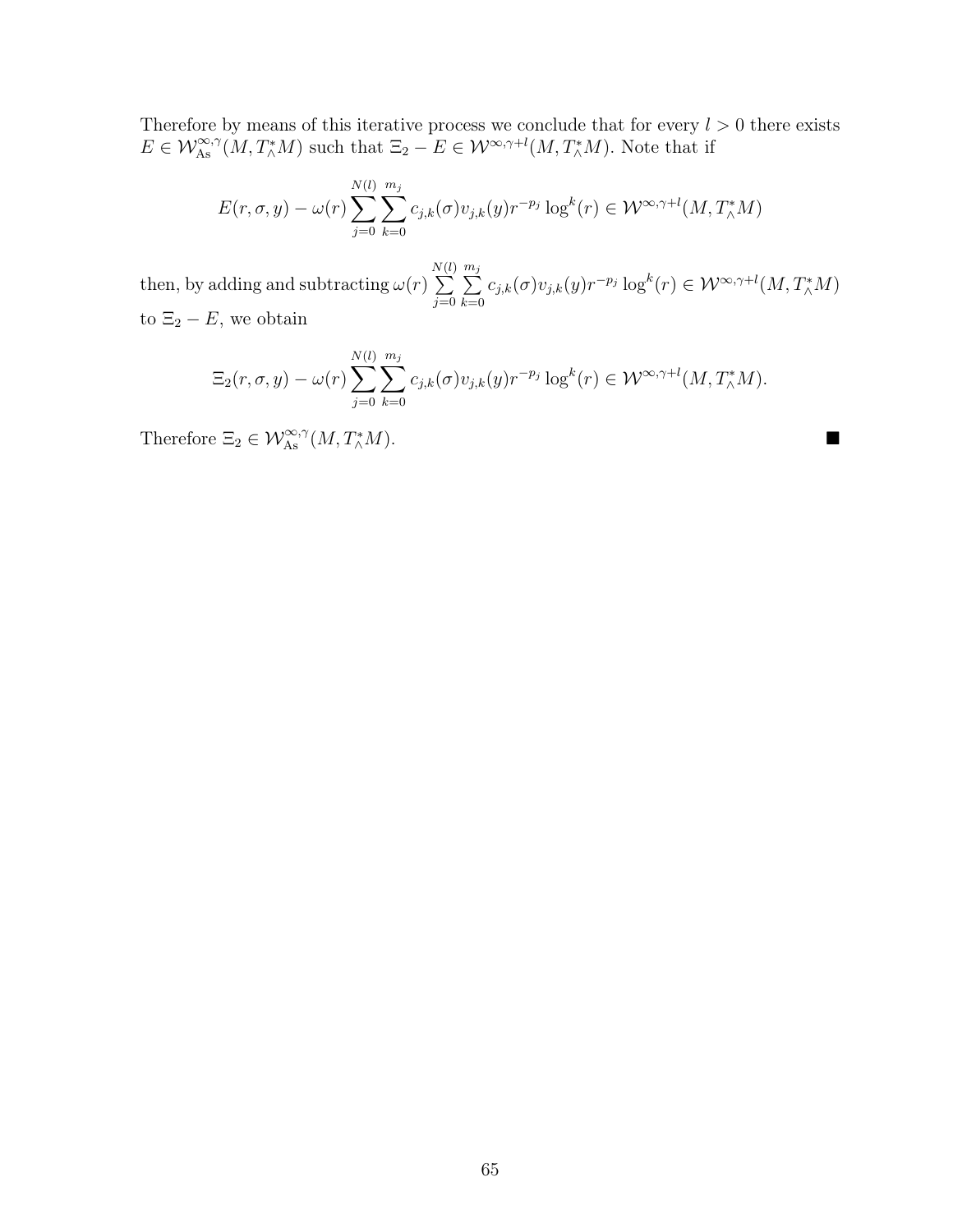# Chapter 5

# The Moduli space

In this section we define the moduli space we are interested in and prove the main result of this thesis. Let  $(M, \Phi)$  be a special Lagrangian submanifold with edge singularity i.e. M is a manifold with edge singularity (section [2.2.1\)](#page-21-0) and  $\Phi : M \longrightarrow \mathbb{C}^n$  is an edge special Lagrangian embedding (see definition [24\)](#page-45-0).

**Definition 26.** Given an admissible weight  $\gamma > \frac{m+5}{2}$ , we define the moduli space  $\mathfrak{M}(M, \Phi, \mathcal{T}, \gamma)$  of conormal asymptotic special Lagrangian deformations of  $(M, \Phi)$  with rate  $\gamma$  and elliptic boundary trace condition T as the space of smooth embeddings  $\Upsilon : M \longrightarrow \mathbb{C}^n$ , conormal asymptotic to  $(M, \Phi)$  with rate  $\gamma$ , such that they satisfy the boundary condition  $\mathcal{T}(\Upsilon) = 0$  where  $\mathcal T$  is a trace pseudo-differential operator:

<span id="page-74-0"></span>
$$
\mathcal{T}: \mathcal{W}^{s,\gamma}(M, T^*_\wedge M) \longrightarrow H^{s-1}(\mathcal{E}, J^-) \tag{5.1}
$$

with  $s > \max \left\{ \frac{m+1+q}{2} + \mathfrak{c}_{\gamma}, \frac{m+3+q}{2} \right\}$  $\left\{\frac{3+q}{2}\right\}$  such that  $\mathcal T$  belongs to a set of boundary conditions for an elliptic edge boundary value problem for the operator DP[0] on the edge-Sobolev space  $\mathcal{W}^{s,\gamma}(M,T^*_\wedge M)$ .

Given a special Lagrangian submanifold with edge singularity  $(M, \Phi)$ , the moduli space of conormal asymptotic special Lagrangian deformations depends on the parameters  $\gamma$  and  $\mathcal T$ . The role of the weight  $\gamma$  is explained in the definition of conormal asymp-totic embedding (see definition [25\)](#page-66-0). The existence of a trace operator  $\mathcal T$  and its role in the elliptic theory of edge degenerate equations was discussed in section [3.2.3.](#page-61-0) Here we want to include further details about  $\mathcal T$ . The edge symbol defining  $\mathcal T$  was defined in [\(3.14\)](#page-64-0) as a family of continuous linear maps  $t(u, \eta) : \mathcal{K}^{s,\gamma}(\mathcal{X}^{\wedge}) \longrightarrow J_{(u,\eta)}^{-}$  $\bar{u}_{(u,\eta)}$  continuously parametrized by  $T^*\mathcal{E} \setminus \{0\}$ . Note that as  $J^-$  is a finite rank vector bundle, the operators  $t(u, \eta)$  are finite rank operators (in particular compact operators). The trace operator  $\mathcal T$ was locally defined by

$$
\mathcal{T} = \text{Op}(t(u, \eta)) = \mathcal{F}_{\eta \to u}^{-1} t(u, \eta) \mathcal{F}_{u' \to \eta}.
$$

Now recall from section [3.2.3](#page-61-0) that the fibers of the vector bundle  $J^-$  consist mainly of isomorphic images of finite dimensional kernels of Fredholm operators acting on the extension of cone-Sobolev spaces defined by  $(3.12)$ . The operator-valued symbols  $t(u, \eta)$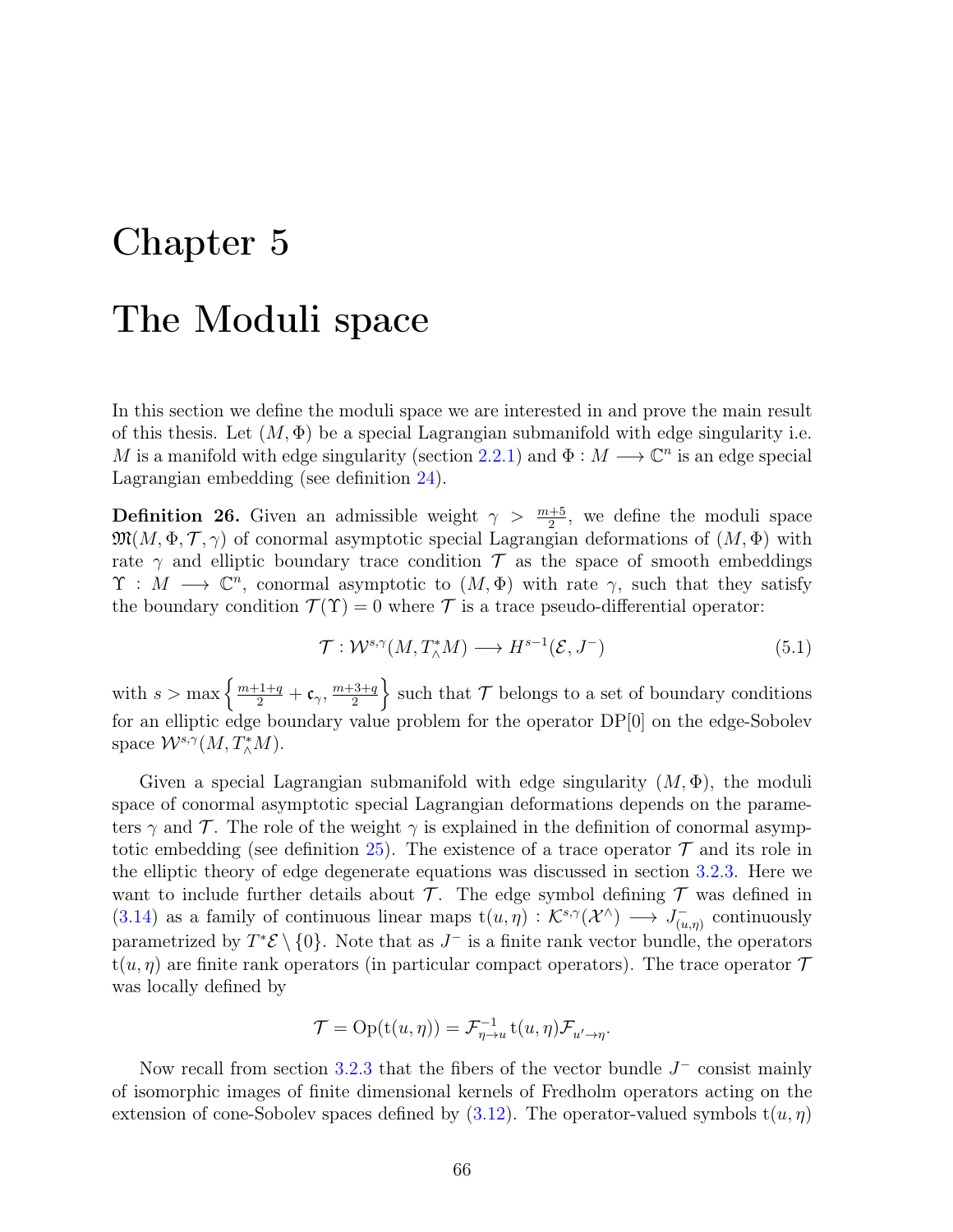correspond to the projection of the cone-Sobolev space  $\mathcal{K}^{s,\gamma}(\mathcal{X}^{\wedge})$  onto the finite dimensional kernel of  $(3.12)$ . By considering a local trivialization of  $J^-$  over an open subset  $\Omega \subset \mathcal{E}$  and using the fact that  $t(u, \eta)$  are projections, it is possible to prove the following proposition.

**Proposition 5.1.** Locally on  $\Omega \subset \mathcal{E}$ , the trace operator  $\mathcal{T}$  in [\(5.1\)](#page-74-0) acts on each of the components of the stretched cotangent bundle  $T^*_{\wedge}M$  as an integral operator with kernel in  $C^{\infty}(\Omega \times \mathcal{X}^{\wedge} \times \Omega) \otimes \mathbb{C}^{N^{-}}$ .

This proposition and its proof is contained in the more general result presented in [[Sch98](#page-82-0)] proposition 3.4.6. The reader is referred to that book for details.

Given a operator-valued trace symbol  $t(u, \eta)$ , the trace operator  $\mathcal T$  is unique module negligible operators from the point of view of ellipticity and smoothness. See [[NSSS06](#page-82-1)] section 6.1 for details.

<span id="page-75-0"></span>**Theorem 5.2.** Locally near M the moduli space  $\mathfrak{M}(M, \Phi, \mathcal{T}, \gamma)$  is homeomorphic to the zero set of a smooth map  $\mathfrak G$  between smooth manifolds  $\mathcal M_1, \mathcal M_2$  given as neighborhoods of zero in finite dimensional Banach spaces. The map  $\mathfrak{G} : \mathcal{M}_1 \longrightarrow \mathcal{M}_2$  satisfies  $\mathfrak{G}(0) = 0$ and  $\mathfrak{M}(M, \Phi, \mathcal{T}, \gamma)$  near M is a smooth manifold of finite dimension when  $\mathfrak{G}$  is the zero map.

*Proof.* As  $\gamma$  is an admissible weight we have that

$$
\mathcal{A}_{\mathrm{DP}[0]} = \begin{bmatrix} \mathrm{DP}[0] & C \\ \mathcal{T} & B \end{bmatrix} : \begin{array}{c} \mathcal{W}^{s,\gamma}(M,\bigwedge^{\bullet} T_{\wedge}^{*}M) & \mathcal{W}^{s-1,\gamma-1}(M,\bigwedge^{\bullet} T_{\wedge}^{*}M) \\ \oplus & \oplus \\ H^{s}(\mathcal{E},\mathbb{C}^{N^{+}}) & H^{s-1}(\mathcal{E},J^{-}) \end{array} \tag{5.2}
$$

is a Fredholm operator. Thus the cokernel is a finite dimensional space and it can be identified with a finite dimensional subspace in the codomain of  $\mathcal{A}_{DP[0]}$  (denoted as Coker  $\mathcal{A}_{DP[0]}$  such that it splits the codomain in the following way

$$
\mathcal{W}^{s-1,\gamma-1}(M,\bigwedge^{\bullet}T_{\wedge}^{*}M) = \text{Im}\,\mathcal{A}_{\text{DP}[0]} \oplus \text{Coker}\,\mathcal{A}_{\text{DP}[0]}.
$$
\n
$$
H^{s-1}(\mathcal{E},J^{-})
$$
\n(5.3)

Now consider the Banach space

$$
\left(\begin{array}{c}\mathcal{W}^{s,\gamma}(M,\bigwedge^\bullet T_\wedge^*M)\\ \oplus\\ H^s(\mathcal{E},\mathbb{C}^{N^+})\end{array}\right)\oplus\text{Coker}\,\mathcal{A}_{\mathrm{DP}[0]}.
$$

Consider the following extension  $\hat{P}$  of the deformation operator to this space

$$
\hat{P}: \left(\begin{array}{c} \mathcal{W}^{s,\gamma}(M,\bigwedge^{\bullet}T_{\wedge}^{*}M)\\ \oplus\\ H^{s}(\mathcal{E},\mathbb{C}^{N^{+}}) \end{array}\right) \oplus \operatorname{Coker} \mathcal{A}_{\textnormal{DP[0]}} \longrightarrow \begin{array}{c} \mathcal{W}^{s-1,\gamma-1}(M,\bigwedge^{\bullet}T_{\wedge}^{*}M)\\ \oplus\\ H^{s-1}(\mathcal{E},J^{-}) \end{array}
$$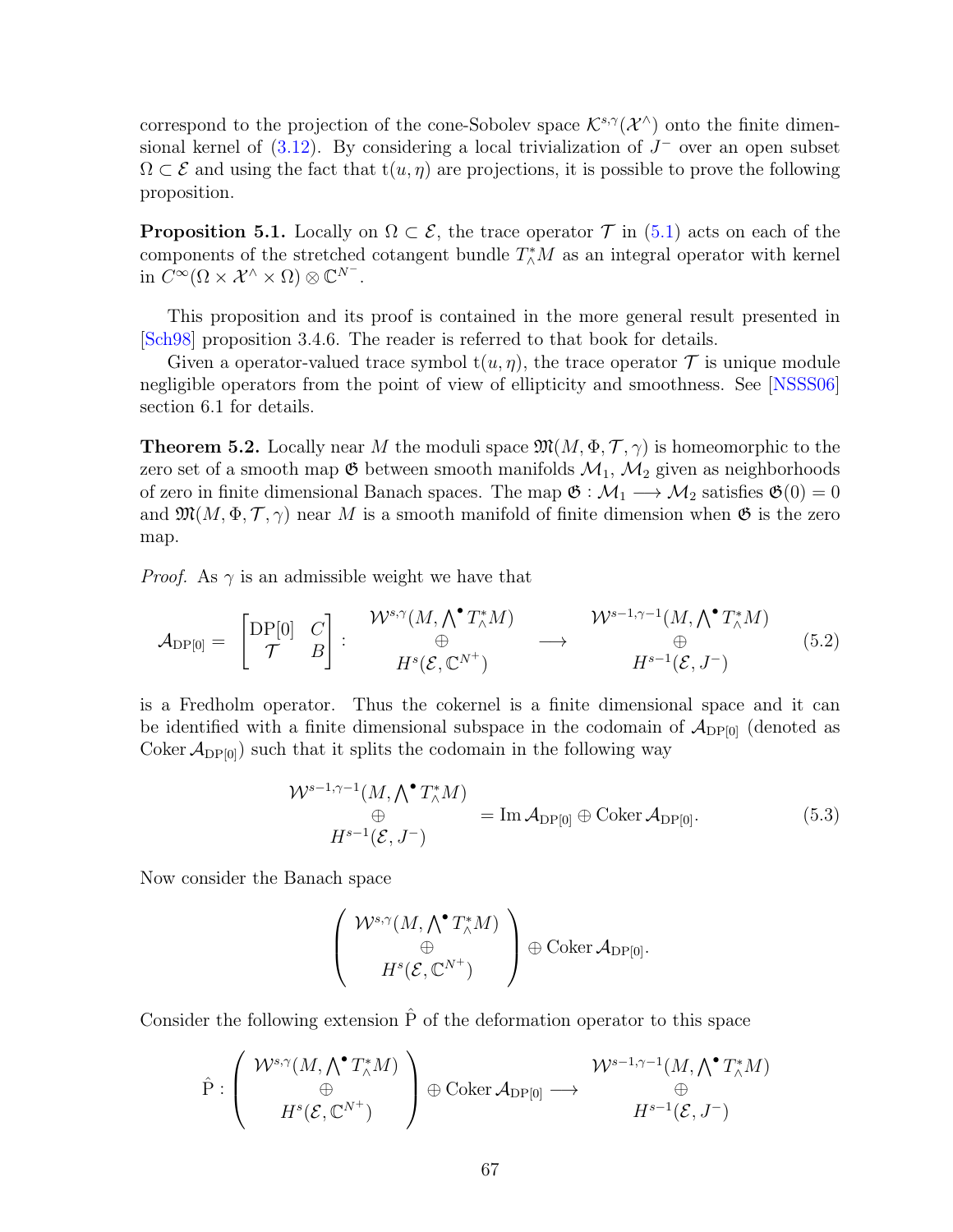given by

$$
\hat{P}\left(\begin{bmatrix} \Xi \\ g \end{bmatrix}, \begin{bmatrix} v \\ w \end{bmatrix}\right) = A_P \begin{bmatrix} \Xi \\ g \end{bmatrix} + \begin{bmatrix} v \\ w \end{bmatrix},
$$

.

where we are using the notation  $\mathcal{A}_{P}$  for the operator  $\begin{bmatrix} P & C \\ T & R \end{bmatrix}$  $\mathcal{T}$  B 1

Hence

$$
\hat{\mathcal{D}P}[0]\left(\begin{bmatrix} \Xi \\ g \end{bmatrix}, \begin{bmatrix} v \\ w \end{bmatrix}\right) = \begin{bmatrix} \mathcal{D}P[0] & \mathcal{C} \\ \mathcal{T} & \mathcal{B} \end{bmatrix} \begin{bmatrix} \Xi \\ g \end{bmatrix} + \begin{bmatrix} v \\ w \end{bmatrix}
$$

and

$$
\operatorname{Ker} D\hat{P}[0] = \operatorname{Ker} \mathcal{A}_{DP[0]} \times \{0\}.
$$

Observe that  $D\hat{P}[0]$  is surjective and Ker  $D\hat{P}[0]$  is finite dimensional. Then

$$
\begin{pmatrix}\n\mathcal{W}^{s,\gamma}(M,\bigwedge^{\bullet}T_{\wedge}^{*}M) \\
\oplus \\
H^{s}(\mathcal{E},\mathbb{C}^{N^{+}})\n\end{pmatrix} \oplus \text{Coker }\mathcal{A}_{\text{DP}[0]} = (\text{Ker D}\hat{P}[0] \oplus N) \oplus \text{Coker }\mathcal{A}_{\text{DP}[0]}
$$

for some closed subspace N.

By the Implicit Function Theorem [1.6](#page-18-0) there exists  $U_1 \subset \text{Ker } \mathcal{A}_{DP[0]}, U_2 = U_2' \times U_2'' \subset$  $N \oplus \text{Coker } \mathcal{A}_{\text{DP[0]}}$  and a smooth map  $\mathfrak{G}_1 \times \mathfrak{G}_2 : \mathcal{U}_1 \longrightarrow \mathcal{U}_2' \times \mathcal{U}_2''$  such that

$$
\hat{P}^{-1}(0) \cap (\mathcal{U}_1 \times \mathcal{U}_2) =
$$
\n
$$
\left\{ \left( \begin{bmatrix} a \\ b \end{bmatrix}, \mathfrak{G}_1 \left( \begin{bmatrix} a \\ b \end{bmatrix} \right), \mathfrak{G}_2 \left( \begin{bmatrix} a \\ b \end{bmatrix} \right) \right) : \begin{bmatrix} a \\ b \end{bmatrix} \in \mathcal{U}_1 \right\} \subset \text{Ker } D\hat{P}[0] \oplus N \oplus \text{Coker } \mathcal{A}_{DP[0]}.
$$

This give us a description of the elements in the null set of the non-linear operator  $\hat{P}$  in a neighborhood of zero in terms of elements in  $\text{Ker DP}[0]$ . In order to pass to solutions of the deformation operator P in terms of Ker DP[0] we have the following.

Observe that

$$
\left(\begin{bmatrix}a\\b\end{bmatrix},\mathfrak{G}_1\left(\begin{bmatrix}a\\b\end{bmatrix}\right),\mathfrak{G}_2\left(\begin{bmatrix}a\\b\end{bmatrix}\right)\right)\in\hat{P}^{-1}(0)\cap(\mathcal{U}_1\times\mathcal{U}_2),
$$

implies

$$
\hat{P}\left(\begin{bmatrix}a\\b\end{bmatrix},\mathfrak{G}_1\left(\begin{bmatrix}a\\b\end{bmatrix}\right),\mathfrak{G}_2\left(\begin{bmatrix}a\\b\end{bmatrix}\right)\right)=\mathcal{A}_P\left(\begin{bmatrix}a\\b\end{bmatrix},\mathfrak{G}_1\left(\begin{bmatrix}a\\b\end{bmatrix}\right)\right)+\mathfrak{G}_2\left(\begin{bmatrix}a\\b\end{bmatrix}\right)=0.
$$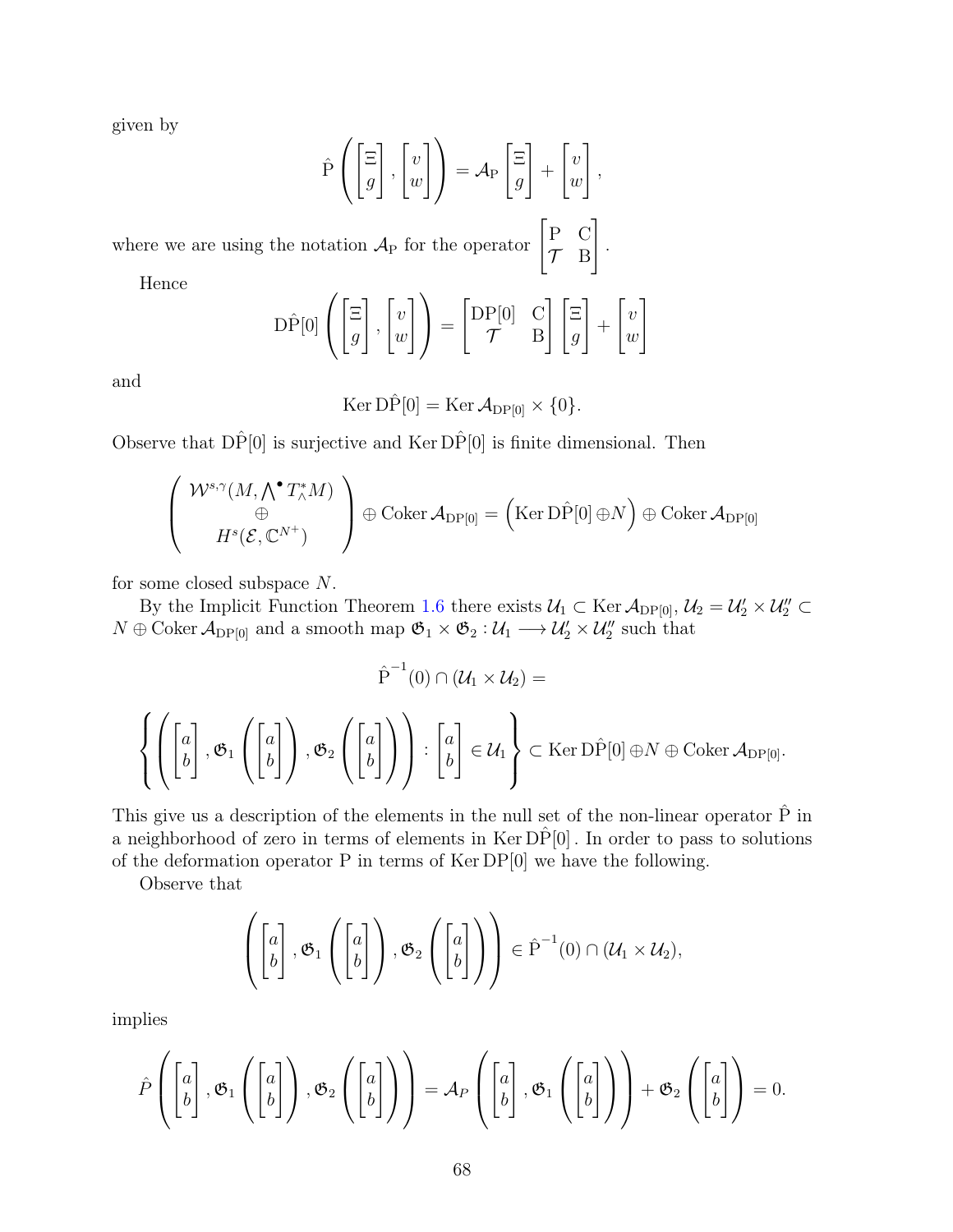Hence the term  $\mathfrak{G}_2$  $\sqrt{ }$  $\overline{1}$  $\lceil a \rceil$ b  $\bigwedge$ (that belongs to Coker  $\mathcal{A}_{DP[0]}$ ) represents an obstruction to lifting the infinitesimal solution  $\begin{bmatrix} a \\ b \end{bmatrix}$ b 1 to an authentic solution  $\sqrt{ }$  $\left\lfloor \right\rfloor$  $\lceil a \rceil$ b 1  $, \mathfrak{G}_1$  $\sqrt{ }$  $\overline{1}$  $\lceil a \rceil$ b  $\bigwedge$  $\overline{1}$  $\setminus$  $\overline{\phantom{a}}$ 

of the non-linear operator  $A_P$ . Therefore if all obstructions vanish i.e. if

<span id="page-77-0"></span>
$$
\mathfrak{G}_2: \mathcal{U}_1 \subset \text{Ker } \mathcal{A}_{\text{DP}[0]} \longrightarrow \mathcal{U}_2'' \subset \text{Coker } \mathcal{A}_{\text{DP}[0]}
$$
(5.4)

is the zero map we have

$$
\mathcal{A}_P^{-1}(0) \cap (\mathcal{U}_1 \times \mathcal{U}'_2) = \left\{ \left( \begin{bmatrix} a \\ b \end{bmatrix}, \mathfrak{G}_1 \left( \begin{bmatrix} a \\ b \end{bmatrix} \right) \right) : \begin{bmatrix} a \\ b \end{bmatrix} \in \mathcal{U}_1 \right\}.
$$

and the set  $\mathcal{A}_{\mathrm{P}}^{-1}$  $\mathcal{C}_{\mathbf{P}}^{-1}(0) \cap (\mathcal{U}_1 \times \mathcal{U}_2')$  is diffeomorphic to  $\mathcal{U}_1 \subset \text{Ker } \mathcal{A}_{\mathbf{DP}[0]}$ .

Consequently, if the obstructions vanish, small solutions of the non-linear boundary value problem  $(4.8)$  are given by

$$
\mathcal{A}_P^{-1}(0)\cap(\mathcal{U}_1\times \mathcal{U}_2')\cap\left(\begin{array}{c}\mathcal{W}^{s,\gamma}(M,T_\wedge^*M)\\ \oplus\\ \{0\}\end{array}\right)=\left\{\left(\Xi_1,\mathfrak{G}_1(\Xi_1)\right):\begin{bmatrix}\mathrm{P}_{\omega_{_\mathbb{C} N}}\oplus\mathrm{P}_{\operatorname{Im}\Omega}\\ \mathcal{T}\end{bmatrix}(\Xi_1+\mathfrak{G}_1(\Xi_1))=0\right\}.
$$

This is a non-empty open neighborhood of zero in  $\mathcal{W}^{s,\gamma}(M,T^*_\wedge M)$  diffeomorphic to an open set of the finite dimensional space

$$
\text{Ker}\begin{bmatrix} \text{DP}[0] \\ \mathcal{T} \end{bmatrix}.
$$
 (5.5)

.

 $\blacksquare$ 

Thus we can conclude that when  $\mathfrak{G}_2$  is the zero map the moduli space is a smooth manifold of finite dimension less or equal to the dimension of the kernel of the linear boundary value problem

$$
\begin{bmatrix} \mathrm{DP}[0] \\ \mathcal{T} \end{bmatrix} : \mathcal{W}^{s,\gamma}(M,T^*_\wedge M) \longrightarrow \begin{matrix} \mathcal{W}^{s-1,\gamma-1}(M,\bigwedge^\bullet T^*_\wedge M) \\ \oplus \\ H^{s-1}(\mathcal{E},J^-) \end{matrix}
$$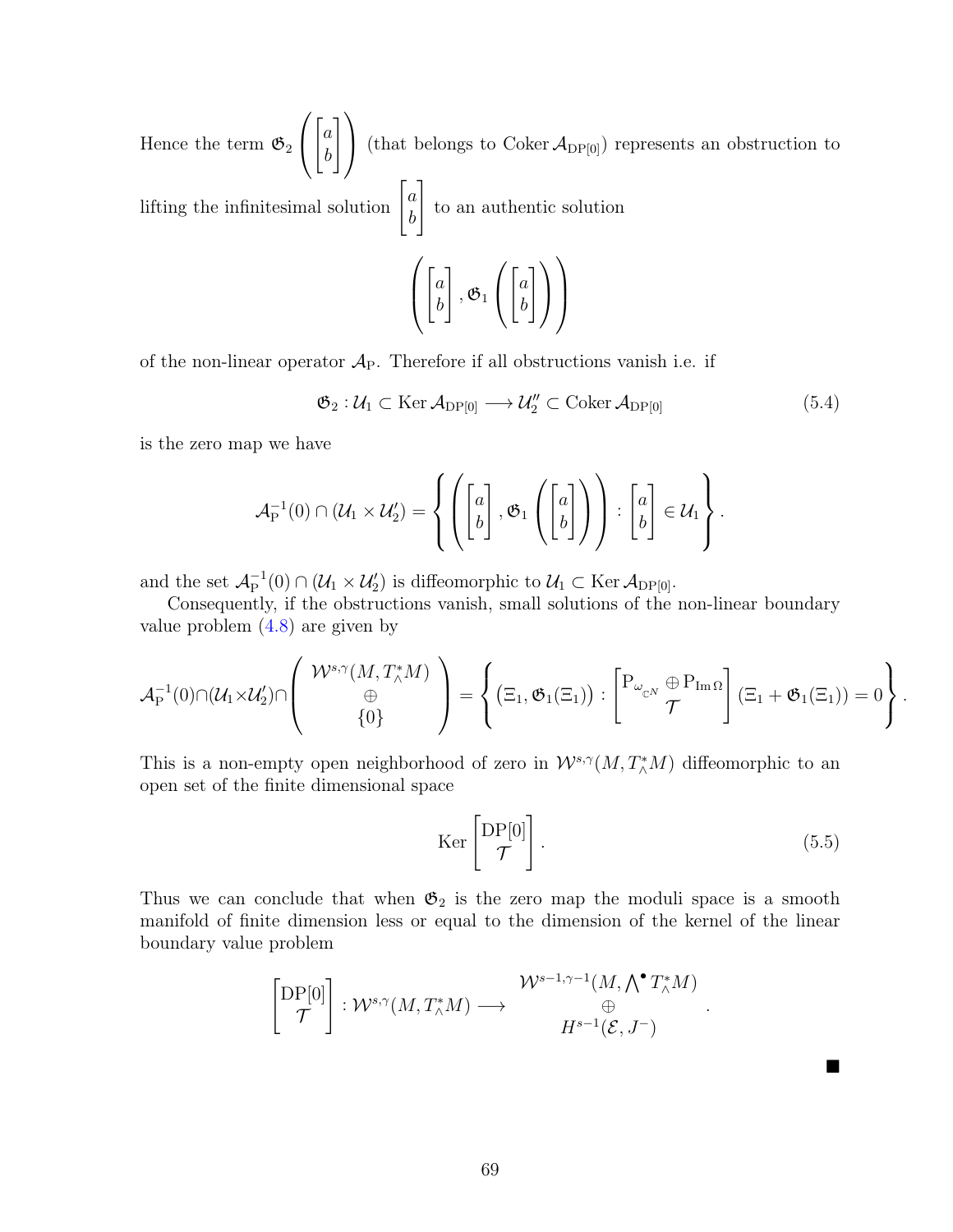## Chapter 6

## Conclusions and final remarks

The theorem  $5.2$  says that when the map  $(5.4)$ 

 $\mathfrak{G}_2: \mathcal{U}_1 \subset \operatorname{Ker} \mathcal{A}_{\mathrm{DP}[0]} \longrightarrow \mathcal{U}_2'' \subset \operatorname{Coker} \mathcal{A}_{\mathrm{DP}[0]}$ 

is the zero map, the moduli space  $\mathfrak{M}(M, \Phi, \mathcal{T}, \gamma)$  is a smooth manifold of finite dimension. For every small solution  $\Xi_1$  of the linearised boundary value problem  $\mathcal{A}_{DP[0]}$ , the map  $\mathfrak{G}_2$ gives us an obstruction

$$
\mathfrak{G}_2(\Xi_2)\in \mathcal{U}_2''\subset \mathrm{Coker}\, \mathcal{A}_{\mathrm{DP}[0]},
$$

to lift the linearised solution to a solution of the non-linear deformation operator with boundary condition. When the obstruction space  $\mathcal{U}''_2$  vanishes it follows immediately that there are no obstructions, as the map  $\mathfrak{G}_2$  is trivially the zero map, and the moduli space is smooth and finite dimensional.

A careful analysis of the obstruction space is needed to determine under which conditions it vanishes. In [[Joy04b](#page-80-0)], Joyce analyzed the obstruction space of the moduli space of deformations of special Lagrangian submanifolds with conical singularities. He found that the obstruction space depends only on the cones that model the singularities. In the edge singular case we expect a similar result i.e. the obstruction space depends only on the geometric structures that model the singularity, namely, the cone  $\mathcal{X}^{\wedge}$  and the edge  $\mathcal{E}.$ 

If the obstruction space vanishes (therefore Coker  $\mathcal{A}_{DP[0]} = \{0\}$ ) the moduli space is a smooth manifold of finite dimension. The next step is to determine its expected dimension. From theorem [5.2](#page-75-0) we only know that dim  $\mathfrak{M}(M, \Phi, \mathcal{T}, \gamma) \leq \dim \text{Ker } \mathcal{A}_{\text{DP[0]}} =$ Ind  $\mathcal{A}_{DP[0]}$ . In order to compute the dimension we need to consider the index of edgedegenerate operators and Hodge theory in the edge singular context. In this direction we consider the material related to index theory in [[NSSS06](#page-82-1)] chapter 5 quite relevant for this purpose. Moreover, some elements of Hodge theory on manifolds with edge singularities have been studied in [[HM05](#page-80-1)] and [[ST99](#page-82-2)]. These references might be helpful to compute the expected dimension of our moduli space  $\mathfrak{M}(M, \Phi, \mathcal{T}, \gamma)$ .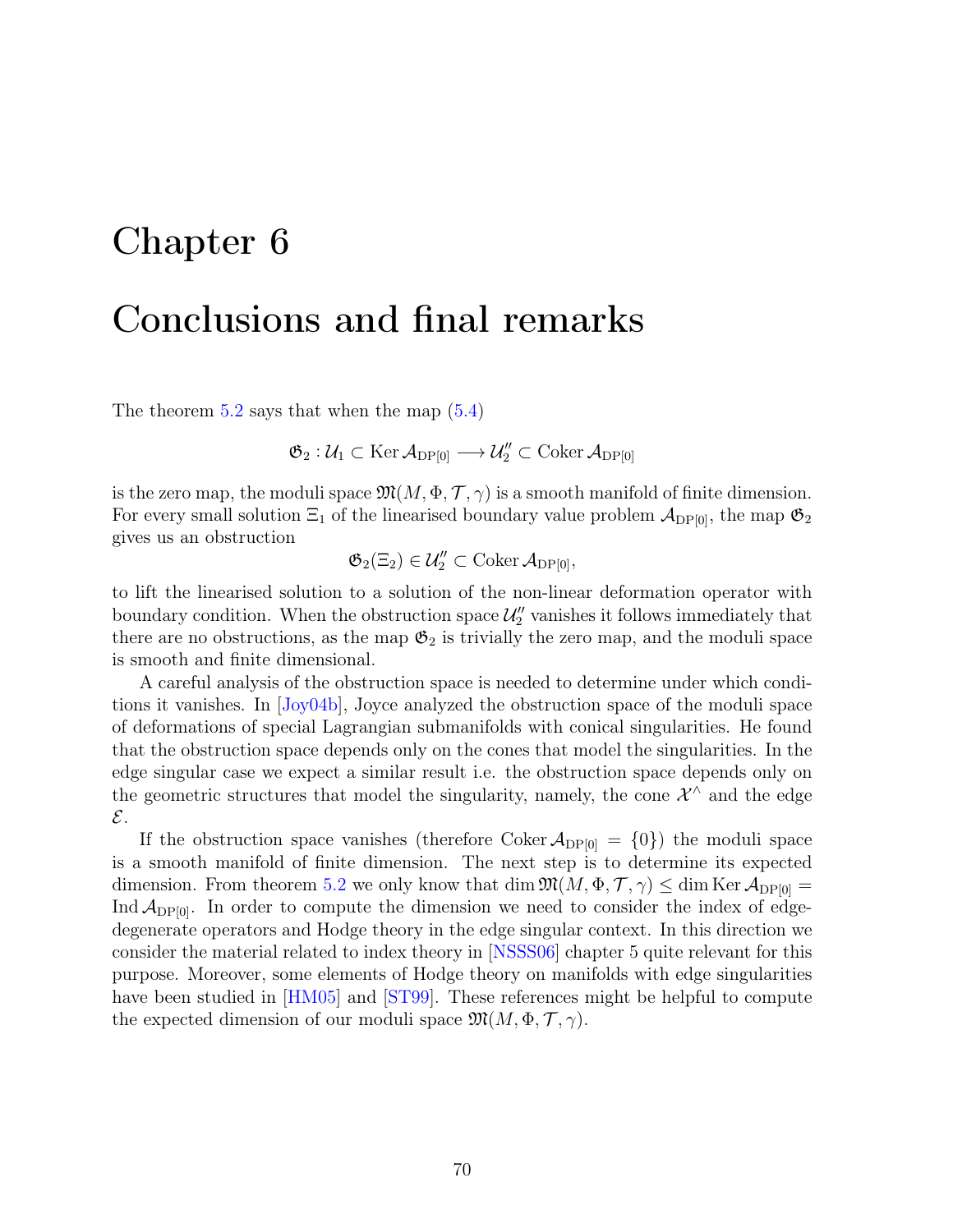# Bibliography

- [AB64] M. F. Atiyah and R. Bott. The index problem for manifolds with boundary. In Differential Analysis, Bombay Colloq., 1964, pages 175–186. Oxford Univ. Press, London, 1964.
- <span id="page-79-2"></span>[Abe12] Helmut Abels. Pseudodifferential and singular integral operators. De Gruyter Graduate Lectures. De Gruyter, Berlin, 2012. An introduction with applications.
- [Agr15] Mikhail S. Agranovich. Sobolev spaces, their generalizations and elliptic problems in smooth and Lipschitz domains. Springer Monographs in Mathematics. Springer, Cham, 2015. Revised translation of the 2013 Russian original.
- <span id="page-79-1"></span>[Ama95] Herbert Amann. Linear and quasilinear parabolic problems. Vol. I, volume 89 of Monographs in Mathematics. Birkhäuser Boston, Inc., Boston, MA, 1995. Abstract linear theory.
- [APS75] M. F. Atiyah, V. K. Patodi, and I. M. Singer. Spectral asymmetry and Riemannian geometry. I. Mathematical Proceedings of the Cambridge Philosophical Society, 77:43–69, 1975.
- [BB85] B. Booss and D. D. Bleecker. Topology and analysis. Universitext. Springer-Verlag, New York, 1985. The Atiyah-Singer index formula and gauge-theoretic physics, Translated from the German by Bleecker and A. Mader.
- [Bor93] A Borisenko. Ruled special Lagrangian surfaces. Advances in Soviet Math, 15:269–285, 1993.
- <span id="page-79-0"></span>[Bre11] Haim Brezis. Functional analysis, Sobolev spaces and partial differential equations. Universitext. Springer, New York, 2011.
- [Bry91] Robert L Bryant. Some remarks on the geometry of austere manifolds. Boletim da Sociedade Brasileira de Matemática-Bulletin/Brazilian Mathematical Society, 21(2):133–157, 1991.
- [CMR15] Ronan J Conlon, Rafe Mazzeo, and Frédéric Rochon. The moduli space of asymptotically cylindrical Calabi-Yau manifolds. Communications in Mathematical Physics, 338(3):953–1009, 2015.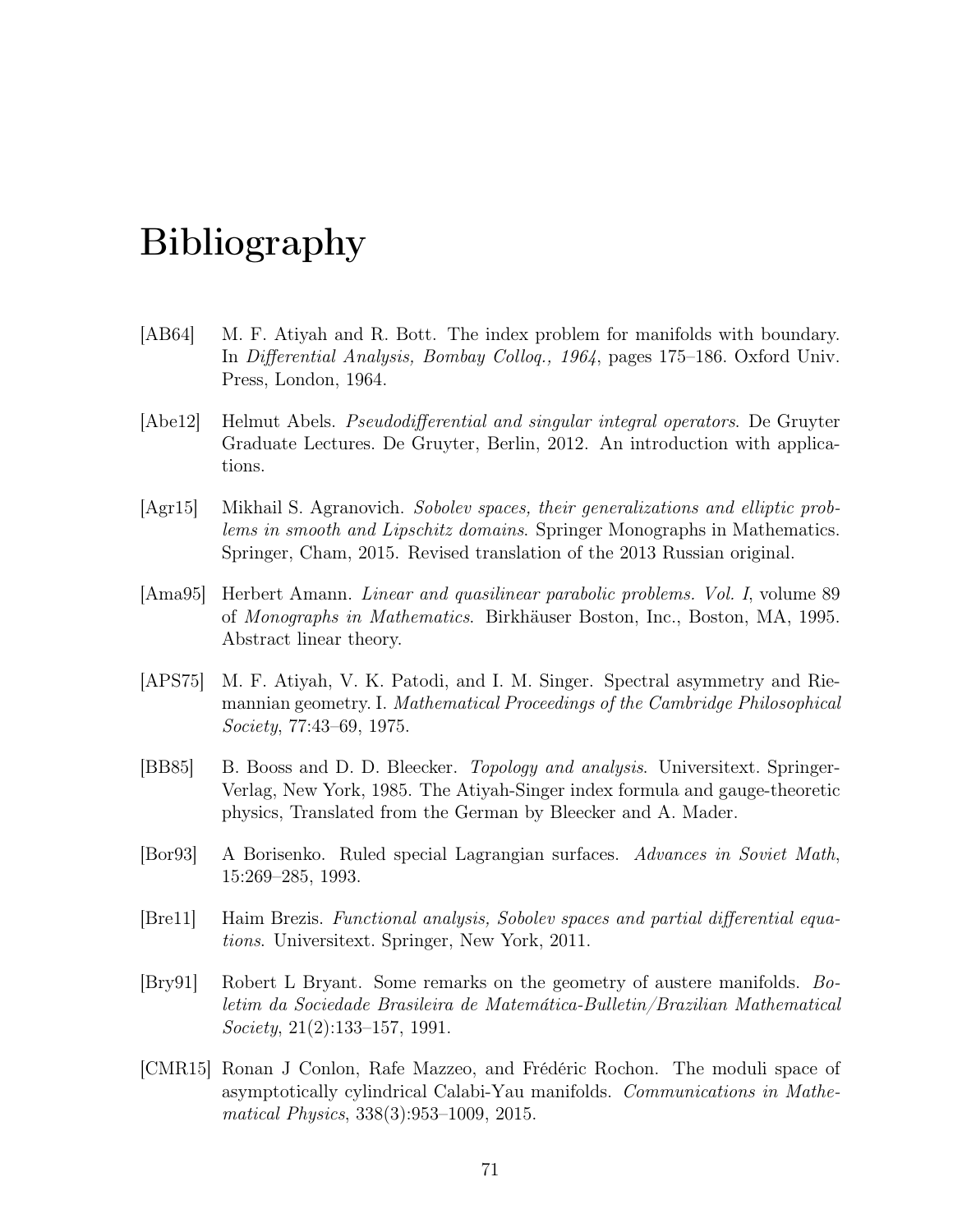- <span id="page-80-2"></span>[DW02] Michael Dreher and Ingo Witt. Edge Sobolev spaces and weakly hyperbolic equations. Annali di Matematica Pura ed Applicata, 180(4):451–482, 2002.
- [ES97] Yuri V. Egorov and Bert-Wolfgang Schulze. Pseudo-differential operators, singularities, applications, volume 93 of Operator Theory: Advances and Applications. Birkhäuser Verlag, Basel, 1997.
- [HL82] Reese Harvey and H. Blaine Lawson, Jr. Calibrated geometries. Acta Mathematica, 148:47–157, 1982.
- <span id="page-80-1"></span>[HM05] Eugenie Hunsicker and Rafe Mazzeo. Harmonic forms on manifolds with edges. Int. Math. Res. Not., (52):3229–3272, 2005.
- <span id="page-80-3"></span>[Jar81] Hans Jarchow. Locally convex spaces. B. G. Teubner, Stuttgart, 1981. Mathematische Leitfäden. [Mathematical Textbooks].
- [Joy03] Dominic Joyce. Singularities of special Lagrangian fibrations and the SYZ conjecture. Communications in Analysis and Geometry, 11(5):859–907, 2003.
- [Joy04a] Dominic Joyce. Special Lagrangian submanifolds with isolated conical singularities. I. Regularity. Annals of Global Analysis and Geometry, 25(3):201–251, 2004.
- <span id="page-80-0"></span>[Joy04b] Dominic Joyce. Special Lagrangian submanifolds with isolated conical singularities. II. Moduli spaces. Annals of Global Analysis and Geometry, 25(4):301– 352, 2004.
- [Joy04c] Dominic Joyce. Special Lagrangian submanifolds with isolated conical singularities. III. Desingularization, the unobstructed case. Annals of Global Analysis and Geometry, 26(1):1–58, 2004.
- [Joy04d] Dominic Joyce. Special Lagrangian submanifolds with isolated conical singularities. IV. Desingularization, obstructions and families. Annals of Global Analysis and Geometry, 26(2):117–174, 2004.
- [Joy07] Dominic Joyce. Riemannian holonomy groups and calibrated geometry. Oxford University Press, 2007.
- [KL12] Spiro Karigiannis and Nat Chun-Ho Leung. Deformations of calibrated subbundles of Euclidean spaces via twisting by special sections. Annals of Global Analysis and Geometry, 42(3):371–389, 2012.
- [KMR97] V. A. Kozlov, V. G. Mazya, and J. Rossmann. Elliptic boundary value problems in domains with point singularities, volume 52 of Mathematical Surveys and Monographs. American Mathematical Society, Providence, RI, 1997.
- [Kon67] V. A. Kondratev. Boundary value problems for elliptic equations in domains with conical or angular points. Trudy Moskov. Mat. Obšč, Moscow Mathematical Society, 16:209–292, 1967.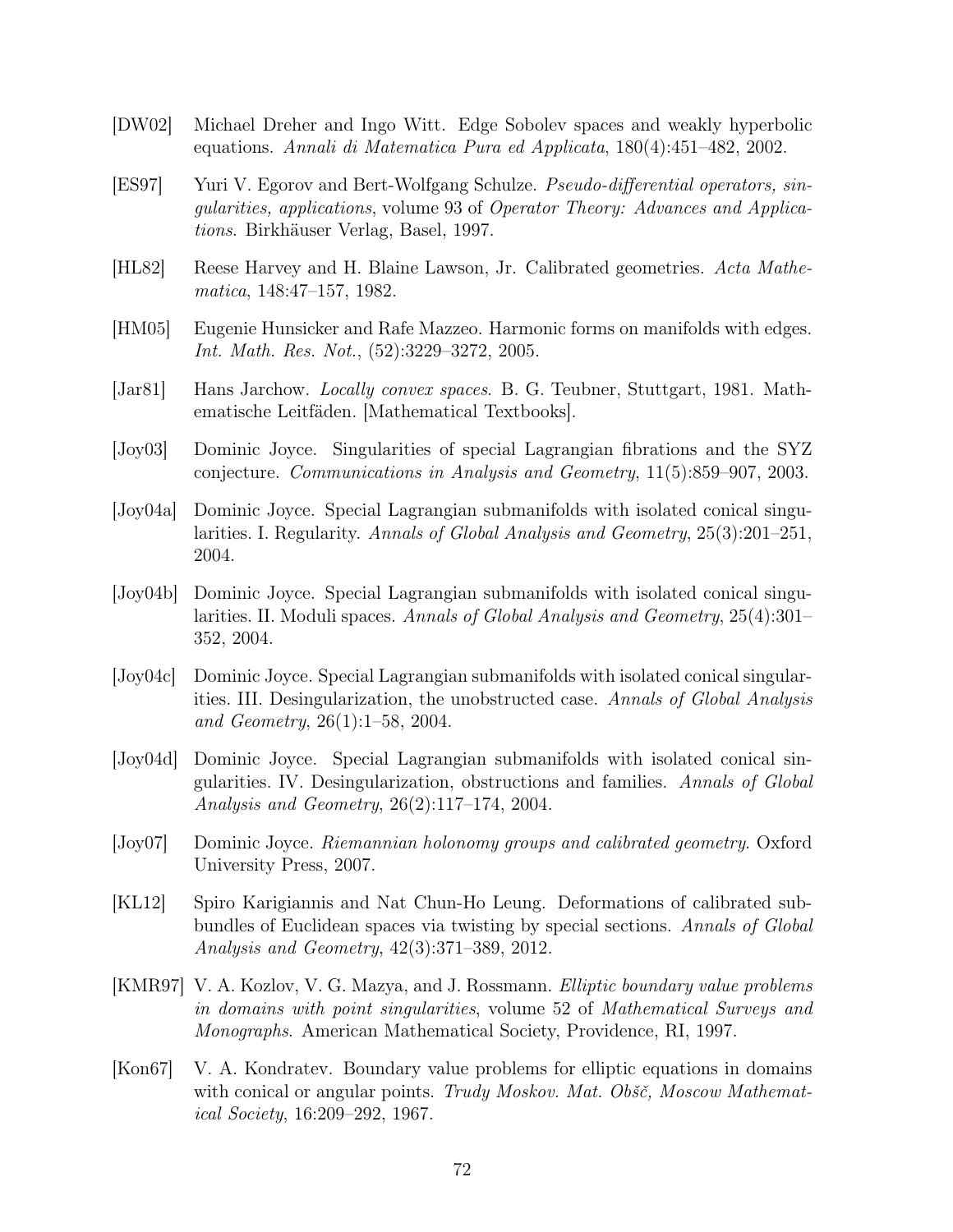- <span id="page-81-0"></span>[Kre] Kreuter Marcel., Sobolev Spaces of Vector-Valued Functions, Master Thesis. Faculty of Mathematics and Economics, Ulm University. Germany. 2015. [https://www.uni-ulm.de/fileadmin/website\\_uni\\_ulm/mawi.inst.](https://www.uni-ulm.de/fileadmin/website_uni_ulm/mawi.inst.020/abschlussarbeiten/MA_Marcel_Kreuter.pdf) [020/abschlussarbeiten/MA\\_Marcel\\_Kreuter.pdf](https://www.uni-ulm.de/fileadmin/website_uni_ulm/mawi.inst.020/abschlussarbeiten/MA_Marcel_Kreuter.pdf).
- [Lan93] Serge Lang. Real and functional analysis, volume 142 of Graduate Texts in Mathematics. Springer-Verlag, New York, third edition, 1993.
- [Lan95] Serge Lang. Differential and Riemannian manifolds, volume 160 of Graduate Texts in Mathematics. Springer-Verlag, New York, third edition, 1995.
- [Lee03] John M. Lee. *Introduction to smooth manifolds*, volume 218 of *Graduate Texts* in Mathematics. Springer-Verlag, New York, 2003.
- [LM85] Robert B. Lockhart and Robert C. McOwen. Elliptic differential operators on noncompact manifolds. Annali della Scuola Normale Superiore di Pisa. Classe di Scienze. Serie IV, 12(3):409–447, 1985.
- [Loc87] Robert Lockhart. Fredholm, Hodge and Liouville theorems on noncompact manifolds. Transactions of the American Mathematical Society,  $301(1):1-35$ , 1987.
- [LS01] R. Lauter and J. Seiler. Pseudodifferential analysis on manifolds with boundary—a comparison of b-calculus and cone algebra. In Approaches to singular analysis (Berlin, 1999), volume 125 of Oper. Theory Adv. Appl., pages 131–166. Birkhäuser, Basel, 2001.
- [Mar] Marshall S., Deformations of Special Lagrangian submanifold,Ph.D Thesis. University of Oxford. 2002. [https://people.maths.ox.ac.uk/joyce/](https://people.maths.ox.ac.uk/joyce/theses/MarshallDPhil.pdf) [theses/MarshallDPhil.pdf](https://people.maths.ox.ac.uk/joyce/theses/MarshallDPhil.pdf).
- [Maz91] Rafe Mazzeo. Elliptic theory of differential edge operators. I. Communications in Partial Differential Equations, 16(10):1615–1664, 1991.
- [McL98] Robert C. McLean. Deformations of calibrated submanifolds. Communications in Analysis and Geometry, 6(4):705–747, 1998.
- [Mel93] Richard B. Melrose. The Atiyah-Patodi-Singer index theorem, volume 4 of Research Notes in Mathematics. A K Peters, Ltd., Wellesley, MA, 1993.
- [MV14] Rafe Mazzeo and Boris Vertman. Elliptic theory of differential edge operators, II: Boundary value problems. Indiana University Mathematics Journal, 63(6):1911–1955, 2014.
- [Nic07] Liviu I. Nicolaescu. Lectures on the geometry of manifolds. World Scientific Publishing Co. Pte. Ltd., Hackensack, NJ, second edition, 2007.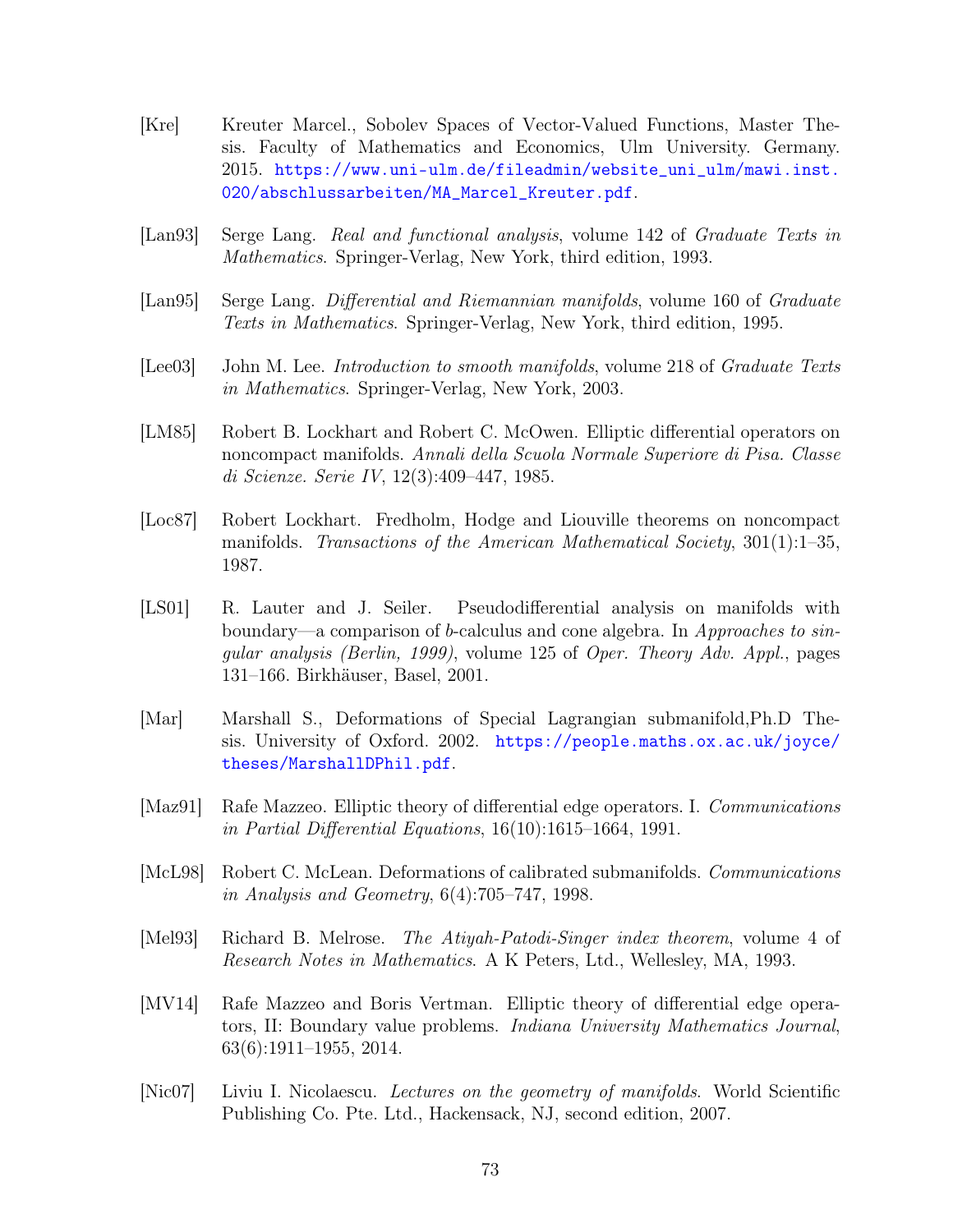- <span id="page-82-1"></span>[NSSS06] Vladimir E. Nazaikinskii, Anton Yu. Savin, Bert-Wolfgang Schulze, and Boris Yu. Sternin. *Elliptic theory on singular manifolds*, volume 7 of *Differ*ential and Integral Equations and Their Applications. Chapman & Hall/CRC, Boca Raton, FL, 2006.
- [Pac04] Tommaso Pacini. Deformations of asymptotically conical special Lagrangian submanifolds. Pacific Journal of Mathematics,  $215(1):151-181$ ,  $2004$ .
- [Pac12] Tommaso Pacini. Special lagrangian conifolds, I: Moduli spaces (extended version). arXiv preprint arXiv:1211.2800, 2012.
- [Pac13] Tommaso Pacini. Special Lagrangian conifolds, I: moduli spaces. Proceedings of the London Mathematical Society. Third Series, 107(1):198–224, 2013.
- [Sch91] B.-W. Schulze. Pseudo-differential operators on manifolds with singularities, volume 24 of Studies in Mathematics and its Applications. North-Holland Publishing Co., Amsterdam, 1991.
- <span id="page-82-0"></span>[Sch98] Bert-Wolfgang Schulze. Boundary value problems and singular pseudodifferential operators. Pure and Applied Mathematics (New York). John Wiley & Sons, Ltd., Chichester, 1998.
- <span id="page-82-2"></span>[ST99] Bert-Wolfgang Schulze and Nikolai Tarkhanov. Elliptic complexes of pseudodifferential operators on manifolds with edges. In Evolution equations, Feshbach resonances, singular Hodge theory, volume 16 of Math. Top., pages 287–431. Wiley-VCH, Berlin, 1999.
- [Swa62] Richard G Swan. Vector bundles and projective modules. Transactions of the American Mathematical Society, pages 264–277, 1962.
- <span id="page-82-3"></span>[Trè67] François Trèves. Topological vector spaces, distributions and kernels. Academic Press, New York-London, 1967.
- [Xin03] Yuanlong Xin. Minimal submanifolds and related topics, volume 8 of Nankai Tracts in Mathematics. World Scientific Publishing Co., Inc., River Edge, NJ, 2003.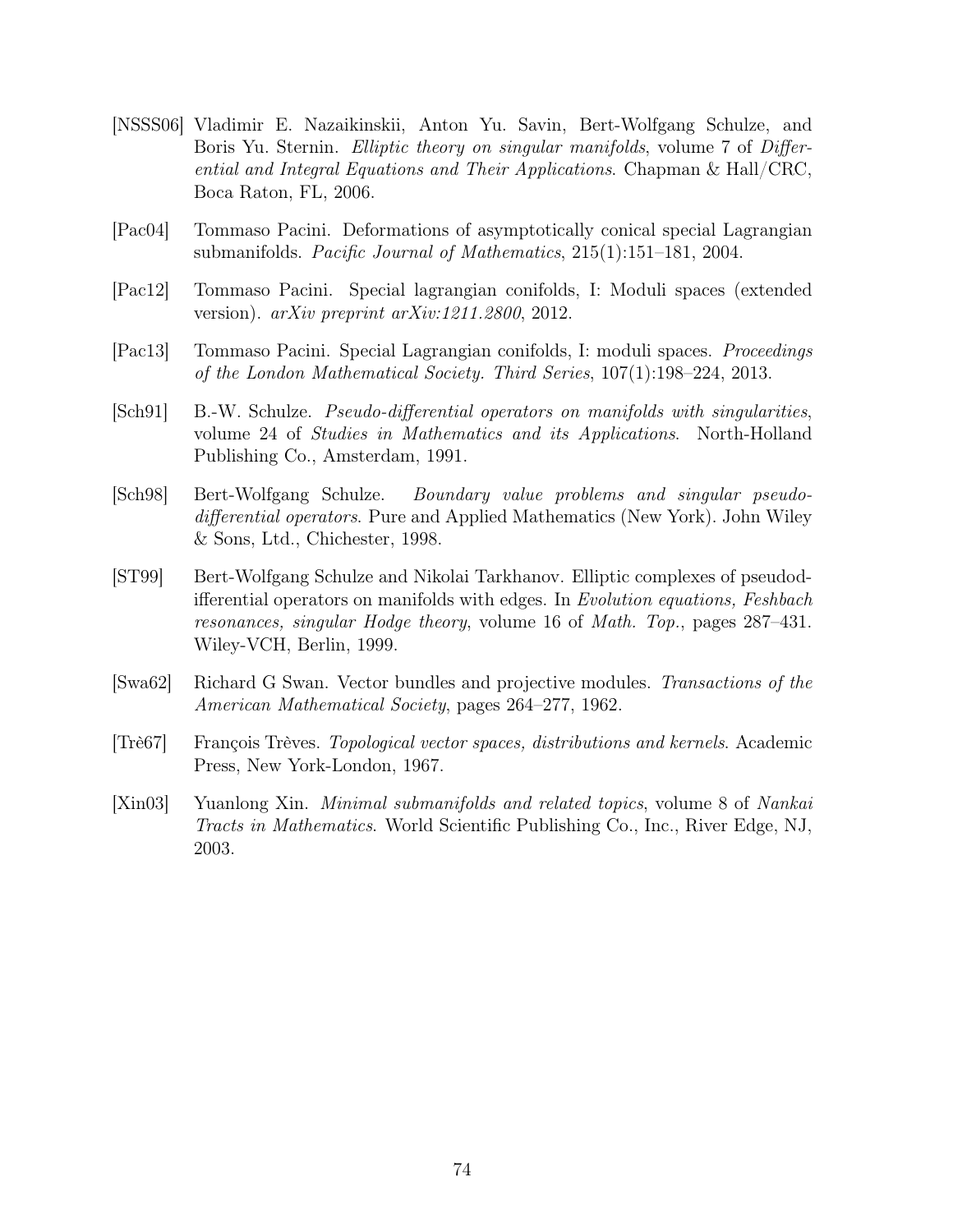# Appendix A

In chapter [3](#page-44-0) and [4](#page-66-1) we used results from this appendix. Most of the results here are based on vector-valued Sobolev embeddings. In the first section of this appendix we recall the basics of vector-valued Sobolev embeddings and derive some consequences related to cone and edge-Sobolev spaces. In the second part we prove the estimate  $(A.12)$  following a similar result of Witt and Dreher [[DW02](#page-80-2)]. This estimate implies the Banach Algebra property of our edge-Sobolev spaces on  $M$ ,  $(A.42)$ , and the regularity of the product of elements in  $W^{s,\gamma}(M)$ , [\(A.43\)](#page-89-0). In order to simplify the notation we will denote  $a \approx b$  and  $a \leq b$  if  $a = \kappa b$  or  $a \leq \kappa b$  respectively with a positive constant  $\kappa$  depending only on s and  $\gamma$ .

### <span id="page-83-2"></span>A.1 Vector-valued Sobolev embeddings

Let's consider the classical Sobolev spaces  $W^{m,p}(\mathbb{R}^q)$  (see [[Bre11](#page-79-0)] for a detailed introduction). A classical tool in the analysis of partial differential equations on  $\mathbb{R}^q$  is the set of Sobolev embeddings, see [[Bre11](#page-79-0)] section 9.3.

<span id="page-83-0"></span>**Theorem A.1.** Let  $m \in \mathbb{Z}$ ,  $m > 1$  and  $p \in [1, +\infty)$ .

If 
$$
\frac{q}{p} > m
$$
 then  $W^{m,p}(\mathbb{R}^q) \hookrightarrow L^k(\mathbb{R}^q)$  where  $\frac{1}{k} = \frac{1}{p} - \frac{m}{q}$ . (A.1)

<span id="page-83-1"></span>If 
$$
\frac{q}{p} = m
$$
 then  $W^{m,p}(\mathbb{R}^q) \hookrightarrow L^k(\mathbb{R}^q)$  for all  $k \in [p, +\infty)$ . (A.2)

If 
$$
\frac{q}{p} < m
$$
 then  $W^{m,p}(\mathbb{R}^q) \hookrightarrow L^{\infty}(\mathbb{R}^q)$  and  $W^{m,p}(\mathbb{R}^q) \hookrightarrow C^r(\mathbb{R}^q)$  (A.3)

where  $r = [s - \frac{q}{2}]$  $\frac{q}{2}$  i.e. r is the integer part of  $s-\frac{q}{2}$  $\frac{q}{2}$ .

In this appendix we are interested in the vector-valued version of this theorem i.e. given a Banach space  $\mathfrak{B}$  we want a version for the  $\mathfrak{B}\text{-valued Sobolev spaces } W^{m,p}(\mathbb{R}^q, \mathfrak{B}).$ There are many books and monographs dealing with vector-valued spaces of all kinds like  $L^p(\mathbb{R}^q, \mathfrak{B}), \mathcal{C}^k(\mathbb{R}^q, \mathfrak{B})$  and  $\mathcal{S}(\mathbb{R}^q, \mathfrak{B}),$  see [[Trè67](#page-82-3)], [[Jar81](#page-80-3)], [[Ama95](#page-79-1)]. In many cases they work in the more general context where  $\mathfrak{B}$  is a Fréchet or locally convex Hausdorff space. For our specific purposes we follow closely [[Kre](#page-81-0)]. Here Kreuter analyzes carefully the validity of theorem [A.1](#page-83-0) for the spaces  $W^{m,p}(\mathbb{R}^q, \mathfrak{B})$  where  $\mathfrak{B}$  is a Banach space.

Recall that the vector-valued space of distributions is defined as the space of continuous operators from  $C_0^{\infty}(\mathbb{R}^q)$  to  $\mathfrak{B}$  i.e.  $\mathcal{D}'(\mathbb{R}^q, \mathfrak{B}) := \mathcal{L}(C_0^{\infty}(\mathbb{R}^q), \mathfrak{B})$ . The vector-valued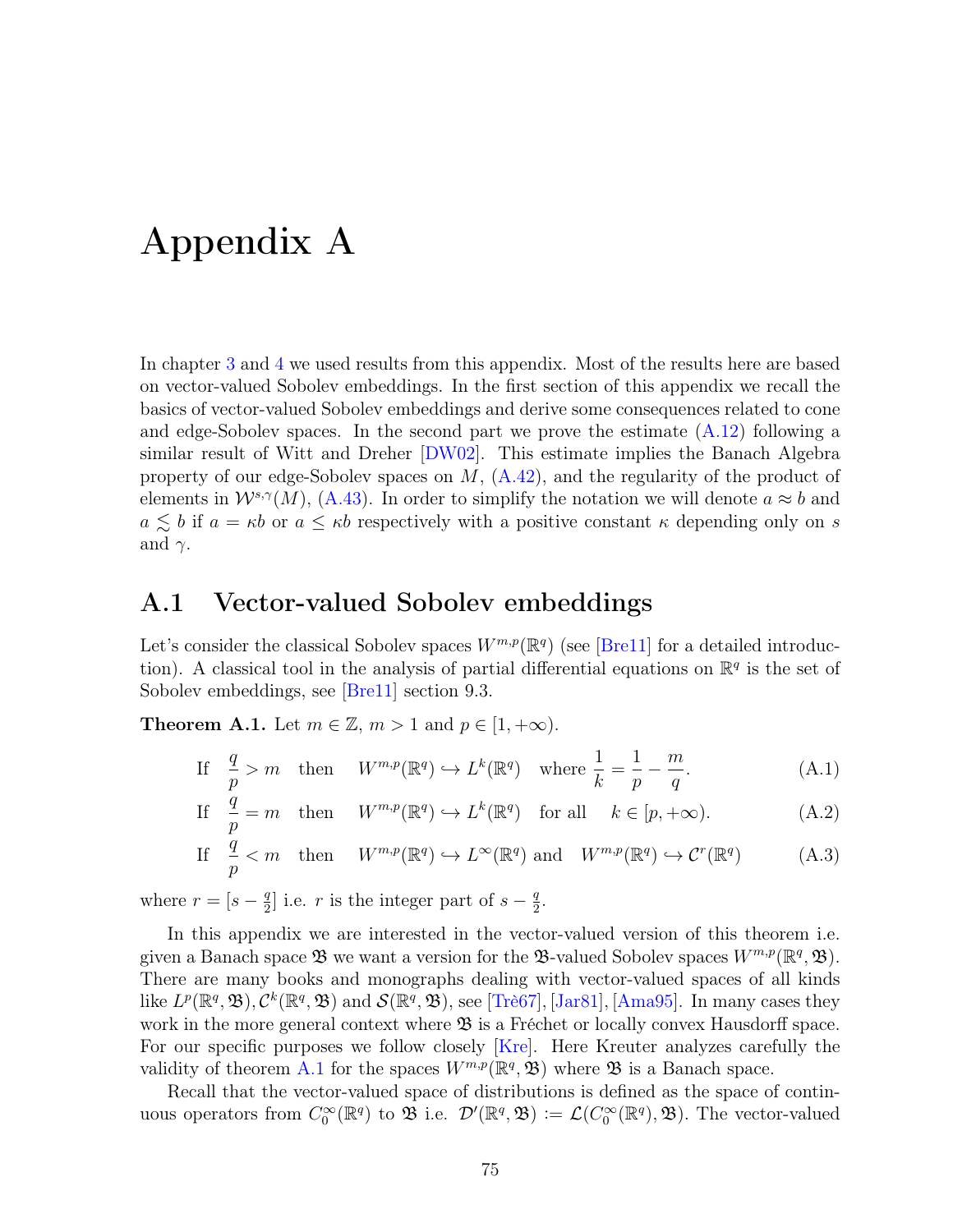$L^p$ -spaces,  $L^p(\mathbb{R}^q, \mathfrak{B})$ , are defined by means of the Bochner integral. The Bochner integral is constructed by means of  $\mathfrak{B}\text{-}$  valued step functions in a similar way to the standard Lebesgue integral. See [[Abe12](#page-79-2)] appendix A.4 for details. The vector-valued  $\mathcal{C}^k$ -spaces,  $\mathcal{C}^k(\mathbb{R}^q, \mathfrak{B})$ , are defined with respect to the Fréchet derivative. The vector-valued Sobolev space is defined by

$$
W^{m,p}(\mathbb{R}^q, \mathfrak{B}) := \left\{ f \in L^p(\mathbb{R}^q, \mathfrak{B}) : \partial^{\alpha} f \in L^p(\mathbb{R}^q, \mathfrak{B}) \quad \forall \quad |\alpha| \le m \right\} \tag{A.4}
$$

where the derivatives of f are taken in the distribution sense i.e. weak derivatives.

Here we recall the definition of the Radon-Nikodym property and some results related to it. It turns out that the key property that  $\mathfrak{B}$  must satisfy in order to have vector-valued Sobolev embeddings for  $W^{m,p}(\mathbb{R}^q, \mathfrak{B})$  is the Radon-Nikodym property. For extended details the reader is referred to [[Kre](#page-81-0)] chapter 2.

**Definition 27.** A Banach space  $\mathfrak{B}$  has the Radon-Nikodym property if every Lipschitz continuous function  $f: I \longrightarrow \mathfrak{B}$  is differentiable almost everywhere, where  $I \subset \mathbb{R}$  is an arbitrary interval.

Proposition A.2. Every reflexive space has the Radon-Nikodym property. In particular the spaces  $L^p(\mathbb{R}^q)$  with  $1 < p < \infty$  and Hilbert spaces have the Radon-Nikodym property.

<span id="page-84-1"></span>Corollary A.3. The Sobolev embeddings in theorem [A.1](#page-83-0) are valid for the vector-valued Sobolev spaces  $W^{m,p}(\mathbb{R}^q, L^p(\mathbb{R}^q))$  with  $1 < p < \infty$  and  $W^{m,p}(\mathbb{R}^q, \mathfrak{H})$  where  $\mathfrak{H}$  is a Hilbert space.

As a consequence of these vector-valued results we have the following applications to cone and edge-Sobolev spaces.

<span id="page-84-2"></span>**Proposition A.4.** If  $f \in \mathcal{H}^{s,\gamma}(\mathcal{X}^{\wedge})$  (see [\(2.11\)](#page-26-0)) and  $s > \frac{m+1}{2}$  then there exists  $C > 0$ depending only on s and  $\gamma$  such that we have the following estimate on  $(0, 1) \times \mathcal{X}$ 

<span id="page-84-0"></span>
$$
\left| \partial_r^{\alpha'} \partial_\sigma^{\alpha''} f(r, \sigma) \right| \le C \|f\|_{\mathcal{H}^{s, \gamma}(\mathcal{X}^\wedge)} r^{\gamma - \frac{m+1}{2} - |\alpha'|} \tag{A.5}
$$

for all  $(r, \sigma) \in (0, 1) \times \mathcal{X}$  and  $|\alpha'| + |\alpha''| \leq [s - \frac{m+1}{2}]$  $\frac{+1}{2}$ .

*Proof.* We can work locally on  $\mathbb{R}^+ \times \mathcal{U}_\lambda$  where  $\{\mathcal{U}_\lambda\}$  is a finite open covering of X,  $\{\varphi_\lambda\}$ is a subbordinate partition of unity and we consider  $\omega \varphi_{\lambda} f$ . For simplicity we write just f instead of  $\omega \varphi_{\lambda} f$ . At the end we take the smallest constant among those obtained for each element in the finite covering.

Take  $f \in \mathcal{H}^{s,\gamma}(\mathcal{X}^{\wedge})$  then by  $(2.10)$  we have  $S_{\gamma-\frac{m}{2}}f \in H^s(\mathbb{R}^{1+m})$ . Therefore if  $s > \frac{m+1}{2}$ by [\(A.3\)](#page-83-1) we have  $S_{\gamma - \frac{m}{2}} f \in L^{\infty}(\mathbb{R}^{1+m})$  and

$$
\sup_{(t,\sigma)\in\mathbb{R}^{1+m}} \left| \partial_{(t,\sigma)}^{\alpha}(S_{\gamma-\frac{m}{2}}f)(t,\sigma) \right| \lesssim \left\| S_{\gamma-\frac{m}{2}}f \right\|_{H^{s}(\mathbb{R}^{1+m})} \lesssim \|f\|_{\mathcal{H}^{s,\gamma}(\mathcal{X}^{\wedge})}
$$
(A.6)

for all $|\alpha| \leq [s - \frac{m+1}{2}]$ <sup>+1</sup>/<sub>2</sub>. Now by definition (see [\(2.10\)](#page-26-1))  $(S_{\gamma - \frac{m}{2}}f)(t, x) = e^{-(\frac{1}{2} - (\gamma - \frac{m}{2}))t} f(e^{-t}, x)$ with  $r = e^{-t}$ . Thus [\(A.5\)](#page-84-0) follows immediately.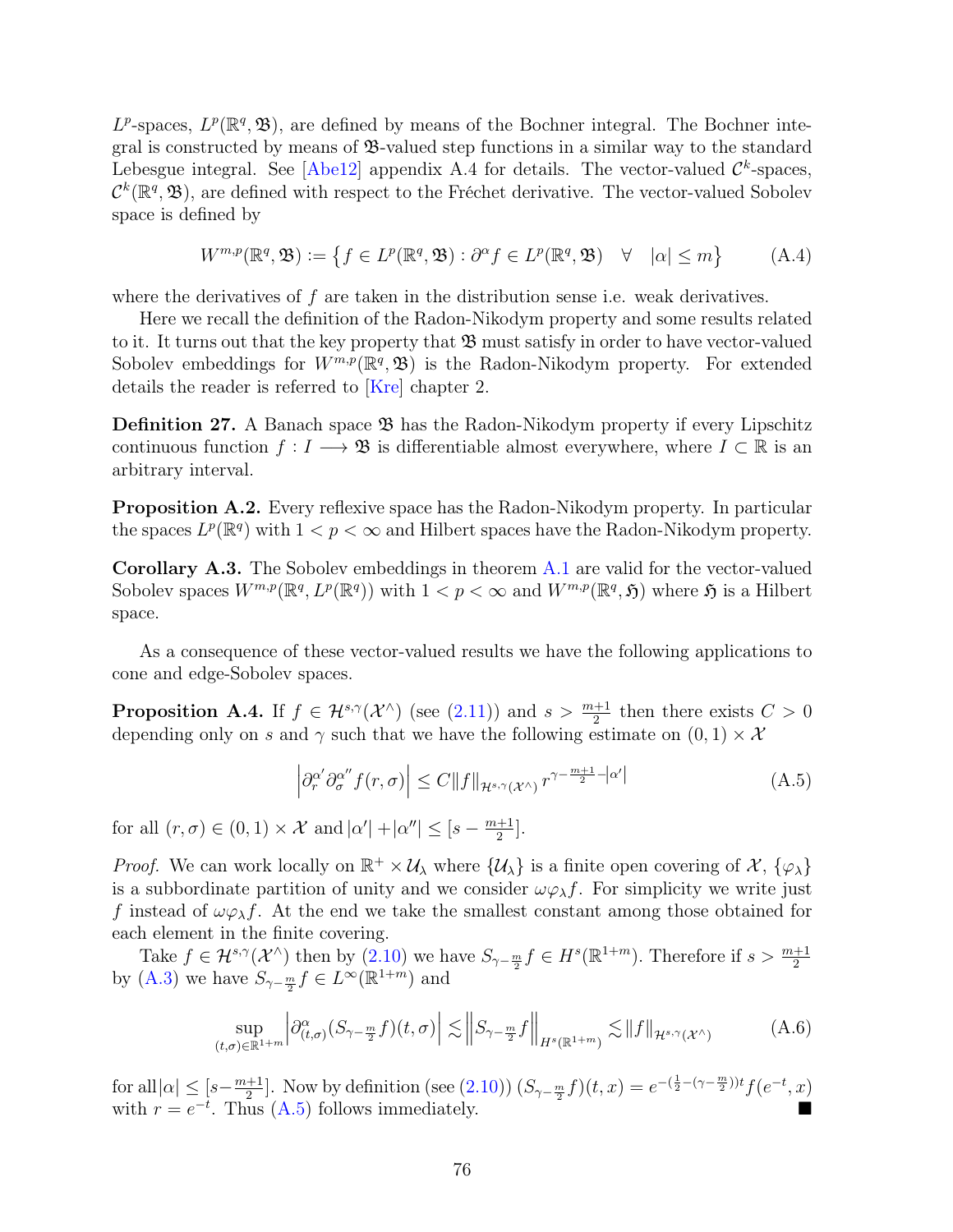**Proposition A.5.** If  $g \in \mathcal{W}^{s,\gamma}(M)$  (see [\(2.13\)](#page-28-0)) and  $s > \frac{m+1+q}{2} + c_{\gamma}$  where  $c_{\gamma}$  is the constant defined in [\(2.14\)](#page-29-0), then there exists  $C' > 0$  depending only on s and  $\gamma$  such that we have the following estimate on  $(0, 1) \times \mathcal{X} \times \mathcal{E}$ 

<span id="page-85-0"></span>
$$
\left| \partial_r^{\alpha'} \partial_{(\sigma,u)}^{\alpha''} g(r,\sigma,u) \right| \le C' \|g\|_{\mathcal{W}^{s,\gamma}(M)} r^{\gamma - \frac{m+1}{2} - |\alpha'|}
$$
 (A.7)

for all  $(r, \sigma, u) \in (0, 1) \times \mathcal{X} \times \mathcal{E}$  and  $|\alpha'| + |\alpha''| \leq [s - \frac{m+1}{2}]$  $\frac{+1}{2}$ .

*Proof.* We work locally on  $(0, 1) \times U_\lambda \times \Omega_j$  as in proposition [3.2.](#page-48-0) Take  $g \in \mathcal{W}^{s, \gamma}(M)$ . Again by [\(A.3\)](#page-83-1) and  $s > \frac{m+1}{2}$  we have that for each  $u \in \mathbb{R}^q$ 

$$
(S_{\gamma-\frac{m}{2}}g)(u)\in H^s(\mathbb{R}^{1+m})
$$

and

<span id="page-85-2"></span>
$$
\left\| (S_{\gamma - \frac{m}{2}} g)(u) \right\|_{L^{\infty}(\mathbb{R}^{m+1})} \lesssim \left\| g(u) \right\|_{\mathcal{H}^{s,\gamma}(\mathcal{X}^{\wedge})}.
$$
 (A.8)

Now [\(2.15\)](#page-29-1) implies  $g \in H^{s-\mathfrak{c}_{\gamma}}(\mathbb{R}^q, \mathcal{H}^{s,\gamma}(\mathcal{X}^{\wedge}))$  and  $s > \frac{q}{2} + \mathfrak{c}_{\gamma}$  together with [\(A.3\)](#page-83-1) and corollary [A.3](#page-84-1) implies that we have a continuous embedding

 $H^{s-c_{\gamma}}(\mathbb{R}^q, \mathcal{H}^{s,\gamma}(\mathcal{X}^\wedge)) \hookrightarrow L^\infty(\mathbb{R}^q, \mathcal{H}^{s,\gamma}(\mathcal{X}^\wedge))$ 

as  $\mathcal{H}^{s,\gamma}(\mathcal{X}^{\wedge})$  is a Hilbert space, see definition [12.](#page-25-0)

Consequently

$$
||g||_{L^{\infty}(\mathbb{R}^q, \mathcal{H}^{s,\gamma}(\mathcal{X}^{\wedge}))} = \sup_{u \in \mathbb{R}^q} \left\{ ||g(u)||_{\mathcal{H}^{s,\gamma}} \right\}
$$
(A.9)

$$
\lesssim \|g\|_{H^{s-c_{\gamma}}(\mathbb{R}^q, \mathcal{H}^{s,\gamma}(\mathcal{X}^{\wedge}))} \tag{A.10}
$$

<span id="page-85-3"></span>
$$
\lesssim \|g\|_{\mathcal{W}^{s,\gamma}(\mathcal{X}^\wedge \times \mathbb{R}^q)}.
$$
\n(A.11)

Hence [\(A.8\)](#page-85-2), [\(A.11\)](#page-85-3) and the change of variable  $r = e^{-t}$  implies [\(A.7\)](#page-85-0) as in proposition [A.4.](#page-84-2)  $\blacksquare$ 

### A.2 Banach Algebra property of edge-Sobolev spaces

In [[DW02](#page-80-2)] Witt and Dreher used a variant of the edge-Sobolev spaces we use in this thesis. In that paper they are interested in applications to weakly hyperbolic equations. Their spaces are defined on  $(0, T) \times \mathbb{R}^n$ . In this context they proved (proposition 4.1 in [[DW02](#page-80-2)]) that their edge-Sobolev spaces have the structure of a Banach algebra. With some modifications and by using vector-valued Sobolev embeddings it is possible to extend their result to our edge-Sobolev spaces on M. This extension follows closely the proof of Witt and Dreher. For completeness we include the details of this extension in our context as we used the estimates  $(A.43)$  and  $(A.42)$  in Chapter 3 and 4.

**Proposition A.6.** Let  $f, g \in \mathcal{W}^{s,\gamma}(M)$  with  $s \in \mathbb{N}$  and  $s > \frac{q+m+3}{2}$ . Then  $fg \in$  $W^{s,2\gamma-\frac{m+1}{2}}(M)$  and we have the following estimate

<span id="page-85-1"></span>
$$
||fg||_{W^{s,2\gamma-\frac{m+1}{2}}(M)} \leq C||f||_{W^{s,\gamma}(M)}||g||_{W^{s,\gamma}(M)}
$$
(A.12)

with a constant  $C > 0$  depending only on s and  $\gamma$ .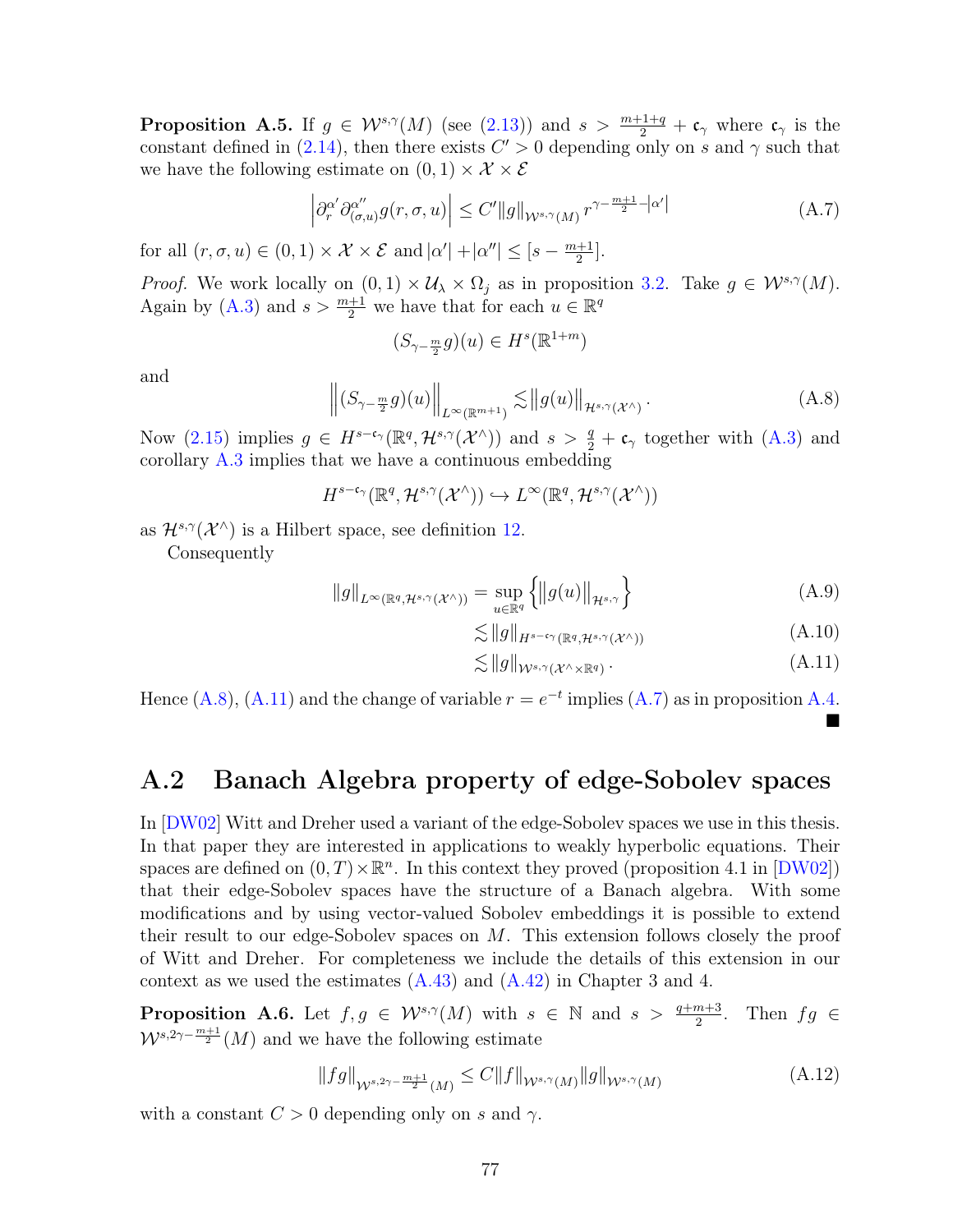*Proof.* By means of finite open covers and partitions of unity on  $\mathcal X$  and  $\mathcal E$  we need to estimate in terms of  $\omega\varphi_{\lambda}\phi_j f$  and  $\omega\varphi_{\lambda}\phi_j g$  as in proposition [3.3.](#page-50-0) To avoid unnecessary long expressions we will denote them simply by  $f$  and  $g$ . To save space in long expressions we use the notation  $\hat{f}$  to denote the Fourier transformation with respect to the conormal variable  $\eta$  i.e.  $\hat{f} = \mathcal{F}_{u \to \eta} f$ . We will estimate on an open set  $(0, \varepsilon) \times \mathcal{U}_{\lambda} \times \Omega_j$ . Then the global estimate is obtained by adding these terms. Take  $f, g \in C_0^{\infty}(M)$ . By definition of our edge-Sobolev  $(2.12)$  norm and by  $(2.10)$  we have

$$
||fg||_{\mathcal{W}^{s,2\gamma-\frac{m+1}{2}}(M)}^2 \approx \int\limits_{\mathbb{R}^q_\eta} [\eta]^{2s} \left\| \kappa_{[\eta]}^{-1} \mathcal{F}_{u \to \eta}(fg)(\eta) \right\|_{\mathcal{H}^{s,2\gamma-\frac{m+1}{2}}(\mathbb{R}^+\times \mathbb{R}^m)}^2 d\eta
$$
\n(A.13)

$$
\approx \sum_{|\alpha| \le s_{\mathbb{R}^q_\eta}} \int\limits_{\mathbb{R}_t} \int\limits_{\mathbb{R}^m_\sigma} [\eta]^{2s - (m+1)} \left| \partial^\alpha \left( e^{-(\frac{m+1}{2} - \gamma) 2t} \mathcal{F}_{u \to \eta}(fg) ([\eta]^{-1} e^{-t}, \sigma, \eta) \right) \right|^2 d\sigma dt d\eta \quad (A.14)
$$

Here we will estimate the term with  $\alpha = 0$ . The estimates on the other terms  $\alpha \neq 0$  are similar. For each term in  $(A.14)$  we have

<span id="page-86-0"></span>
$$
\int_{\mathbb{R}^q_\eta} \int_{\mathbb{R}_t} \int_{\mathbb{R}^m_\sigma} [\eta]^{2s - (m+1)} \left| e^{-(\frac{m+1}{2} - \gamma)2t} \mathcal{F}_{u \to \eta}(fg) \right|^2 d\eta = \tag{A.15}
$$

<span id="page-86-1"></span>
$$
\int_{\mathbb{R}_t} \int_{\mathbb{R}_\sigma^n} e^{-\left(\frac{m+1}{2} - \gamma\right)4t} \left\| [\eta]^{s - \frac{m+1}{2}} \mathcal{F}_{u \to \eta}(fg) \right\|_{L^2(\mathbb{R}_\eta^q)}^2 d\sigma dt.
$$
\n(A.16)

Now, the hypothesis  $s > \frac{q+m+3}{2}$  allows us to use lemma 4.6 in [[DW02](#page-80-2)]. Basically, this lemma implies that for fixed  $(t, \sigma)$  we have the following estimate

$$
\left\|\Lambda(\eta)\widehat{fg(t,\sigma)}(\eta)\right\|_{L^{2}(\mathbb{R}^{q}_{\eta})} \leq \left\|f(t,\sigma)(u)\right\|_{L^{\infty}(\mathbb{R}^{q}_{u})} \cdot \left\|\Lambda(\eta)\hat{g}(t,\sigma)(\eta)\right\|_{L^{2}(\mathbb{R}^{q}_{\eta})} + \left\|g(t,\sigma)(u)\right\|_{L^{\infty}(\mathbb{R}^{q}_{u})} \cdot \left\|\Lambda(\eta)\hat{f}(r,\sigma)(\eta)\right\|_{L^{2}(\mathbb{R}^{q}_{\eta})} + C_{0}\left\|\Lambda(\eta)\hat{f}(t,\sigma)(u)/[\eta]\right\|_{L^{2}(\mathbb{R}^{q}_{\eta})} \cdot \left\|\Lambda(\eta)\hat{g}(t,\sigma)(\eta)\right\|_{L^{2}(\mathbb{R}^{q}_{\eta})}
$$

with  $C_0 > 0$  and  $\Lambda(\eta) = [\eta]^{s - \frac{m+1}{2}}$ .

Applying this estimate to [\(A.16\)](#page-86-1) we have

<span id="page-86-2"></span>
$$
\left(\int\limits_{\mathbb{R}_t} \int\limits_{\mathbb{R}_v^m} e^{-(\frac{m+1}{2}-\gamma)4t} \left\| [\eta]^{s-\frac{m+1}{2}} \mathcal{F}_{u\to\eta}(fg) \right\|_{L^2(\mathbb{R}_\eta^q)}^2 d\sigma dt \right)^{\frac{1}{2}} \tag{A.17}
$$

$$
\leq \left( \iint\limits_{\mathbb{R}_t} \int\limits_{\mathbb{R}^m} \left( e^{-(\frac{m+1}{2}-\gamma)2t} \left\| f(t,\sigma)(u) \right\|_{L^\infty(\mathbb{R}^q_u)} \cdot \left\| \Lambda(\eta)\hat{g}(t,x)(\eta) \right\|_{L^2(\mathbb{R}^q_\eta)} + \right) \right) (A.18)
$$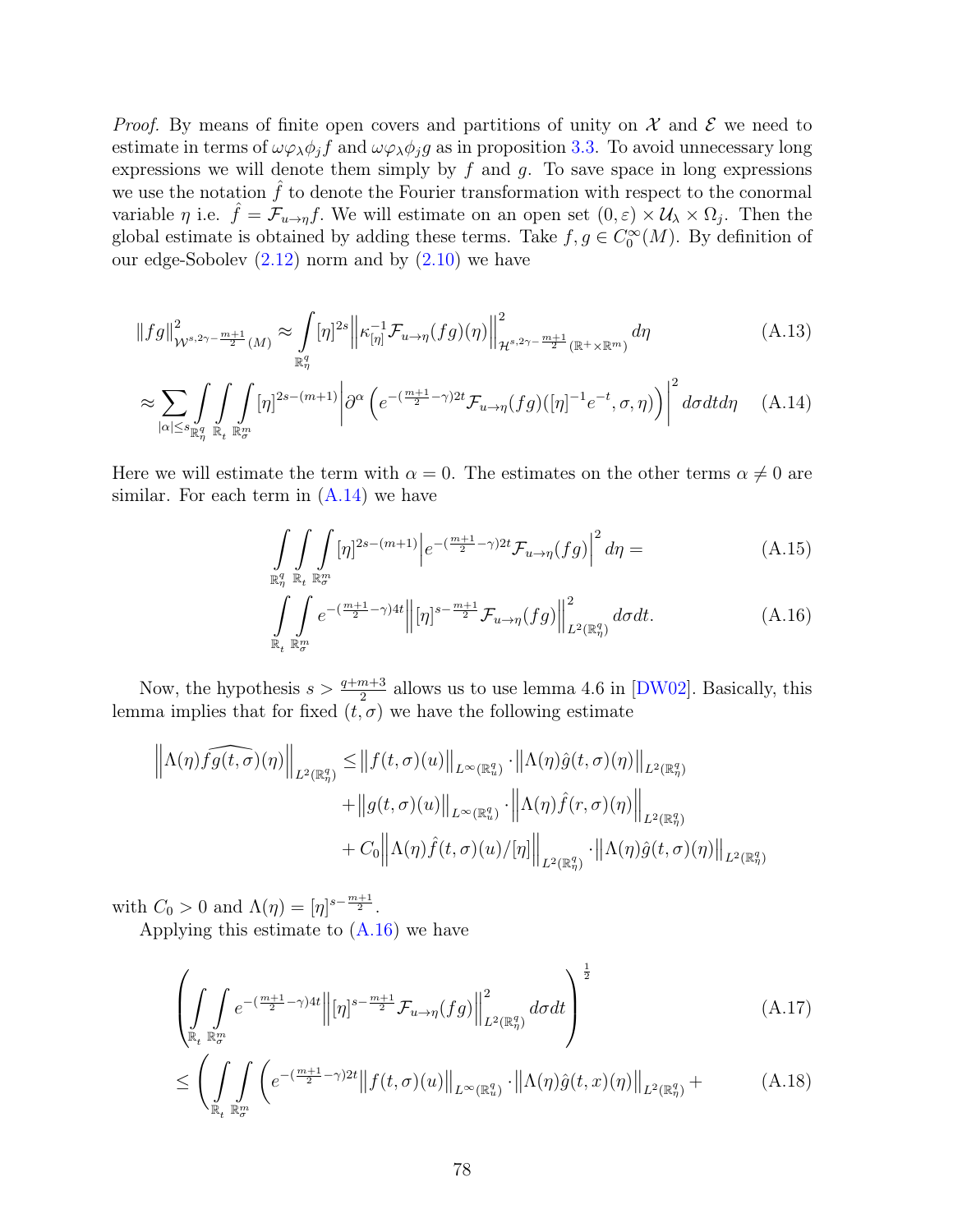$$
+ e^{-\left(\frac{m+1}{2} - \gamma\right)2t} \|g(t,\sigma)(u)\|_{L^{\infty}(\mathbb{R}^q_u)} \cdot \left\|\Lambda(\eta)\hat{f}(t,\sigma)(\eta)\right\|_{L^2(\mathbb{R}^q_\eta)}\tag{A.19}
$$

$$
+e^{-\left(\frac{m+1}{2}-\gamma\right)2t}C_{0}\left\|\Lambda(\eta)\hat{f}(t,\sigma)(u)/[\eta]\right\|_{L^{2}(\mathbb{R}_{\eta}^{q})}\cdot\left\|\Lambda(\eta)\hat{g}(t,\sigma)(\eta)\right\|_{L^{2}(\mathbb{R}_{\eta}^{q})}\bigg)^{2}d\sigma dt\bigg)^{\frac{1}{2}}.
$$
 (A.20)

By the Minkowski inequality we have that  $(A.17)$  is less or equal to the following terms

$$
\left(\iint\limits_{\mathbb{R}_t} \int\limits_{\mathbb{R}_v^m} e^{-(\frac{m+1}{2}-\gamma)4t} \left\|f(t,\sigma)(u)\right\|_{L^\infty(\mathbb{R}_u^q)}^2 \cdot \left\|\Lambda(\eta)\hat{g}(t,\sigma)(\eta)\right\|_{L^2(\mathbb{R}_\eta^q)}^2 d\sigma dt\right)^{\frac{1}{2}}\n\tag{A.21}
$$

$$
+\left(\int\limits_{\mathbb{R}_t}\int\limits_{\mathbb{R}_\theta^m} e^{-(\frac{m+1}{2}-\gamma)4t} \|g(t,\sigma)(u)\|_{L^\infty(\mathbb{R}_u^q)}^2 \cdot \left\|\Lambda(\eta)\widehat{f}(t,\sigma)(\eta)\right\|_{L^2(\mathbb{R}_\eta^q)}^2 d\sigma dt\right)^{\frac{1}{2}}\tag{A.22}
$$

$$
+\left(\iint\limits_{\mathbb{R}_t}\int\limits_{\mathbb{R}^m_{\sigma}}e^{-(\frac{m+1}{2}-\gamma)4t}C_0\left\|\Lambda(\eta)\widehat{f}(t,\sigma)(u)/[\eta]\right\|^2_{L^2(\mathbb{R}^q_{\eta})}\cdot\left\|\Lambda(\eta)\widehat{g}(t,\sigma)(\eta)\right\|^2_{L^2(\mathbb{R}^q_{\eta})}d\sigma dt\right)^{\frac{1}{2}},\tag{A.23}
$$

hence, by the inequality in [\(A.17\)](#page-86-2), we have

$$
\left(\iint\limits_{\mathbb{R}_t} \int\limits_{\mathbb{R}_m^m} e^{-(\frac{m+1}{2}-\gamma)4t} \left\| [\eta]^{s-\frac{m+1}{2}} \mathcal{F}_{u\to\eta}(fg) \right\|_{L^2(\mathbb{R}_\eta^q)}^2 d\sigma dt\right)^{\frac{1}{2}}\n\tag{A.24}
$$

$$
\leq \left\| e^{-(\frac{m+1}{2}-\gamma)t} f(t,\sigma,u) \right\|_{L^{\infty}(\mathbb{R}^{m+1}\times\mathbb{R}^q_u)} \cdot \left\| e^{-(\frac{m+1}{2}-\gamma)t} \Lambda(\eta) \hat{g}(t,\sigma)(\eta) \right\|_{L^2(\mathbb{R}^{m+1},L^2(\mathbb{R}^q_\eta))}
$$
(A.25)

$$
+\left\|e^{-(\frac{m+1}{2}-\gamma)t}g(t,\sigma,u)\right\|_{L^{\infty}(\mathbb{R}^{m+1}\times\mathbb{R}_{u}^{q})}\cdot\left\|e^{-(\frac{m+1}{2}-\gamma)t}\Lambda(\eta)\hat{f}(t,\sigma)(\eta)\right\|_{L^{2}(\mathbb{R}^{m+1},L^{2}(\mathbb{R}_{\eta}^{q}))}
$$
(A.26)

$$
+ C_0 \left\| e^{-(\frac{m+1}{2}-\gamma)t} \Lambda(\eta) \widehat{f}(t,\sigma)(u)/[\eta] \right\|_{L^\infty(\mathbb{R}^{m+1},L^2(\mathbb{R}^q_\eta))} \cdot \left\| e^{-(\frac{m+1}{2}-\gamma)t} \Lambda(\eta) \widehat{g}(t,\sigma)(\eta) \right\|_{L^2(\mathbb{R}^{m+1},L^2(\mathbb{R}^q_\eta))} \tag{A.27}
$$

The edge-Sobolev norm of  $f$  and  $g$  written as in  $(A.16)$  implies that

<span id="page-87-3"></span>
$$
\left\|e^{-(\frac{m+1}{2}-\gamma)t}\Lambda(\eta)\hat{g}(t,\sigma)(\eta)\right\|_{L^2(\mathbb{R}^{m+1},L^2(\mathbb{R}^q_\eta))} \le \|g\|_{\mathcal{W}^{s,\gamma}(M)}\tag{A.28}
$$

and

$$
\left\|e^{-(\frac{m+1}{2}-\gamma)t}\Lambda(\eta)\hat{f}(t,\sigma)(\eta)\right\|_{L^2(\mathbb{R}^{m+1},L^2(\mathbb{R}^q_\eta))} \le \|f\|_{\mathcal{W}^{s,\gamma}(M)},\tag{A.29}
$$

hence we only need to deal with the  $L^{\infty}$  terms.

To analyze the  $L^{\infty}$  terms recall that by hypothesis  $s > \frac{q}{2}$  so we have the standard continuous Sobolev embedding  $H^s(\mathbb{R}^q) \hookrightarrow L^\infty(\mathbb{R}^q)$ . Consequently for fixed  $(t, \sigma)$  we have

$$
\left\|e^{-(\frac{m+1}{2}-\gamma)t}g(t,\sigma)(\eta)\right\|_{L^{\infty}(\mathbb{R}^q_u)}^2 \lesssim \left\|e^{-(\frac{m+1}{2}-\gamma)t}g(t,\sigma)(\eta)\right\|_{H^s(\mathbb{R}^q_u)}^2\tag{A.30}
$$

$$
= \left\| \langle \eta \rangle^s e^{-\left(\frac{m+1}{2} - \gamma\right)t} \hat{g}(t, \sigma)(\eta) \right\|_{L^2(\mathbb{R}^q_\eta)}^2, \tag{A.31}
$$

<span id="page-87-2"></span><span id="page-87-1"></span><span id="page-87-0"></span>.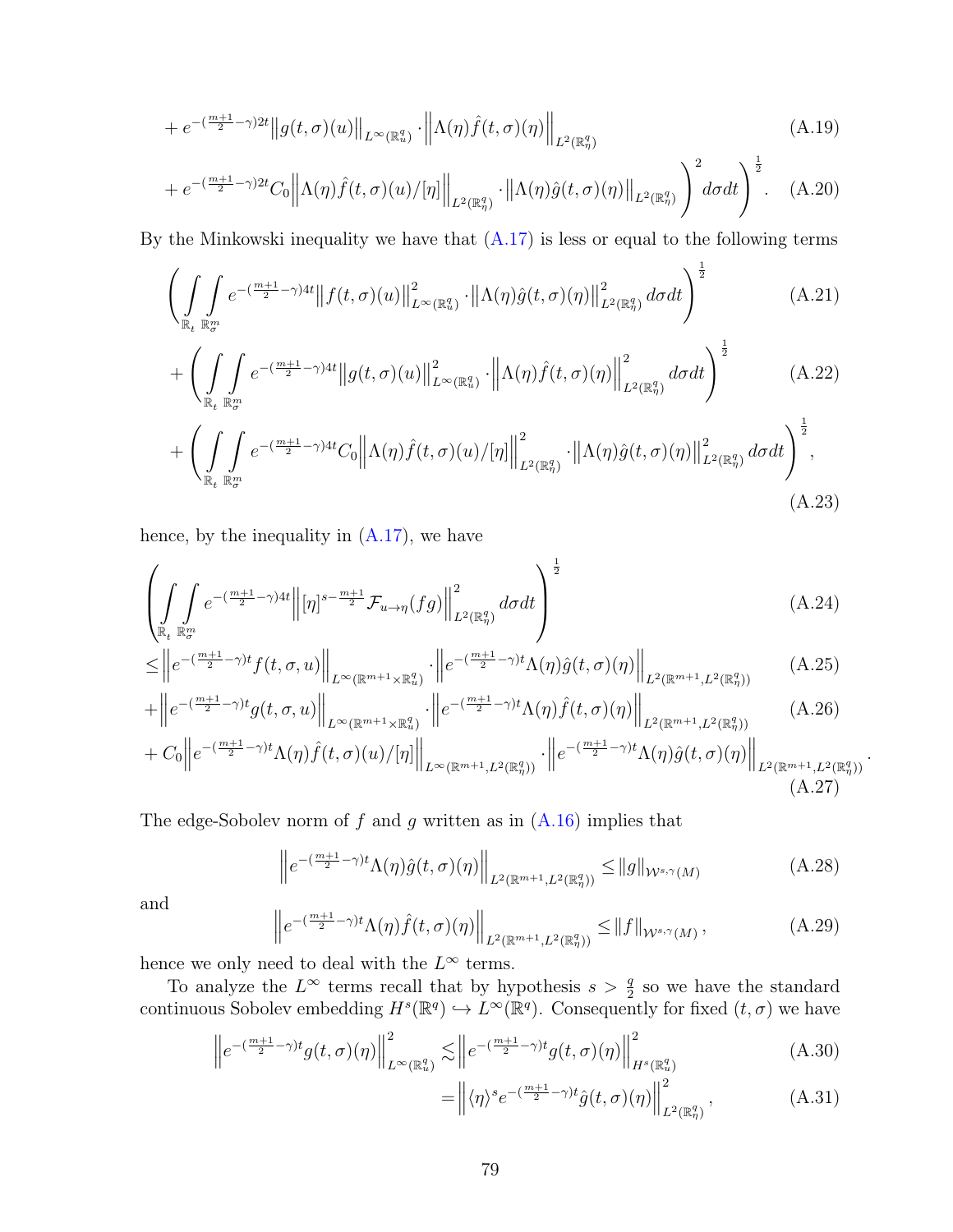therefore

$$
\left\|e^{-(\frac{m+1}{2}-\gamma)t}g(t,\sigma)(\eta)\right\|_{L^{\infty}(\mathbb{R}^{m+1}\times\mathbb{R}_{u}^{q})}^{2} \lesssim \left\|\langle\eta\rangle^{s}e^{-(\frac{m+1}{2}-\gamma)t}\hat{g}(t,\sigma)(\eta)\right\|_{L^{\infty}(\mathbb{R}^{m+1},L^{2}(\mathbb{R}_{\eta}^{q}))}^{2} \tag{A.32}
$$

<span id="page-88-1"></span>
$$
\lesssim \left\| \langle \eta \rangle^s e^{-\left(\frac{m+1}{2} - \gamma\right)t} \hat{g}(t, \sigma)(\eta) \right\|_{W^{s,2}(\mathbb{R}^{m+1}, L^2(\mathbb{R}^q_\eta))}^2 \tag{A.33}
$$

$$
=\sum_{|\beta|\leq s} \left\| \langle \eta \rangle^s \partial_{(t,\sigma)}^\beta \left( e^{-(\frac{m+1}{2}-\gamma)t} \hat{g}(t,\sigma)(\eta) \right) \right\|_{L^2(\mathbb{R}^{m+1}, L^2(\mathbb{R}^q_0))}^2
$$
\n(A.34)

<span id="page-88-3"></span><span id="page-88-2"></span>
$$
\leq \|g\|_{\mathcal{W}^{s,\gamma}(M)}^2.
$$
\n(A.35)

In  $(A.33)$  we have used the vector-valued version of the standard Sobolev embedding (see section  $A.1$ ). In the same way we obtain

$$
\left\| e^{-(\frac{m+1}{2}-\gamma)t} f(t,\sigma)(\eta) \right\|_{L^{\infty}(\mathbb{R}^{m+1}\times\mathbb{R}^q_u)}^2 \tag{A.36}
$$

$$
\lesssim \|f\|_{W^{s,\gamma}(M)}^2.
$$
\n(A.37)

Then  $(A.35)$  and  $(A.37)$  implies that  $(A.25)$  and  $(A.26)$  are bounded by

<span id="page-88-5"></span><span id="page-88-4"></span>
$$
C(s,\gamma)\|f\|_{\mathcal{W}^{s,\gamma}(M)}^2\|g\|_{\mathcal{W}^{s,\gamma}(M)}^2.
$$
\n(A.38)

Thus the only term remaining is [\(A.27\)](#page-87-2). Again using the vector-valued Sobolev embedding we have

$$
\left\|e^{-(\frac{m+1}{2}-\gamma)t}\Lambda(\eta)\hat{f}(t,\sigma)(u)/[\eta]\right\|_{L^{\infty}(\mathbb{R}^{m+1},L^{2}(\mathbb{R}^{q}_{\eta}))}^{2} \tag{A.39}
$$

$$
\lesssim \left\| e^{-(\frac{m+1}{2}-\gamma)t} \Lambda(\eta) \widehat{f}(t,\sigma)(u) / [\eta] \right\|_{W^{s,2}(\mathbb{R}^{m+1}, L^2(\mathbb{R}^q_\eta))}^2
$$
\n(A.40)

$$
=\sum_{|\beta|\leq s} \left\| \frac{\Lambda(\eta)}{[\eta]} \partial_{(t,x)}^{\beta} \left( e^{-(\frac{m+1}{2}-\gamma)t} \hat{f}(t,\sigma)(u) \right) \right\|_{L^{2}(\mathbb{R}^{m+1}, L^{2}(\mathbb{R}^{q}_{\eta}))}^{2} \lesssim \|f\|_{W^{s,\gamma}(M)}^{2} \tag{A.41}
$$

 $\operatorname{as}$  $\Lambda(\eta)$  $[\eta]$   $\int_{0}^{2} = [\eta]^{2s - (m+1)} \cdot [\eta]^{-2} \lesssim [\eta]^{2s - (m+1)}$ . Thus [\(A.41\)](#page-88-4) and [\(A.28\)](#page-87-3) implies that [\(A.27\)](#page-87-2) is bounded by  $(A.38)$ .

**Corollary A.7.** If  $s \in \mathbb{N}$  with  $s > \frac{q+m+3}{2}$  and  $\gamma \geq \frac{m+1}{2}$  $\frac{+1}{2}$  then the edge Sobolev space  $W^{s,\gamma}(M)$  is a Banach algebra under point-wise multiplication i.e. given  $f, g \in W^{s,\gamma}(M)$ we have

<span id="page-88-0"></span>
$$
||fg||_{\mathcal{W}^{s,\gamma}(M)} \le C'||f||_{\mathcal{W}^{s,\gamma}(M)}||g||_{\mathcal{W}^{s,\gamma}(M)}
$$
\n(A.42)

with a constant  $C'$  depending only on s and  $\gamma$ .

*Proof.* By [\(A.12\)](#page-85-1) we have  $fg \in \mathcal{W}^{s,2\gamma-\frac{m+1}{2}}$ . Note that  $\gamma \geq \frac{m+1}{2}$  $\frac{+1}{2}$  if and only if  $2\gamma - \frac{m+1}{2} \ge \gamma$ from which the corollary follows immediately.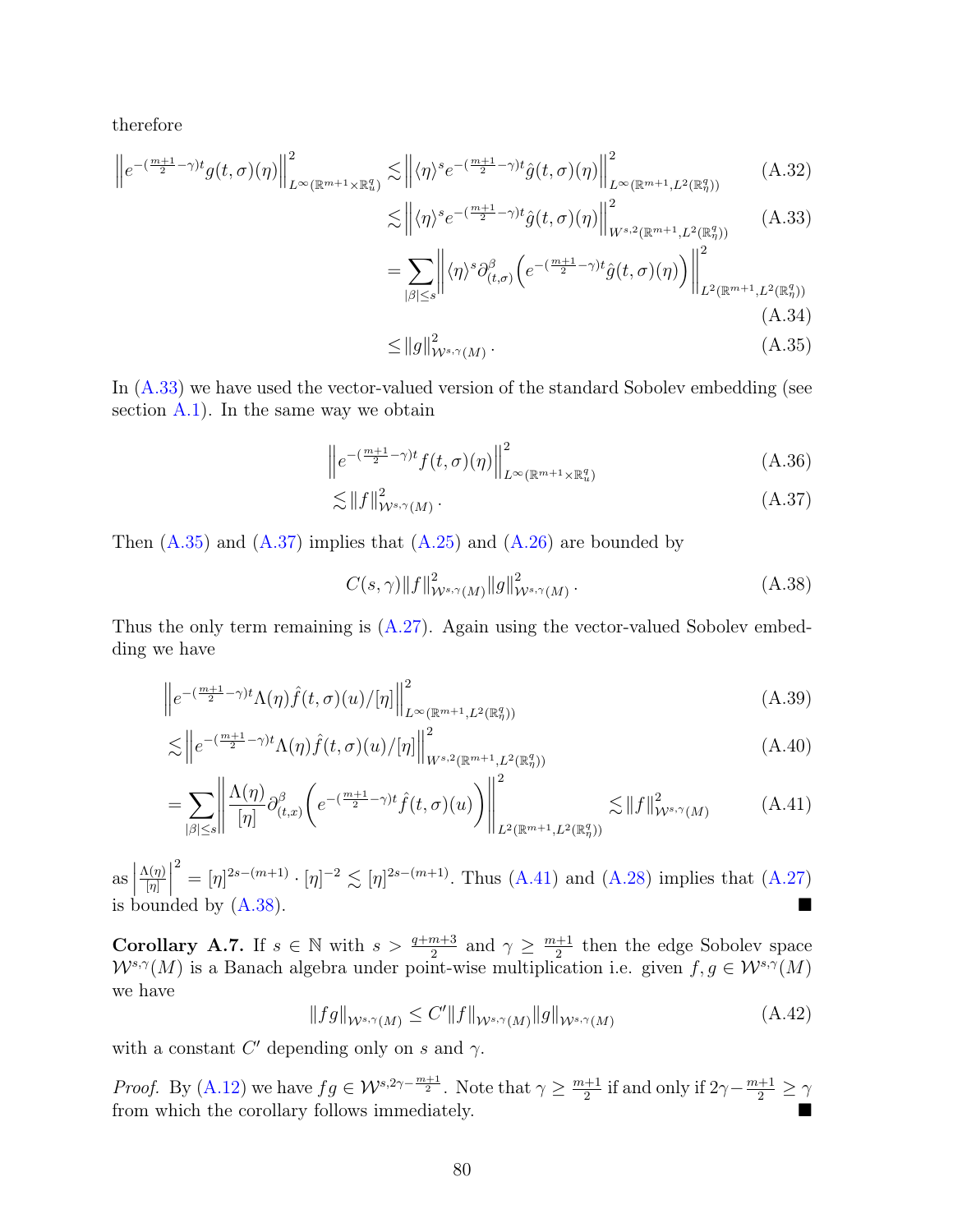**Corollary A.8.** Let  $f, g \in \mathcal{W}^{s,\gamma}(M)$  such that  $s \in \mathbb{N}$  with  $s > \frac{q+m+3}{2}$  and  $\gamma > \frac{m+1}{2}$ . Then

<span id="page-89-0"></span>
$$
fg \in \mathcal{W}^{s,\gamma+\beta}(M) \tag{A.43}
$$

for  $\beta > 0$  given by  $\beta = \gamma - \frac{m+1}{2}$  $\frac{+1}{2}$ .

*Proof.* By [\(A.12\)](#page-85-1) we have  $fg \in \mathcal{W}^{s,2\gamma-\frac{m+1}{2}}$ . Moreover  $\gamma > \frac{m+1}{2}$  implies  $2\gamma - \frac{m+1}{2} = \gamma + \beta$ with  $\beta = \gamma - \frac{m+1}{2} > 0$ .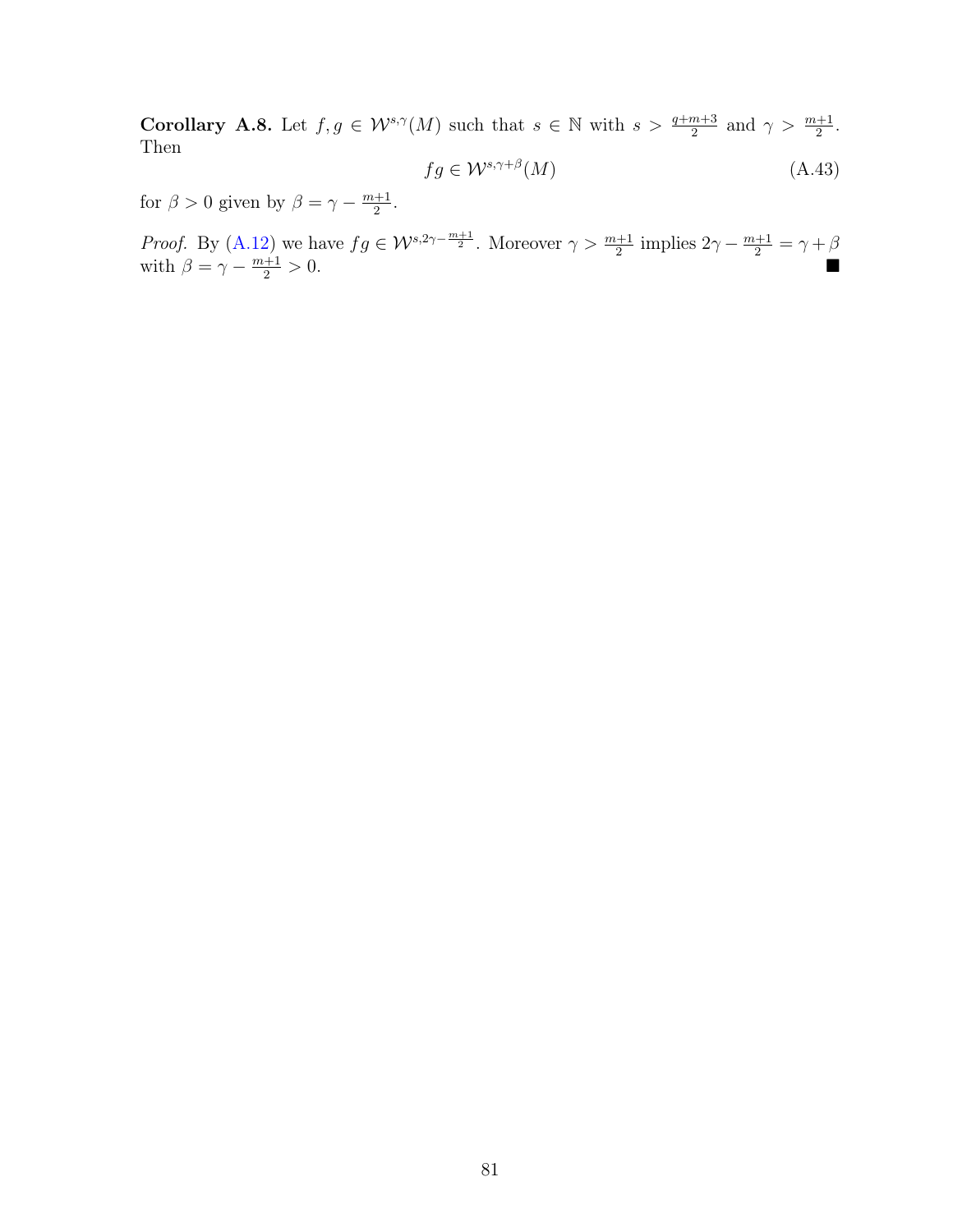# Curriculum Vitae

#### EDUCATION

• 2012-16 Ph.D. Mathematics.

The University of Western Ontario, London, Ontario, Canada.

Advisors: Tatyana Barron (UWO) and Spiro Karigiannis (Waterloo).

Thesis: MODULI SPACE AND DEFORMATIONS OF SPECIAL LAGRANGIAN SUBMANIFOLDS WITH EDGE SINGULARITIES.

• 2011-12 M.Sc. Mathematics.

The University of Western Ontario, London, Ontario, Canada.

• 2006-10 B.Sc. Mathematics (summa cum laude).

Universidad Autonoma Metropolitana, Mexico City, Mexico

#### RESEARCH INTERESTS

Partial Differential Equations, Microlocal Analysis and Differential Geometry, in particular: elliptic boundary value problems, Riemannian metrics with special holonomy, analysis on singular spaces, calibrated submanifolds, moduli spaces of geometric structures, microlocal analysis and parametrix methods on manifolds with boundary, singularities and/or non-compact ends.

#### EMPLOYMENT

- Graduate Teaching Assistant, University of Western Ontario, Sep. 2011-Aug. 2016.
- Lecturer, University of Western Ontario, Sep. 2015-Dec. 2015.
- Lecturer, National Polytechnic Institute, Mexico, Jan. 2011-July 2011.
- Teaching Assistant, Universidad Autonoma Metropolitana, Mexico, Nov. 2008- Aug. 2011.